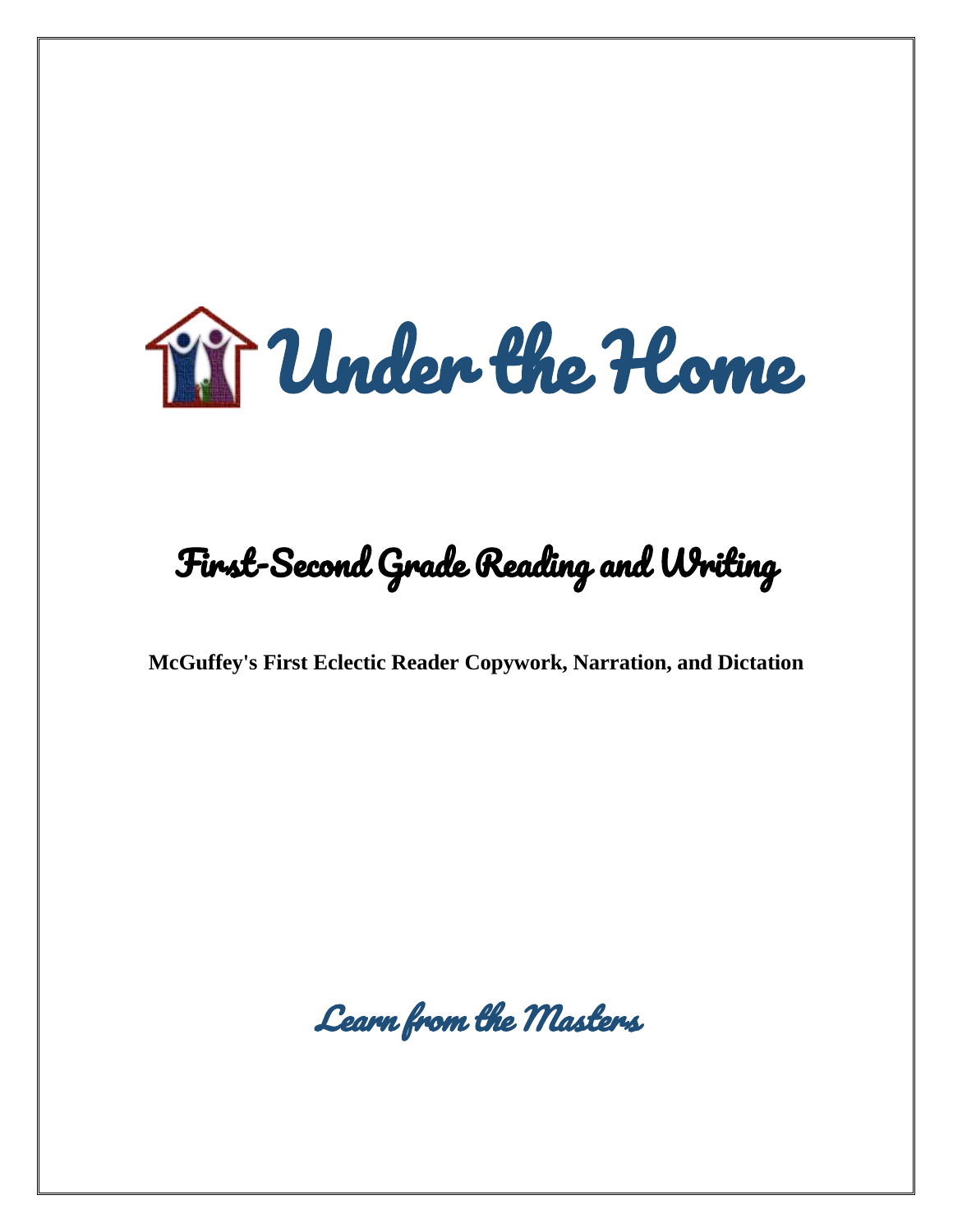### **TABLE OF CONTENTS**

| LESSON 24. | .49 |
|------------|-----|
|            |     |
|            |     |
|            |     |
|            |     |
|            |     |
|            |     |
|            |     |
|            |     |
|            |     |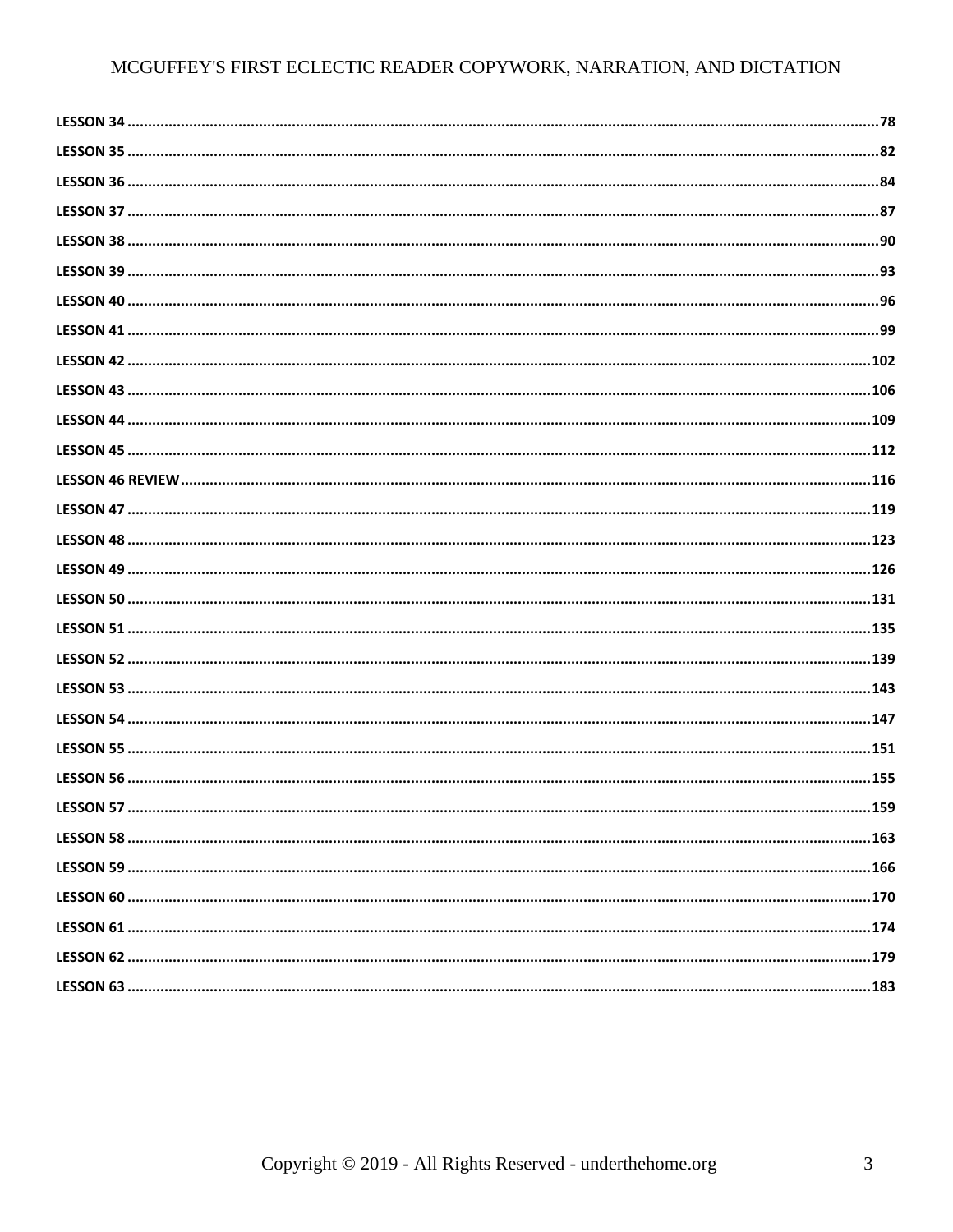<span id="page-3-0"></span>

| <u></u><br>J,<br>Ţ<br>The Common Common<br>$\sqrt{2}$ | 十六 天皇<br>$\mathbf{T}$ |  |
|-------------------------------------------------------|-----------------------|--|
|                                                       |                       |  |
|                                                       |                       |  |
|                                                       |                       |  |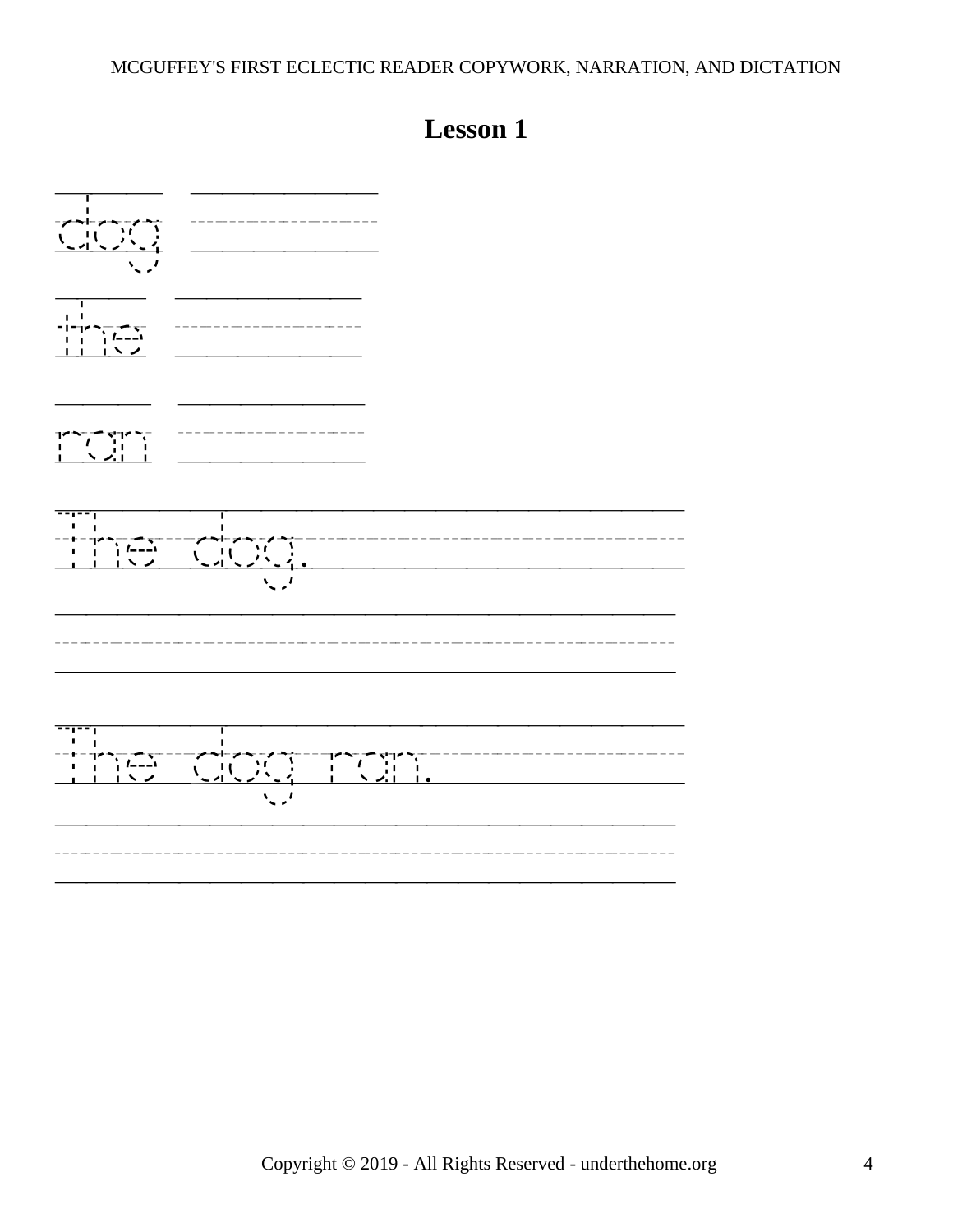<span id="page-4-0"></span>

| $\begin{array}{c c c c c} 1 & 1 & 1 & 1 \\ 1 & 1 & 1 & 1 \\ 1 & 1 & 1 & 1 \\ \hline \end{array}$<br>$\begin{array}{cccccc} \multicolumn{2}{c}{} & \multicolumn{2}{c}{} & \multicolumn{2}{c}{} & \multicolumn{2}{c}{} & \multicolumn{2}{c}{} & \multicolumn{2}{c}{} & \multicolumn{2}{c}{} & \multicolumn{2}{c}{} & \multicolumn{2}{c}{} & \multicolumn{2}{c}{} & \multicolumn{2}{c}{} & \multicolumn{2}{c}{} & \multicolumn{2}{c}{} & \multicolumn{2}{c}{} & \multicolumn{2}{c}{} & \multicolumn{2}{c}{} & \multicolumn{2}{c}{} & \multicolumn{2}{c}{} & \multicolumn{2}{c}{} & \multic$<br>$\begin{tabular}{ c c c } \hline \quad \quad & \quad \quad & \quad \quad \\ \hline \quad \quad & \quad \quad & \quad \quad \\ \hline \quad \quad & \quad \quad & \quad \quad \\ \hline \quad \quad & \quad \quad & \quad \quad \\ \hline \quad \quad & \quad \quad & \quad \quad \\ \hline \quad \quad & \quad \quad & \quad \quad \\ \hline \end{tabular}$ |
|---------------------------------------------------------------------------------------------------------------------------------------------------------------------------------------------------------------------------------------------------------------------------------------------------------------------------------------------------------------------------------------------------------------------------------------------------------------------------------------------------------------------------------------------------------------------------------------------------------------------------------------------------------------------------------------------------------------------------------------------------------------------------------------------------------------------------------------------------------------------------------------------------------------------------------------------------------|
|                                                                                                                                                                                                                                                                                                                                                                                                                                                                                                                                                                                                                                                                                                                                                                                                                                                                                                                                                         |
|                                                                                                                                                                                                                                                                                                                                                                                                                                                                                                                                                                                                                                                                                                                                                                                                                                                                                                                                                         |
| $\begin{array}{c} \n\begin{array}{c}\n\uparrow \\ \downarrow \\ \downarrow\n\end{array} & \begin{array}{c}\n\downarrow \\ \downarrow \\ \downarrow\n\end{array} & \begin{array}{c}\n\downarrow \\ \downarrow \\ \downarrow\n\end{array} & \begin{array}{c}\n\downarrow \\ \downarrow \\ \downarrow\n\end{array} & \begin{array}{c}\n\downarrow \\ \downarrow \\ \downarrow\n\end{array} & \begin{array}{c}\n\downarrow \\ \downarrow \\ \downarrow \\ \downarrow\n\end{array} & \begin{array}{c}\n\downarrow \\ \downarrow \\ \downarrow\n\end{array} & \begin{array}{c}\n\downarrow \\ \downarrow \\ \downarrow \\ \downarrow\n\$                                                                                                                                                                                                                                                                                                                      |
|                                                                                                                                                                                                                                                                                                                                                                                                                                                                                                                                                                                                                                                                                                                                                                                                                                                                                                                                                         |
|                                                                                                                                                                                                                                                                                                                                                                                                                                                                                                                                                                                                                                                                                                                                                                                                                                                                                                                                                         |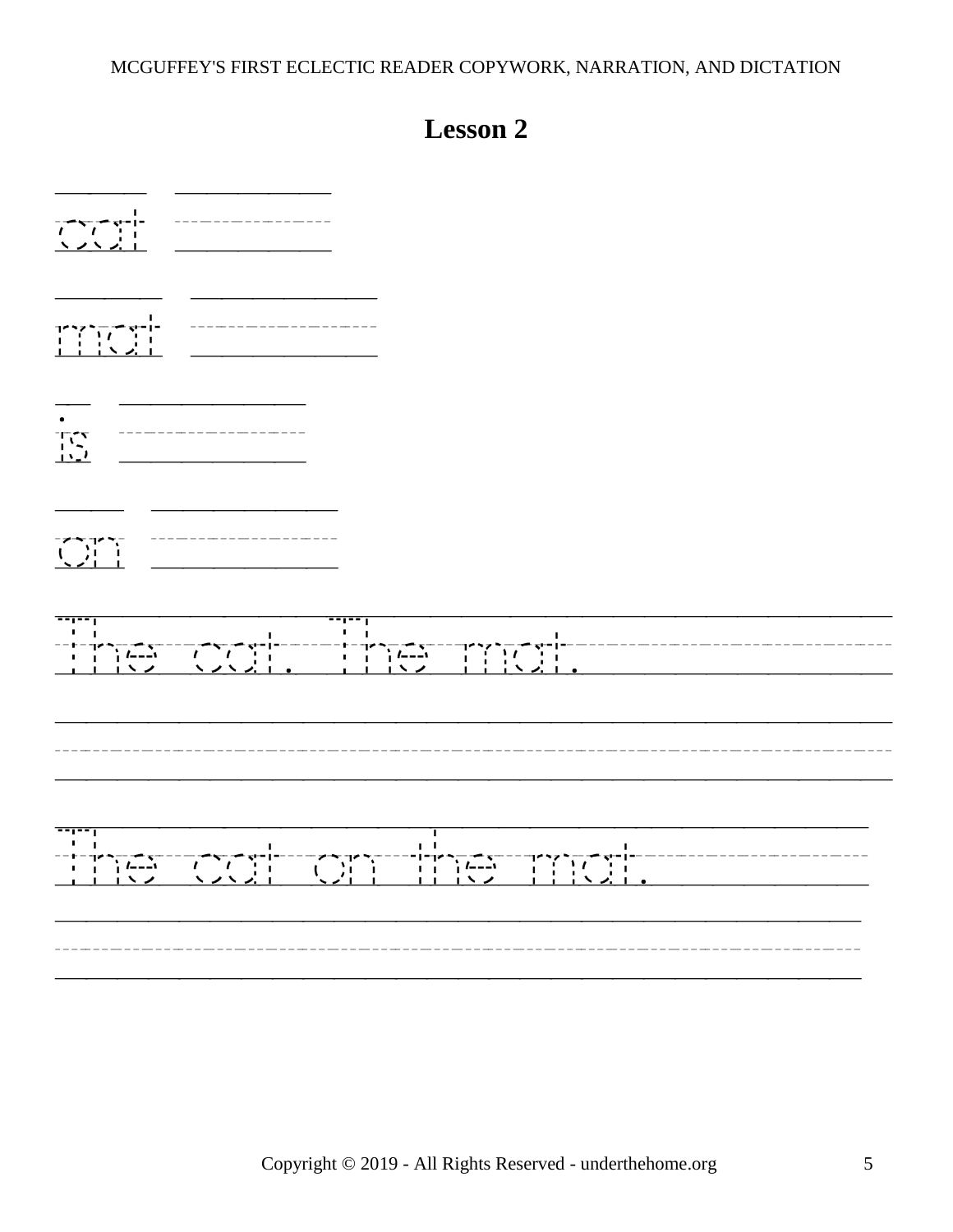<span id="page-5-0"></span>

| $\bullet$ .<br>___________<br>$\sum_{i=1}^{n}$            |
|-----------------------------------------------------------|
| $\begin{array}{c}\n12 \\ 13 \\ 14\n\end{array}$           |
| ī                                                         |
| ----------<br>----------<br>٦Ī<br>T<br>' דור<br>     <br> |
| The Story                                                 |
| $\frac{1}{2}$<br>Ý                                        |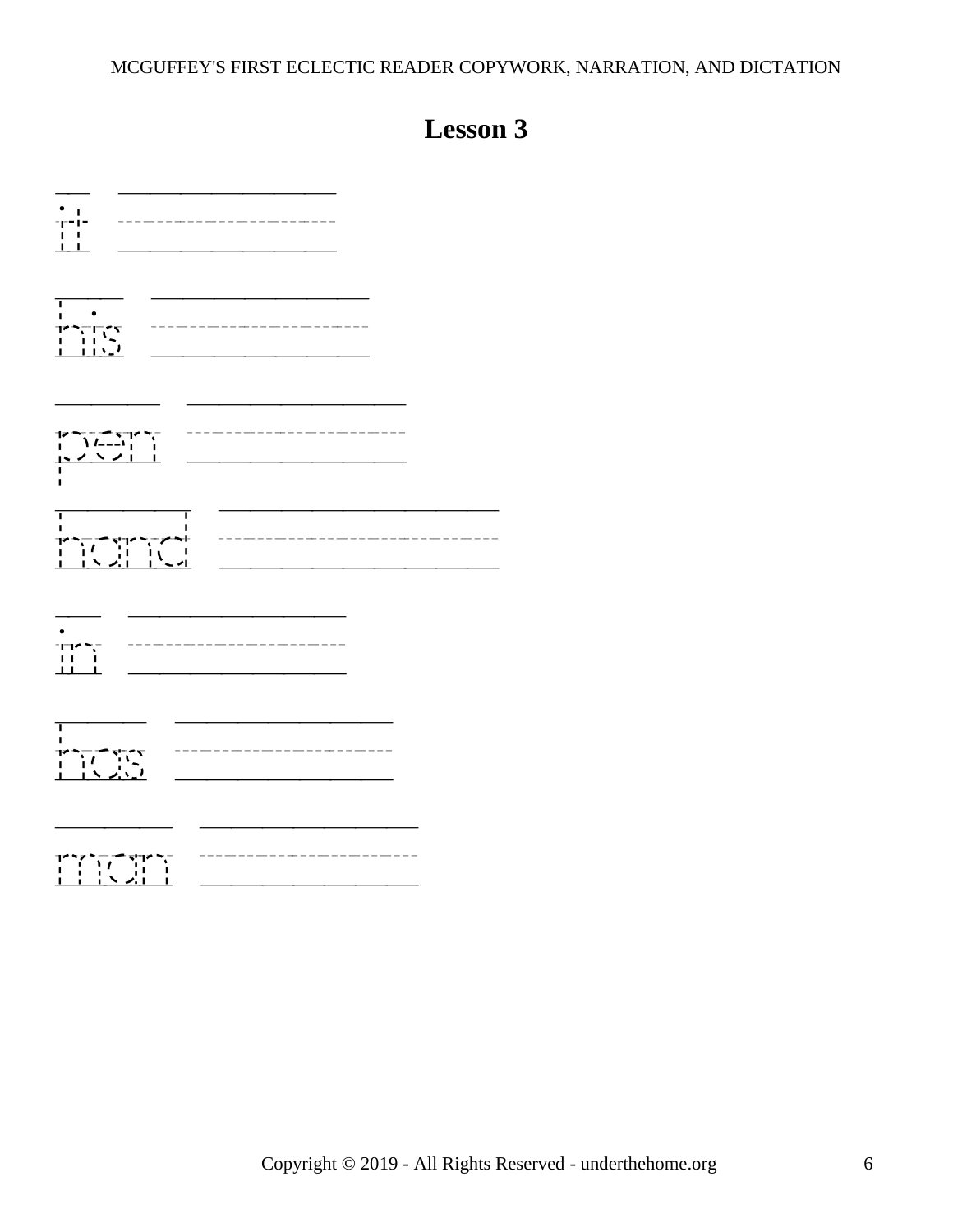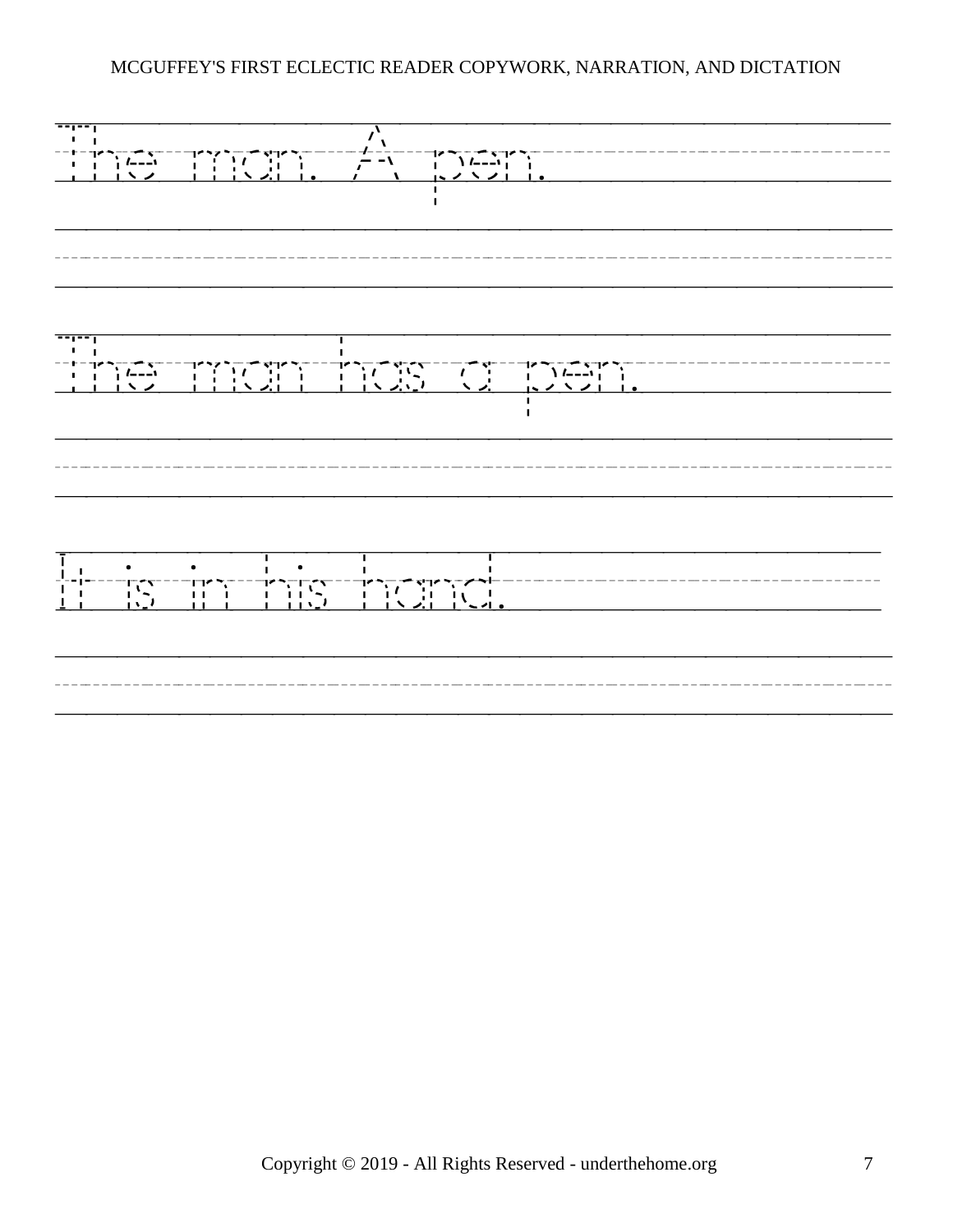<span id="page-7-0"></span>

| ------------                                                                                                                                                                                                                                                                                                                                                                                                                                                                                                                                                                              |
|-------------------------------------------------------------------------------------------------------------------------------------------------------------------------------------------------------------------------------------------------------------------------------------------------------------------------------------------------------------------------------------------------------------------------------------------------------------------------------------------------------------------------------------------------------------------------------------------|
| $\begin{array}{c c c c c} \hline & & & & & & \\ \hline & & & & & & \\ \hline & & & & & & \\ \hline & & & & & & \\ \hline & & & & & & \\ \hline & & & & & & \\ \hline & & & & & & \\ \hline & & & & & & \\ \hline & & & & & & & \\ \hline & & & & & & & \\ \hline & & & & & & & & \\ \hline \end{array}$<br>————————<br>-----------                                                                                                                                                                                                                                                        |
|                                                                                                                                                                                                                                                                                                                                                                                                                                                                                                                                                                                           |
| XX<br>т                                                                                                                                                                                                                                                                                                                                                                                                                                                                                                                                                                                   |
| $\begin{array}{c c c c c} \hline & & & & \\ \hline & & & & \\ \hline & & & & \\ \hline & & & & \\ \hline & & & & \\ \hline & & & & \\ \hline & & & & \\ \hline & & & & \\ \hline & & & & \\ \hline & & & & \\ \hline & & & & & \\ \hline \end{array}$                                                                                                                                                                                                                                                                                                                                     |
| ┪ <b>┙</b> ╾┙╌╶┍┪╝╺╌<br>╽┈╴╿┈╵╿╷┈╿<br>╿┈╌ <u>╹</u> ╾┙╿┈╌┸                                                                                                                                                                                                                                                                                                                                                                                                                                                                                                                                 |
| $\begin{array}{c} \begin{array}{c} \uparrow \uparrow \cr \uparrow \end{array} \cr \begin{array}{c} \uparrow \uparrow \cr \uparrow \end{array} \cr \begin{array}{c} \uparrow \uparrow \end{array} \cr \begin{array}{c} \uparrow \uparrow \end{array} \cr \begin{array}{c} \downarrow \end{array} \cr \begin{array}{c} \downarrow \end{array} \cr \begin{array}{c} \downarrow \end{array} \cr \begin{array}{c} \downarrow \end{array} \cr \begin{array}{c} \downarrow \end{array} \cr \begin{array}{c} \downarrow \end{array} \cr \begin{array}{c} \downarrow \end{array} \cr \begin{array$ |
|                                                                                                                                                                                                                                                                                                                                                                                                                                                                                                                                                                                           |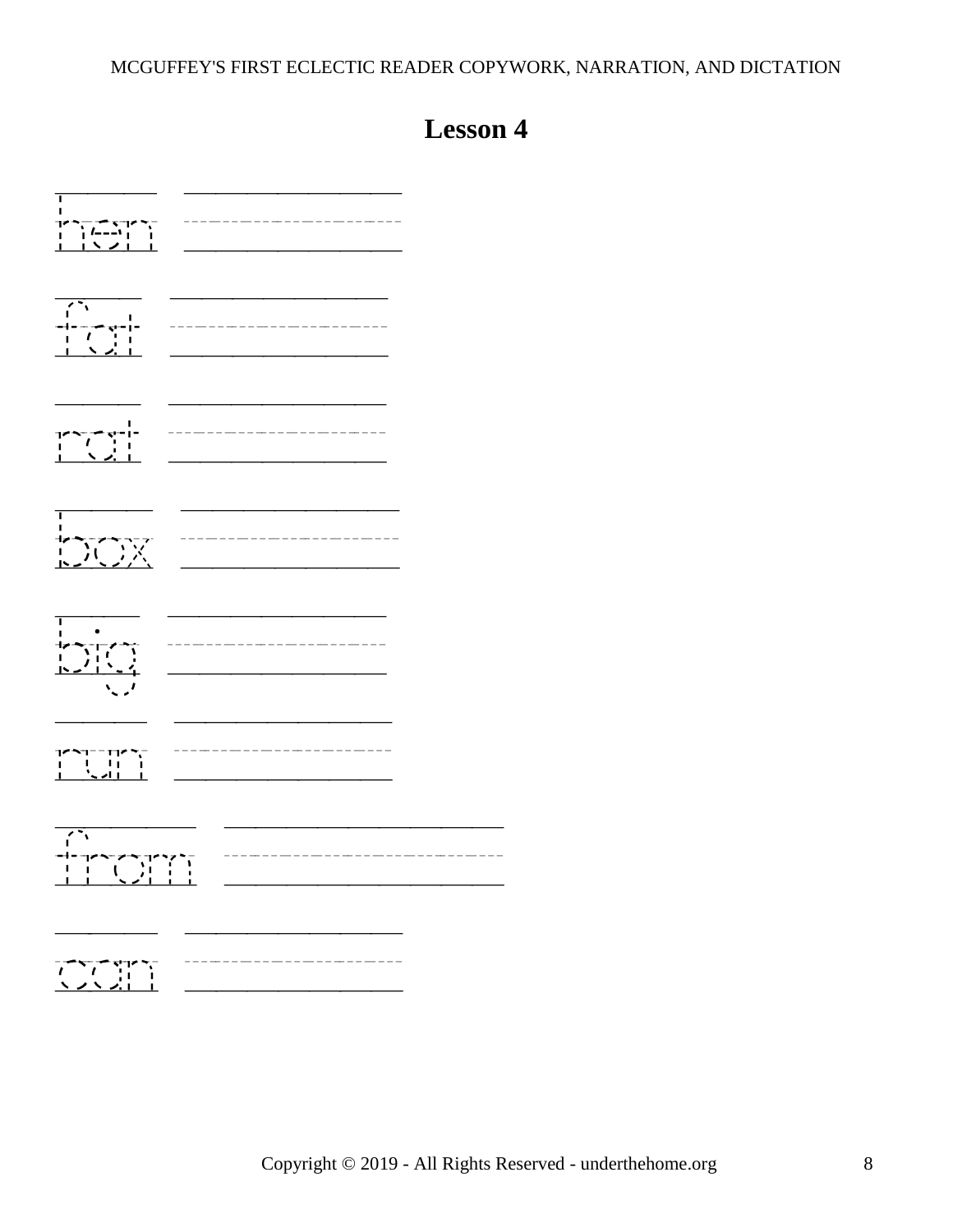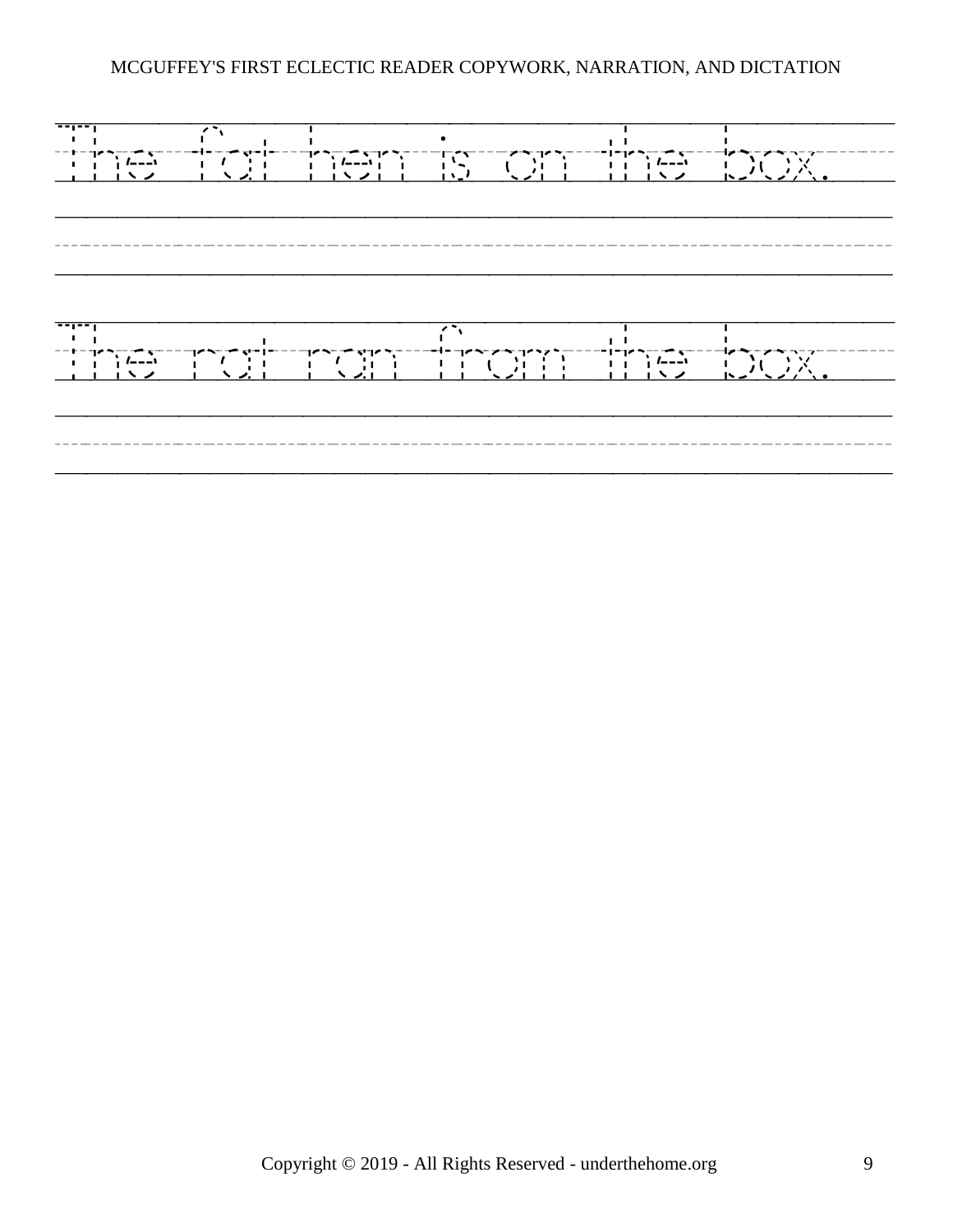<span id="page-9-0"></span>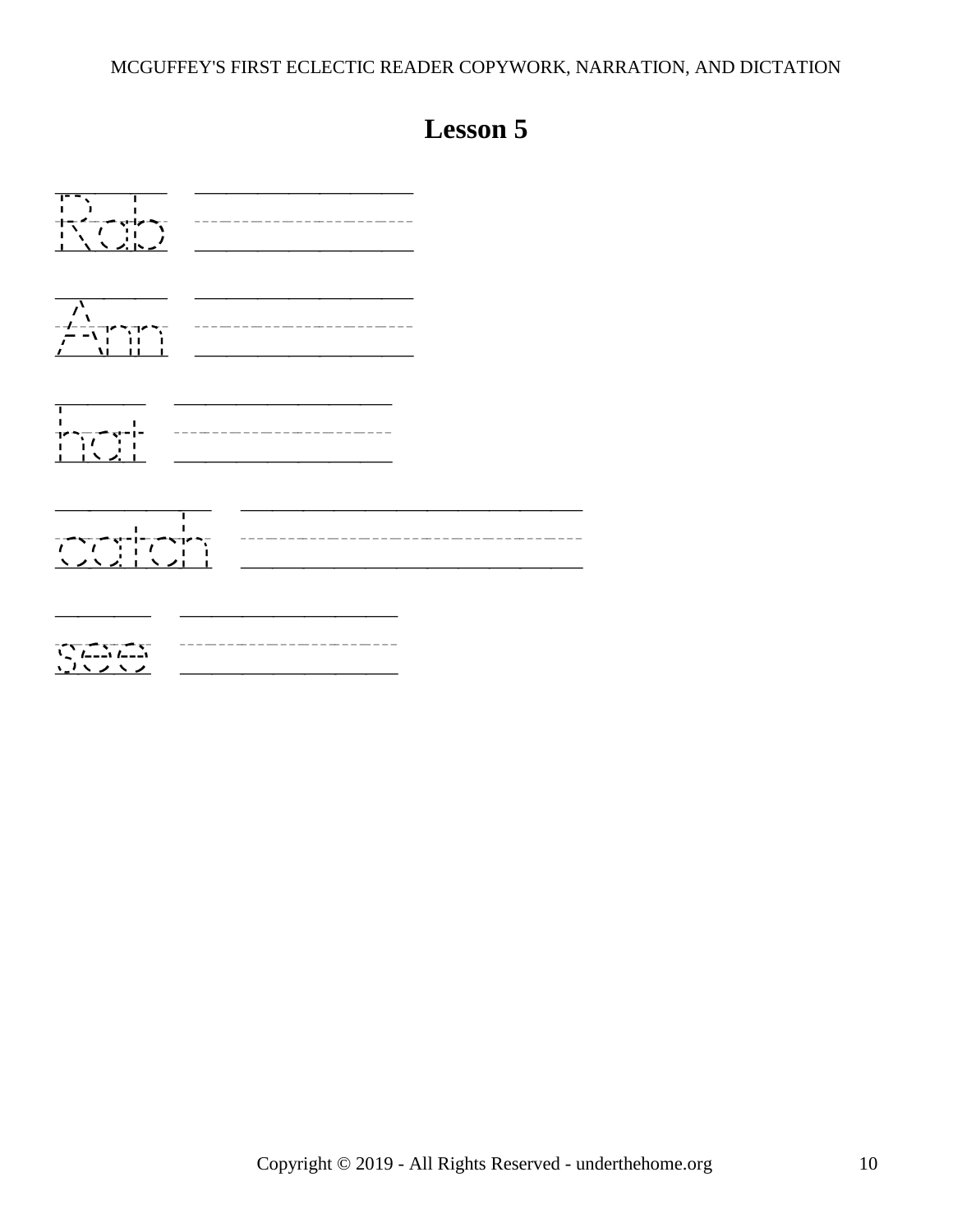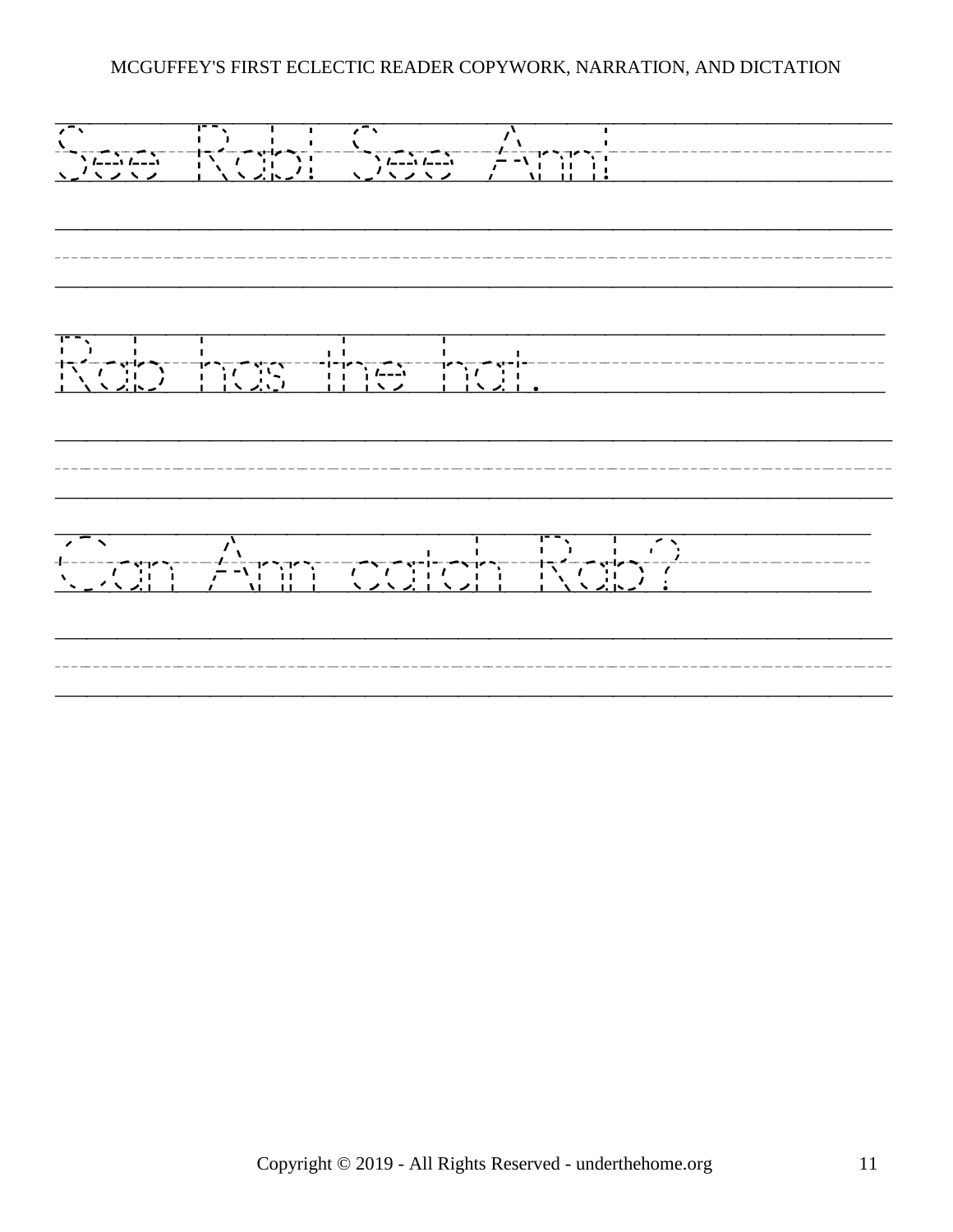<span id="page-11-0"></span>

| $\sum_{i=1}^{n}$                                                        |   |
|-------------------------------------------------------------------------|---|
|                                                                         | . |
| $\begin{array}{c} 1 \\ -1 \\ \hline 1 \\ -1 \end{array}$                |   |
|                                                                         |   |
| т<br>$\begin{array}{c c}\n&1\\ \hline\n&1\n\end{array}$<br>$\sim$ 2 $+$ | . |
|                                                                         |   |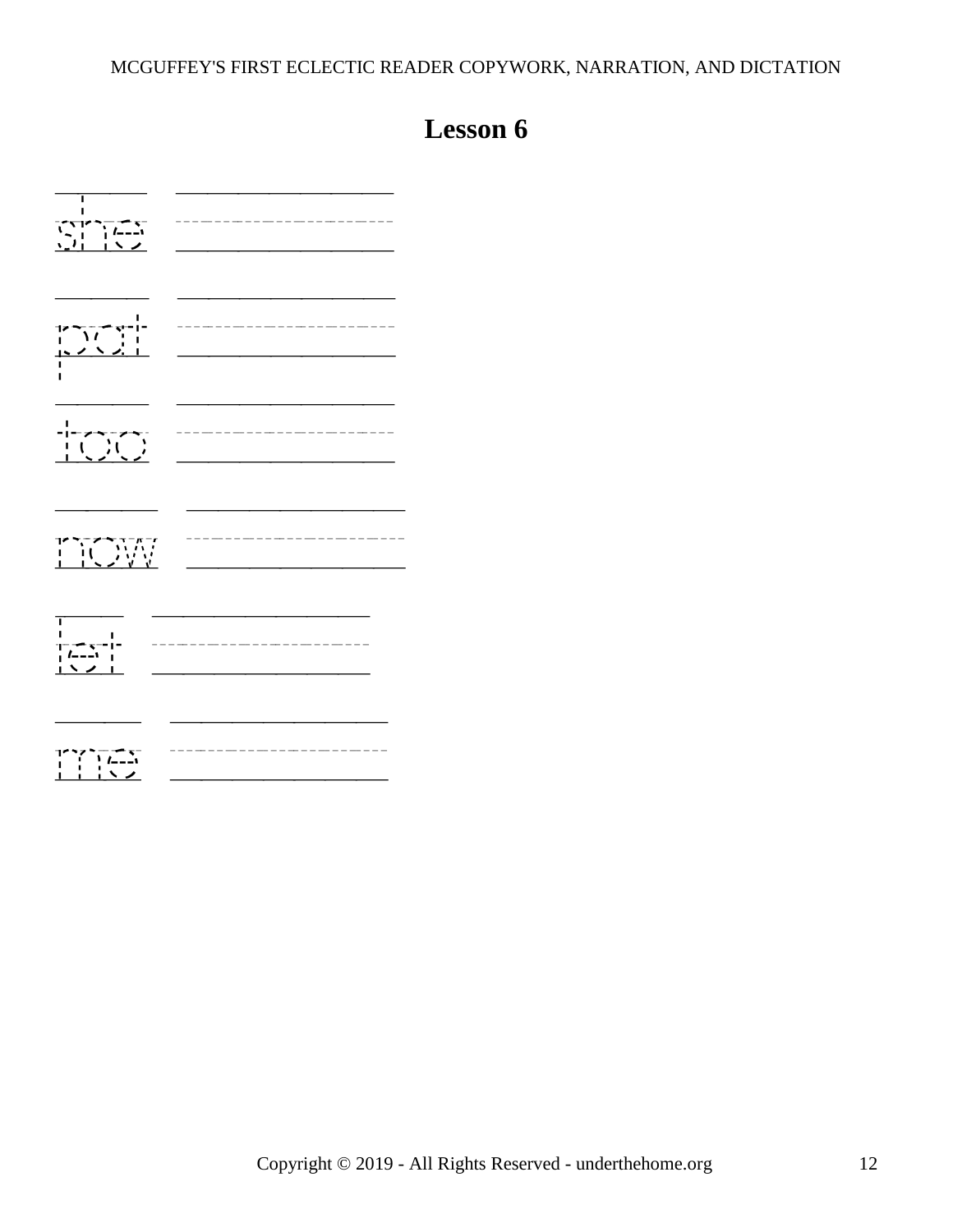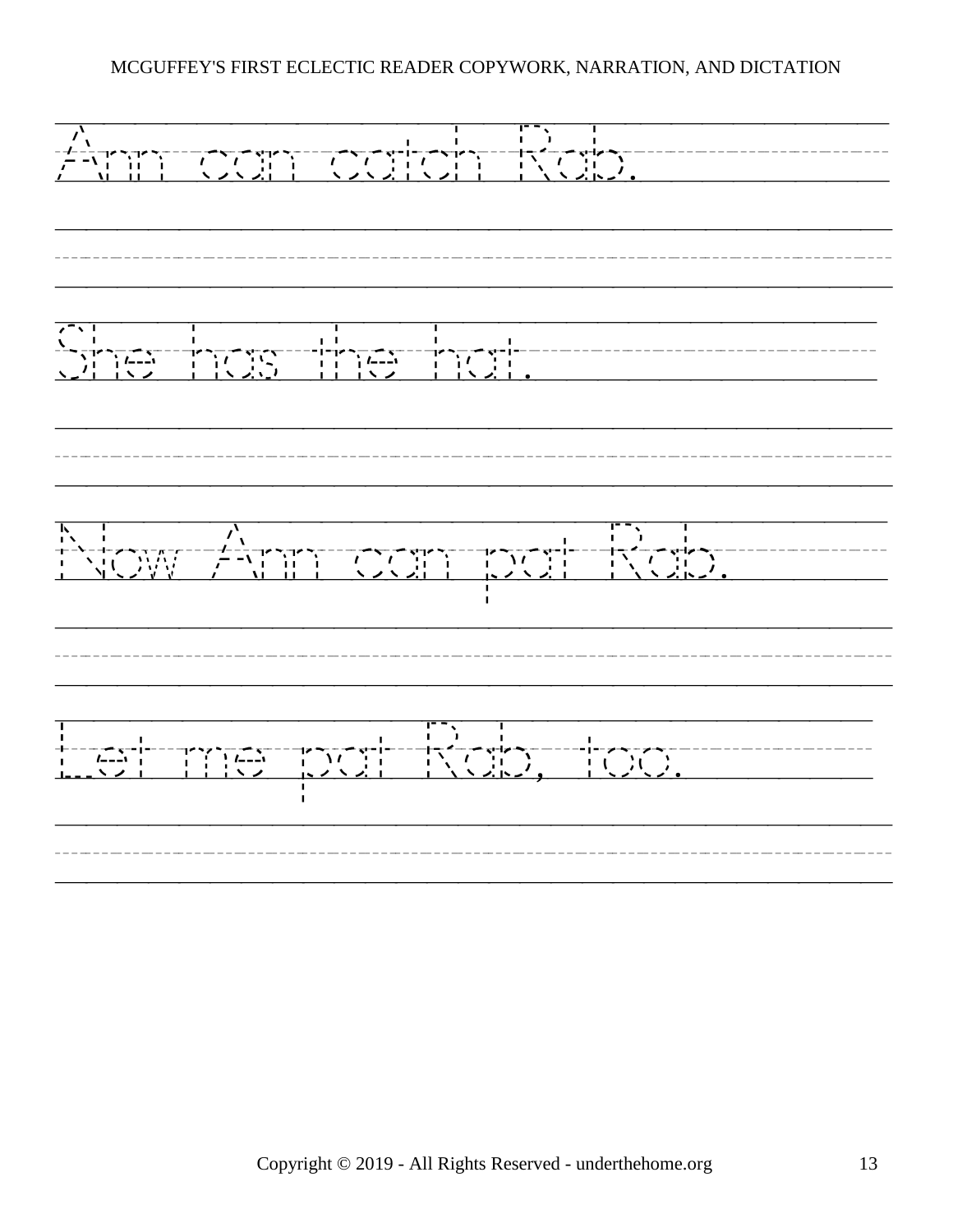<span id="page-13-0"></span>

| $\begin{array}{c}\n\overrightarrow{1}\\ \overrightarrow{1}\\ \overrightarrow{1}\\ \overrightarrow{2}\\ \overrightarrow{1}\n\end{array}$                                                                        |                                                                                                                                                                                       |                |
|----------------------------------------------------------------------------------------------------------------------------------------------------------------------------------------------------------------|---------------------------------------------------------------------------------------------------------------------------------------------------------------------------------------|----------------|
|                                                                                                                                                                                                                |                                                                                                                                                                                       |                |
| L.                                                                                                                                                                                                             |                                                                                                                                                                                       |                |
|                                                                                                                                                                                                                |                                                                                                                                                                                       |                |
| $\begin{array}{c} \n\begin{array}{c}\n\sqrt{1-\frac{1}{2}} & \sqrt{1-\frac{1}{2}} \\ \sqrt{1-\frac{1}{2}} & \sqrt{1-\frac{1}{2}} \\ \sqrt{1-\frac{1}{2}} & \sqrt{1-\frac{1}{2}} \\ \end{array} \\ \end{array}$ |                                                                                                                                                                                       |                |
| $\sqrt{2}$                                                                                                                                                                                                     | $\blacksquare$                                                                                                                                                                        |                |
| $\sqrt{2}$<br>$\mathbf{I}=\mathbf{I}$<br>$\sqrt{\frac{1}{2}}$<br>$\frac{1}{1}$<br>- 11<br>$\boldsymbol{\mathcal{N}}$ .                                                                                         | $\begin{array}{c}\n 1 \\  -1 \\  -1 \\  1 \\  1 \\  -1\n \end{array}$<br>$\begin{bmatrix} 1 & 1 \\ 1 & 1 \end{bmatrix}$<br>ירדי<br>דו<br>$\frac{1}{2}$<br>$\frac{1}{1}$<br>÷.<br>ハントン | $\blacksquare$ |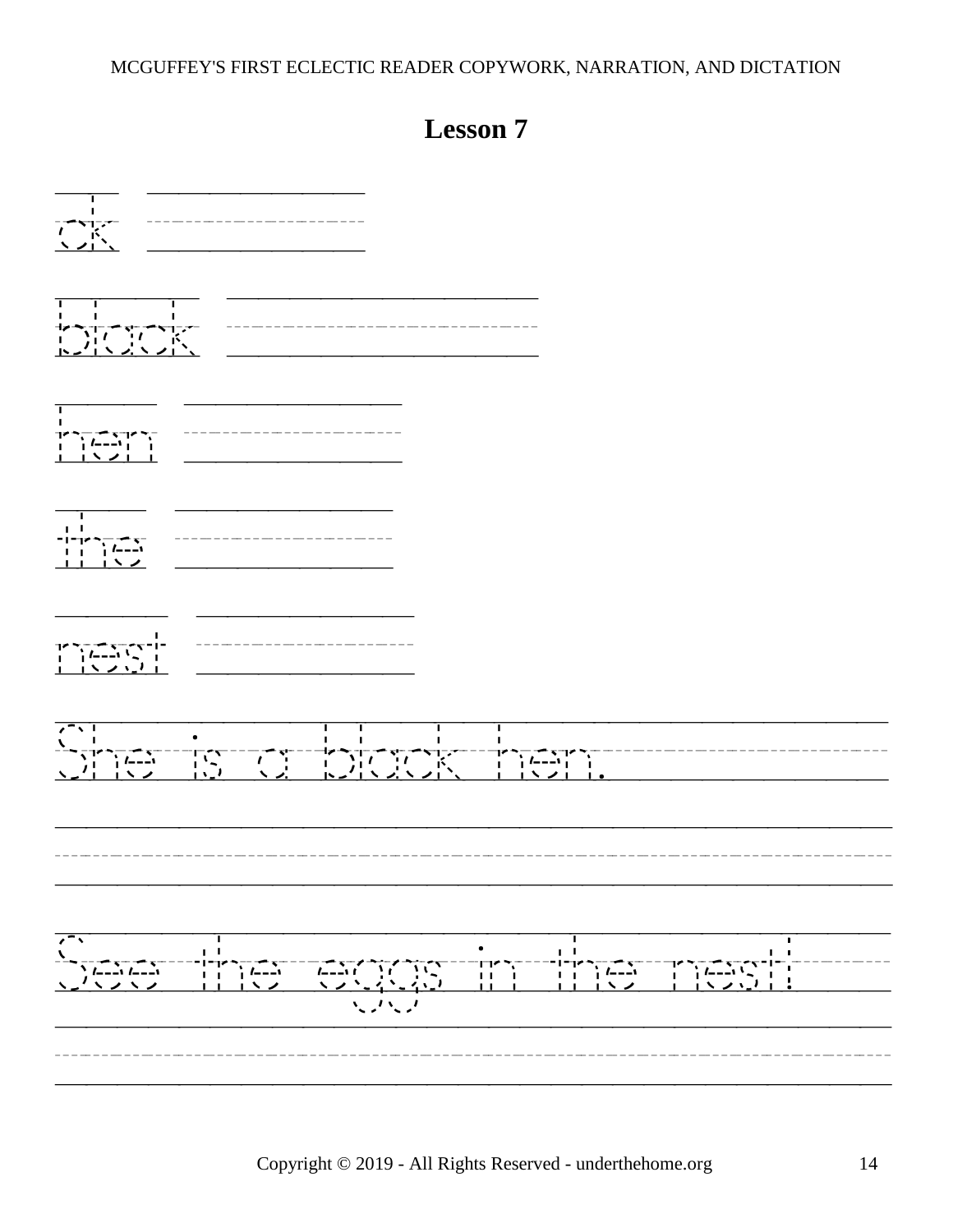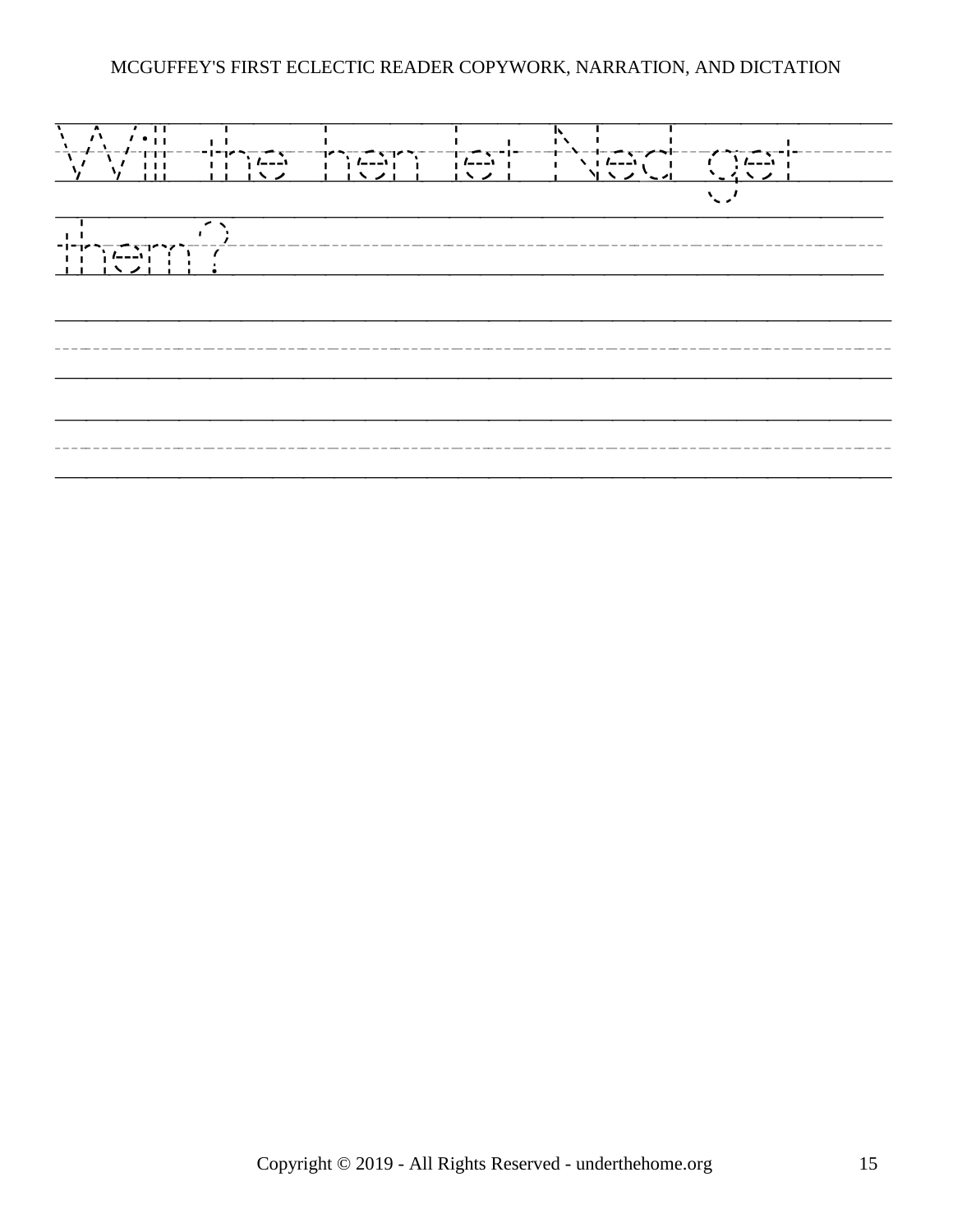<span id="page-15-0"></span>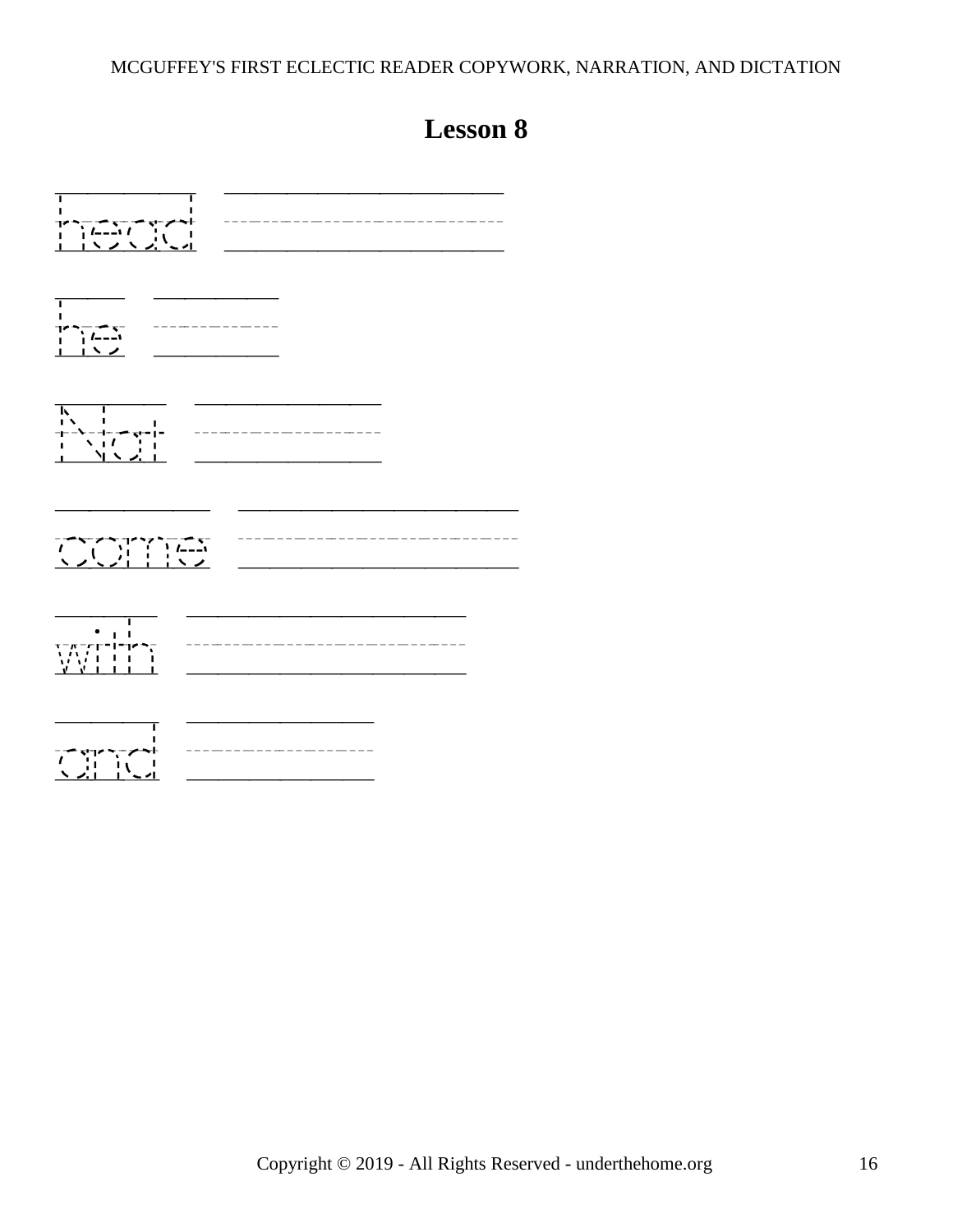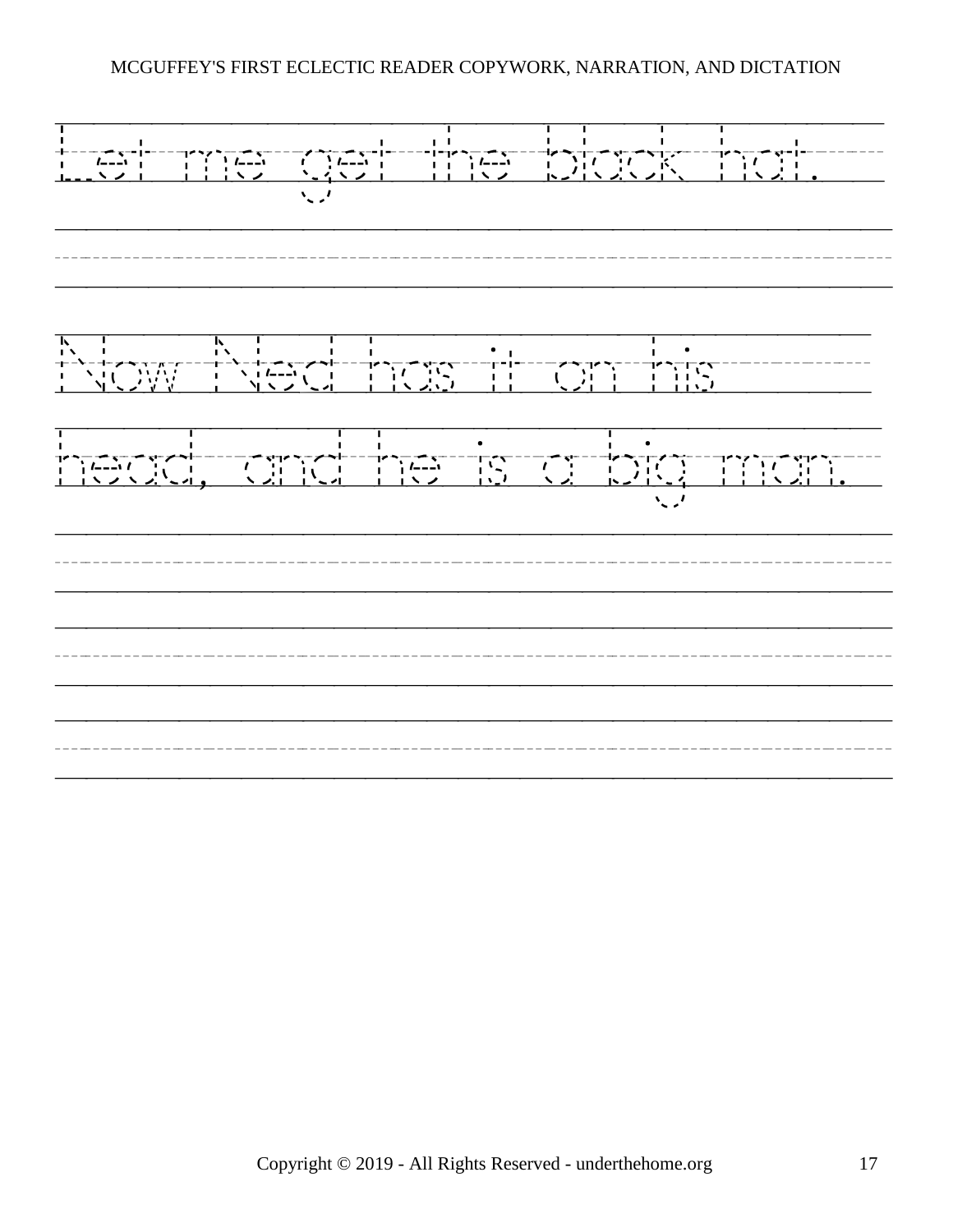# <span id="page-17-0"></span>pat //////  $\frac{1}{2}$ eggs //////// left //////// fed ////// can ////// black /////////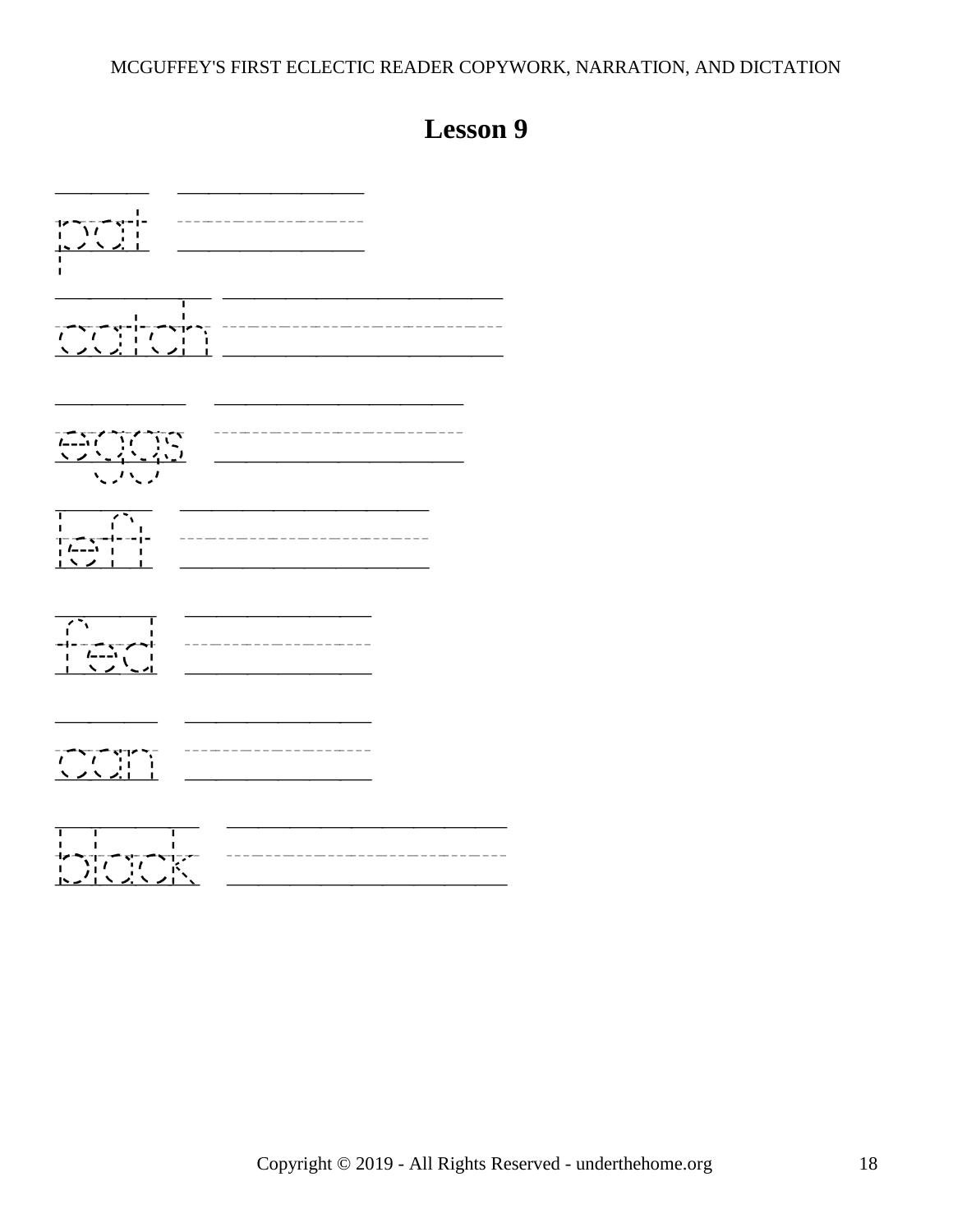| THE REAL PROPERTY OF PERSONAL PROPERTY OF PERSONAL PROPERTY OF PERSONAL PROPERTY OF PERSONAL PROPERTY OF PERSONAL PROPERTY OF PERSONAL PROPERTY OF PERSONAL PROPERTY OF PERSONAL PROPERTY OF PERSONAL PROPERTY OF PERSONAL PRO |
|--------------------------------------------------------------------------------------------------------------------------------------------------------------------------------------------------------------------------------|
|                                                                                                                                                                                                                                |
|                                                                                                                                                                                                                                |
|                                                                                                                                                                                                                                |
|                                                                                                                                                                                                                                |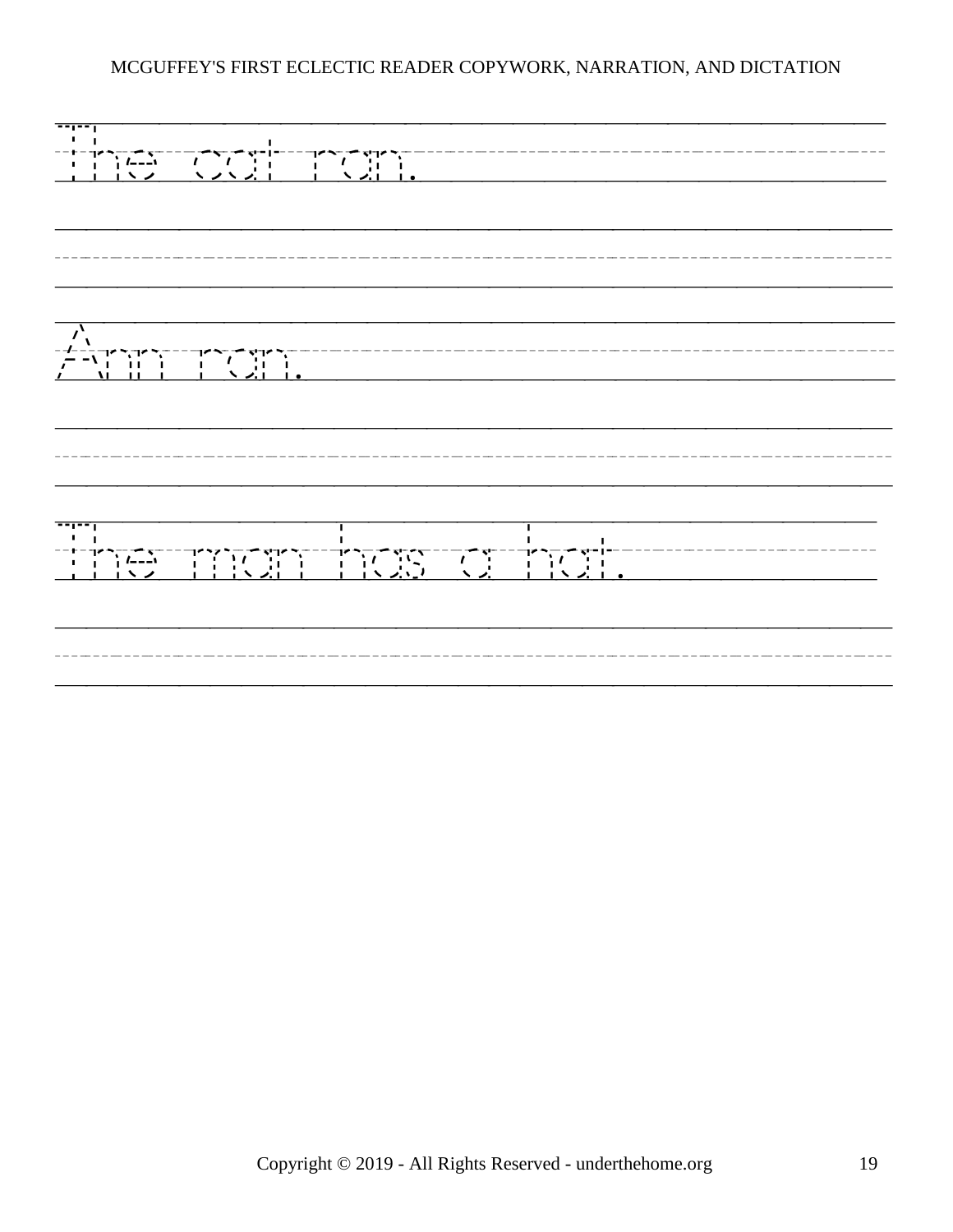<span id="page-19-0"></span>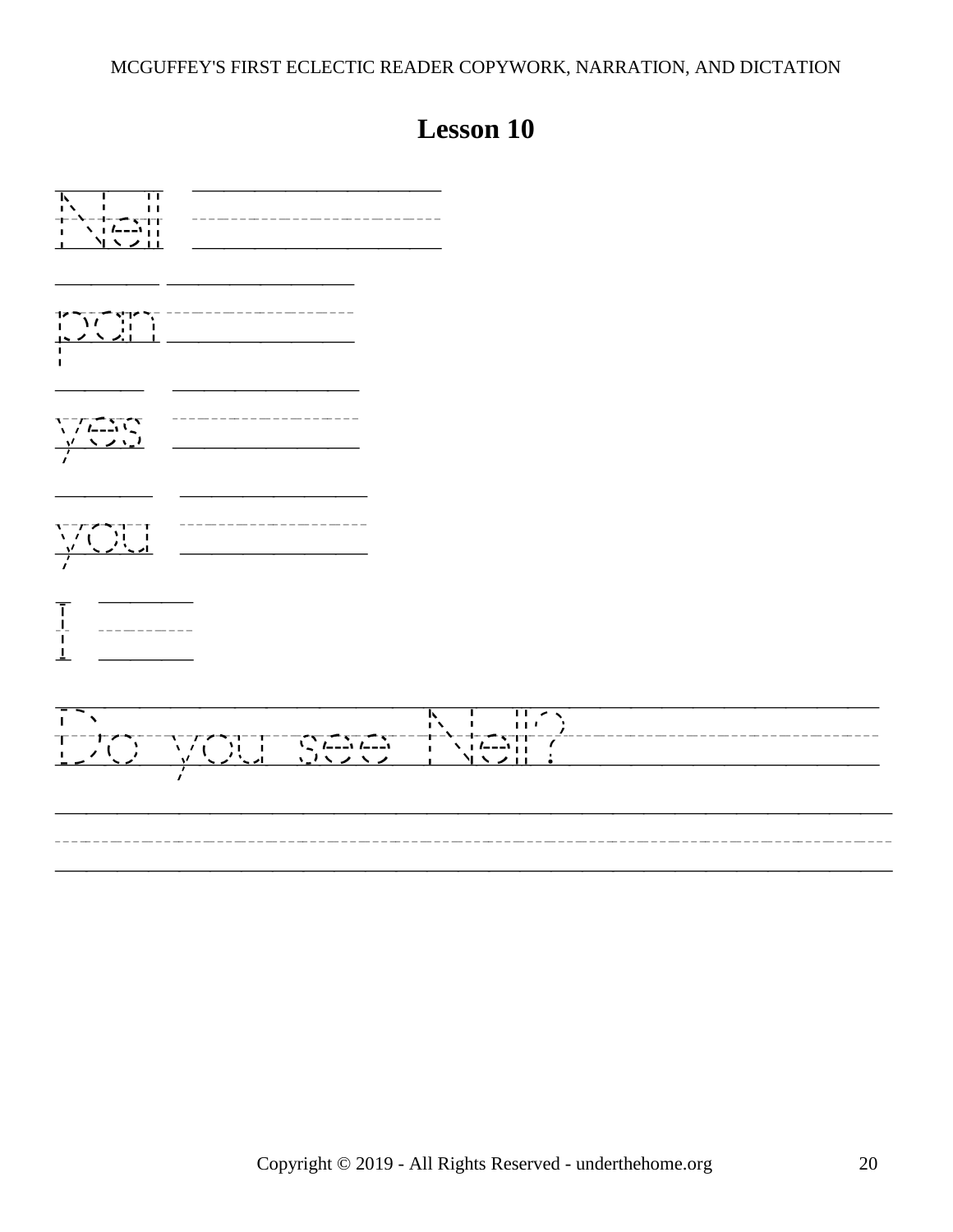$Y_{s}$ <br>/  $f = 2\sqrt{2}$ <br>/  $f = 3$ <br>/  $f = 3$ <br>/  $f = 3$ <br>/  $f = 3$ <br>/  $f = 1$ <br>/  $f = 1$ <br>/  $f = 1$ <br>/  $f = 1$ <br>/  $f = 1$ <br>/  $f = 1$ <br>/  $f = 1$ <br>/  $f = 1$ <br>/  $f = 1$ <br>/  $f = 1$ <br>/  $f = 1$ <br>/  $f = 1$ <br>/  $f = 1$ <br>/  $f = 1$ <br>/  $f = 1$ <br>/  $f = 1$ <br><br>/  $f = 1$ <br><br><br><br><br><br><br><br><br><br><br> some/eggs/in/it.//////////// /////////////////////////// ///////////////////////////  $\frac{1}{\sqrt{2}}$   $\frac{1}{\sqrt{2}}$   $\frac{1}{\sqrt{2}}$   $\frac{1}{\sqrt{2}}$   $\frac{1}{\sqrt{2}}$   $\frac{1}{\sqrt{2}}$   $\frac{1}{\sqrt{2}}$   $\frac{1}{\sqrt{2}}$   $\frac{1}{\sqrt{2}}$   $\frac{1}{\sqrt{2}}$   $\frac{1}{\sqrt{2}}$   $\frac{1}{\sqrt{2}}$   $\frac{1}{\sqrt{2}}$   $\frac{1}{\sqrt{2}}$   $\frac{1}{\sqrt{2}}$   $\frac{1}{\sqrt{2}}$   $\frac{1}{\sqrt{2}}$  ///////////////////////////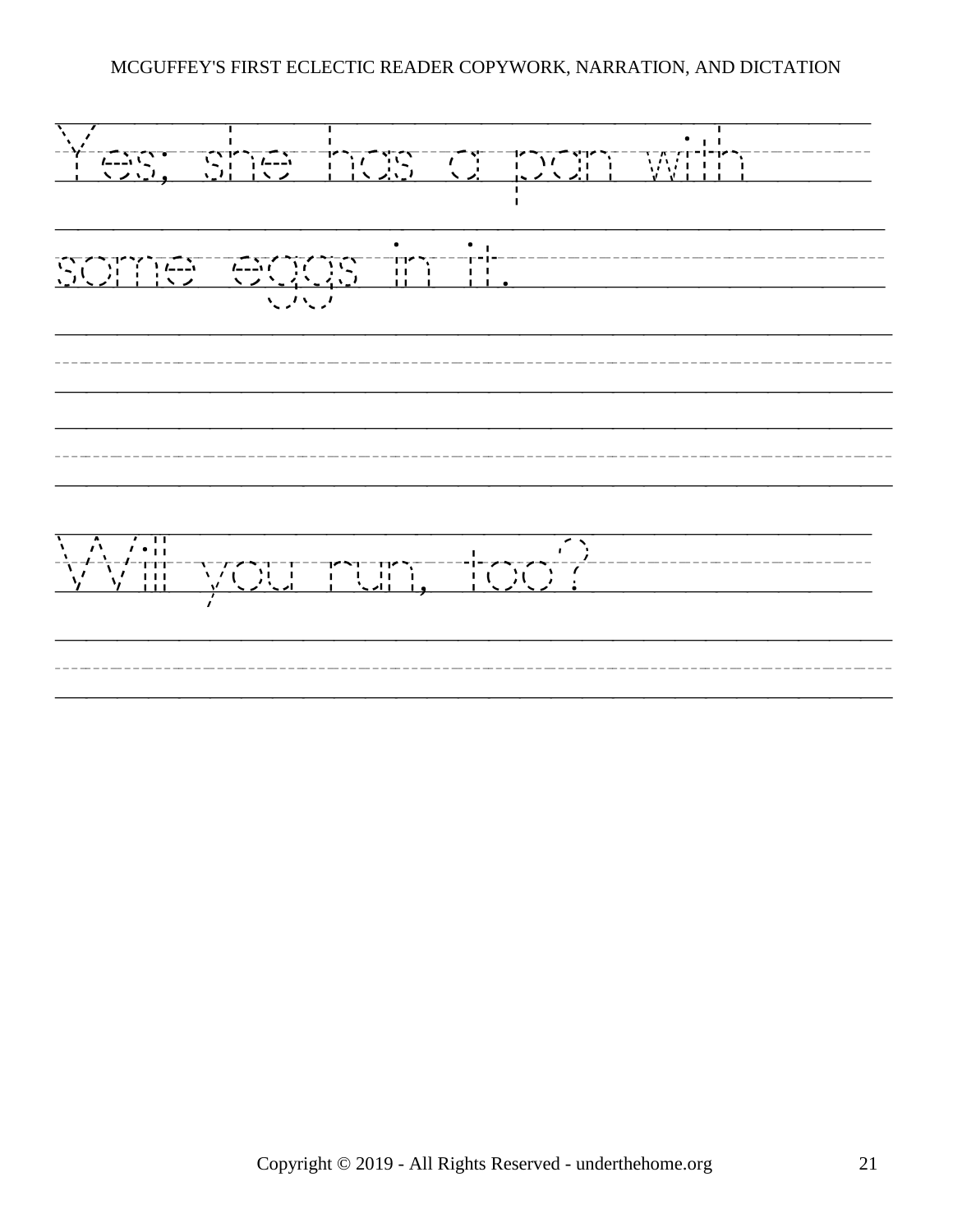<span id="page-21-0"></span>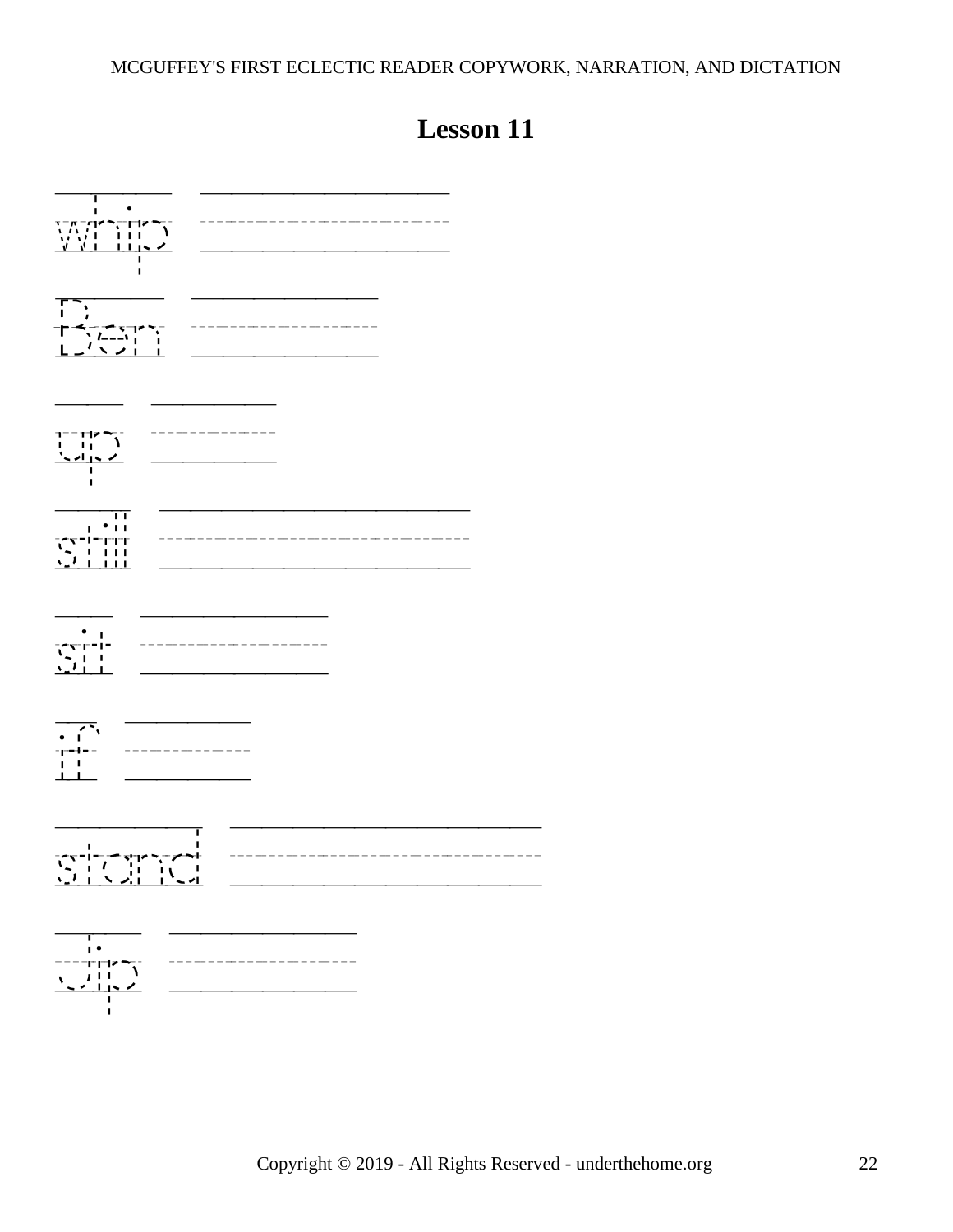O/Ben!/let/me/get/in,/will///  $\frac{1}{\sqrt{2}}$ /////////////////////////// /////////////////////////// Stand/still,/Jip,/and/let/Ann/ get/in.///////////////////// /////////////////////////// ///////////////////////////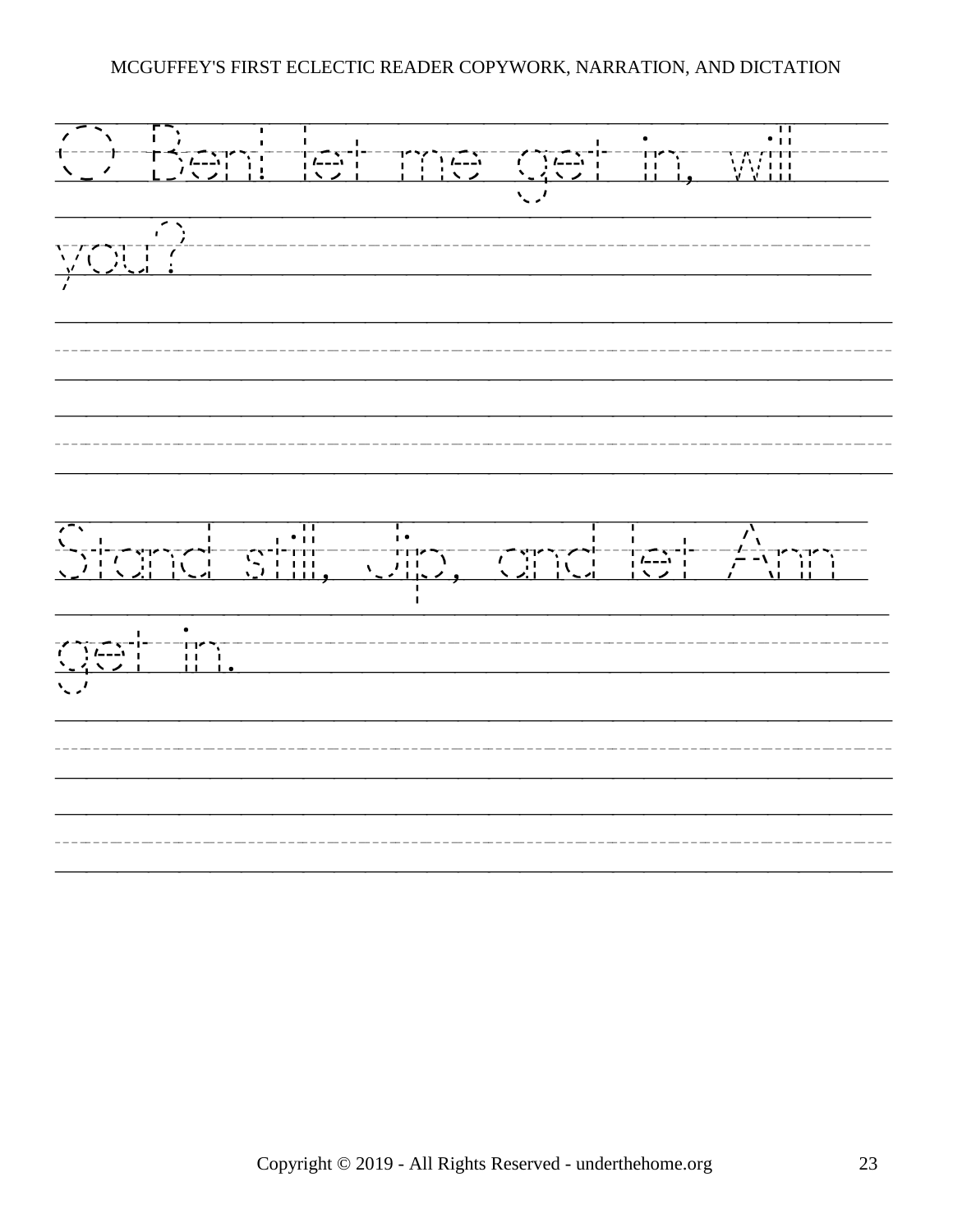## **Lesson 12**

<span id="page-23-0"></span>

| $\frac{1}{1}$ $\frac{1}{1}$ $\frac{1}{1}$ $\frac{1}{1}$ $\frac{1}{1}$ $\frac{1}{1}$ $\frac{1}{1}$ $\frac{1}{1}$<br>$\mathcal{L}$ |  |
|----------------------------------------------------------------------------------------------------------------------------------|--|
| Т                                                                                                                                |  |
|                                                                                                                                  |  |
| $\begin{array}{c} 1 & 1 \\ 1 & 1 \end{array}$<br>1.2221                                                                          |  |
| п                                                                                                                                |  |
|                                                                                                                                  |  |

 $\overline{a}$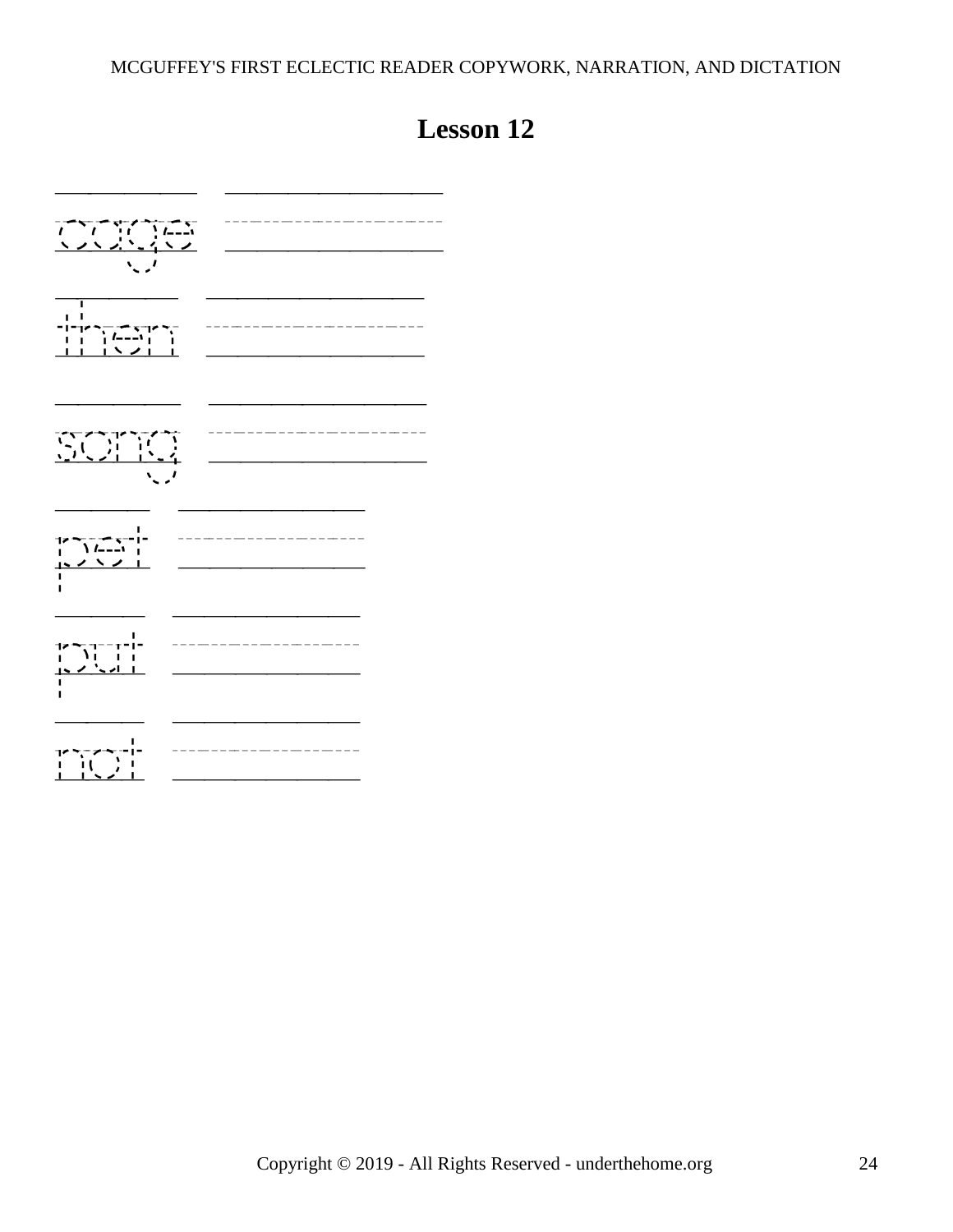Kitty/has/a/nice/pet./It/can/ sing/a/sweet/song.////////// /////////////////////////// /////////////////////////// She/has/just/fed/it.//////// ///////////////////////////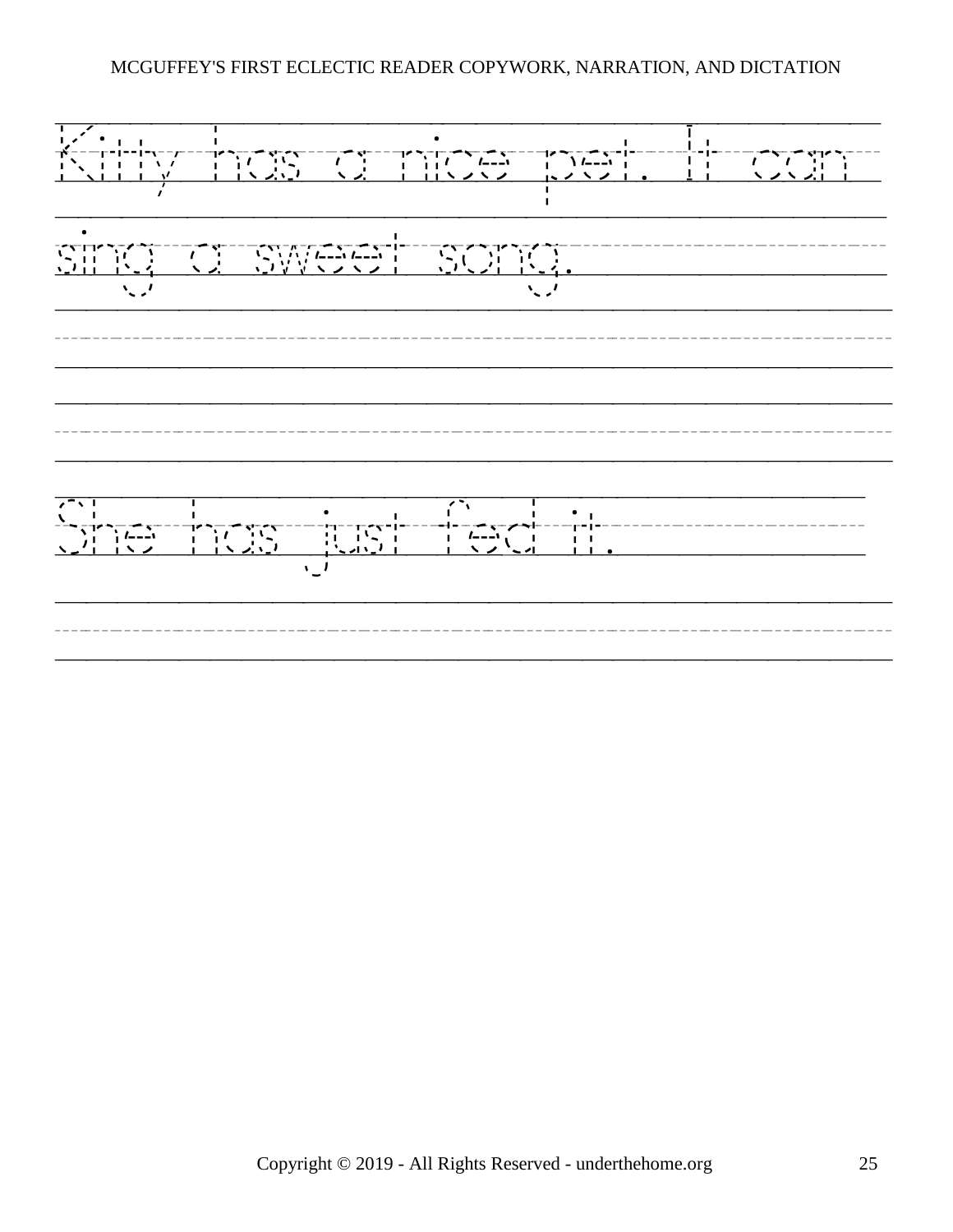<span id="page-25-0"></span>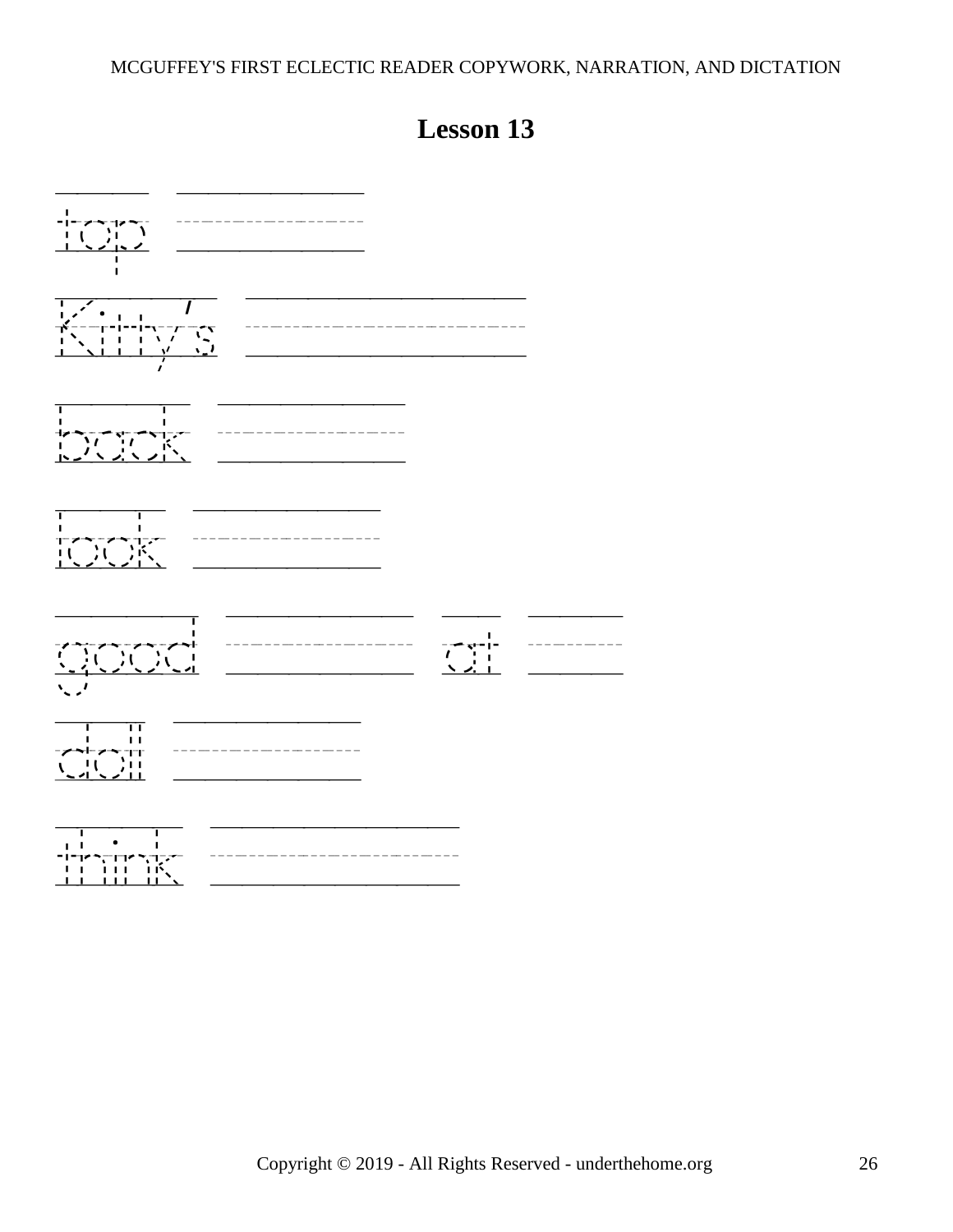Look/at/Tom/and/his/dog.// The/dog/has/a//black/spot// on/his/back.//////////////// /////////////////////////// /////////////////////////// /////////////////////////// ///////////////////////////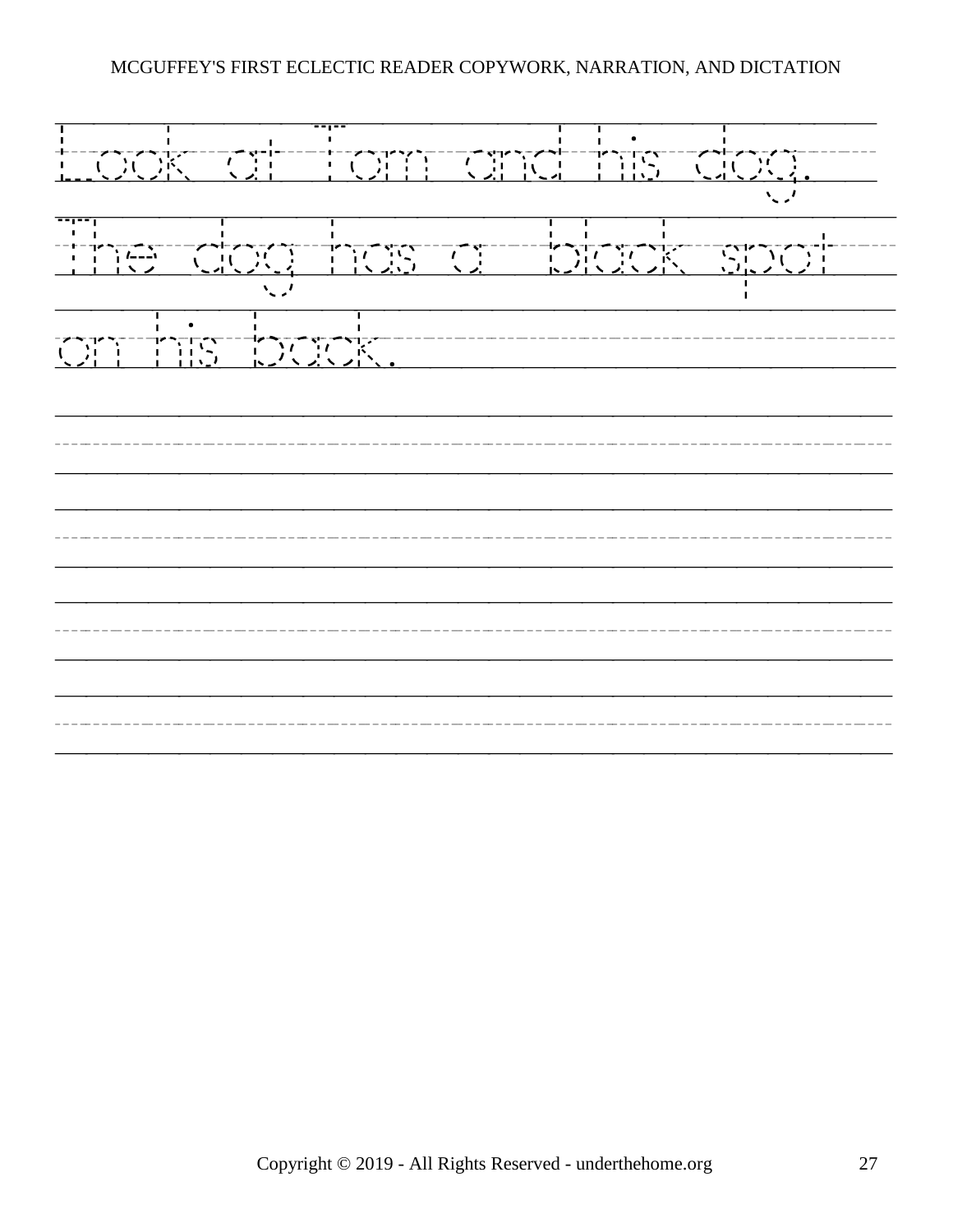<span id="page-27-0"></span>

|                                                                                                                                                                                                                                                                                                                                                                                                                                                                                       | JUUUTI I                                                                                                      |
|---------------------------------------------------------------------------------------------------------------------------------------------------------------------------------------------------------------------------------------------------------------------------------------------------------------------------------------------------------------------------------------------------------------------------------------------------------------------------------------|---------------------------------------------------------------------------------------------------------------|
| $\begin{array}{c} \sqrt{11} = 11^6 \sqrt{11} \\ \sqrt{11} = 11^6 \sqrt{11} \\ \sqrt{11} = 11^6 \sqrt{11} \\ \sqrt{11} = 11^6 \sqrt{11} \end{array}$                                                                                                                                                                                                                                                                                                                                   | $\begin{array}{c}\n\sqrt{1-x^2} \\ \sqrt{1-x^2} \\ \sqrt{1-x^2} \\ \sqrt{1-x^2} \\ \sqrt{1-x^2}\n\end{array}$ |
|                                                                                                                                                                                                                                                                                                                                                                                                                                                                                       |                                                                                                               |
| $\overline{\mathcal{A}}$                                                                                                                                                                                                                                                                                                                                                                                                                                                              |                                                                                                               |
| $\begin{array}{c} \overline{\phantom{a}} \\ \overline{\phantom{a}} \\ \phantom{a} \end{array}$<br>$\sum_{i=1}^{n} \frac{1}{i} \left( \frac{1}{i} \right)^{i} \left( \frac{1}{i} \right)^{i}$                                                                                                                                                                                                                                                                                          | $\frac{1}{\sqrt{2}}$                                                                                          |
| $\begin{array}{l} \displaystyle \sqrt{ \frac{1}{2} \left( \frac{1}{2} \right) \left( \frac{1}{2} \right) \left( \frac{1}{2} \right) \left( \frac{1}{2} \right) \left( \frac{1}{2} \right) \left( \frac{1}{2} \right) \left( \frac{1}{2} \right) \left( \frac{1}{2} \right) \left( \frac{1}{2} \right) \left( \frac{1}{2} \right) \left( \frac{1}{2} \right) \left( \frac{1}{2} \right) \left( \frac{1}{2} \right) \left( \frac{1}{2} \right) \left( \frac{1}{2} \right) \left( \frac$ | $\frac{1}{\sqrt{2}}$                                                                                          |
| ___________<br>----------<br>$\begin{array}{c}\n\begin{array}{c}\n\cdot & \cdot & \cdot \\ \cdot & \cdot & \cdot \\ \cdot & \cdot & \cdot\n\end{array} \\ \hline\n\end{array}$                                                                                                                                                                                                                                                                                                        |                                                                                                               |
| J.<br>$\frac{1}{2}$                                                                                                                                                                                                                                                                                                                                                                                                                                                                   | T TV                                                                                                          |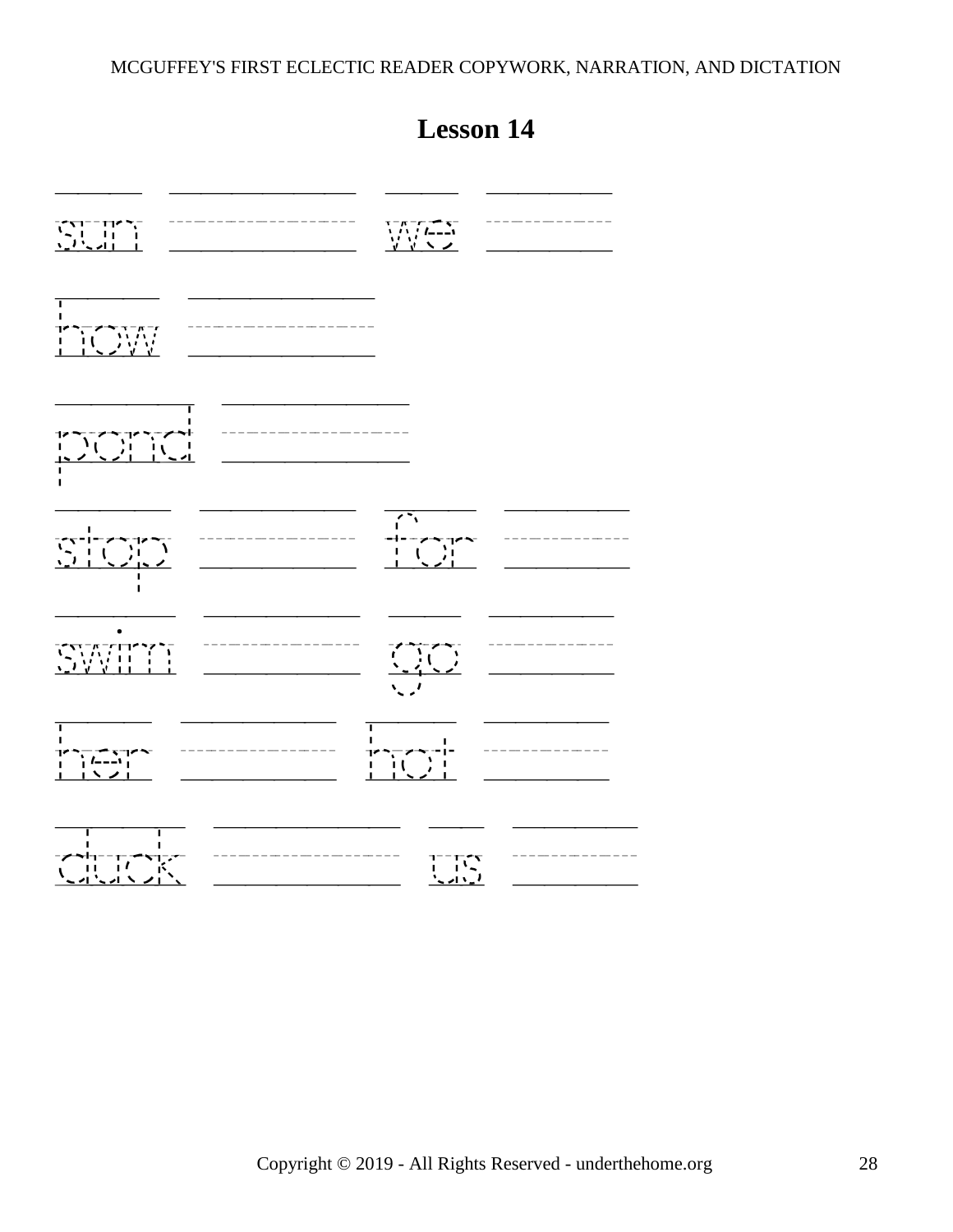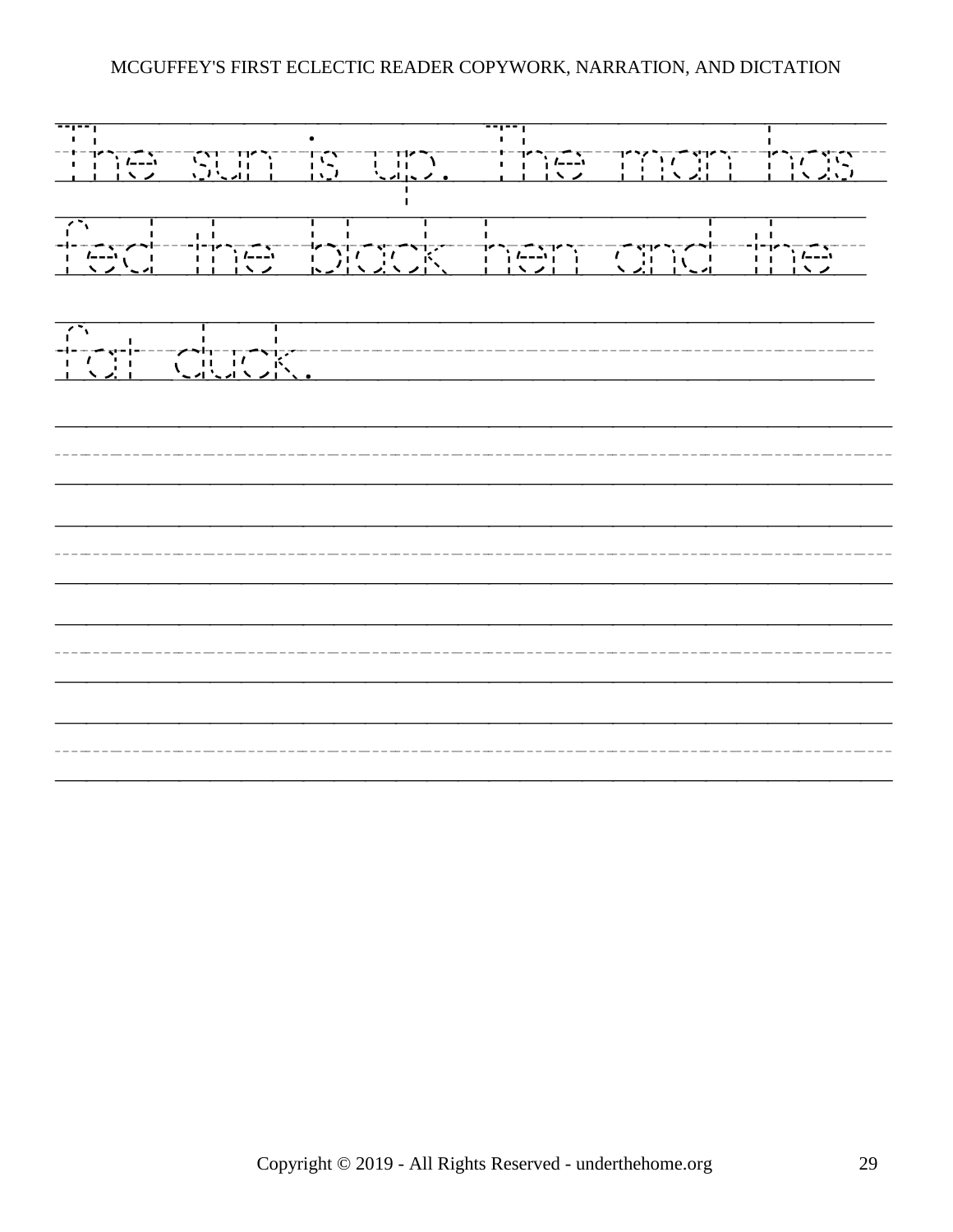<span id="page-29-0"></span>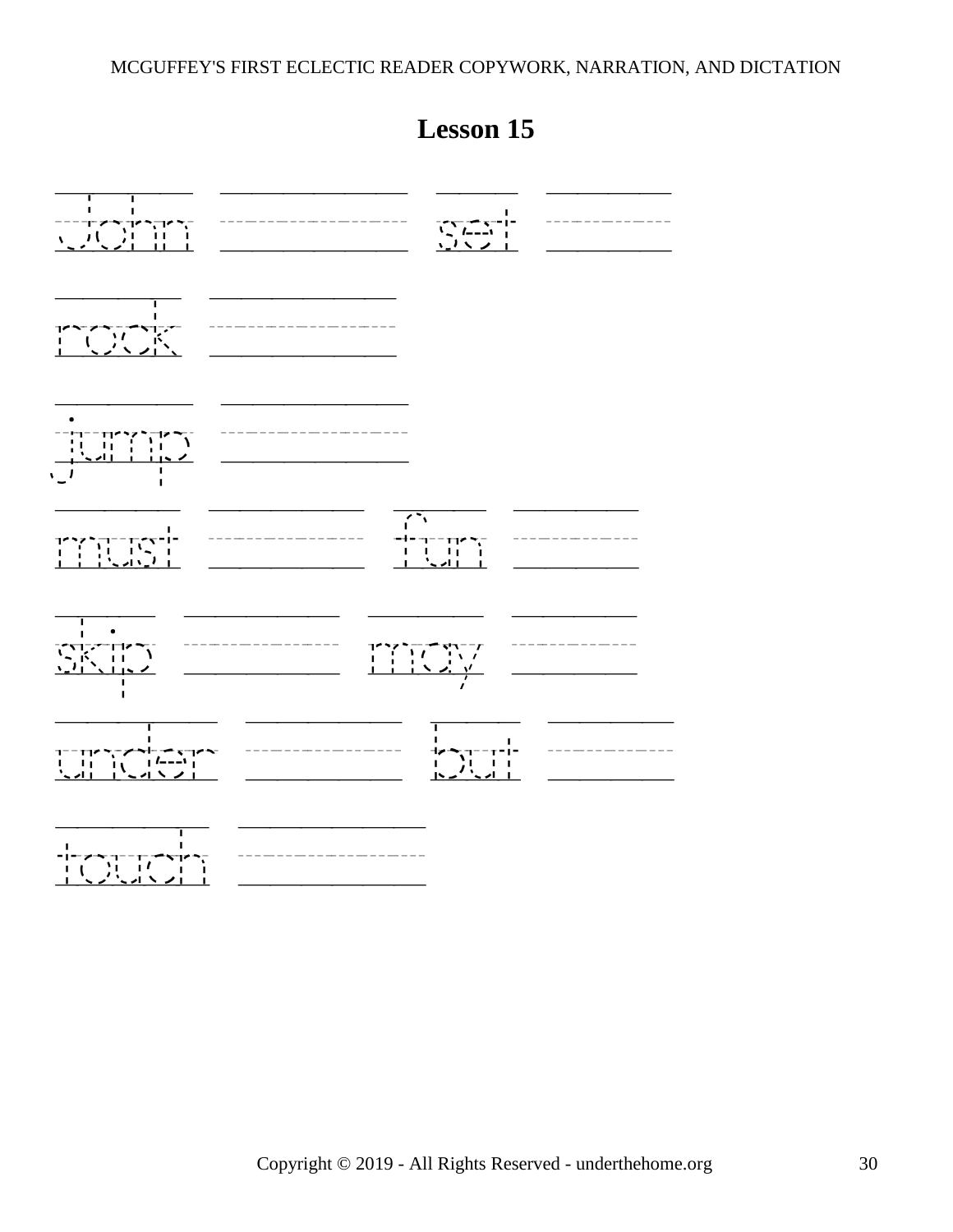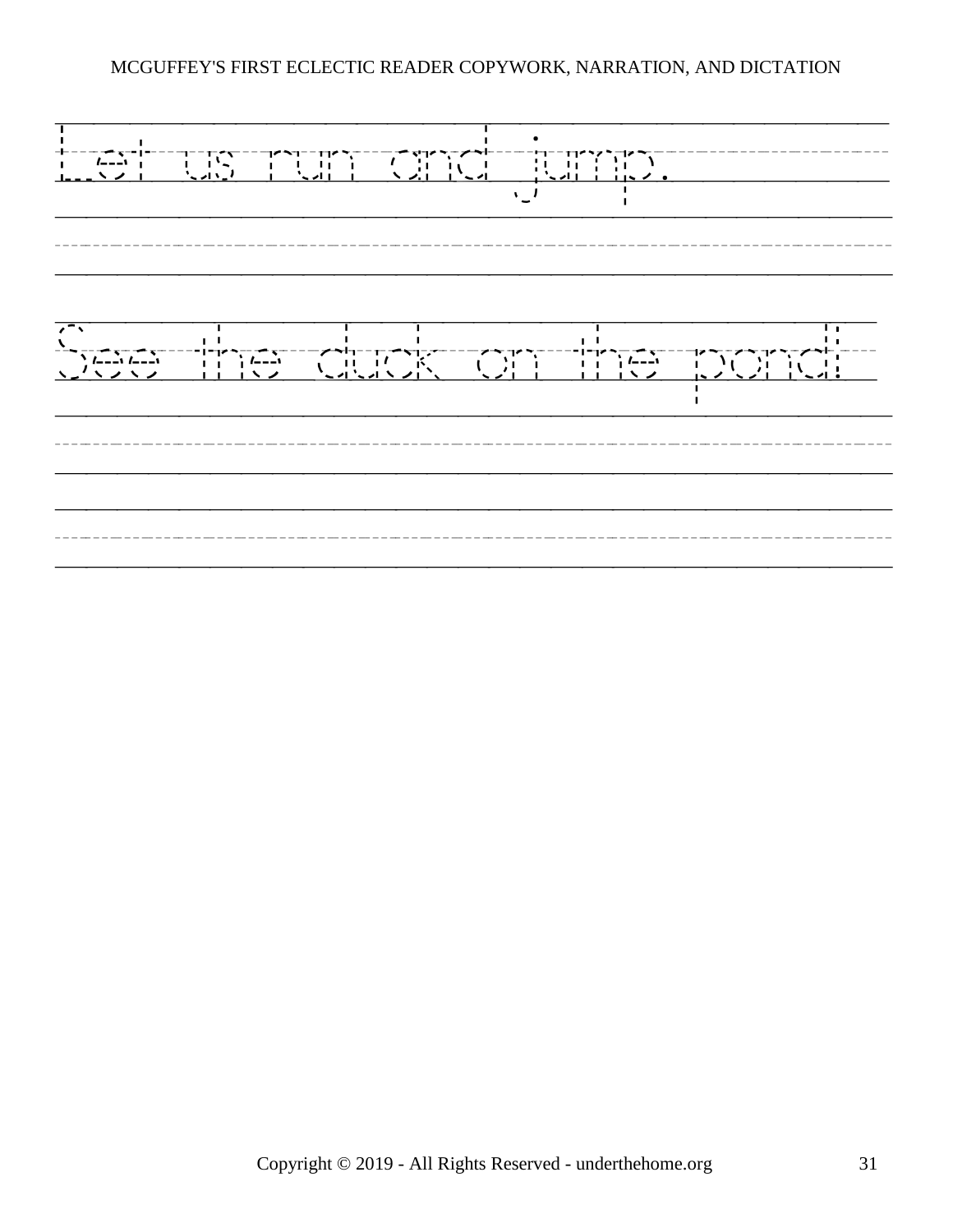**Lesson 16 Review**

<span id="page-31-0"></span> $\frac{1}{1}$ <br>The  $\frac{1}{1}$   $\frac{1}{1}$   $\frac{1}{1}$   $\frac{1}{1}$   $\frac{1}{1}$   $\frac{1}{1}$   $\frac{1}{1}$   $\frac{1}{1}$   $\frac{1}{1}$   $\frac{1}{1}$   $\frac{1}{1}$   $\frac{1}{1}$   $\frac{1}{1}$   $\frac{1}{1}$   $\frac{1}{1}$   $\frac{1}{1}$   $\frac{1}{1}$   $\frac{1}{1}$   $\frac{1}{1}$   $\frac{1}{1}$   $\frac{1}{1$ pond/is/still.//////////////// /////////////////////////// /////////////////////////// Kitty's/doll/is/on//the/rock.// /////////////////////////// ///////////////////////////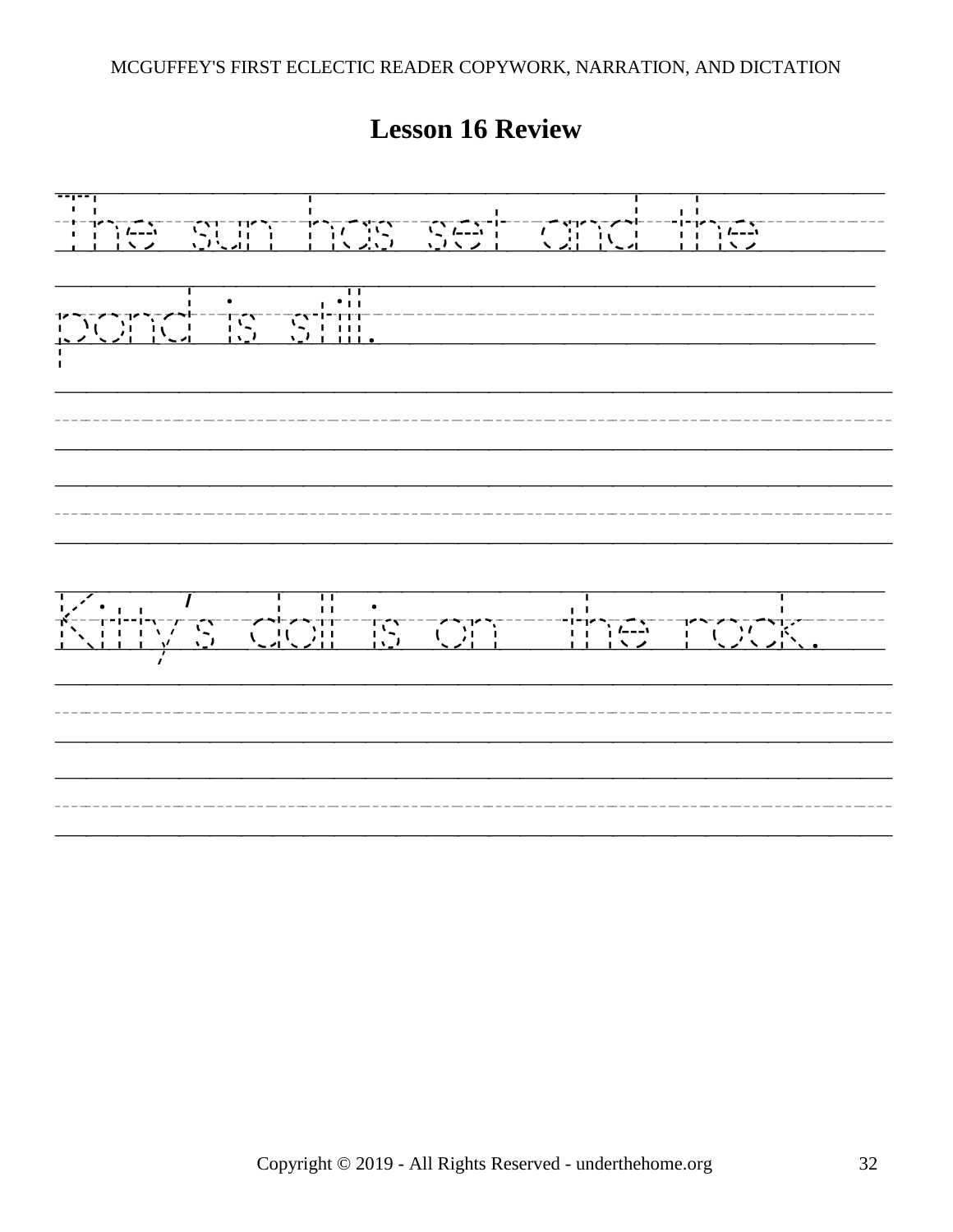Nell/has/put/her/pet/in/the/ cage.////////////////////// /////////////////////////// /////////////////////////// It/will/sing/a/sweet/song.///// ///////////////////////////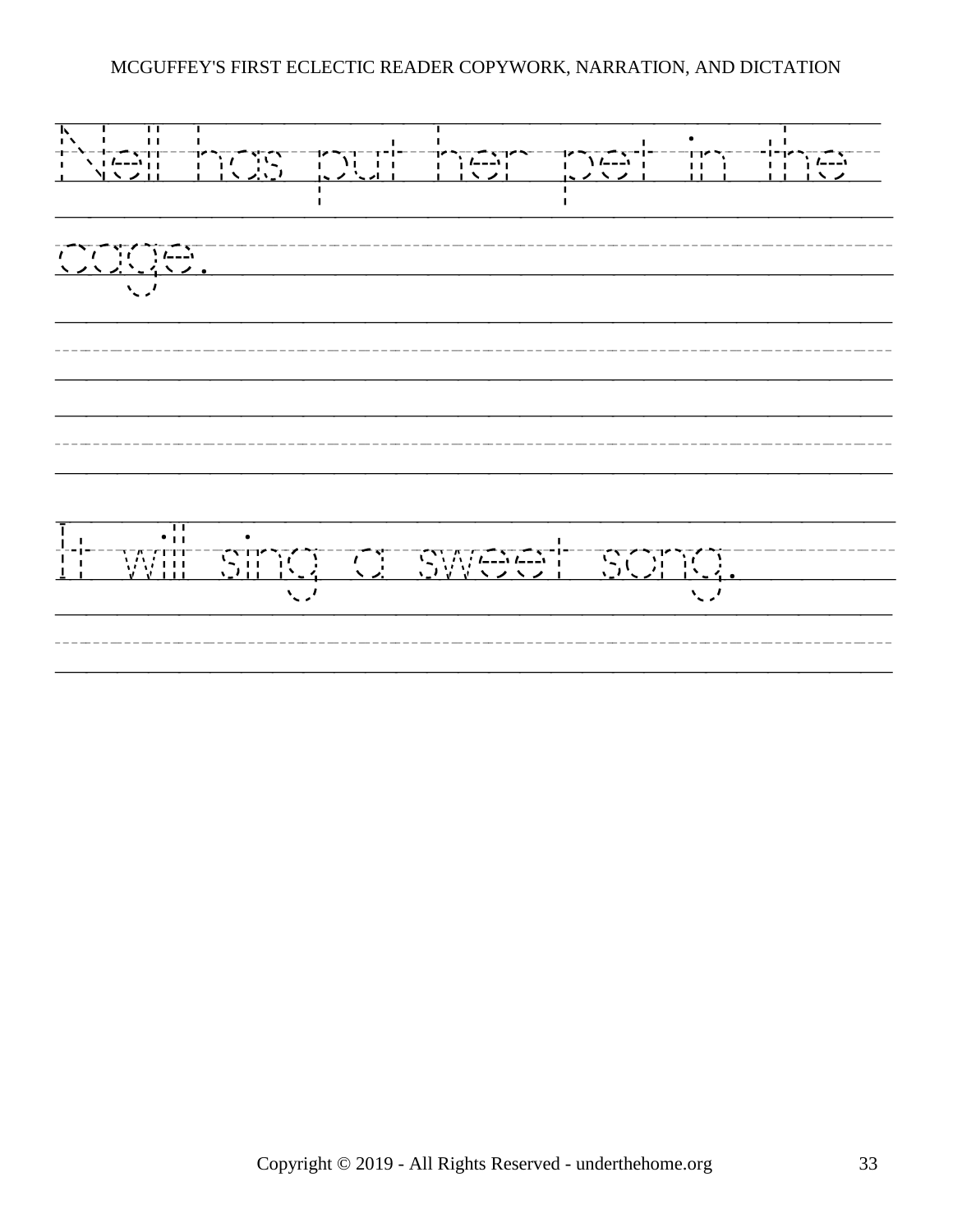<span id="page-33-0"></span>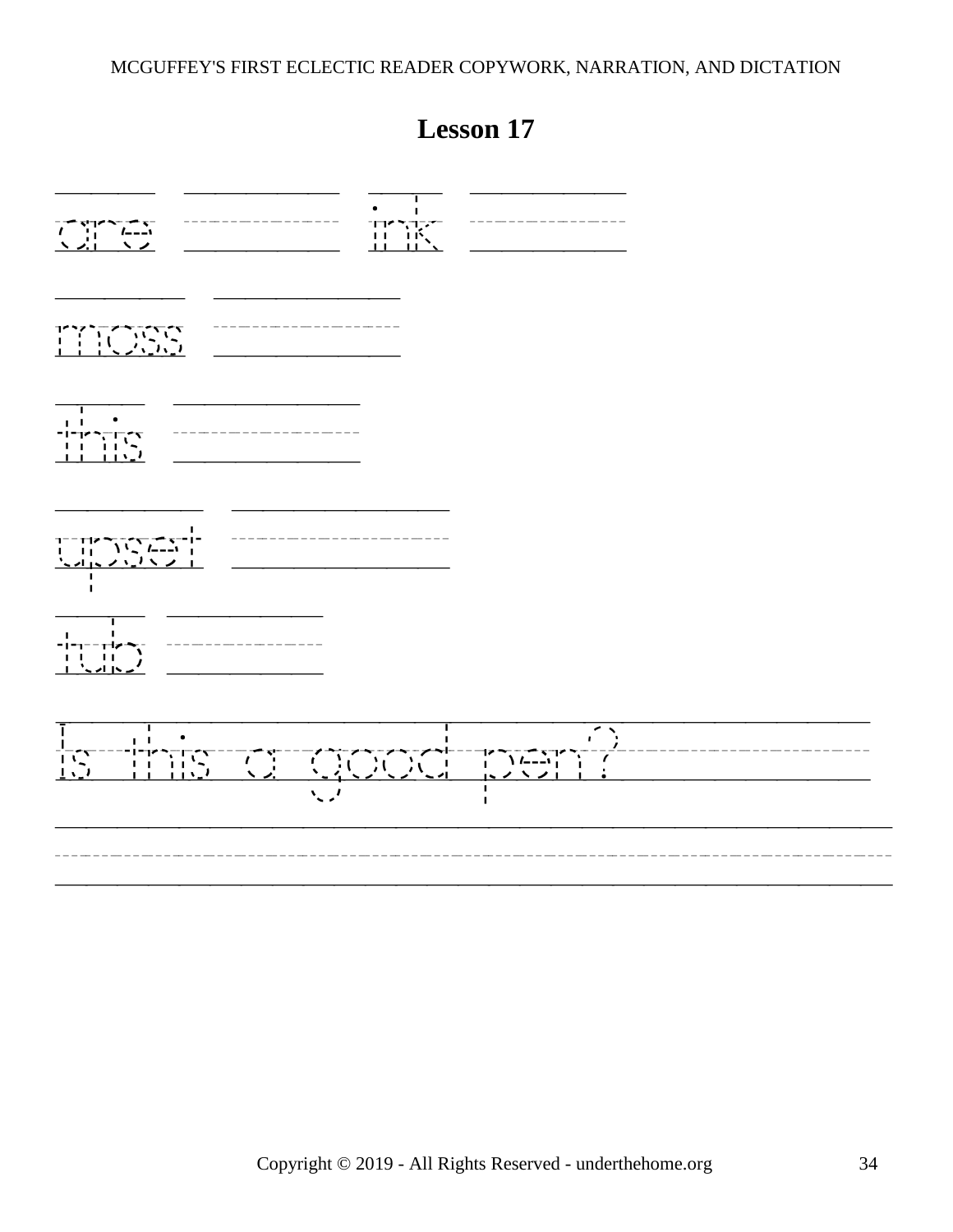The/pen/and/ink/are/on/the stand.///////////////////// /////////////////////////// /////////////////////////// The/moss/is/on/the/rock./// /////////////////////////// The/duck/can/swim.///////// /////////////////////////// Ben/upset/the/tub.///////// ///////////////////////////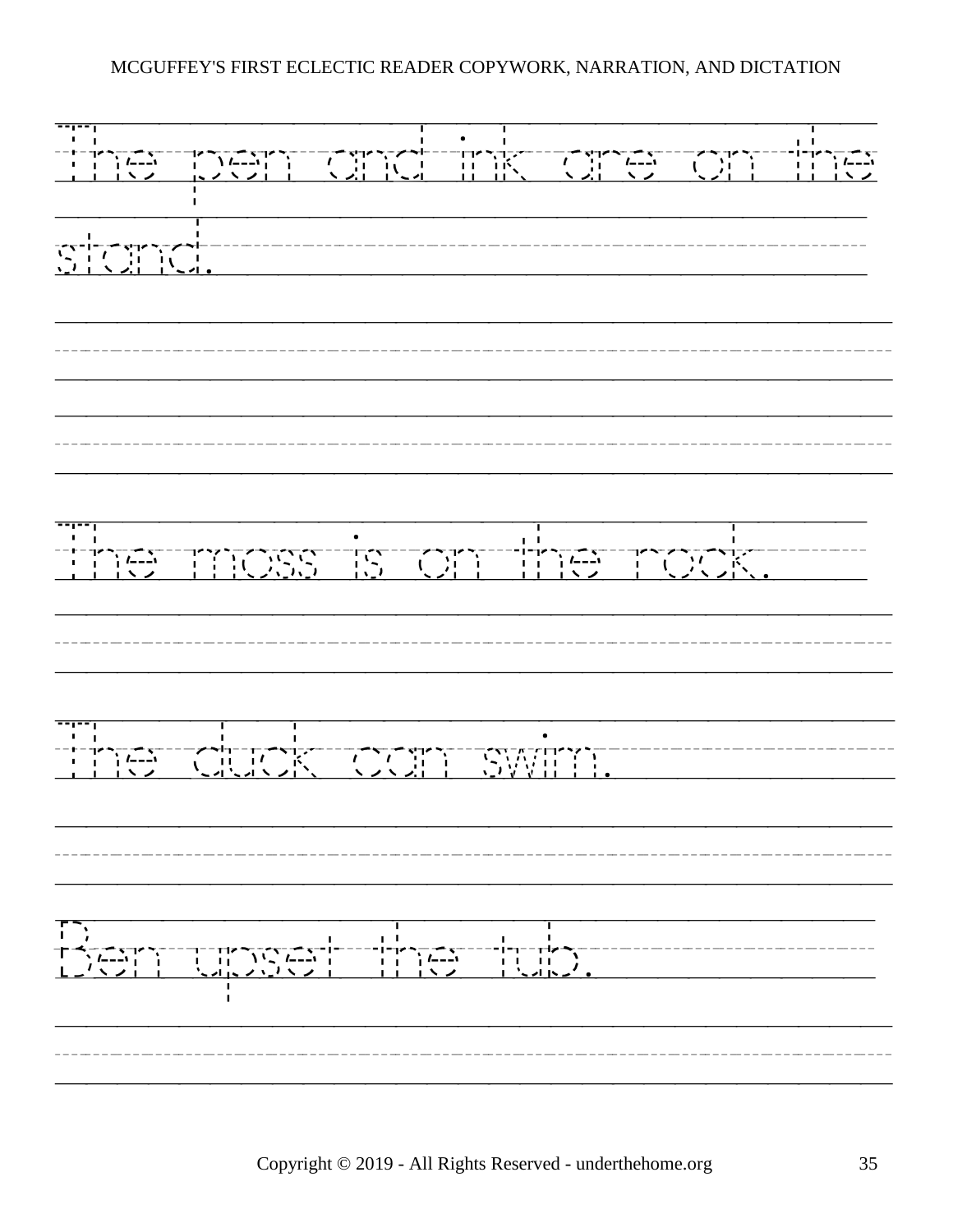<span id="page-35-0"></span>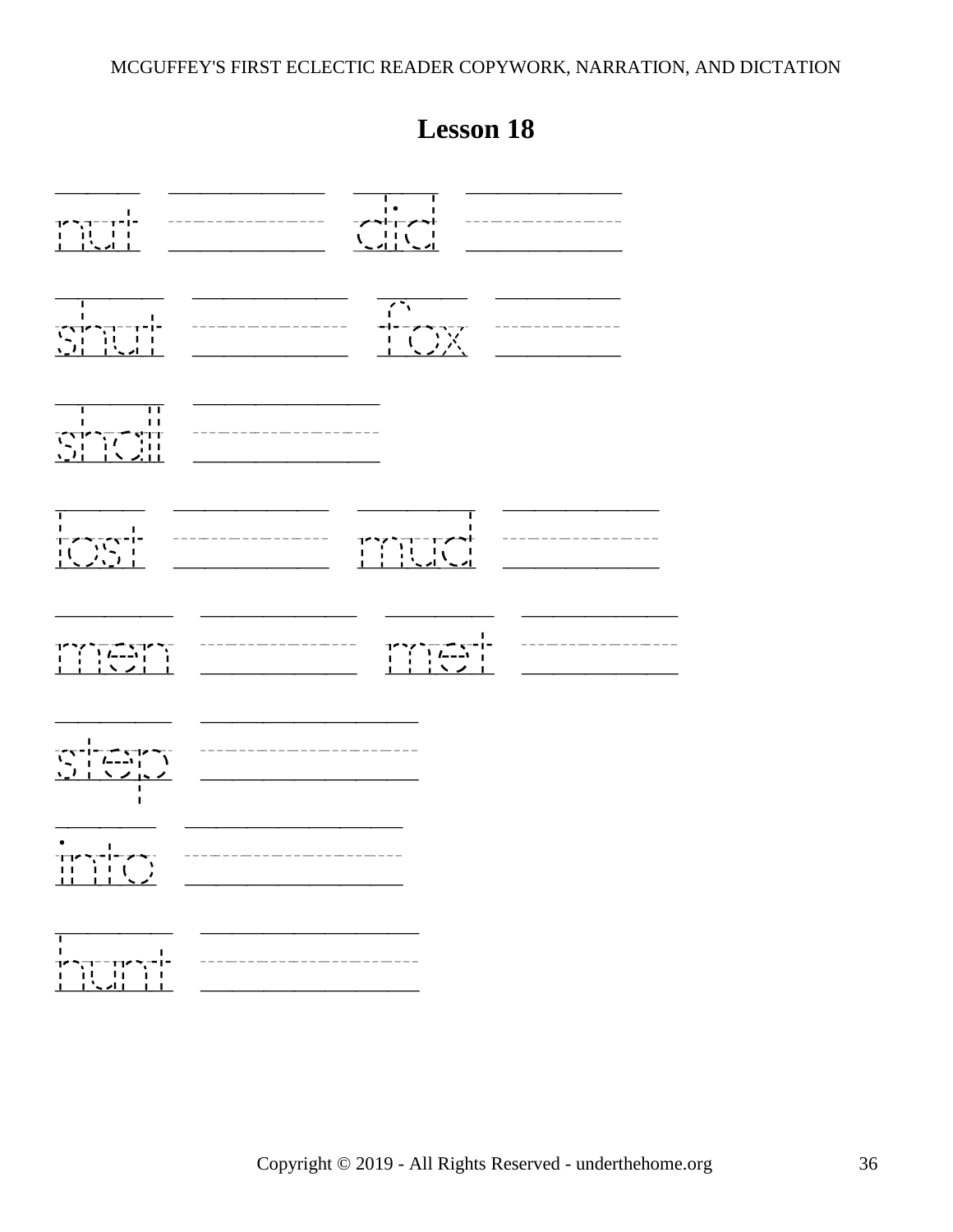$\frac{1}{\sqrt{2}}$   $\frac{1}{\sqrt{2}}$   $\frac{1}{\sqrt{2}}$   $\frac{1}{\sqrt{2}}$   $\frac{1}{\sqrt{2}}$   $\frac{1}{\sqrt{2}}$   $\frac{1}{\sqrt{2}}$   $\frac{1}{\sqrt{2}}$   $\frac{1}{\sqrt{2}}$   $\frac{1}{\sqrt{2}}$   $\frac{1}{\sqrt{2}}$   $\frac{1}{\sqrt{2}}$   $\frac{1}{\sqrt{2}}$   $\frac{1}{\sqrt{2}}$   $\frac{1}{\sqrt{2}}$   $\frac{1}{\sqrt{2}}$   $\frac{1}{\sqrt{2}}$  /////////////////////////// Did/you/jump/in/the/mud?// ///////////////////////////  $\begin{pmatrix} 1 & 1 & 1 \\ 1 & 1 & 1 \\ 1 & 1 & 1 \end{pmatrix}$ /////////////////////////// I/have/a/nut./I/met/the/man. ///////////////////////////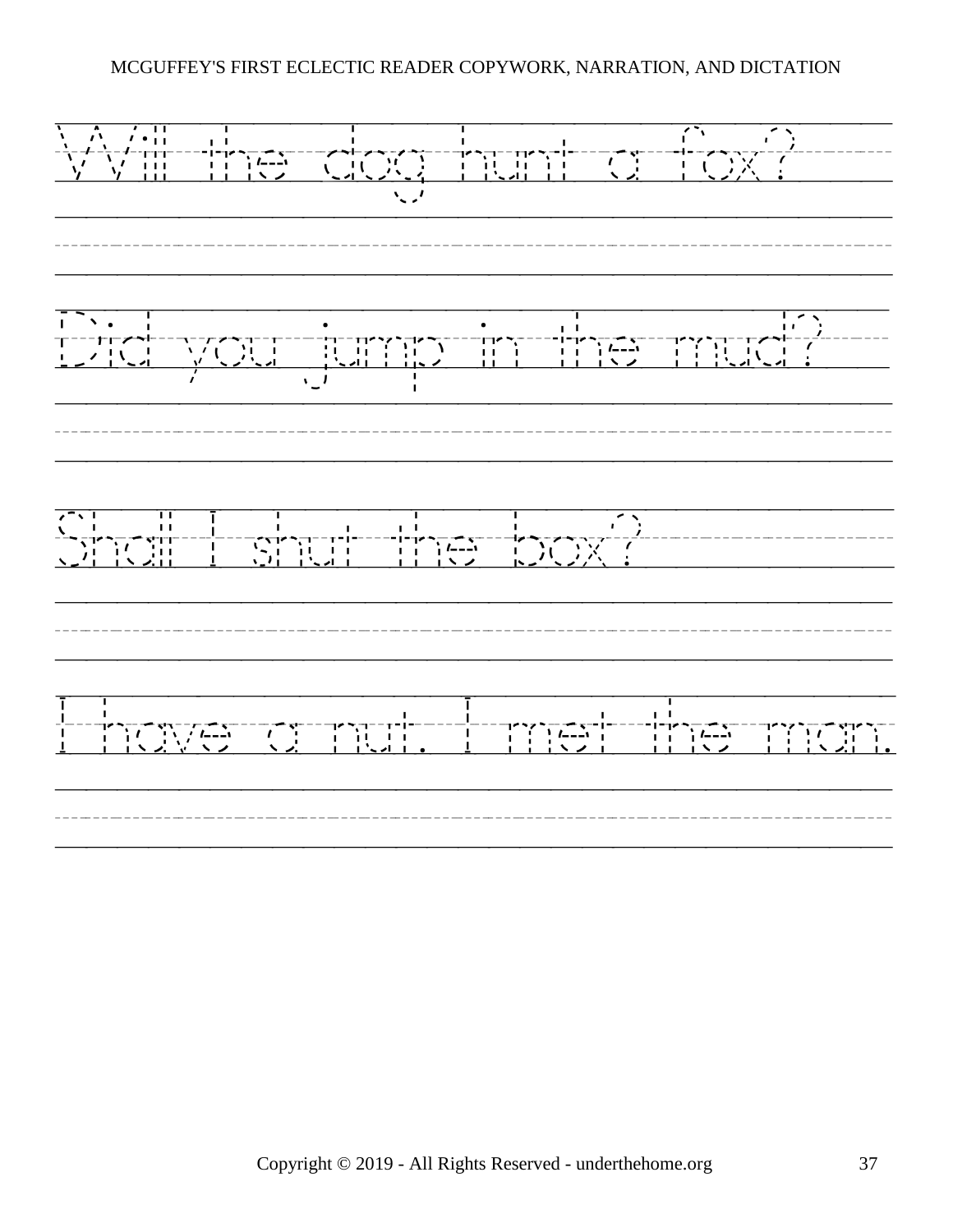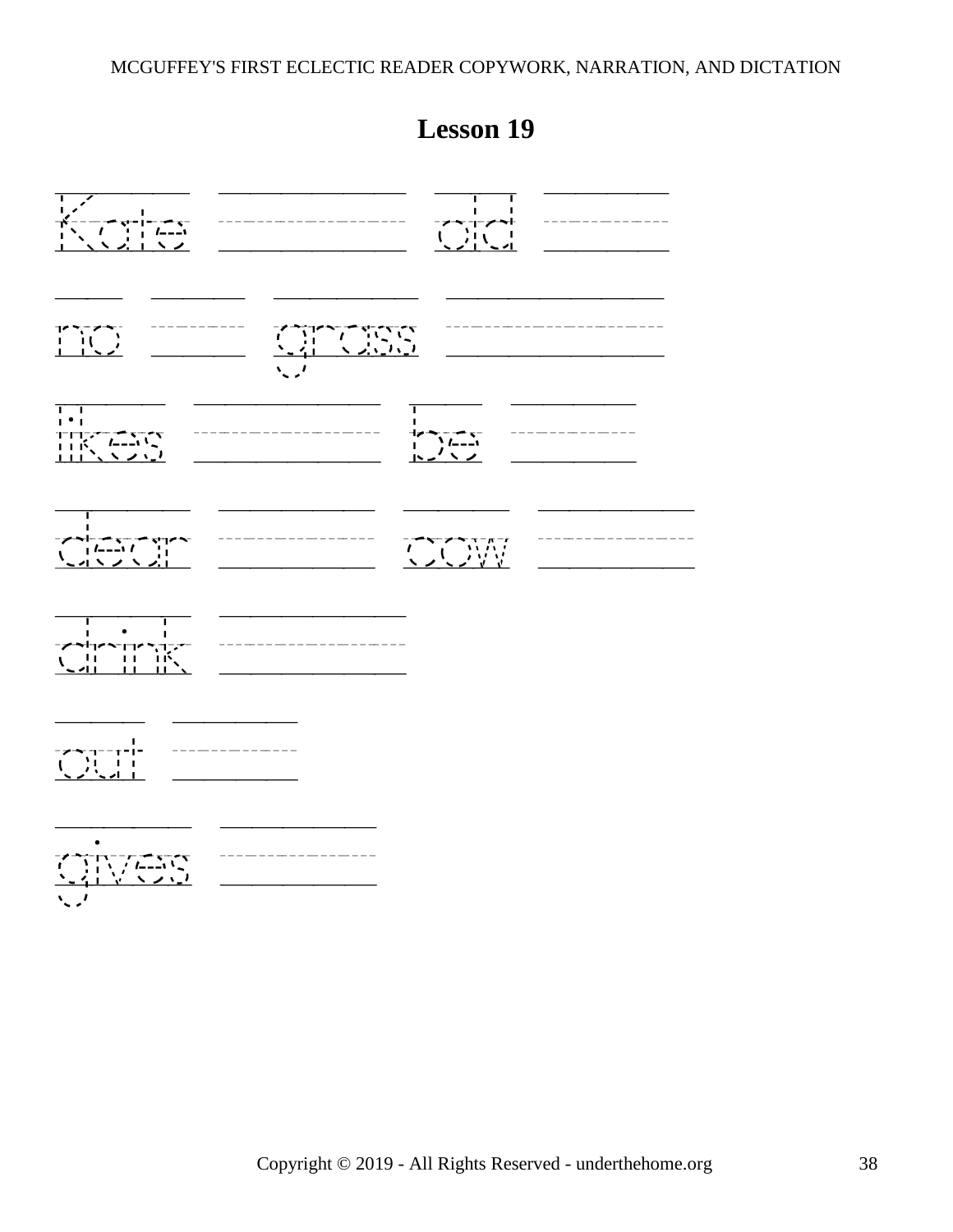O/Kate!/the/old/cow/is/in// the/pond:/see/her/drink!//// /////////////////////////// /////////////////////////// She/gives/us/milk./////////// ///////////////////////////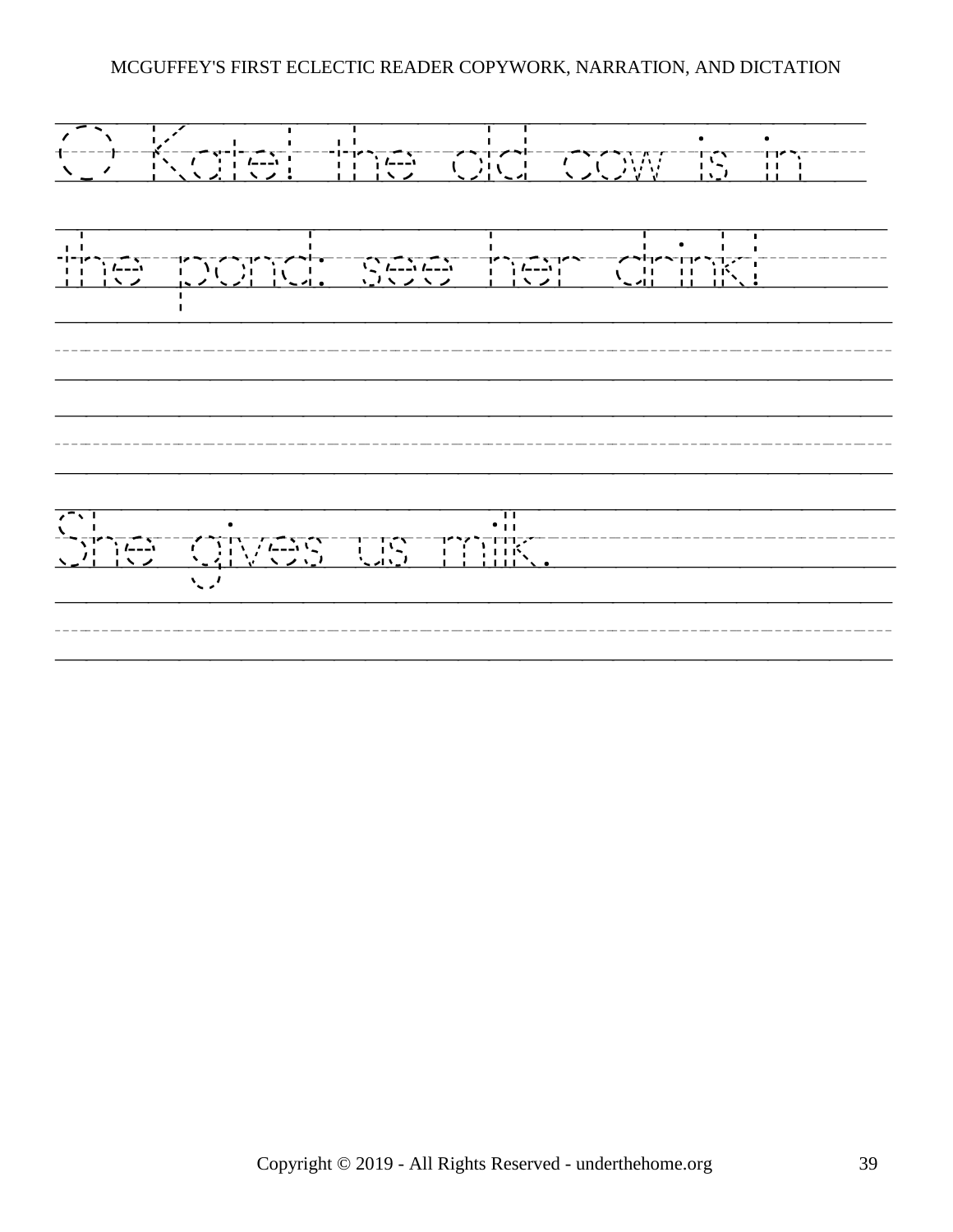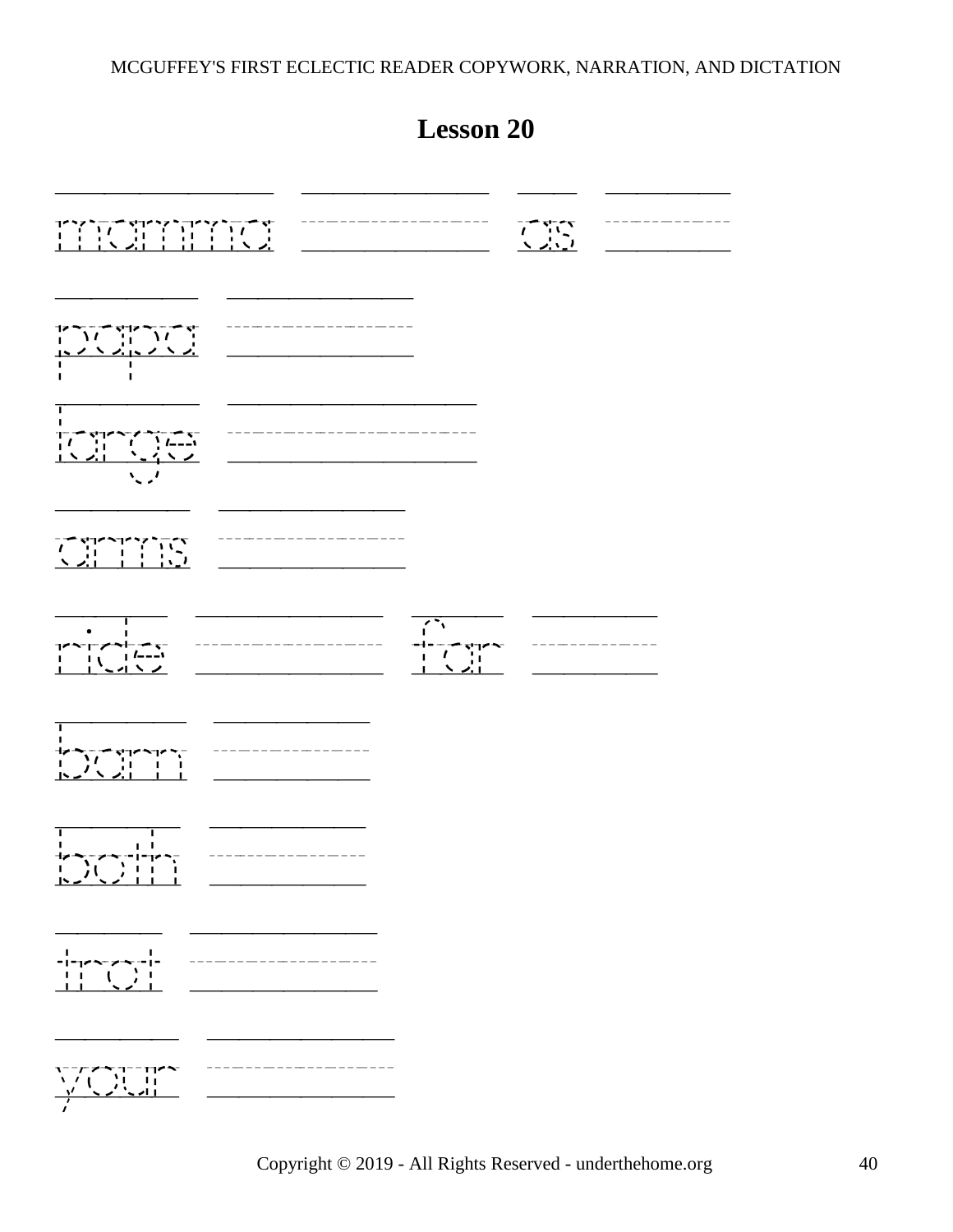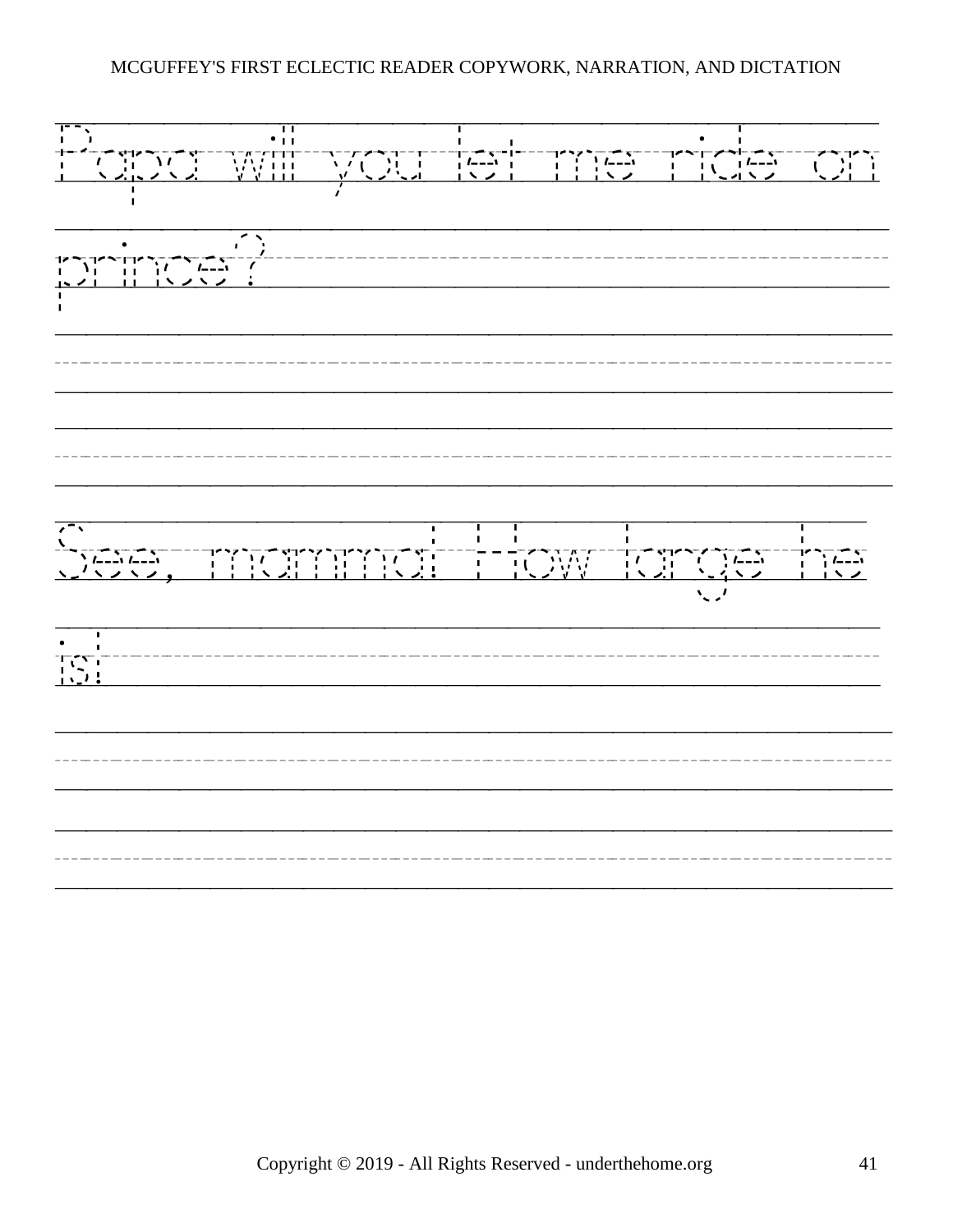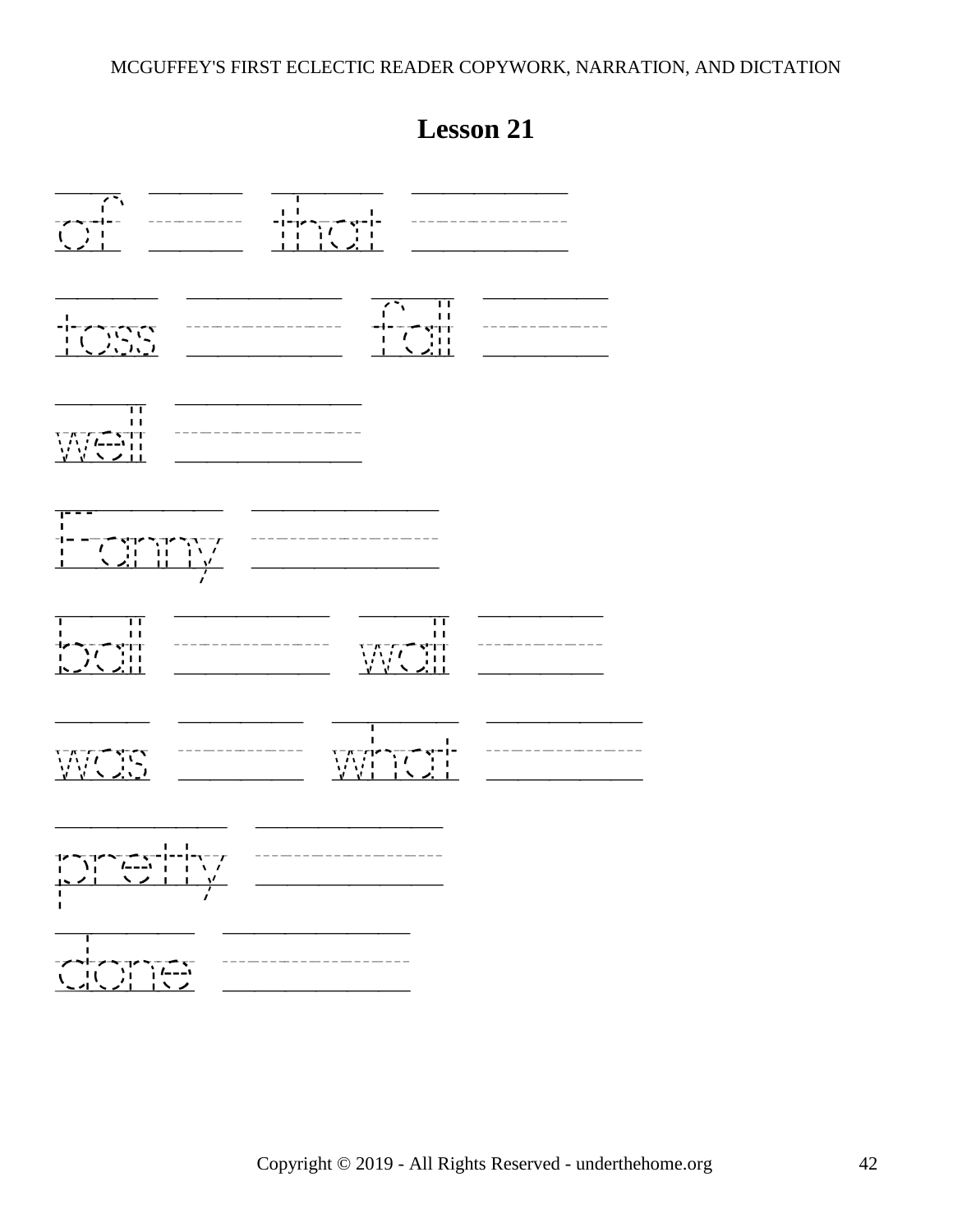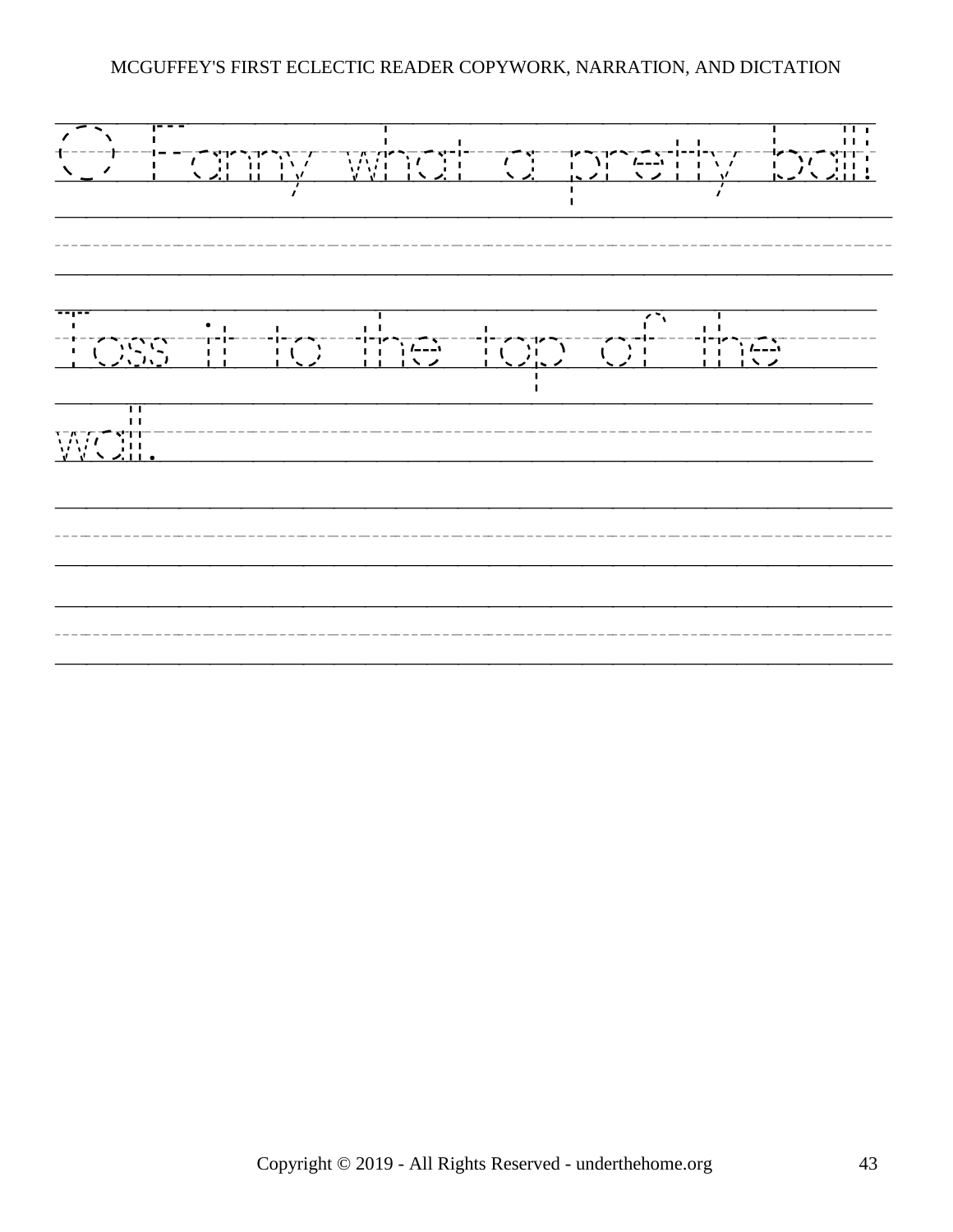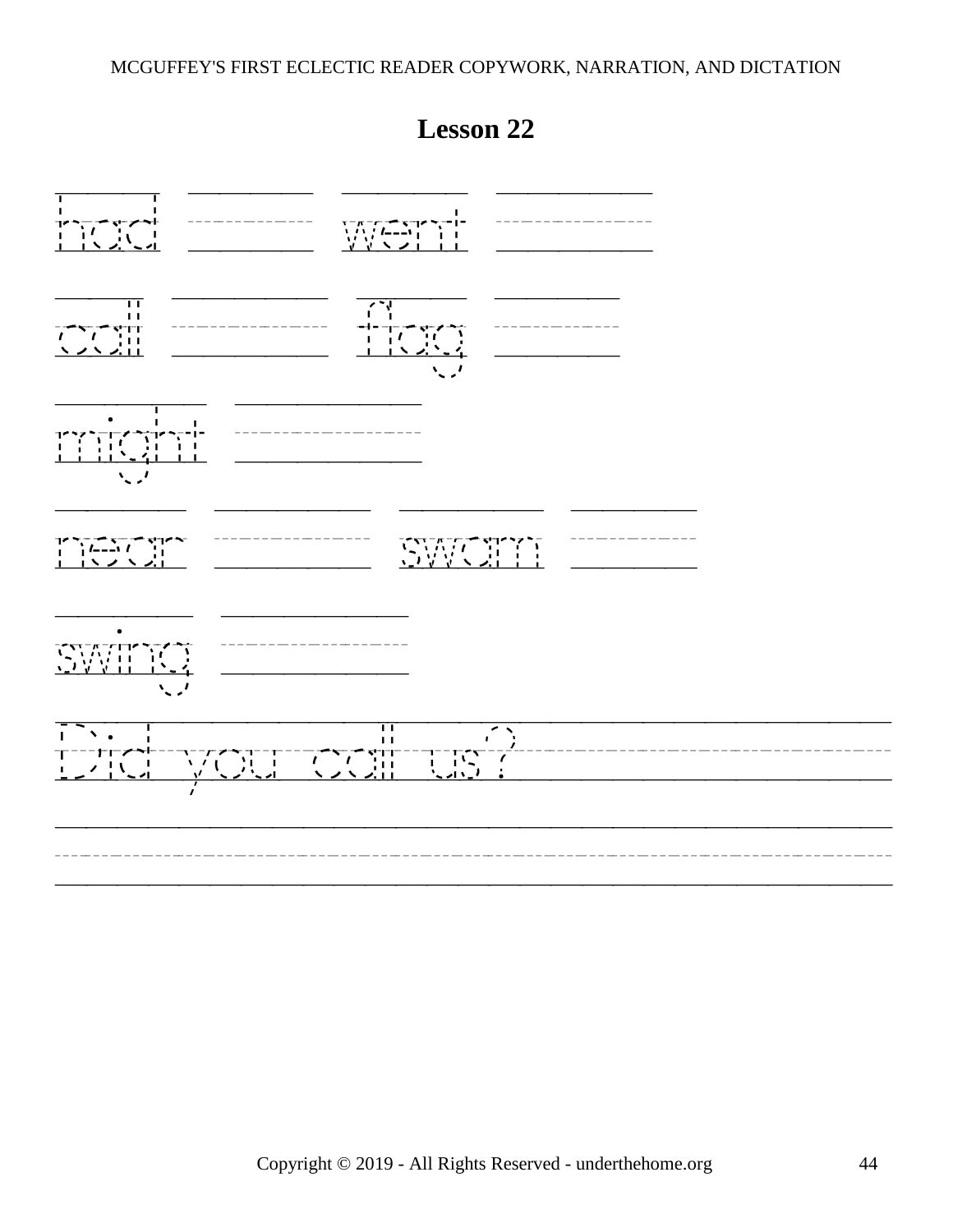The/fat/duck/swam/to/the// bank,/and/we/fed/her.///// /////////////////////////// /////////////////////////// May/we/go/to/the/swing,///  $\begin{pmatrix} 1 & 0 & 0 \\ 0 & 0 & 0 \\ 0 & 0 & 0 \\ 0 & 0 & 0 \\ 0 & 0 & 0 \\ 0 & 0 & 0 & 0 \\ 0 & 0 & 0 & 0 \\ 0 & 0 & 0 & 0 \\ 0 & 0 & 0 & 0 \\ 0 & 0 & 0 & 0 \\ 0 & 0 & 0 & 0 \\ 0 & 0 & 0 & 0 \\ 0 & 0 & 0 & 0 \\ 0 & 0 & 0 & 0 \\ 0 & 0 & 0 & 0 \\ 0 & 0 & 0 & 0 \\ 0 & 0 & 0 & 0 \\ 0 & 0 & 0 & 0 \\ 0 & 0 & 0 & 0 \\$ /////////////////////////// ///////////////////////////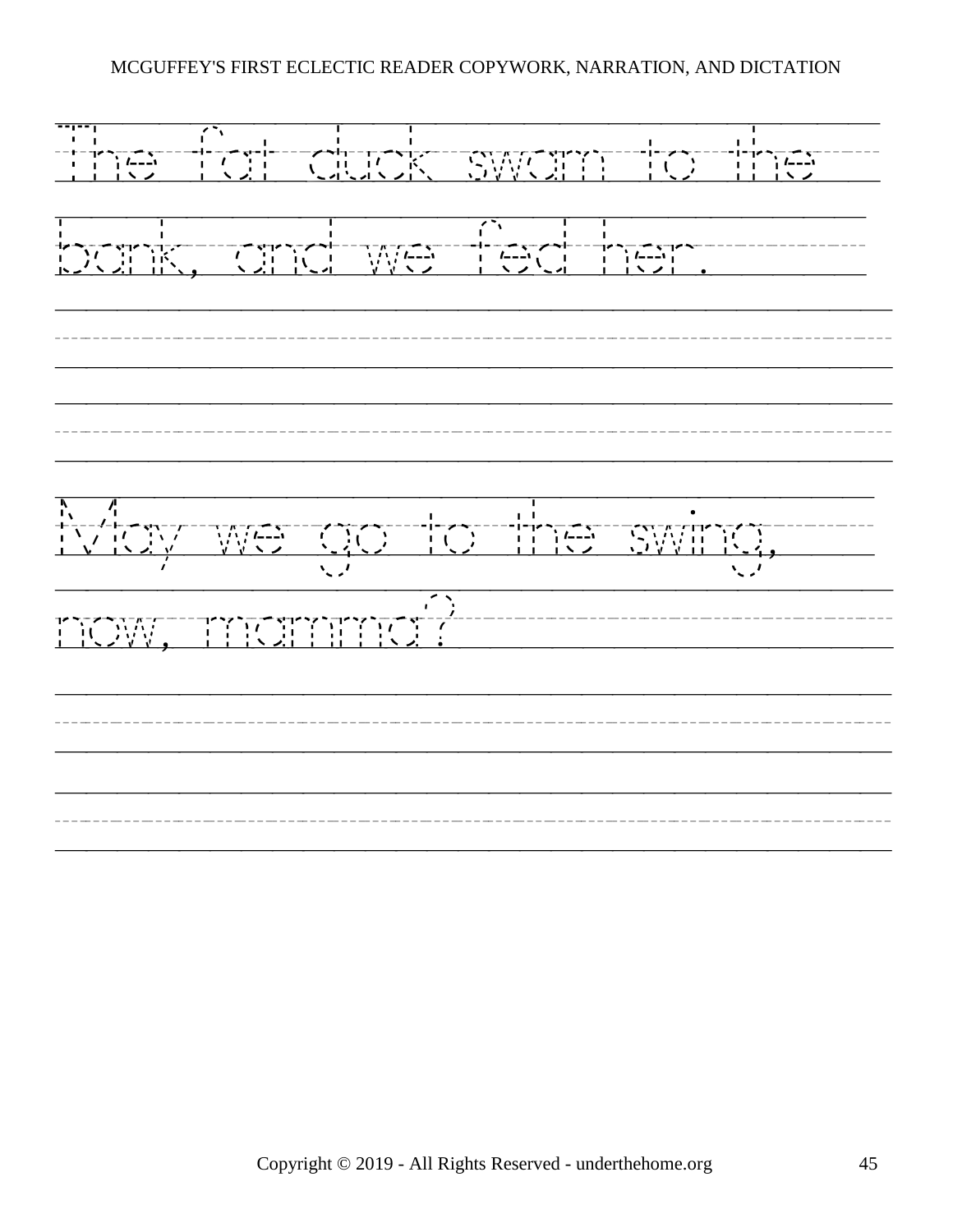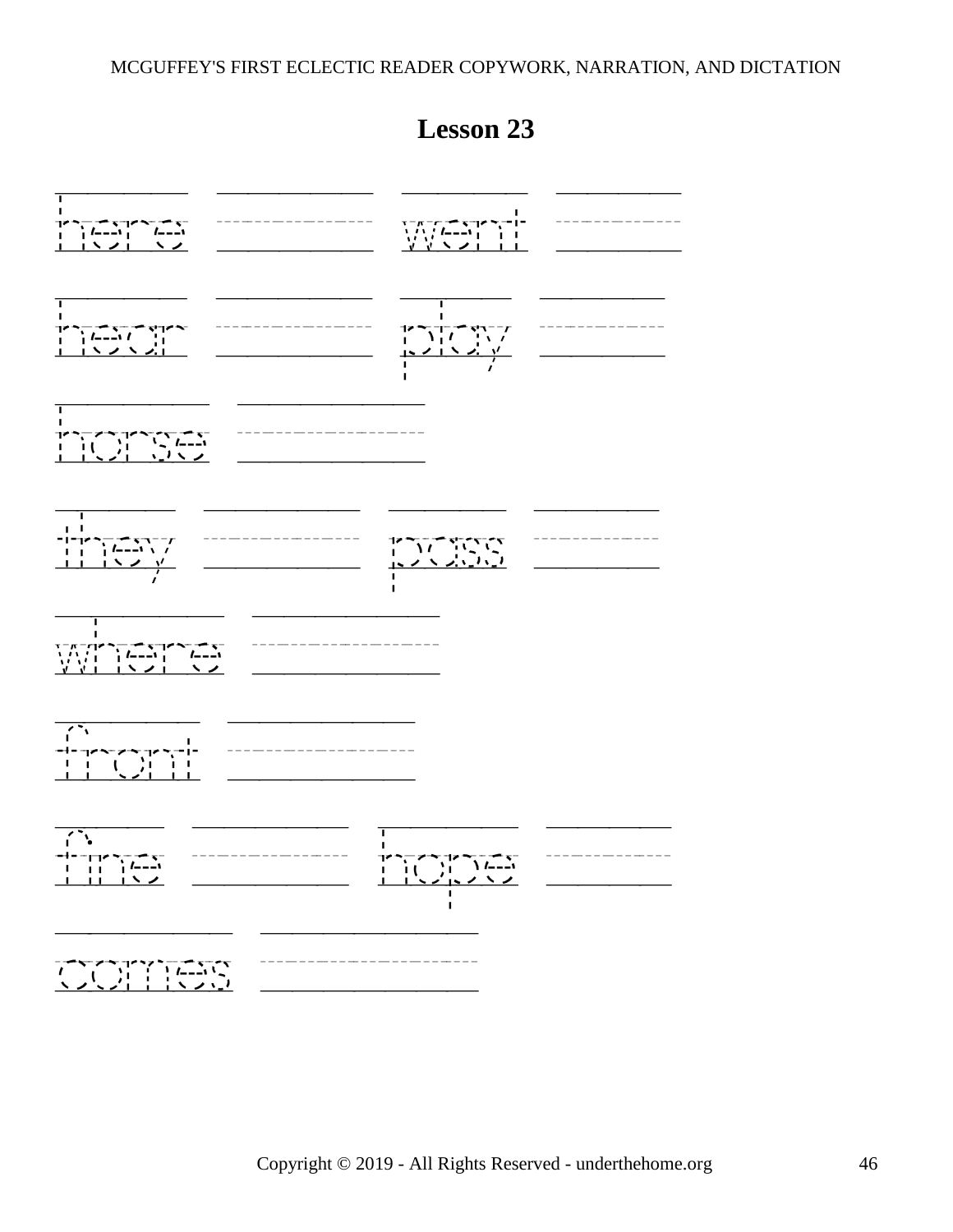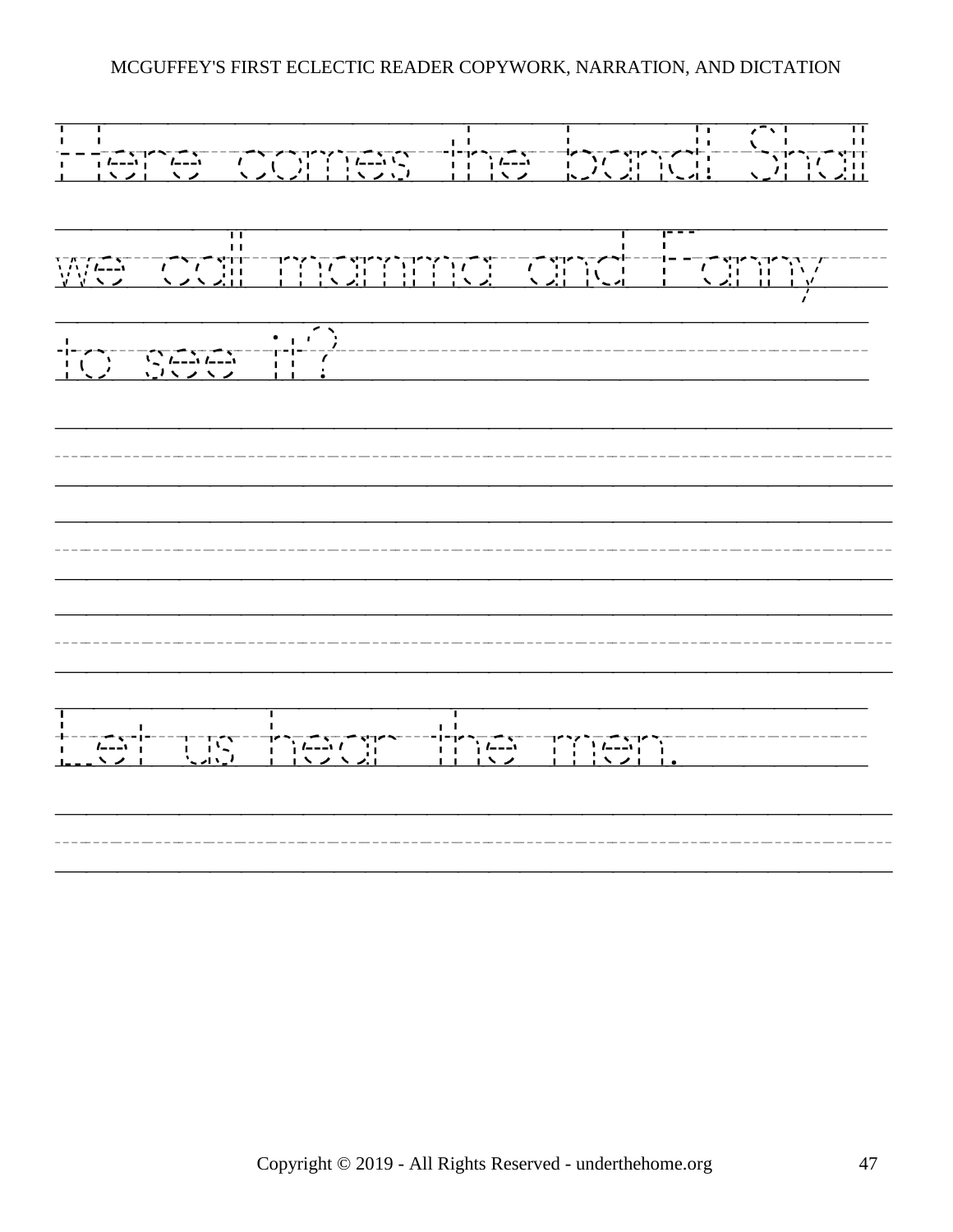I/hope/they/will/stop/here/// and/play/for/us.//////////// /////////////////////////// /////////////////////////// Look/at/the/horse.///////// ///////////////////////////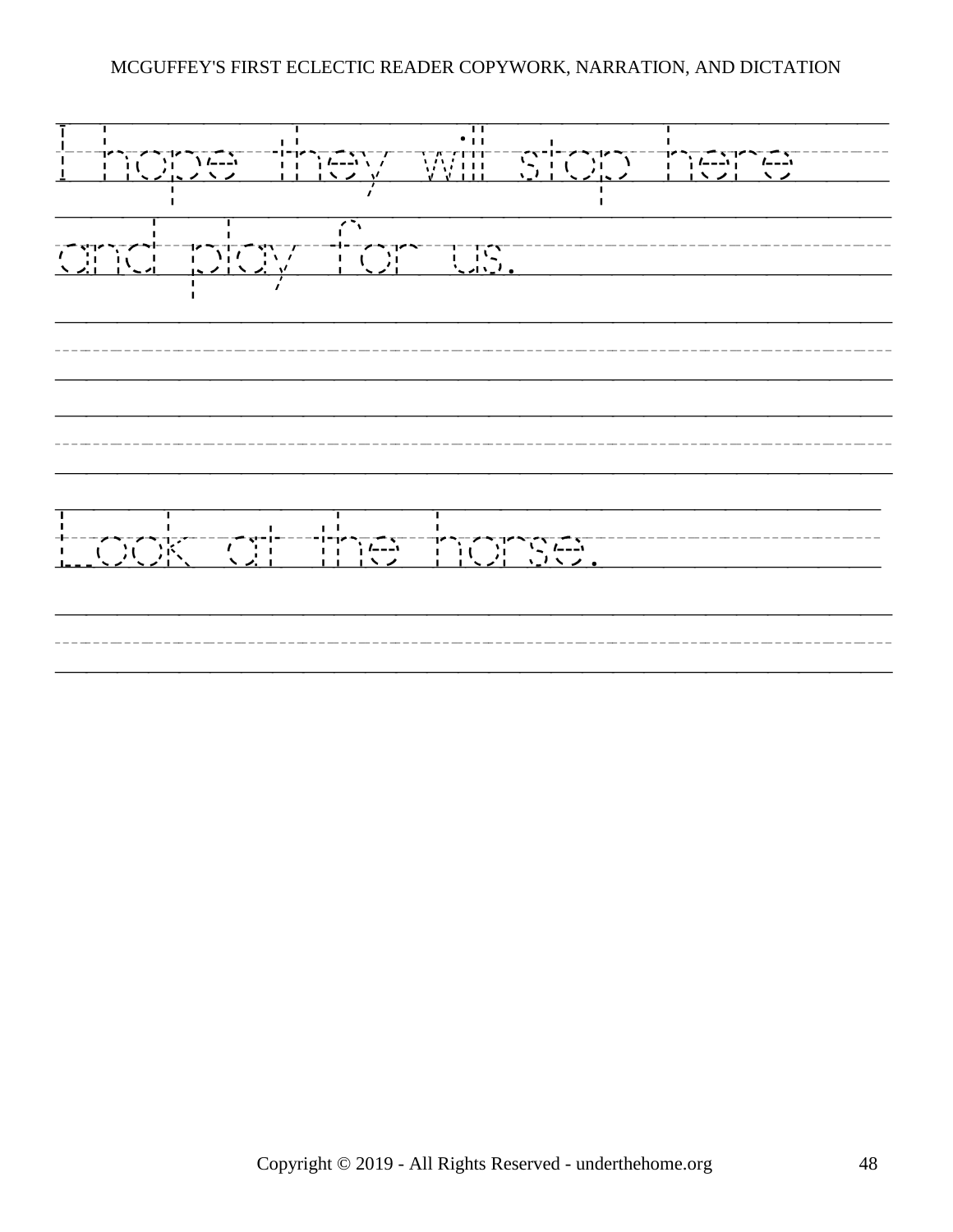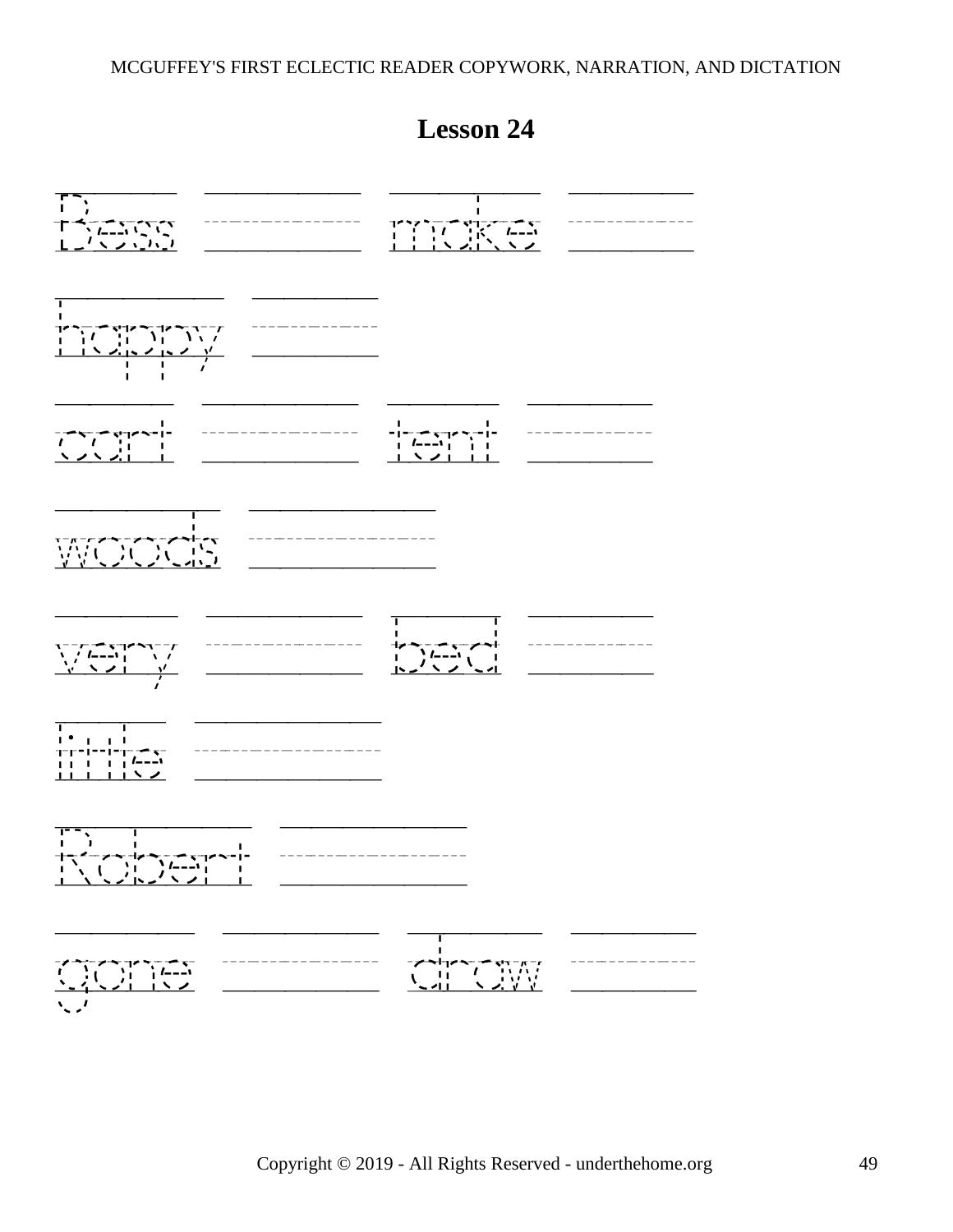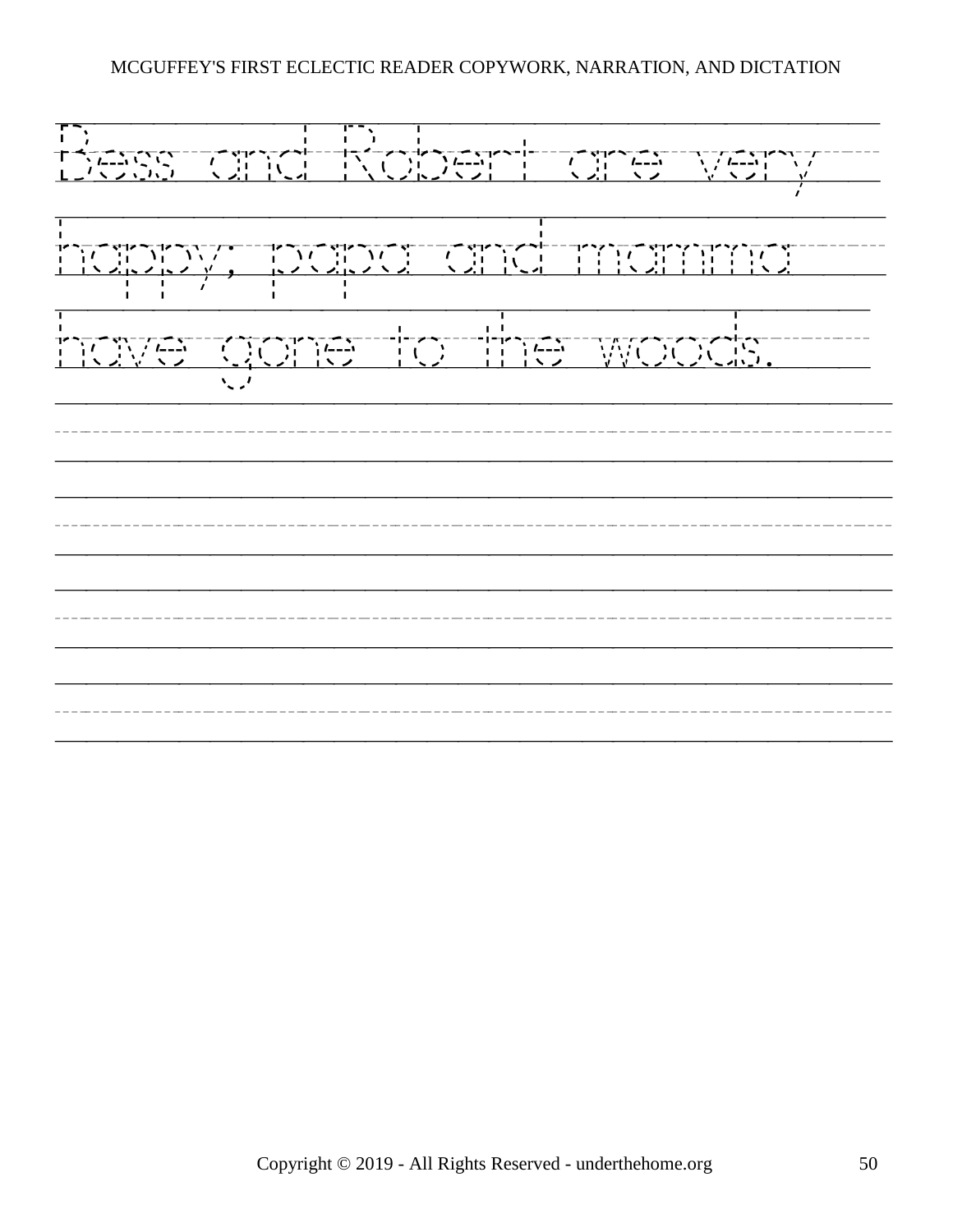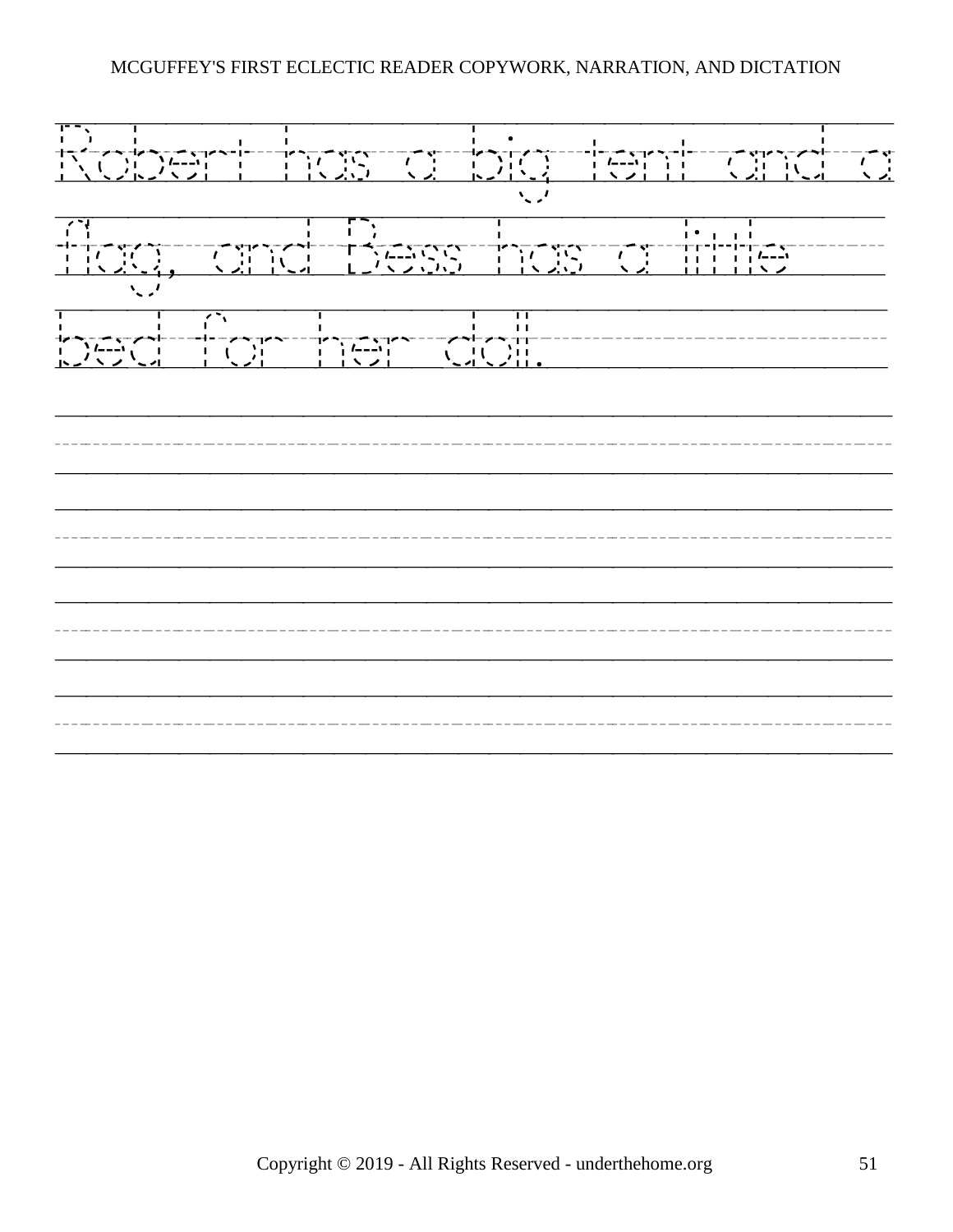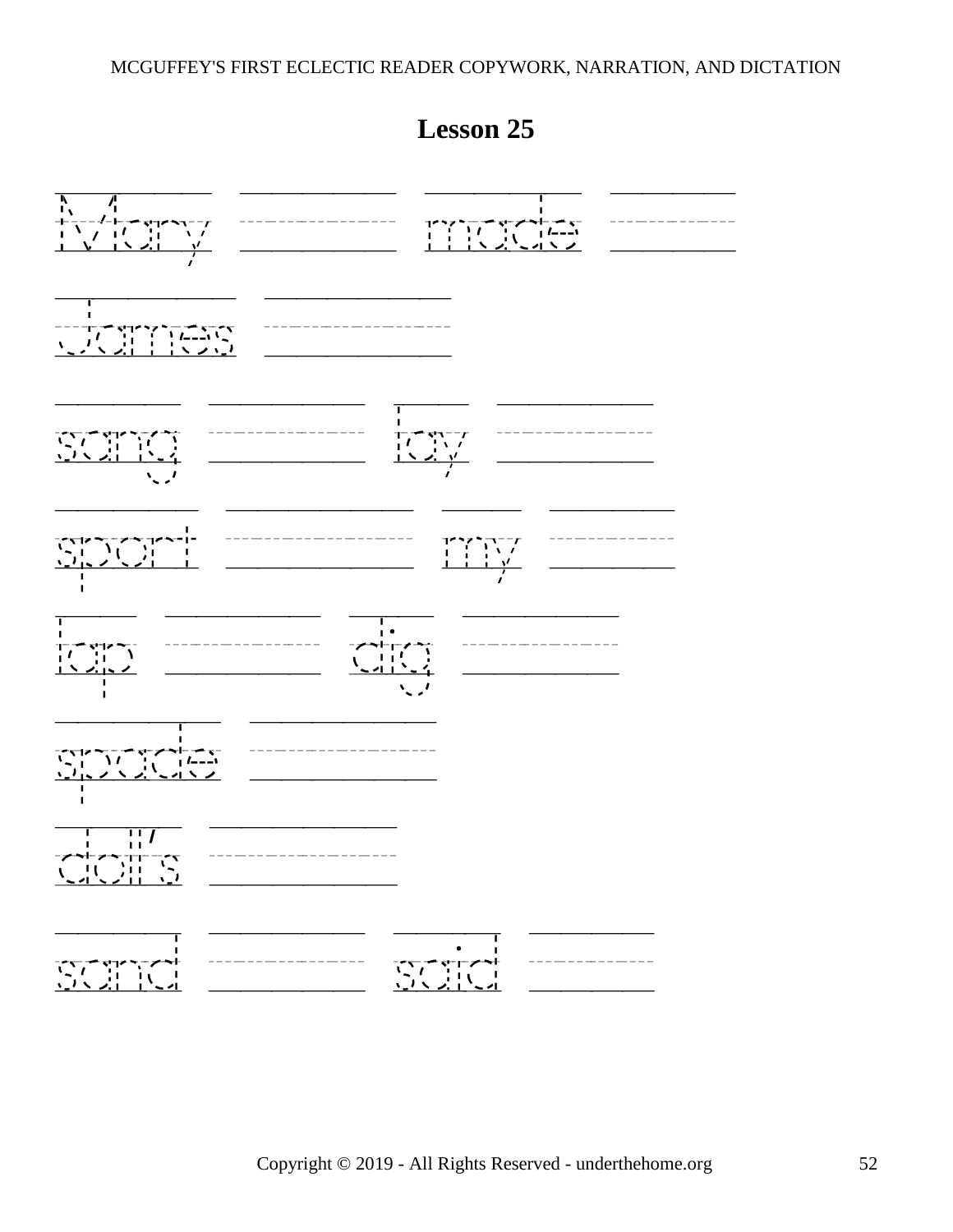'Kate, will be a set of the set of the set of the set of the set of the set of the set of the set of the set of the set of the set of the set of the set of the set of the set of the set of the set of the set of the set of said/James./'We/will/dig/in/ the/sand/with/this/little//////  $s = \frac{1}{2}$ <br> $s = \frac{1}{2}$ <br> $s = \frac{1}{2}$ <br> $s = \frac{1}{2}$ <br> $s = \frac{1}{2}$ <br> $s = \frac{1}{2}$ <br> $s = \frac{1}{2}$ /////////////////////////// /////////////////////////// /////////////////////////// /////////////////////////// ///////////////////////////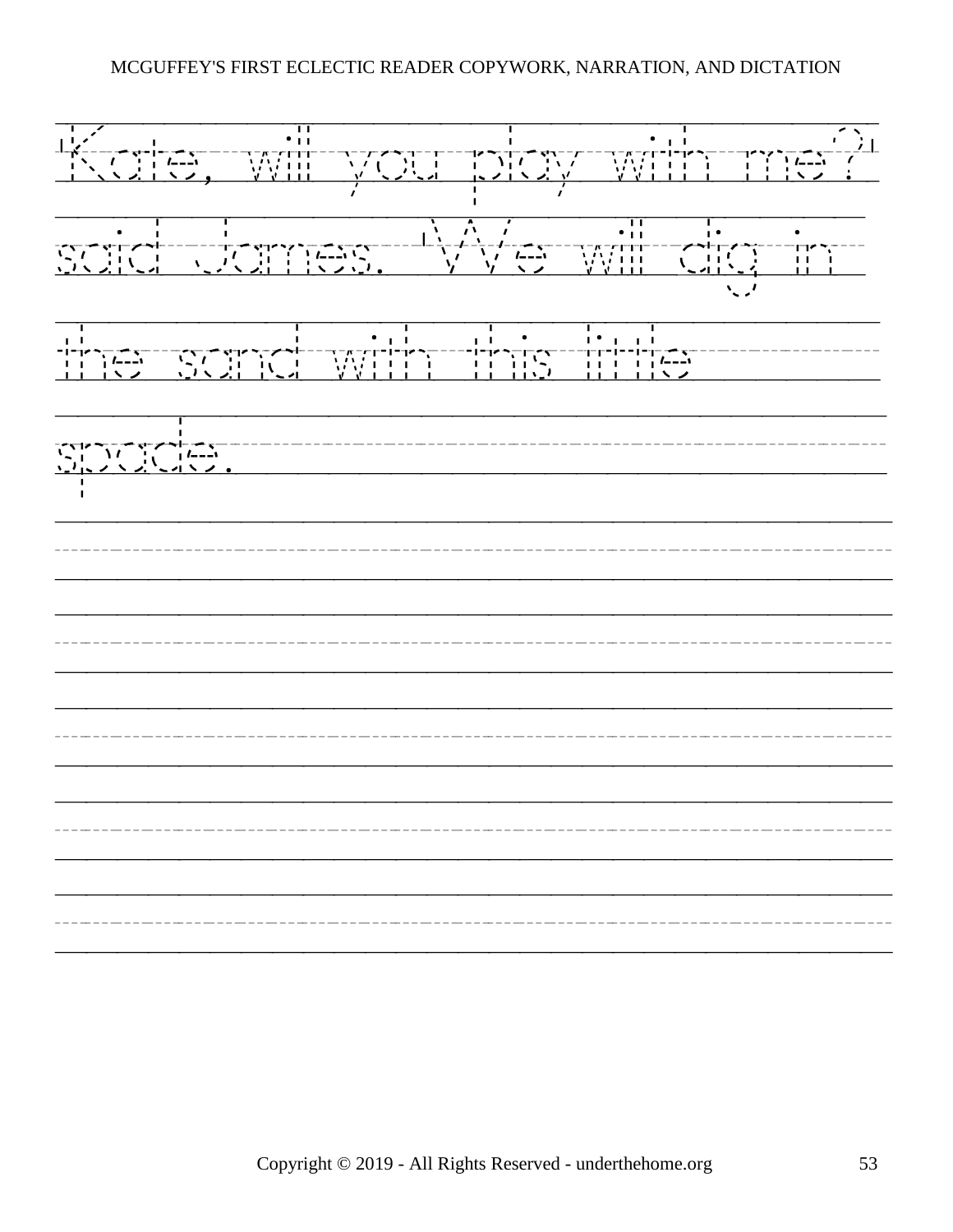'Not/now/James'/said/Kate;/ 'for/I/must/make/my/doll's// bed./Get/Mary/to/play/with you.'/////////////////////// /////////////////////////// /////////////////////////// /////////////////////////// /////////////////////////// ///////////////////////////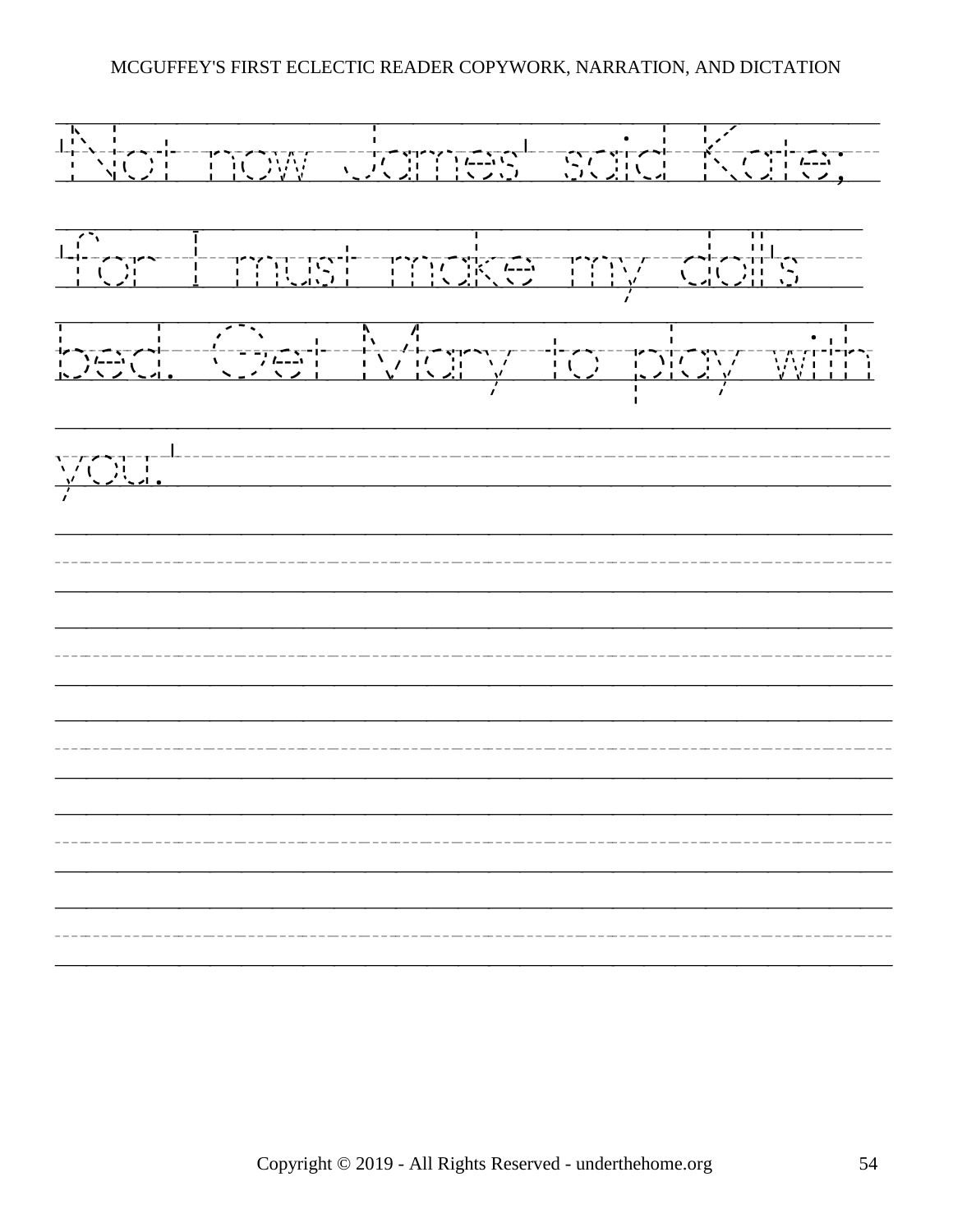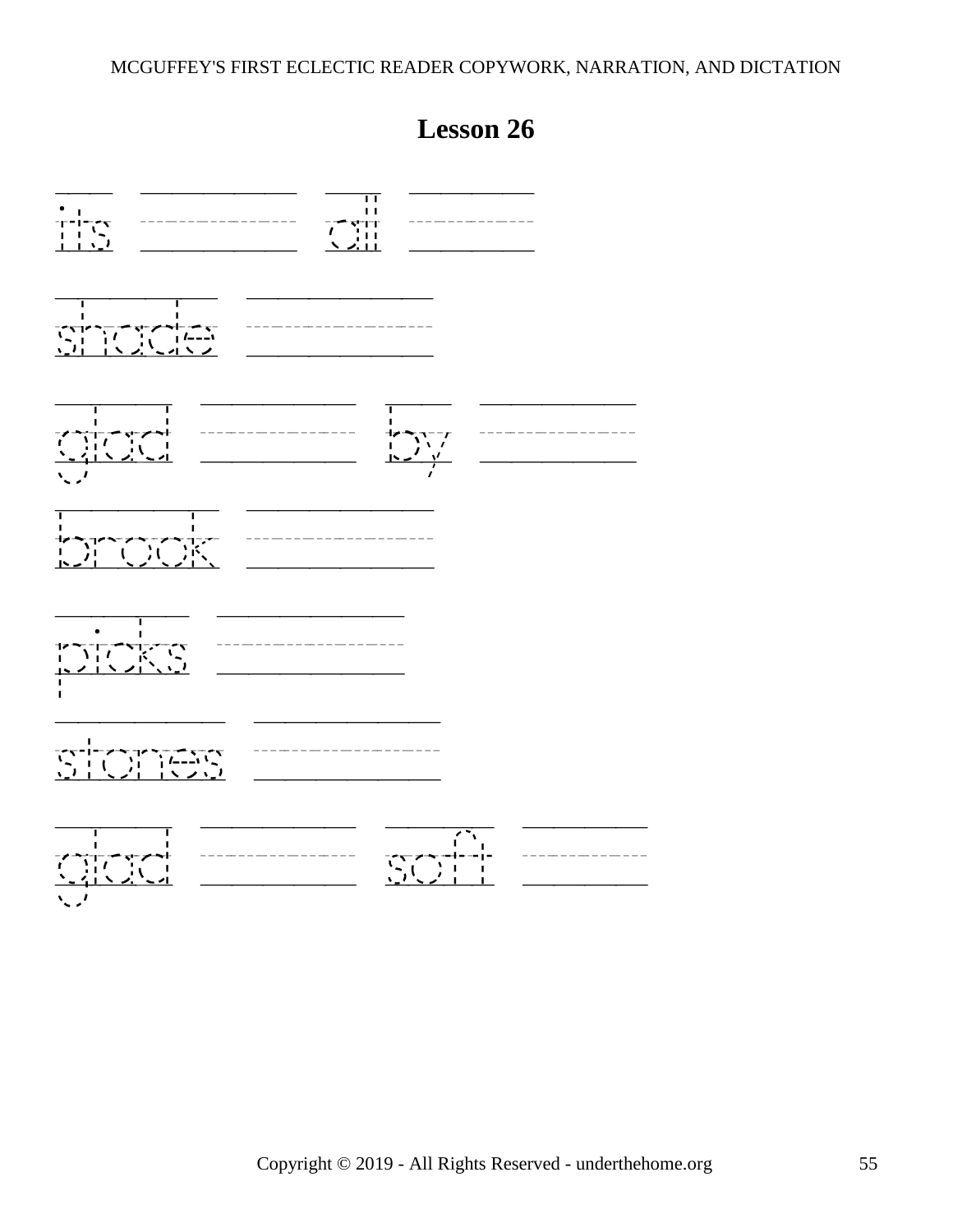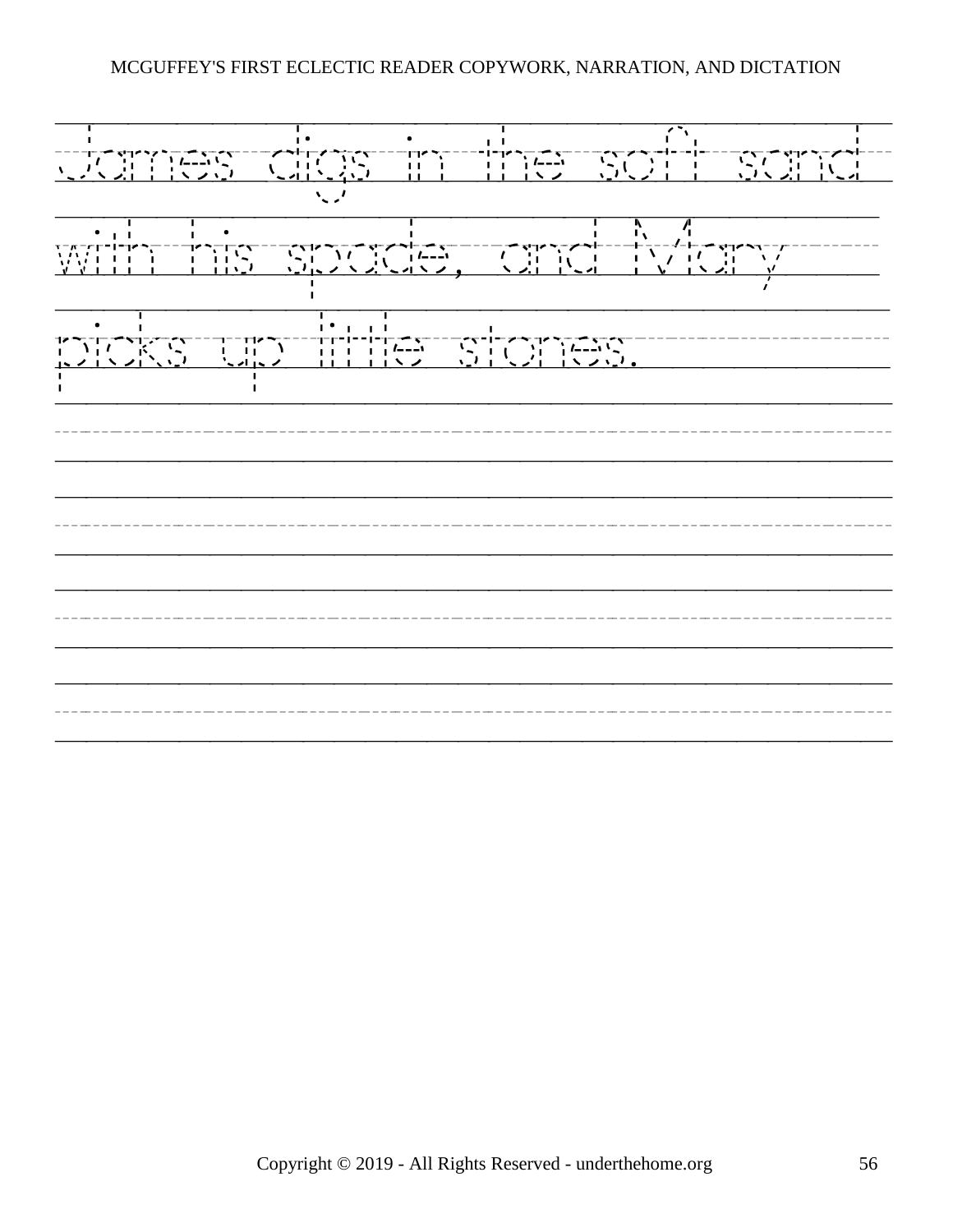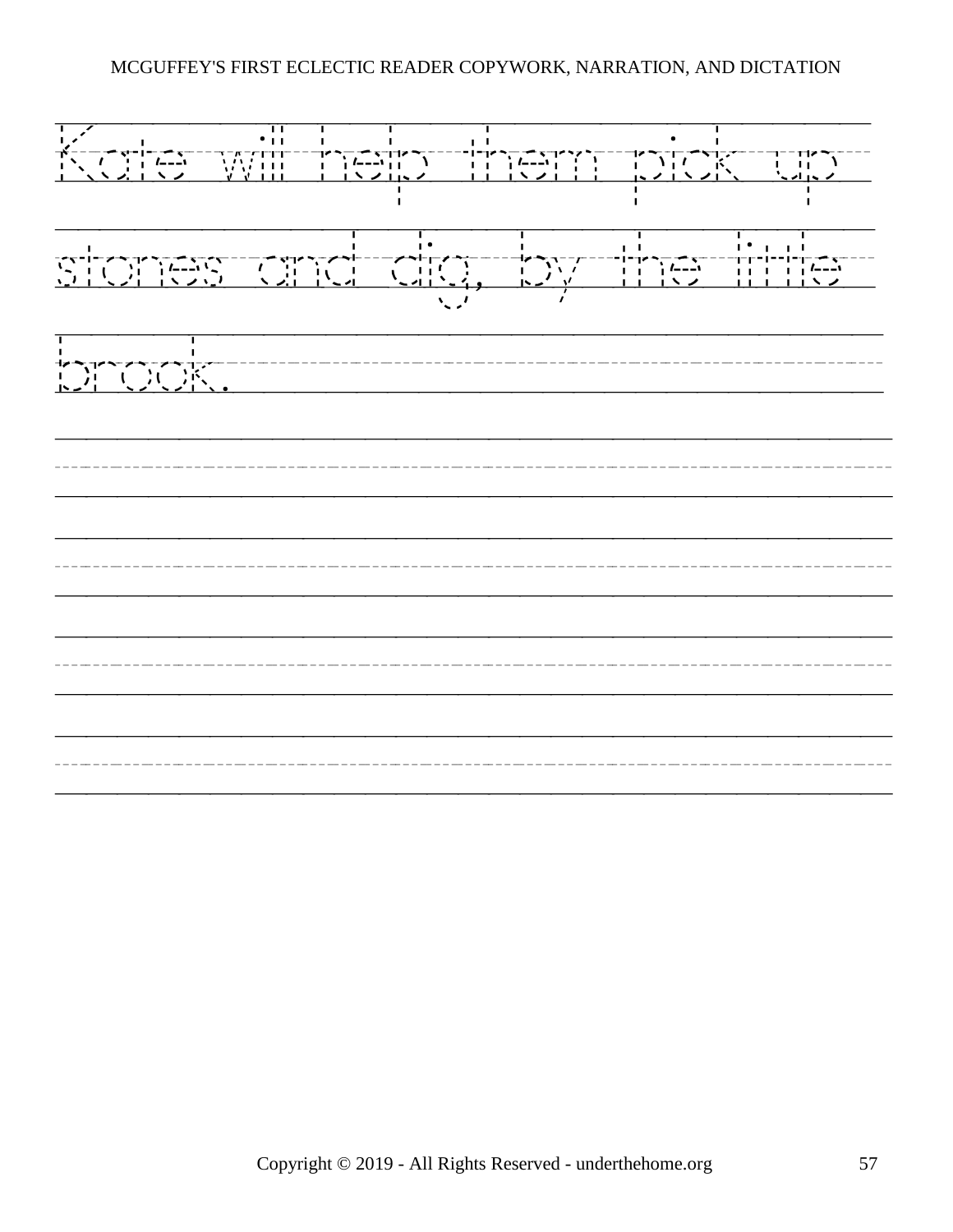'What/shall/we/do?'/said///  $\frac{1}{1}$  =  $\frac{1}{2}$  +  $\frac{1}{2}$  +  $\frac{1}{2}$  +  $\frac{1}{2}$  +  $\frac{1}{2}$  +  $\frac{1}{2}$  +  $\frac{1}{2}$  +  $\frac{1}{2}$  +  $\frac{1}{2}$  +  $\frac{1}{2}$  +  $\frac{1}{2}$  +  $\frac{1}{2}$  +  $\frac{1}{2}$  +  $\frac{1}{2}$  +  $\frac{1}{2}$  +  $\frac{1}{2}$  +  $\frac{1}{2}$  +  $\frac{1$ hunt/for/eggs/in/the/barn?'/ /////////////////////////// /////////////////////////// /////////////////////////// ///////////////////////////

**Lesson 27 Review**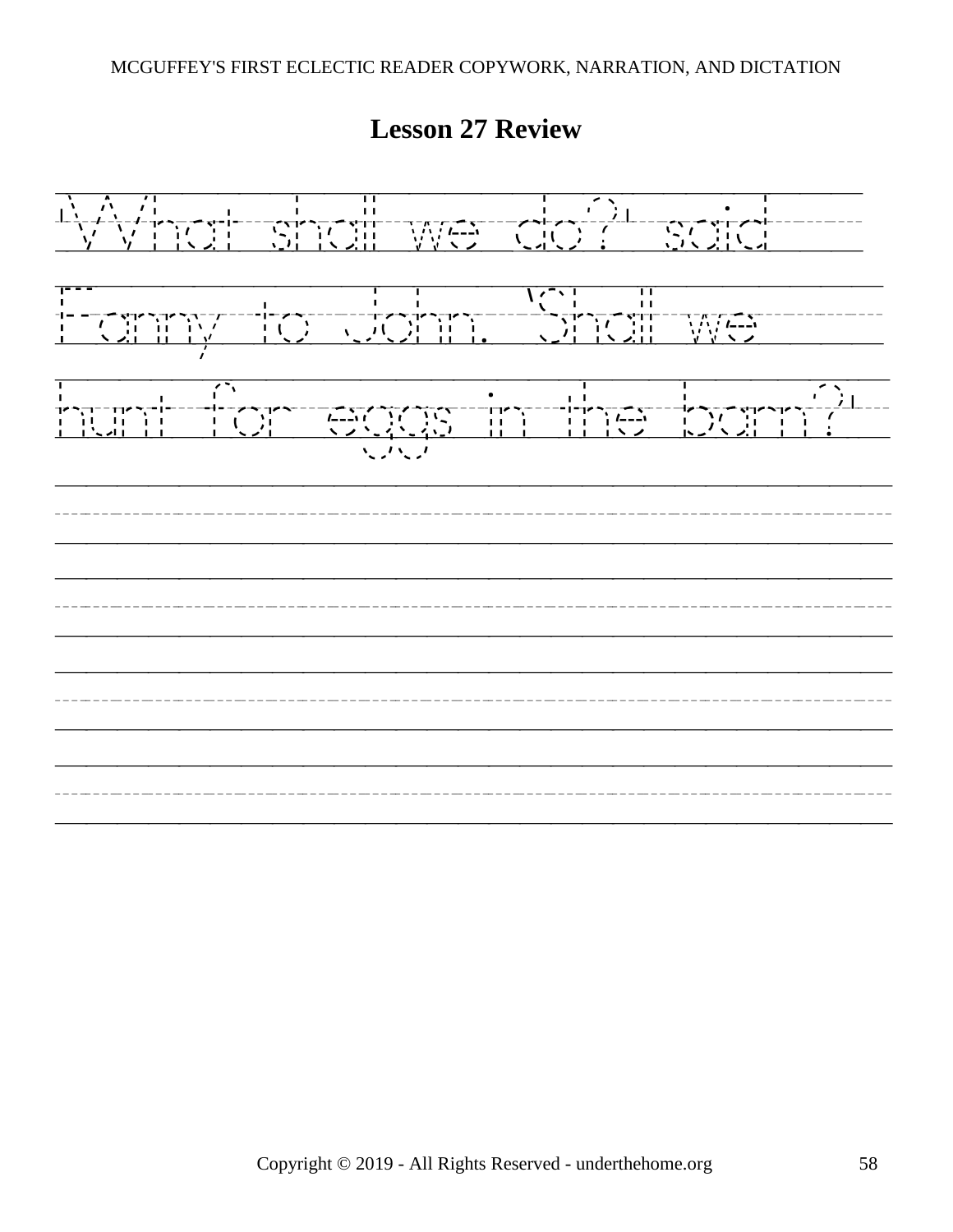'No'/said/John;/'I/like/to/play on/the/grass./Will/not/papa let/us/go/to/the/big/woods?' /////////////////////////// /////////////////////////// /////////////////////////// /////////////////////////// ///////////////////////////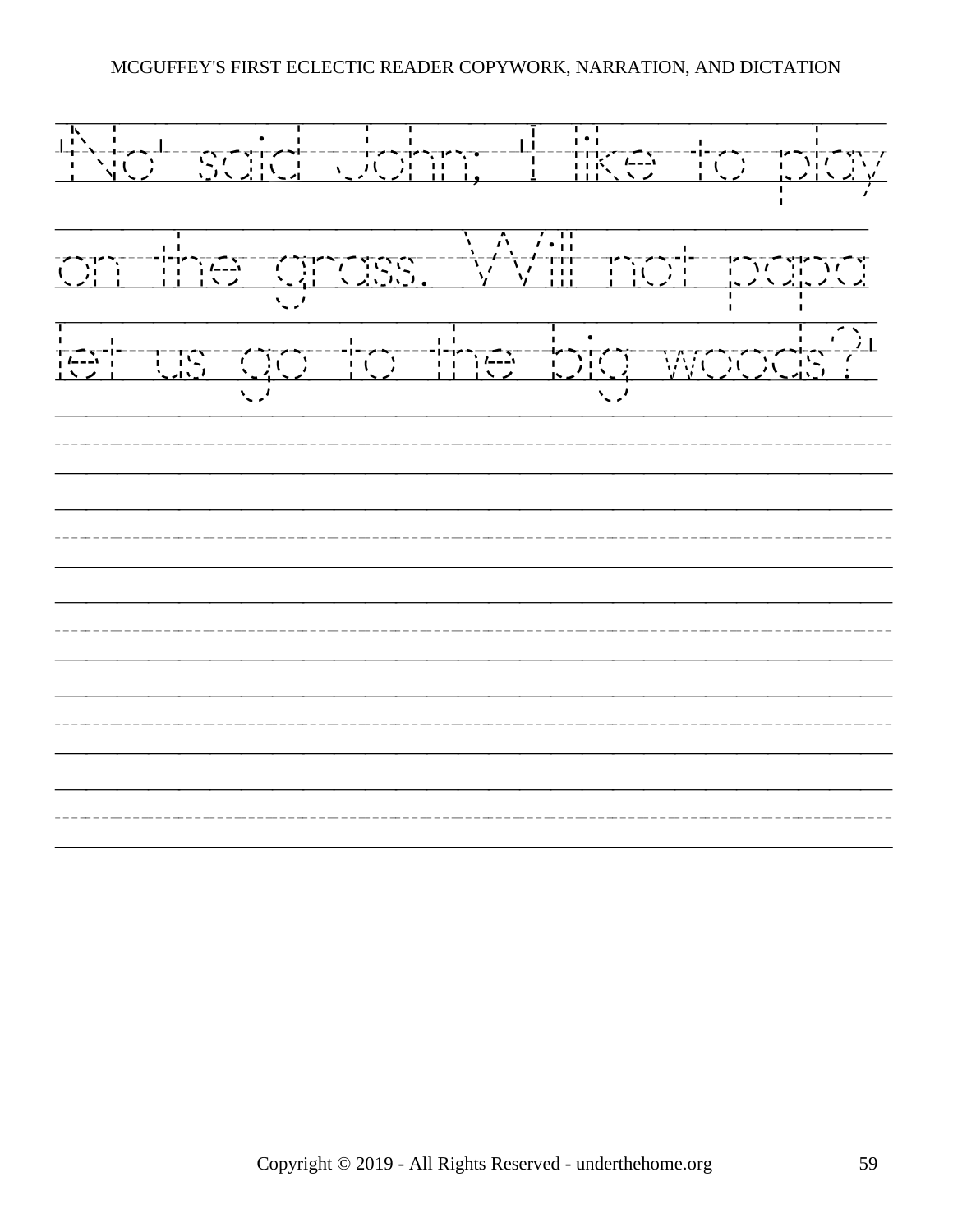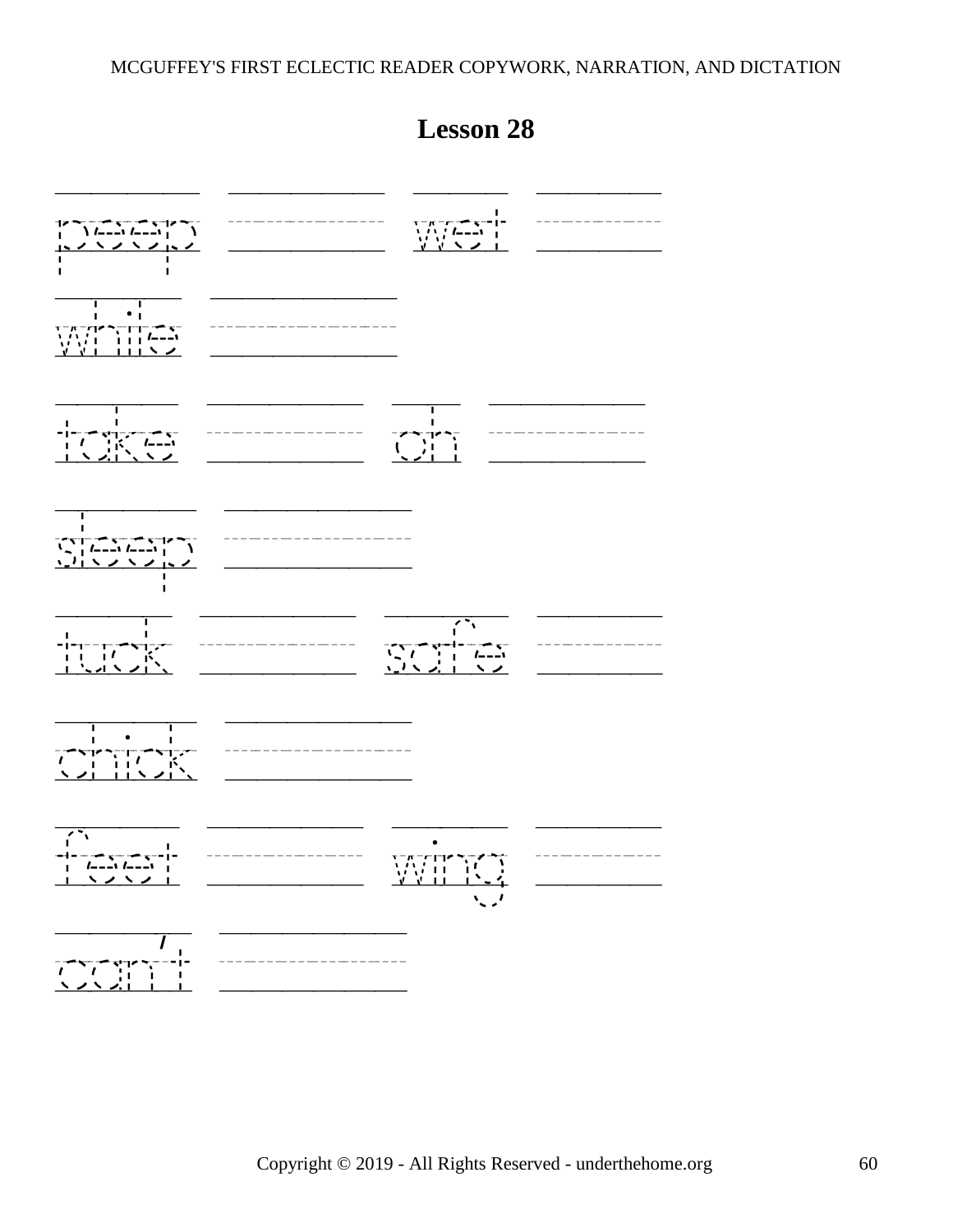Peep,/peep!/Where/have//  $\frac{1}{\sqrt{2}}$  (are  $\frac{1}{\sqrt{2}}$  ) and  $\frac{1}{\sqrt{2}}$  (b) and  $\frac{1}{\sqrt{2}}$  (c)  $\frac{1}{\sqrt{2}}$  (c)  $\frac{1}{\sqrt{2}}$  (c)  $\frac{1}{\sqrt{2}}$  (c)  $\frac{1}{\sqrt{2}}$  (c)  $\frac{1}{\sqrt{2}}$  (c)  $\frac{1}{\sqrt{2}}$  (c)  $\frac{1}{\sqrt{2}}$  (c)  $\frac{1}{\sqrt{2}}$  (c)  $\frac{1}{\sqrt{2$  $\frac{1}{\sqrt{2\pi}}$  $\begin{bmatrix} 1 & 1 & 1 \\ 1 & 1 & 1 \\ 1 & 1 & 1 \end{bmatrix}$ /////////////////////////// /////////////////////////// /////////////////////////// /////////////////////////// ///////////////////////////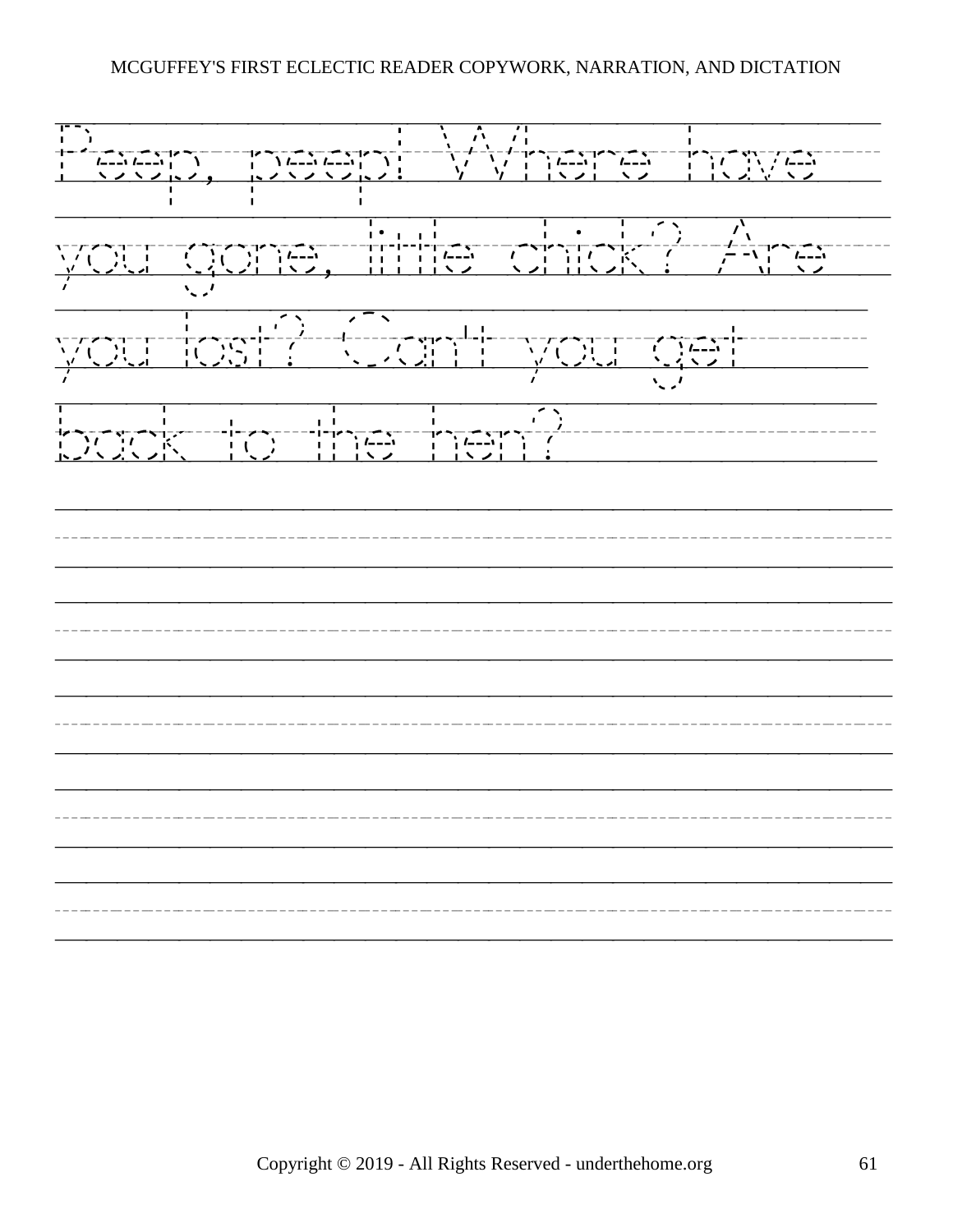Oh,/here/you/are!/I/will/take  $\frac{1}{\sqrt{2\pi}}$ <br> $\frac{1}{\sqrt{2\pi}}$  ,  $\frac{1}{\sqrt{2\pi}}$  ,  $\frac{1}{\sqrt{2\pi}}$  ,  $\frac{1}{\sqrt{2\pi}}$  ,  $\frac{1}{\sqrt{2\pi}}$  ,  $\frac{1}{\sqrt{2\pi}}$  ,  $\frac{1}{\sqrt{2\pi}}$  ,  $\frac{1}{\sqrt{2\pi}}$  ,  $\frac{1}{\sqrt{2\pi}}$  ,  $\frac{1}{\sqrt{2\pi}}$  ,  $\frac{1}{\sqrt{2\pi}}$  ,  $\frac{1}{\sqrt{2\pi}}$  ,  $\$ this/little/chick/under/your// wing. <br>
wing. <br>
Windows and the set of the set of the set of the set of the set of the set of the set of the set of the set o<br>
Windows and the set of the set of the set of the set of the set of the set of the set of the s /////////////////////////// /////////////////////////// /////////////////////////// /////////////////////////// ///////////////////////////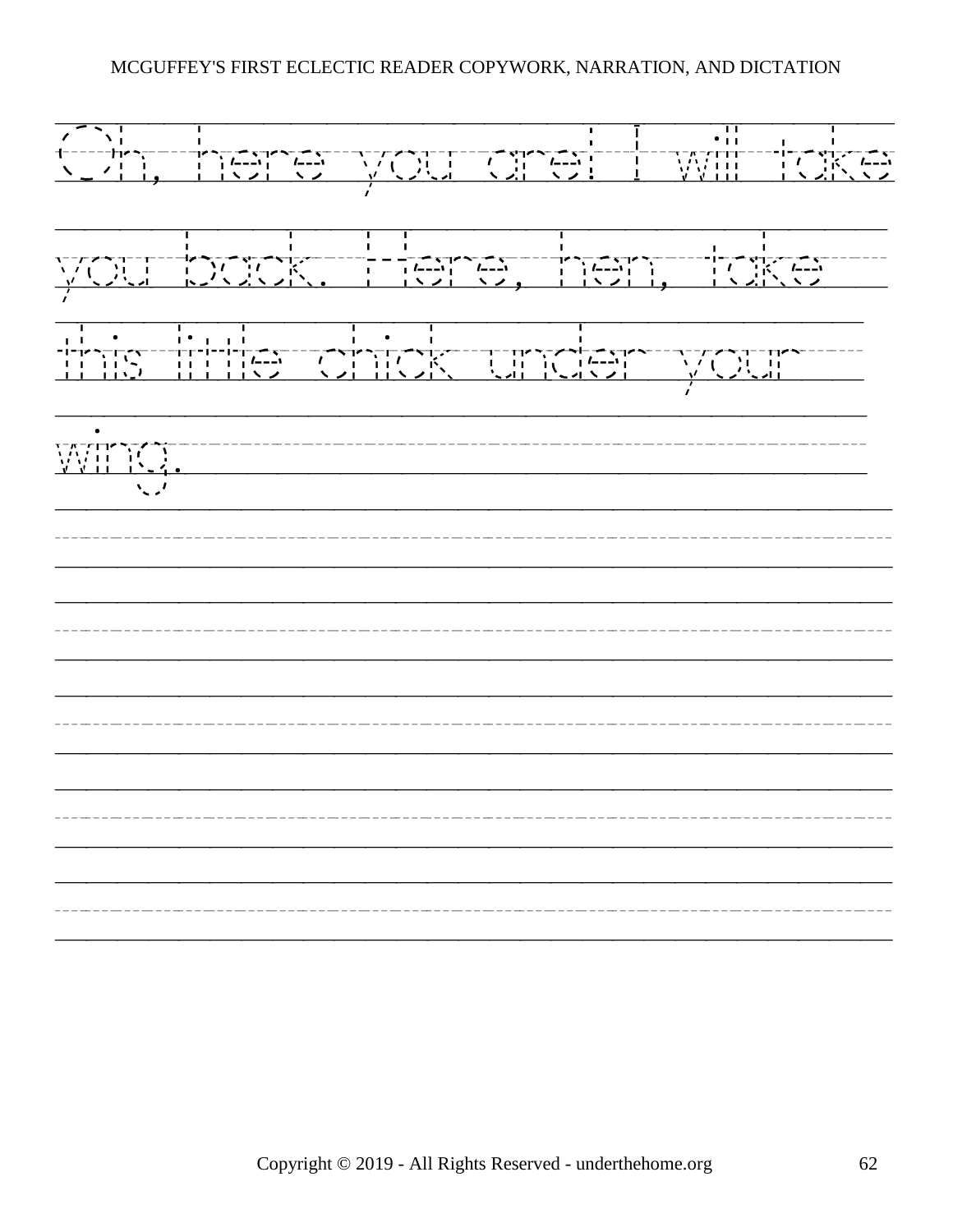

Copyright © 2019 - All Rights Reserved - underthehome.org 63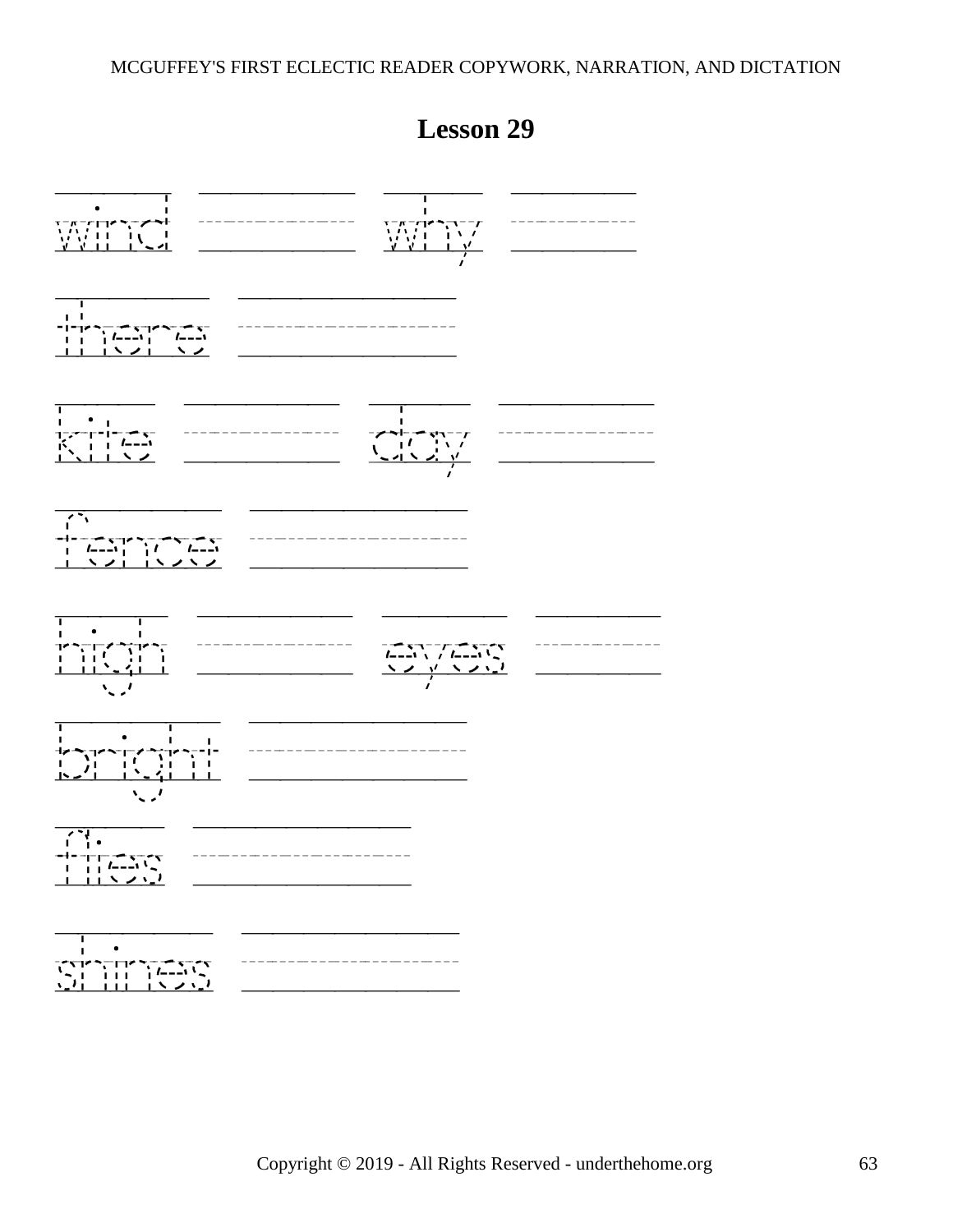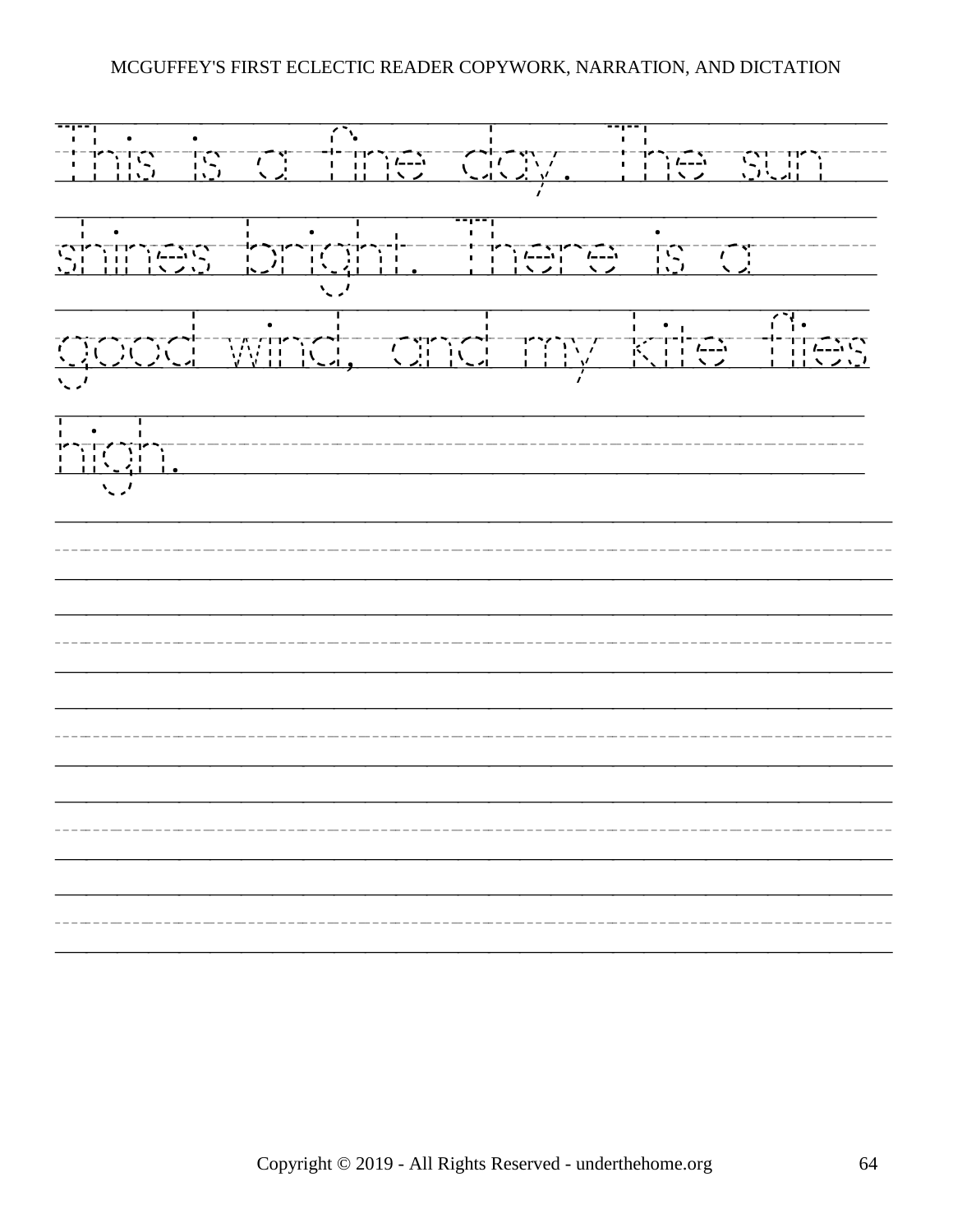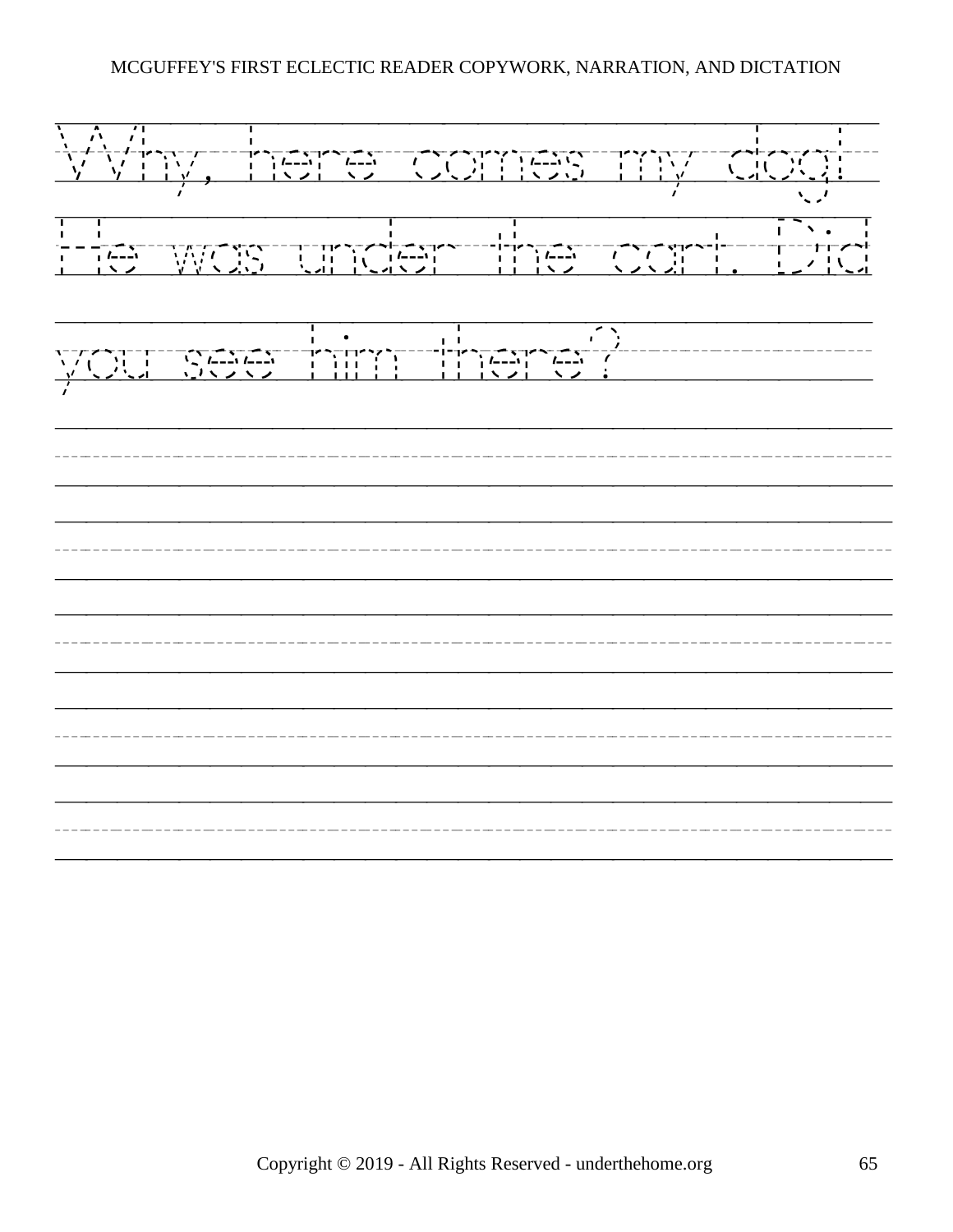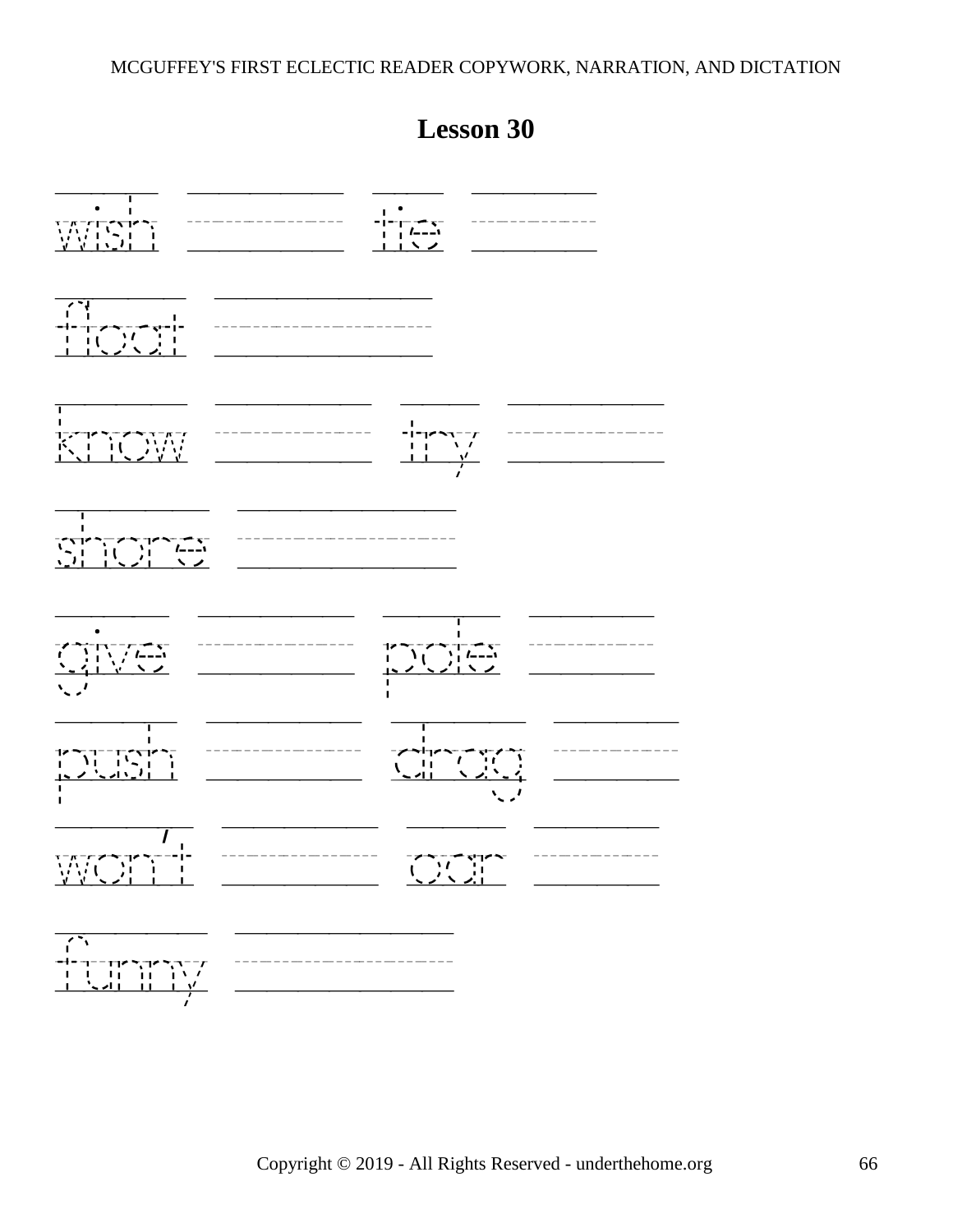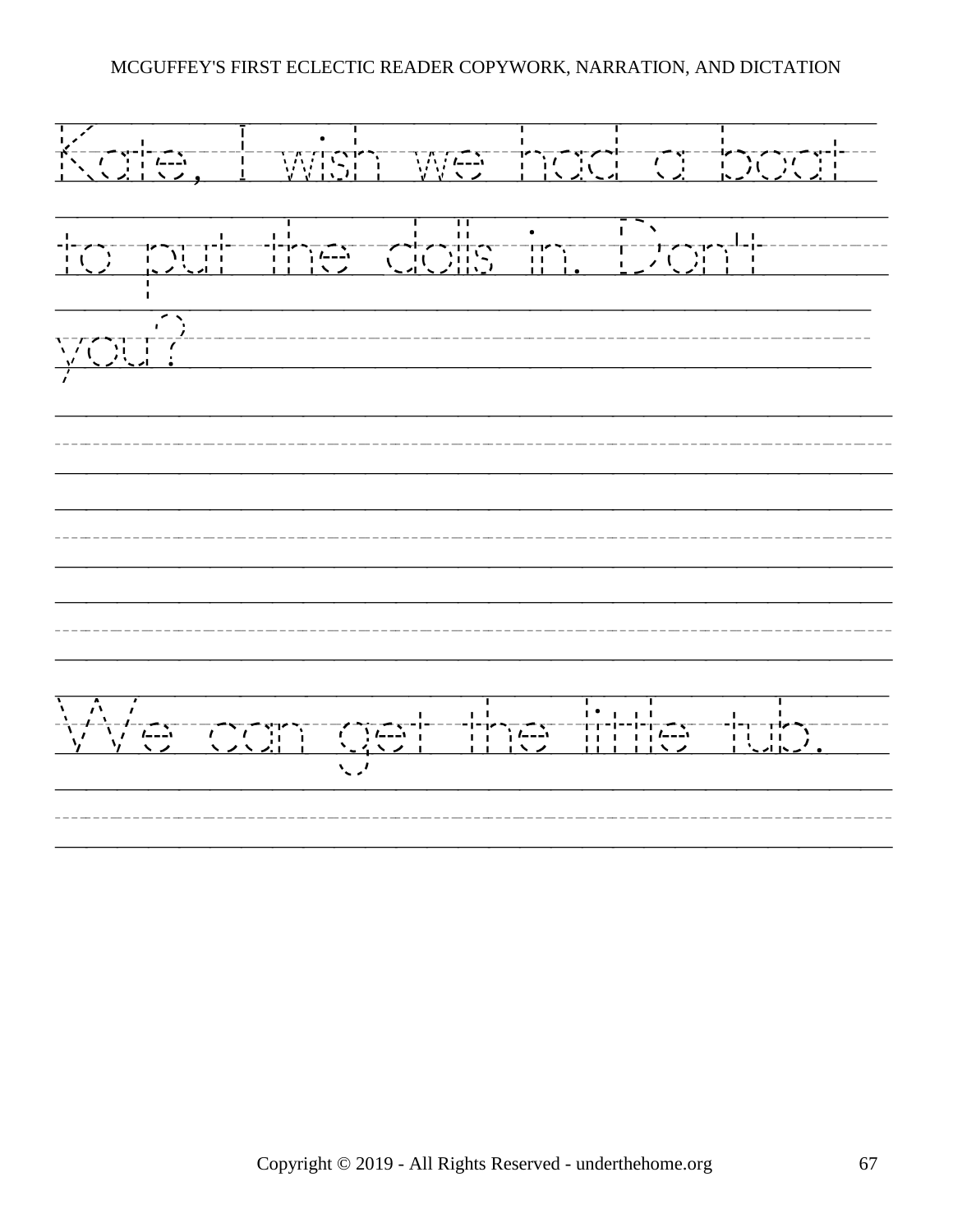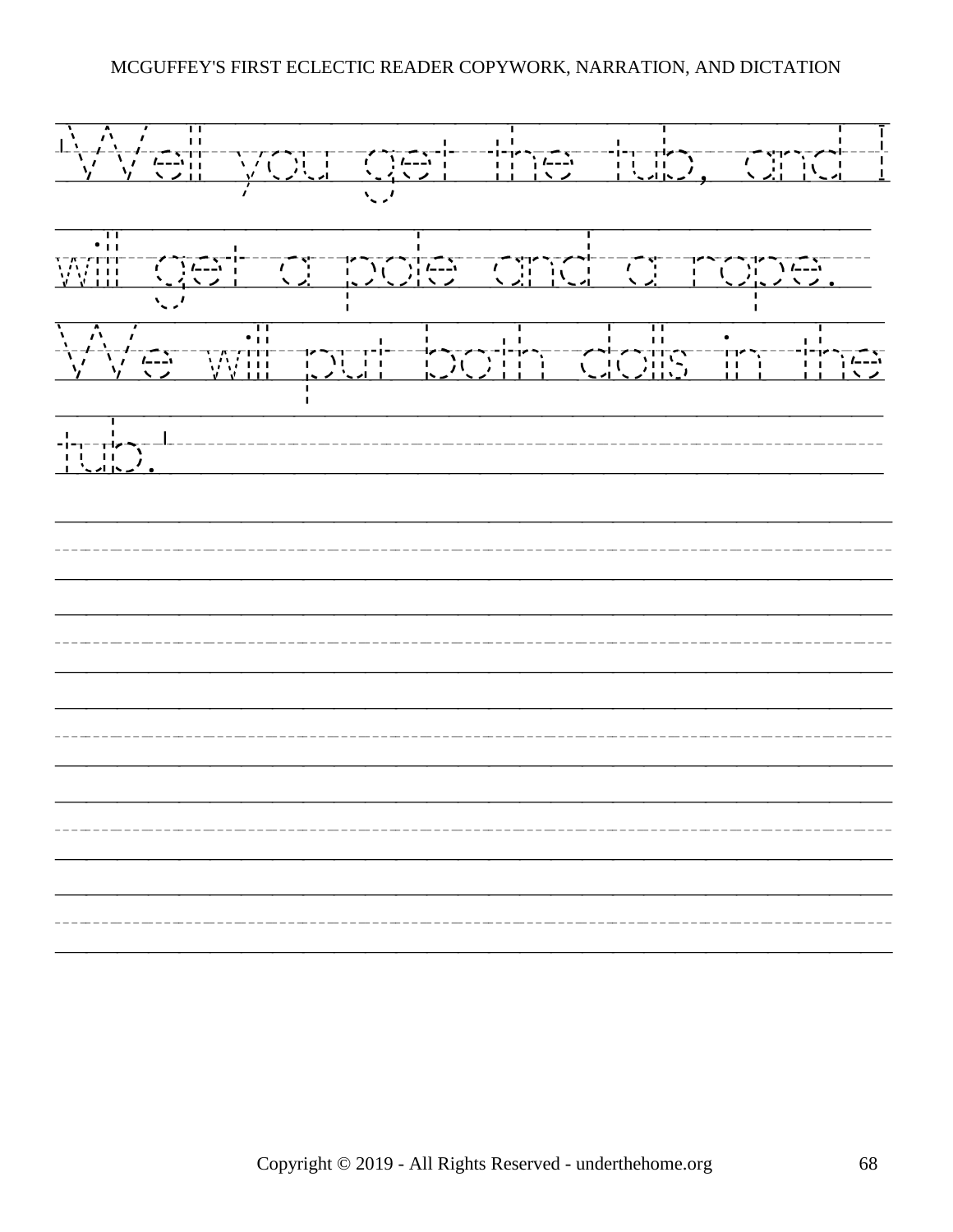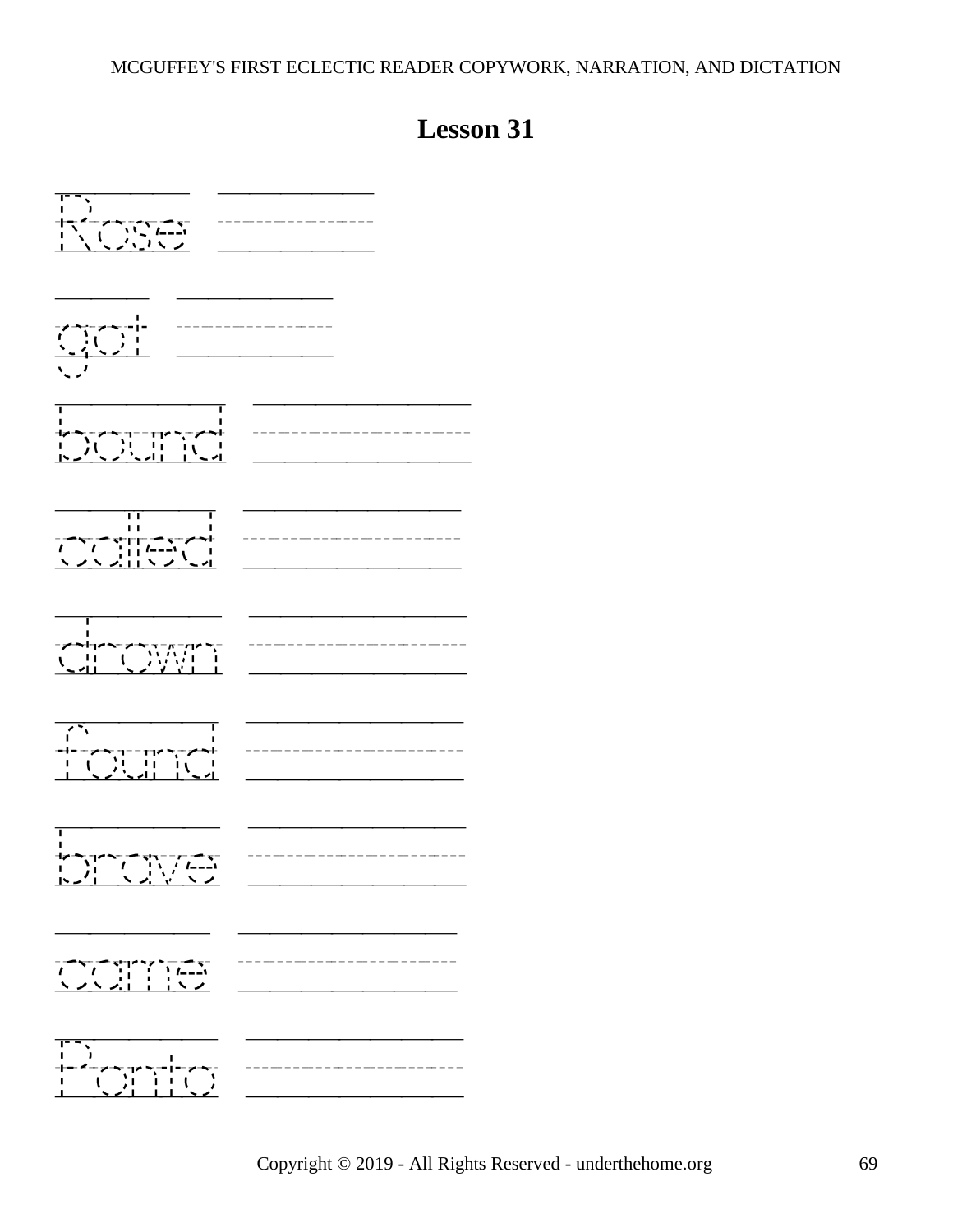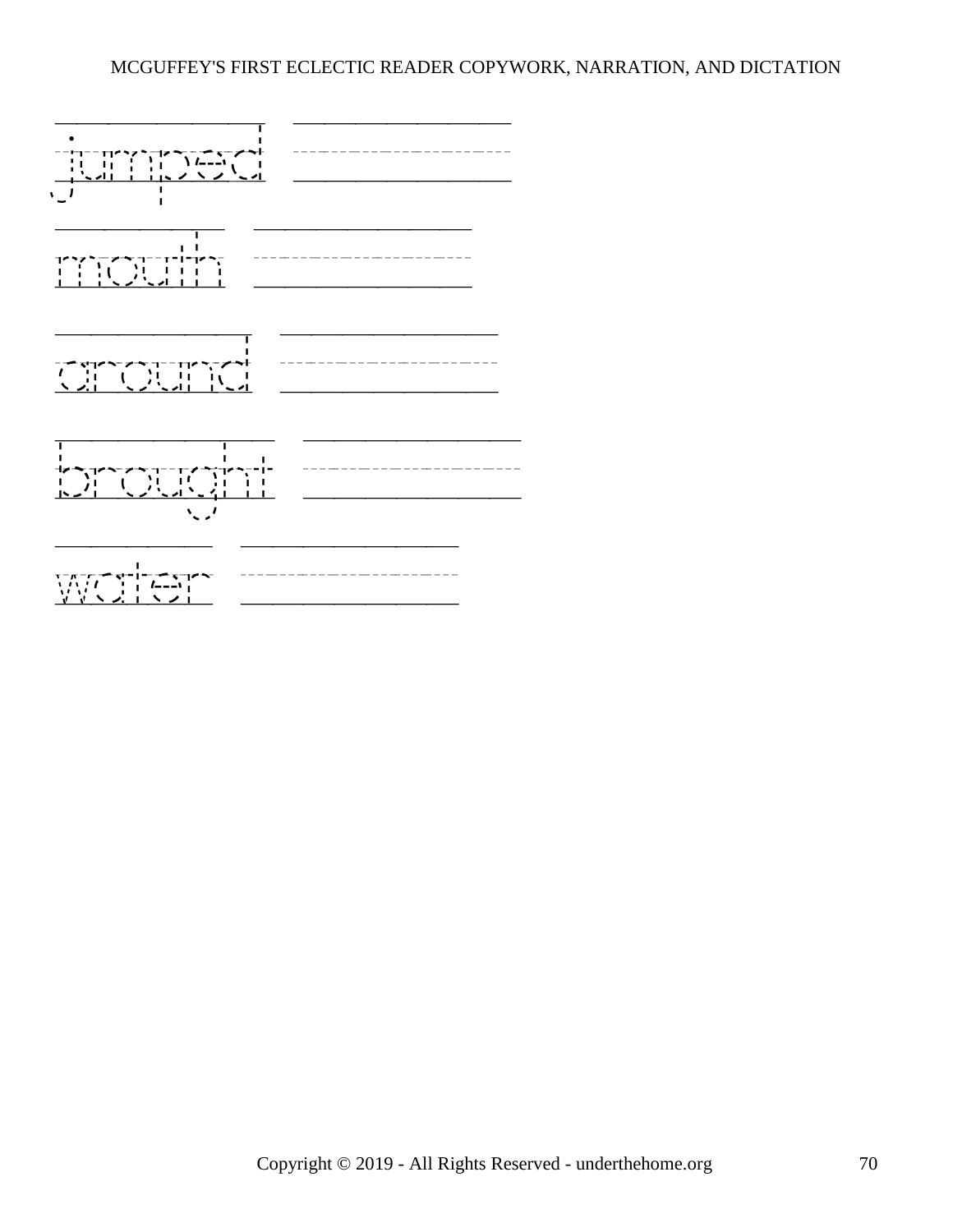'Here,/Ponto!/Here,/Ponto!'/ Kate/called/to/her/dog.//// 'Come,//and/get/the/dolls// out/of/the/pond.'/////////// /////////////////////////// /////////////////////////// /////////////////////////// /////////////////////////// ///////////////////////////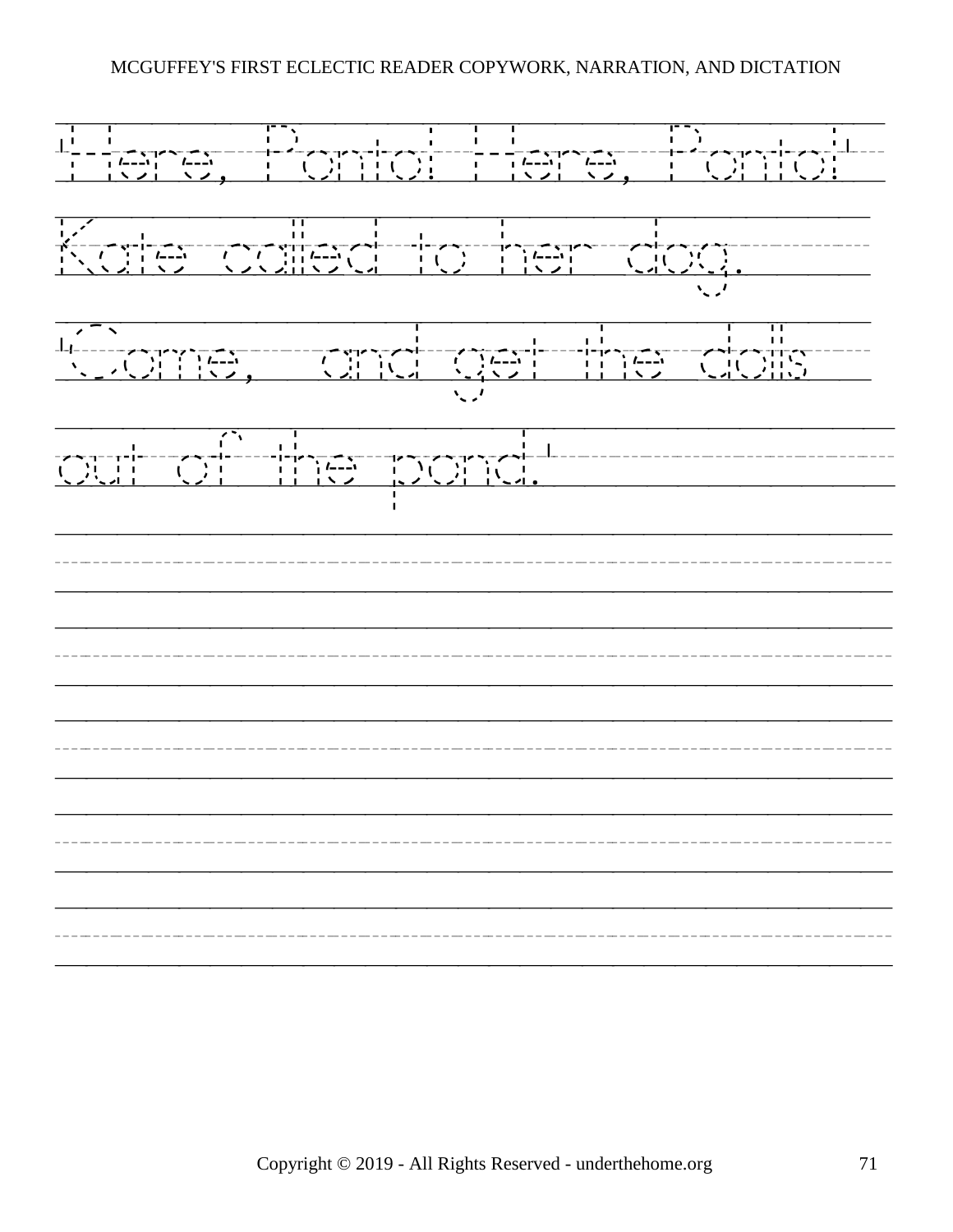Ponto/came/with/a/bound,// and/jumped/into/the/pond./  $\frac{1}{2}$   $\frac{1}{2}$   $\frac{1}{2}$   $\frac{1}{2}$   $\frac{1}{2}$   $\frac{1}{2}$   $\frac{1}{2}$   $\frac{1}{2}$   $\frac{1}{2}$   $\frac{1}{2}$   $\frac{1}{2}$   $\frac{1}{2}$   $\frac{1}{2}$   $\frac{1}{2}$   $\frac{1}{2}$   $\frac{1}{2}$   $\frac{1}{2}$   $\frac{1}{2}$   $\frac{1}{2}$   $\frac{1}{2}$   $\frac{1}{2}$   $\frac{1}{2}$  shore.///////////////////// /////////////////////////// /////////////////////////// /////////////////////////// /////////////////////////// ///////////////////////////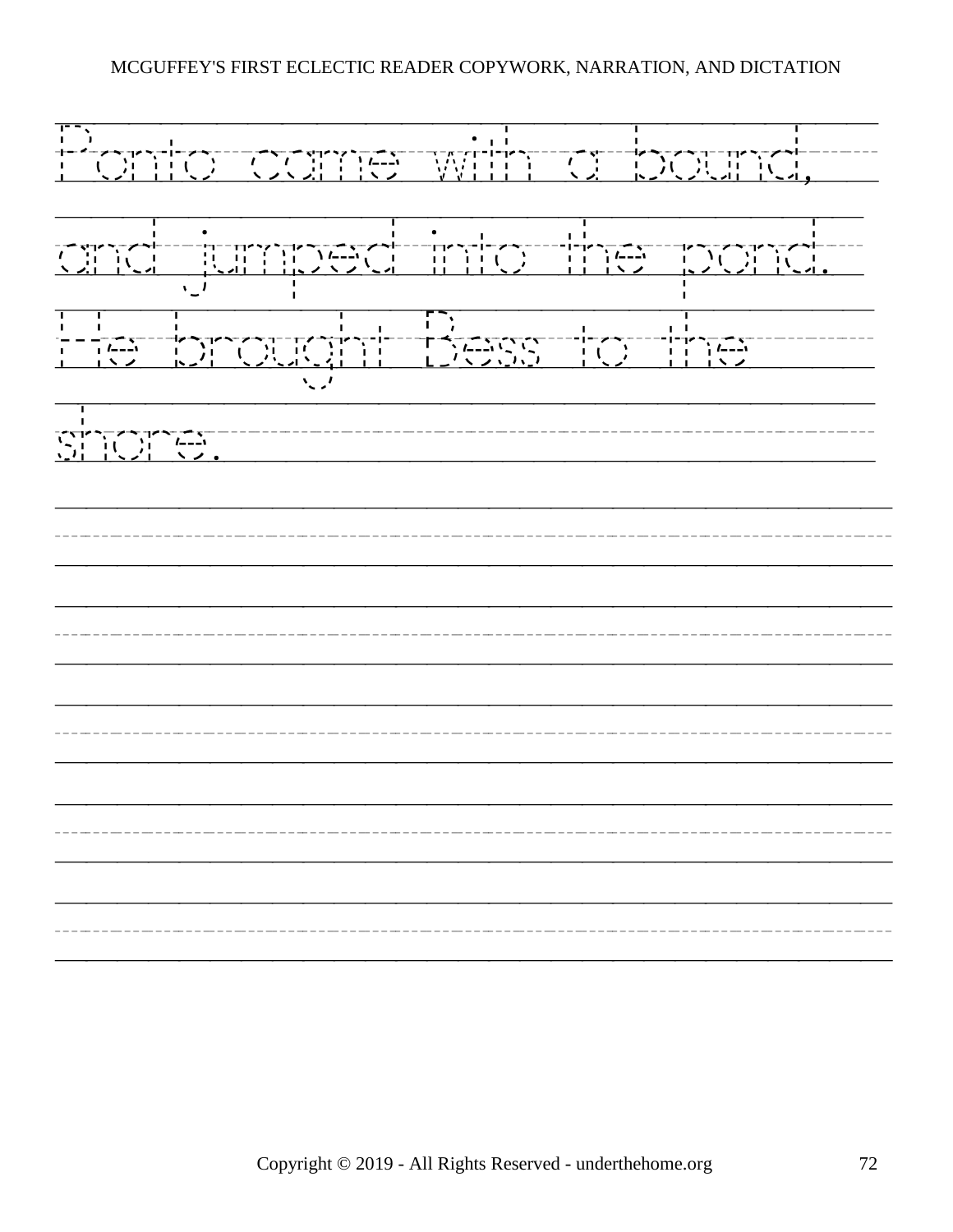

# **Lesson 32**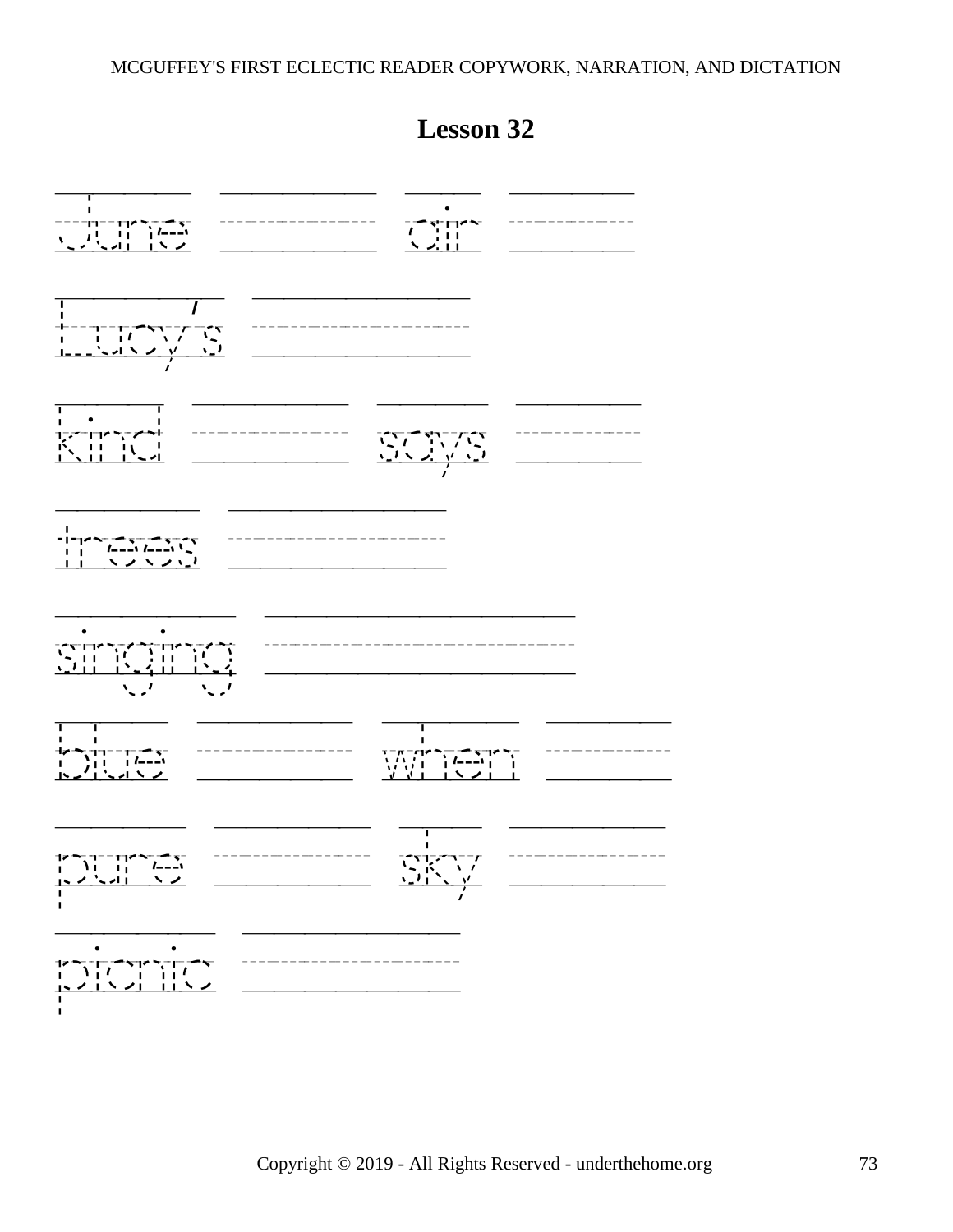Lucy/and/her/mamma/are// in/the/woods./They/have////  $f(x) = \frac{1}{(x-1)^2 - 1}$ <br> $f(x) = \frac{1}{(x-1)^2 - 1}$ <br> $f(x) = \frac{1}{(x-1)^2 - 1}$ <br> $f(x) = \frac{1}{(x-1)^2 - 1}$ <br> $f(x) = \frac{1}{(x-1)^2 - 1}$ <br> $f(x) = \frac{1}{(x-1)^2 - 1}$ <br> $f(x) = \frac{1}{(x-1)^2 - 1}$ <br> $f(x) = \frac{1}{(x-1)^2 - 1}$ <br> $f(x) = \frac{1}{(x-1)^2 - 1}$ <br> $f(x) = \frac{1}{(x-1)^2 - 1}$ there/is/some/grass.//////// /////////////////////////// /////////////////////////// /////////////////////////// /////////////////////////// /////////////////////////// ///////////////////////////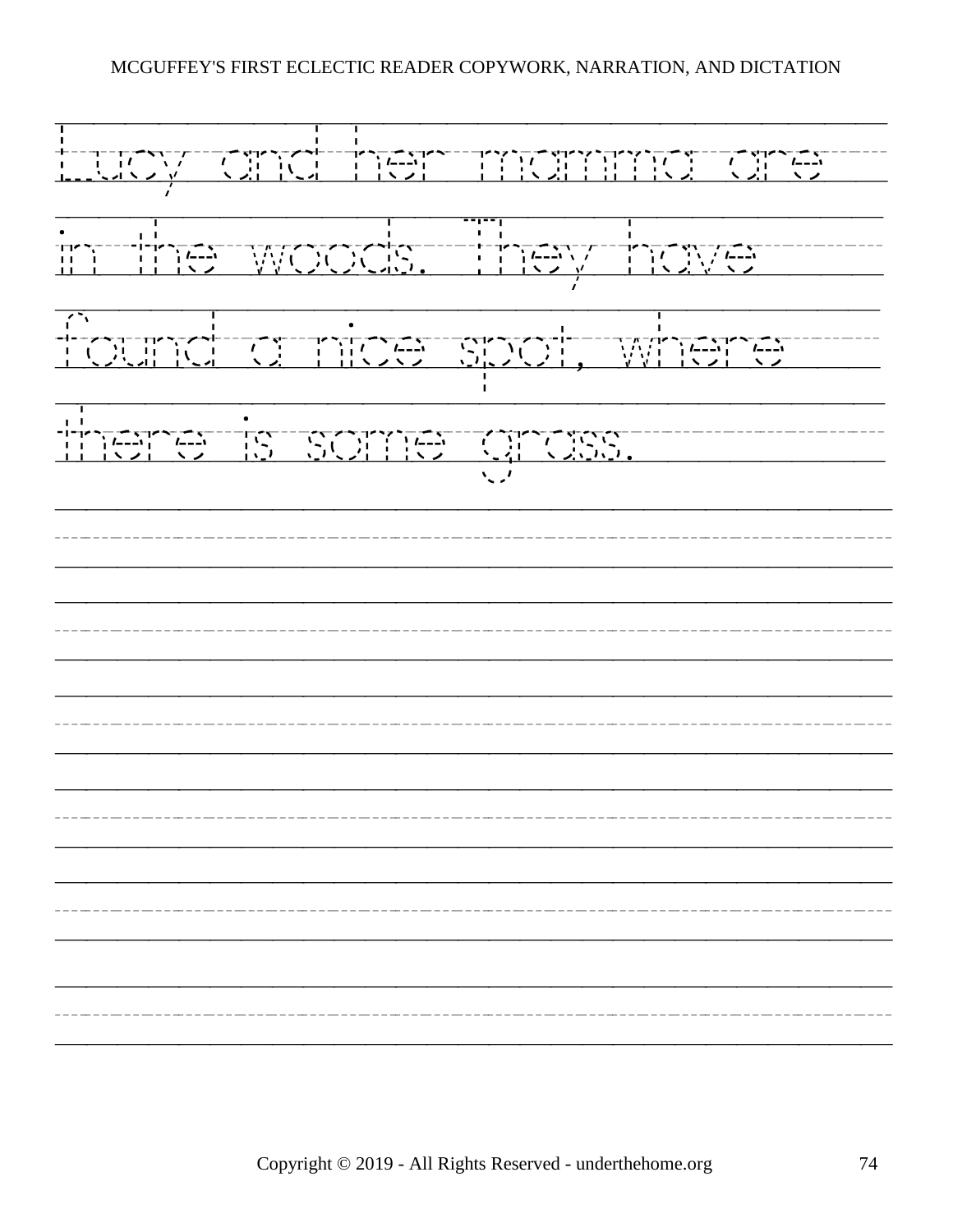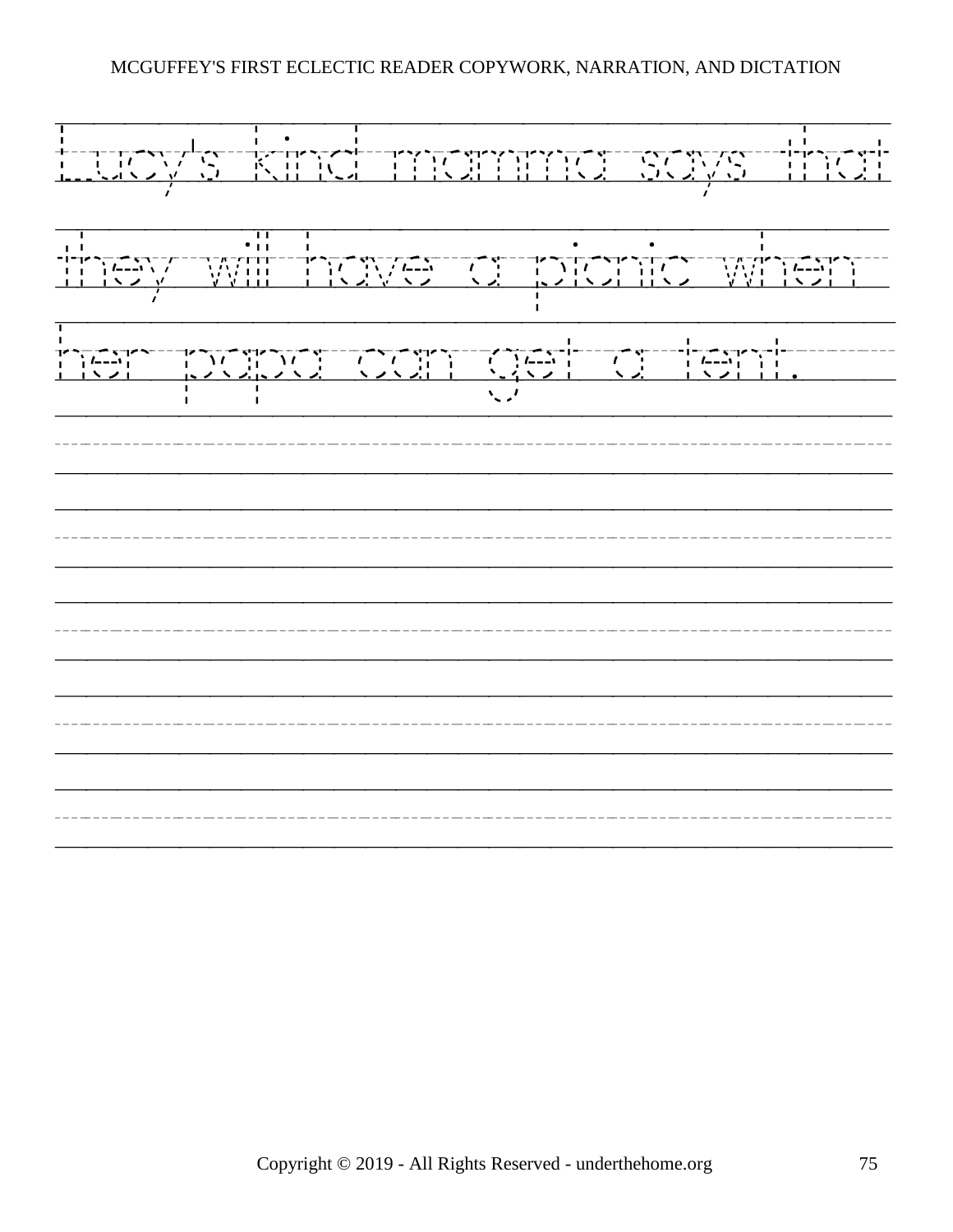James/and/Robert/have////  $\frac{1}{2}$ <br> $\frac{1}{2}$ <br> $\frac{1}{2}$ <br> $\frac{1}{2}$ <br> $\frac{1}{2}$ <br> $\frac{1}{2}$ <br> $\frac{1}{2}$ <br> $\frac{1}{2}$ <br> $\frac{1}{2}$ <br> $\frac{1}{2}$ <br> $\frac{1}{2}$ <br> $\frac{1}{2}$ <br> $\frac{1}{2}$ <br> $\frac{1}{2}$ <br> $\frac{1}{2}$ <br> $\frac{1}{2}$ <br> $\frac{1}{2}$ <br> $\frac{1}{2}$ <br> $\frac{1}{2}$ <br> $\frac{1}{2}$ <br> $\frac{1}{2}$ <br> $\frac{1}{2}$ <br>high/wall to/play/ball./////// /////////////////////////// /////////////////////////// /////////////////////////// ///////////////////////////

**Lesson 33 Review**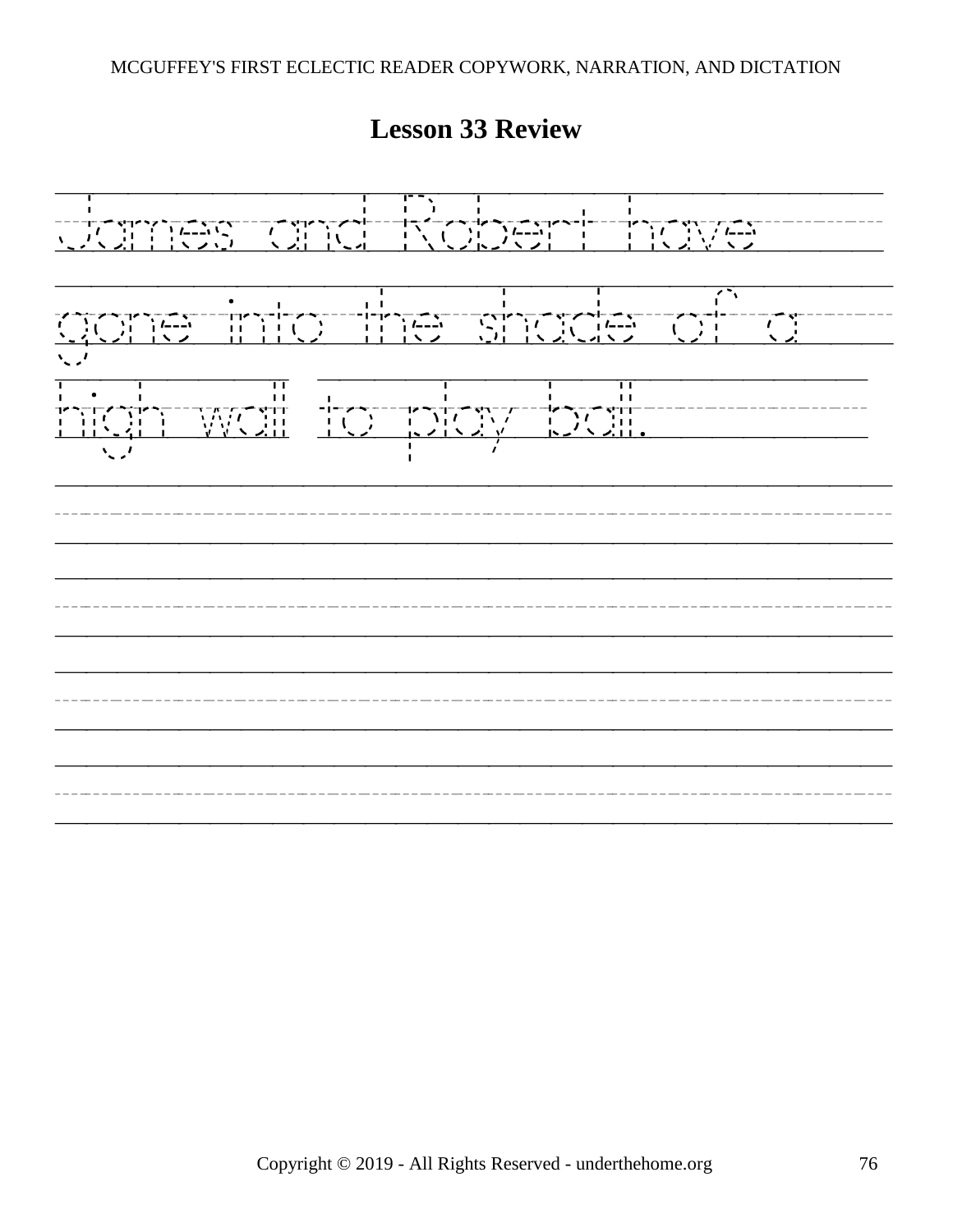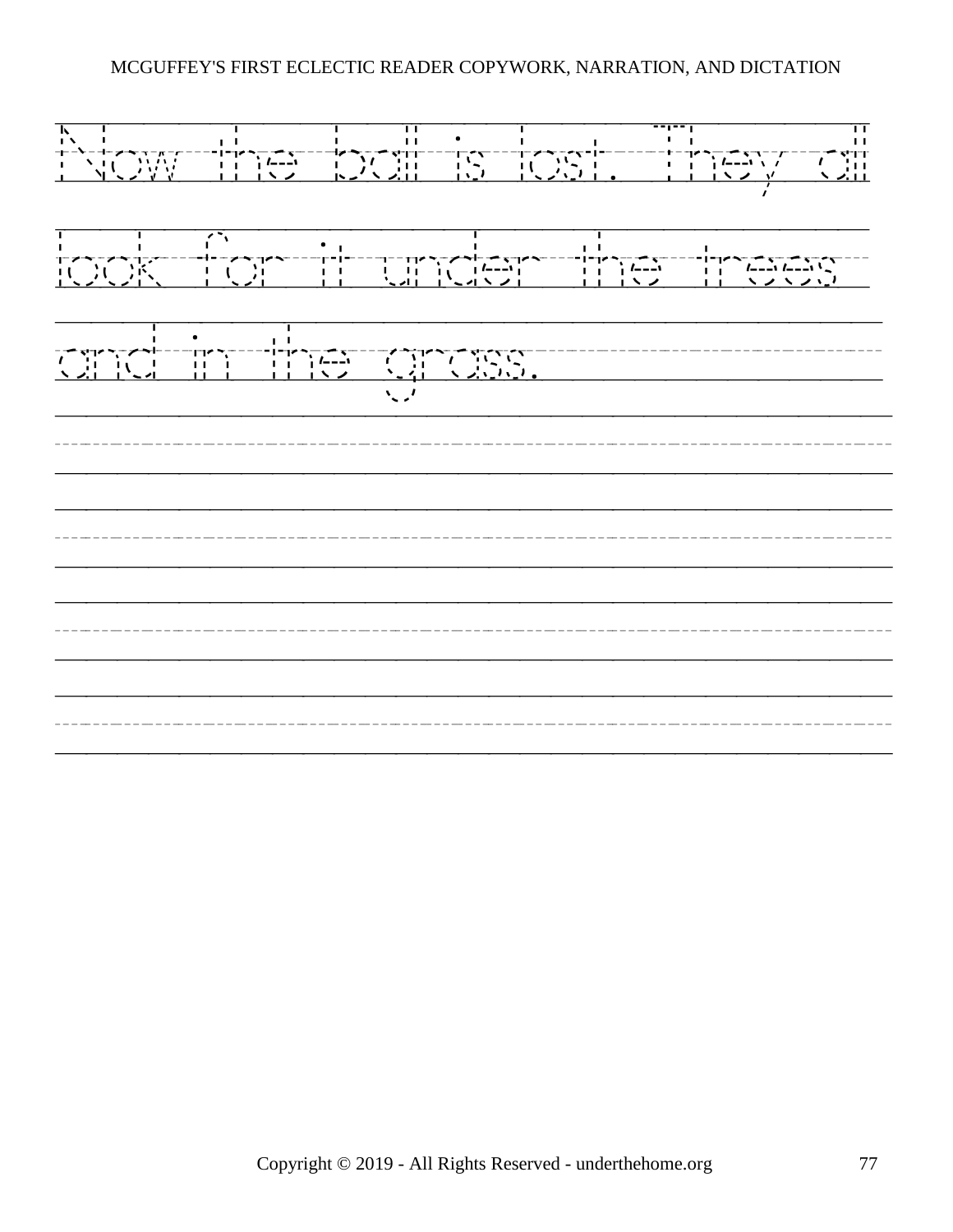| п<br>—————————<br>——————————<br>$\frac{\sum_{i=1}^{n} \sum_{j=1}^{n} \lambda_{i}^{j}}{\lambda_{i}^{j}}$                                                                                                                                                                                                                                                        | $\begin{array}{c} -7 - 1 = 177 - 177 \\ -1 = 11 \\ -1 = 11 \end{array}$ |  |
|----------------------------------------------------------------------------------------------------------------------------------------------------------------------------------------------------------------------------------------------------------------------------------------------------------------------------------------------------------------|-------------------------------------------------------------------------|--|
| $\overline{\cdot}$                                                                                                                                                                                                                                                                                                                                             |                                                                         |  |
| I.<br>╶╎╸┥╟╷╶╿╷╶╿<br>╶╷╿╷╶╿╷╶╷╷╷╹╹╷┆╿╷╷╿<br>╶╿╷┙┥╿╌╷╿╌╷╲╺╱╿                                                                                                                                                                                                                                                                                                    |                                                                         |  |
| ---------------<br>-<br>$\begin{array}{c}\n\sqrt{1-x} & -1 \\ \sqrt{1-x} & -1\n\end{array}$                                                                                                                                                                                                                                                                    |                                                                         |  |
|                                                                                                                                                                                                                                                                                                                                                                |                                                                         |  |
| J,<br>$\mathbf{v}$<br>$\sim 100$<br>╾┦╾╶┲╼┱╌╌┰┰┻╼╿╾╢╾╶┞<br>╶╿╴╿╿╵╷╿╿╷╷╿╿╷┆╿                                                                                                                                                                                                                                                                                    |                                                                         |  |
| п<br>ı<br>$\begin{array}{c} \begin{array}{c} \overline{1,1}\\ 1,1\end{array} & \begin{array}{c} \overline{1,1}\\ 1,1\end{array} & \begin{array}{c} \overline{1,1}\\ 1,1\end{array} \\ \begin{array}{c} \overline{1,1}\\ 1,1\end{array} & \begin{array}{c} \overline{1,1}\\ 1,1\end{array} & \begin{array}{c} \overline{1,1}\\ 1,1\end{array} \end{array}$<br>Ì |                                                                         |  |
| $\begin{picture}(120,115) \put(0,0){\line(1,0){15}} \put(15,0){\line(1,0){15}} \put(15,0){\line(1,0){15}} \put(15,0){\line(1,0){15}} \put(15,0){\line(1,0){15}} \put(15,0){\line(1,0){15}} \put(15,0){\line(1,0){15}} \put(15,0){\line(1,0){15}} \put(15,0){\line(1,0){15}} \put(15,0){\line(1,0){15}} \put(15,0){\line(1,0){15}} \put(15,0){\line$            |                                                                         |  |
| $\frac{1}{2}$<br>TK<br>IK                                                                                                                                                                                                                                                                                                                                      |                                                                         |  |

# **Lesson 34**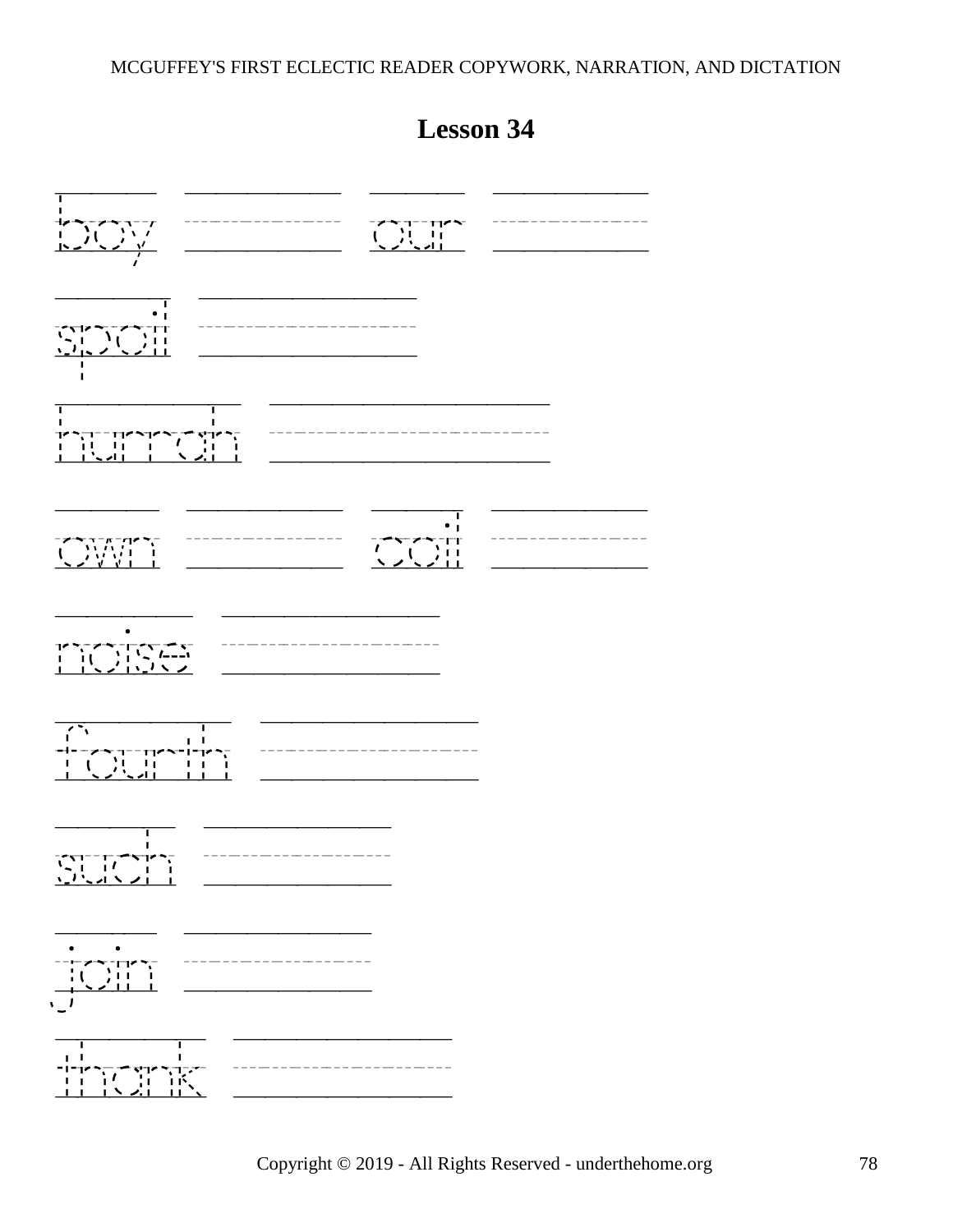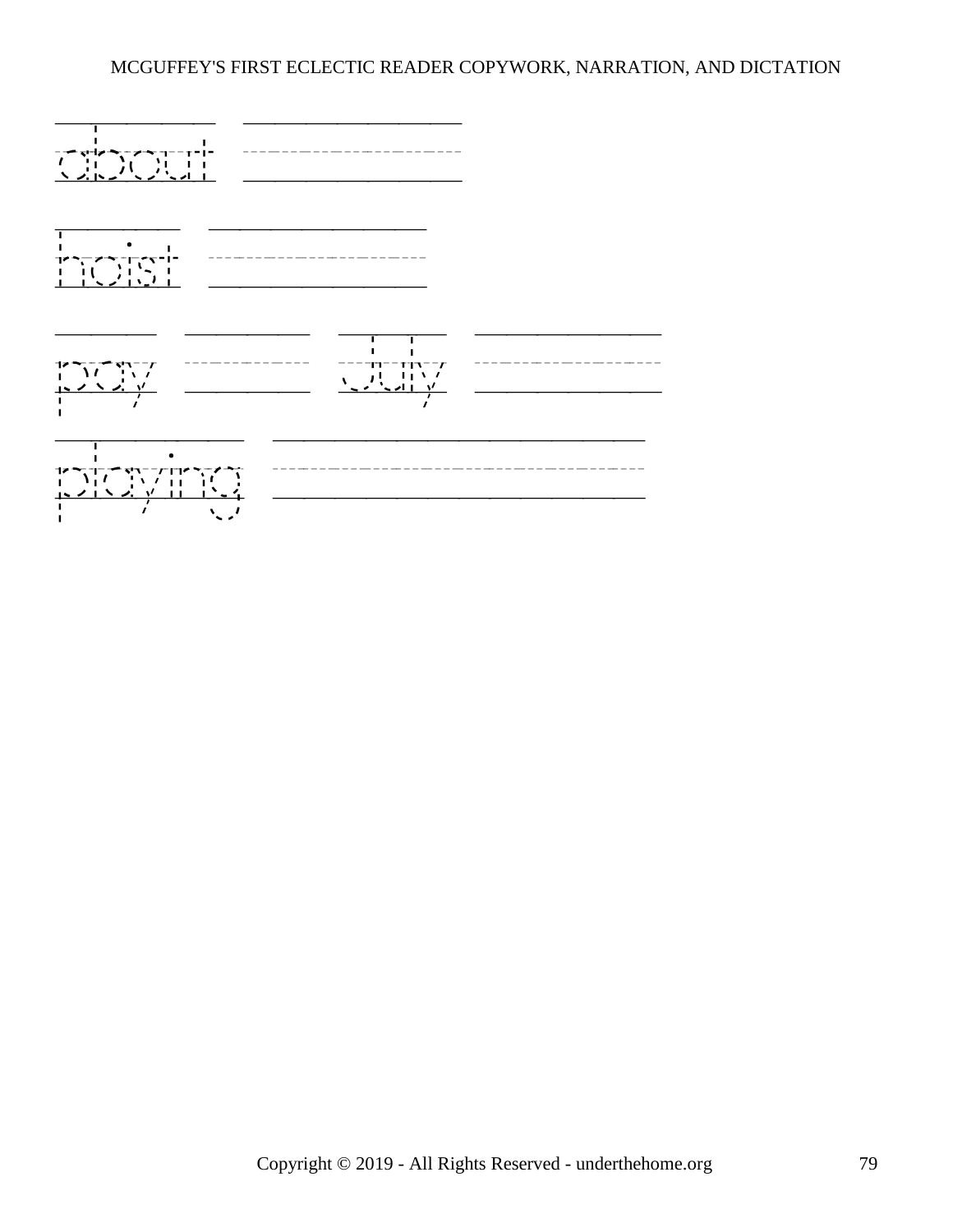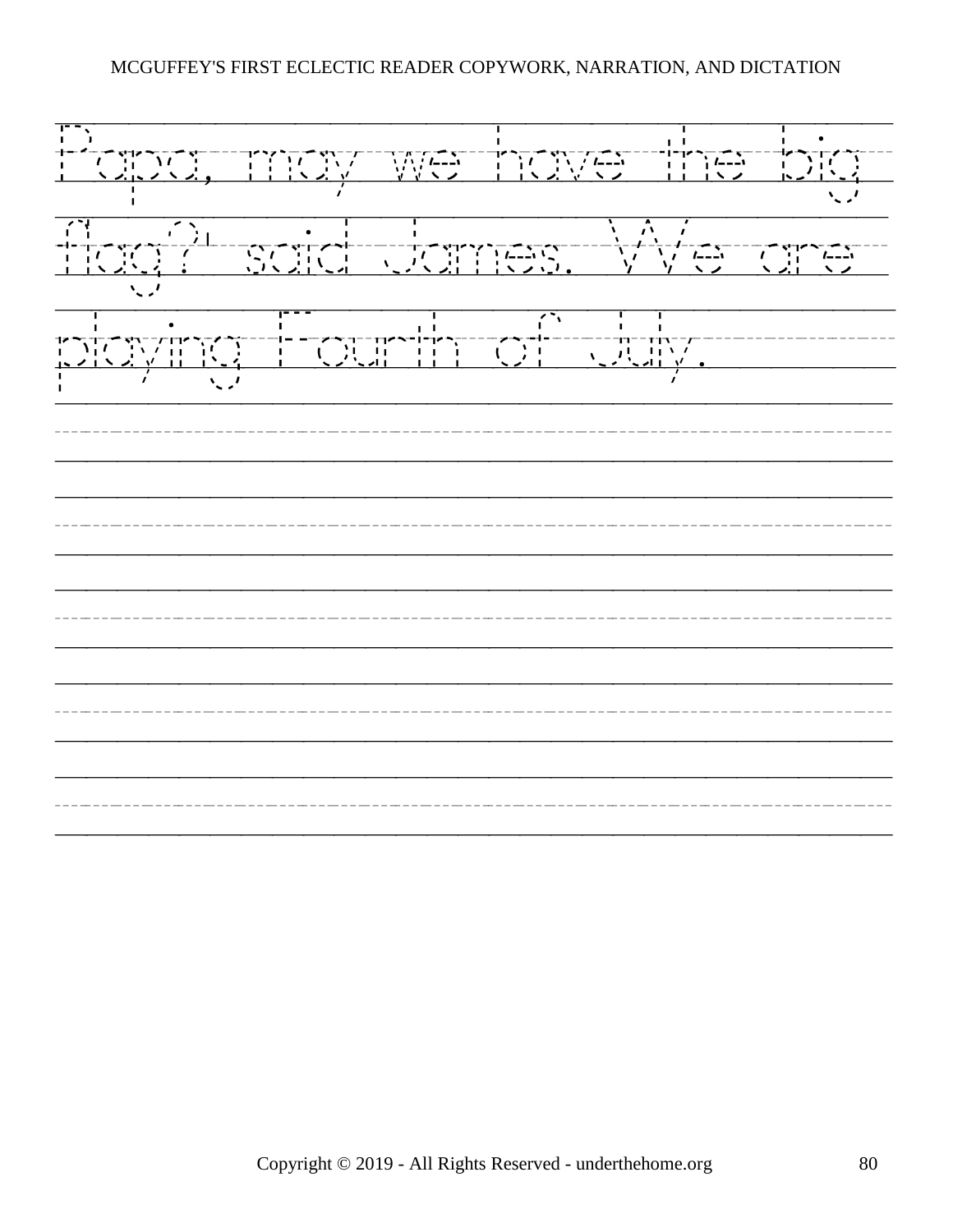'Take, and the state of the state of the state of the state of the state of the state of the state of the state of the state of the state of the state of the state of the state of the state of the state of the state of the coil/of/rope/with/it.'//////// /////////////////////////// /////////////////////////// /////////////////////////// Hurrah/for/the/flag!/////// //////////////////////////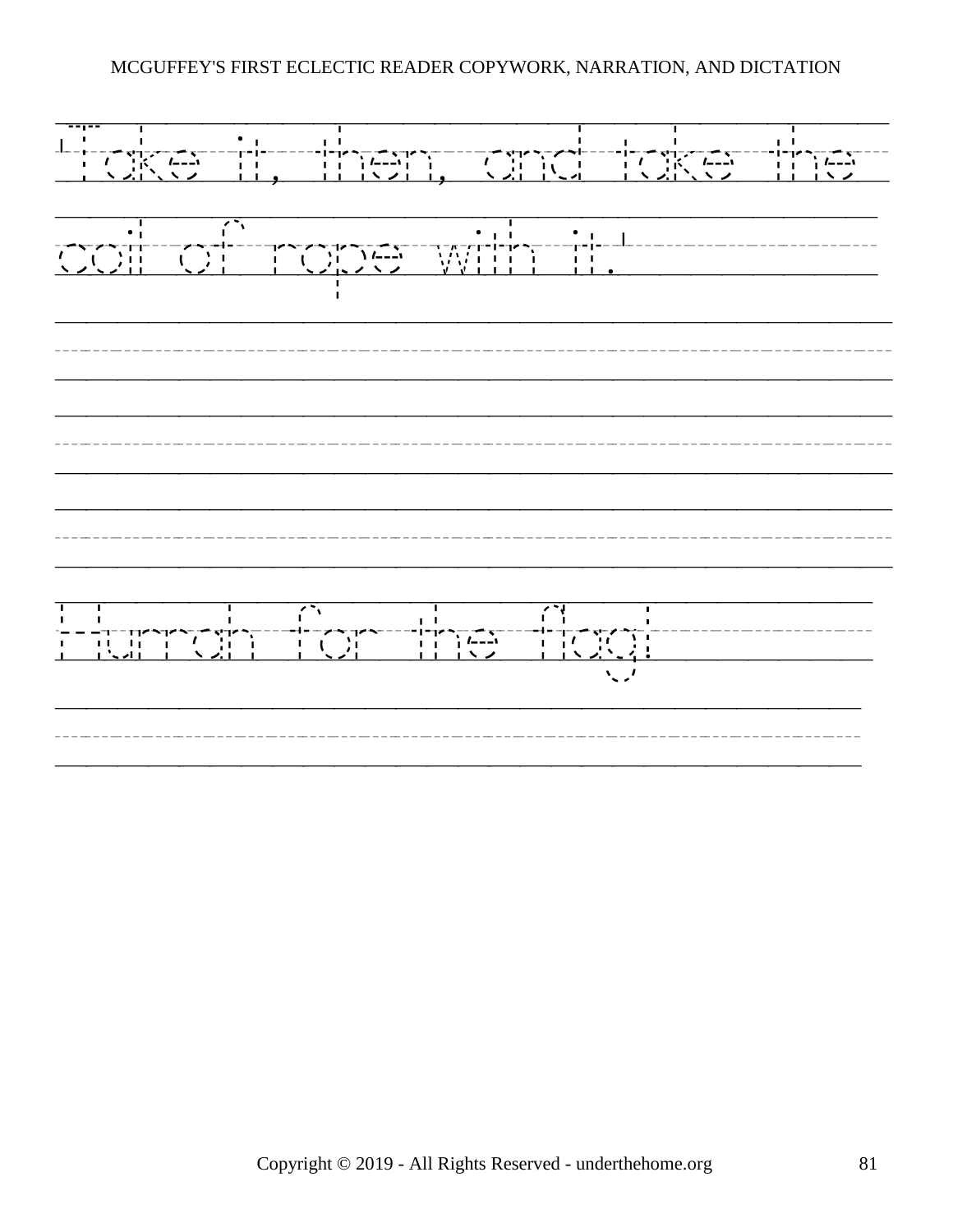Kitty,/my/pretty,/white/kitty./ /////////////////////////// ///////////////////////////  $\frac{1}{\sqrt{2}}$  ,  $\frac{1}{\sqrt{2}}$  ,  $\frac{1}{\sqrt{2}}$  ,  $\frac{1}{\sqrt{2}}$  ,  $\frac{1}{\sqrt{2}}$  ,  $\frac{1}{\sqrt{2}}$  ,  $\frac{1}{\sqrt{2}}$  ,  $\frac{1}{\sqrt{2}}$  ,  $\frac{1}{\sqrt{2}}$  ,  $\frac{1}{\sqrt{2}}$  ,  $\frac{1}{\sqrt{2}}$  ,  $\frac{1}{\sqrt{2}}$  ,  $\frac{1}{\sqrt{2}}$  ,  $\frac{1}{\sqrt{2}}$  ,  $\frac{1}{\sqrt{2}}$ away?///////////////////// /////////////////////////// ///////////////////////////

**Lesson 35**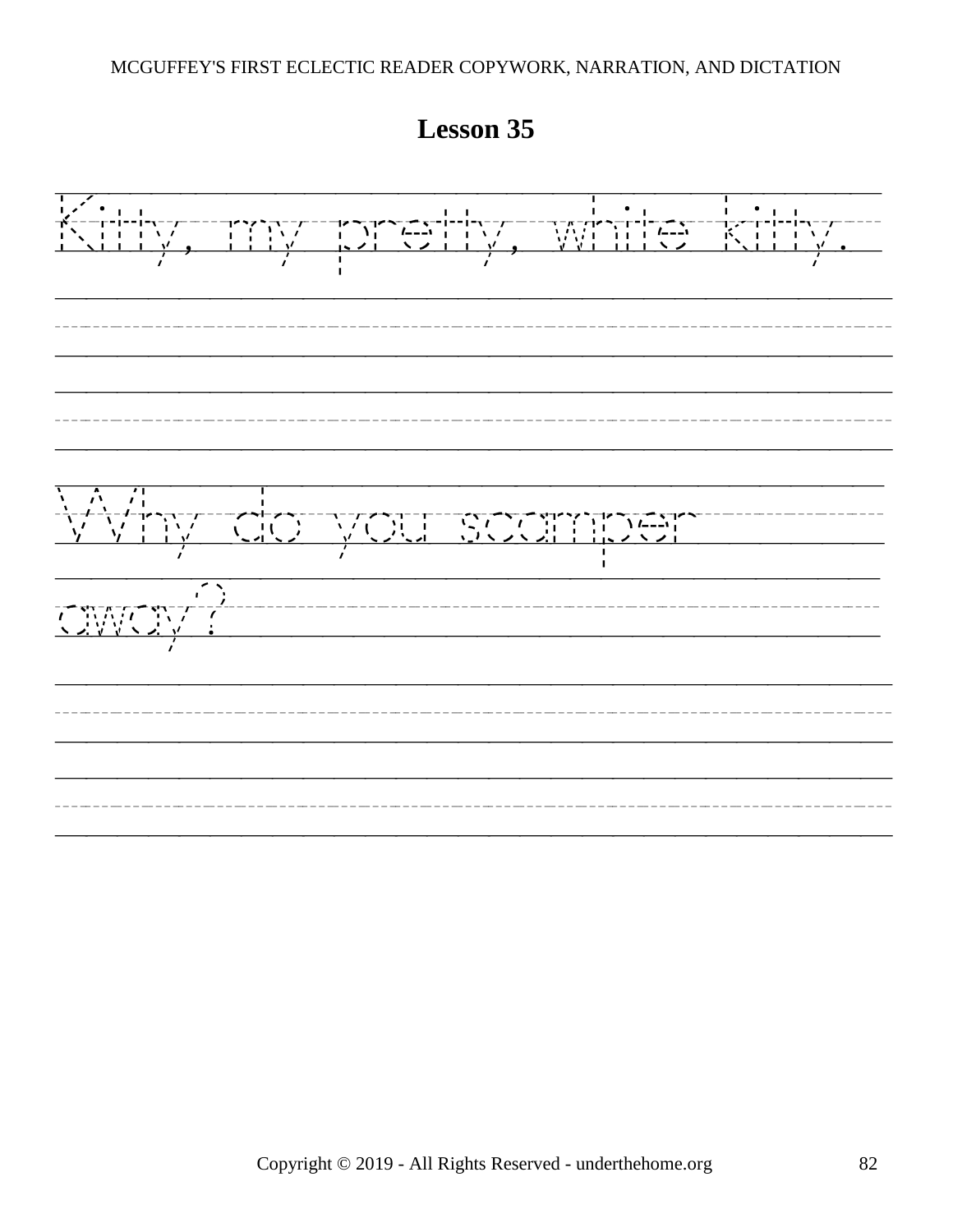I've/finished/my/work/and/my lesson.///////////////////// /////////////////////////// /////////////////////////// And/now/I/am/ready/for/// play./////////////////////// /////////////////////////// ///////////////////////////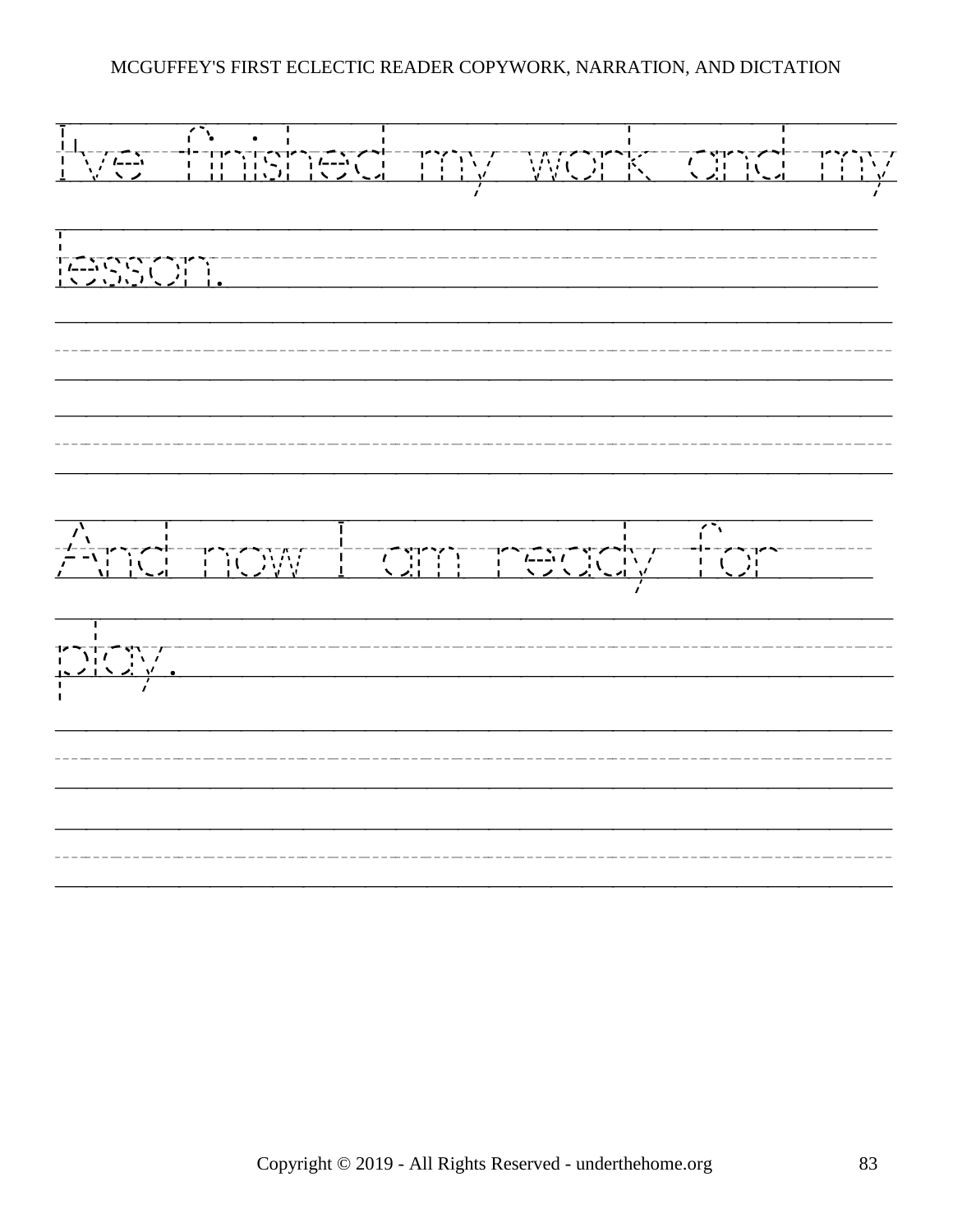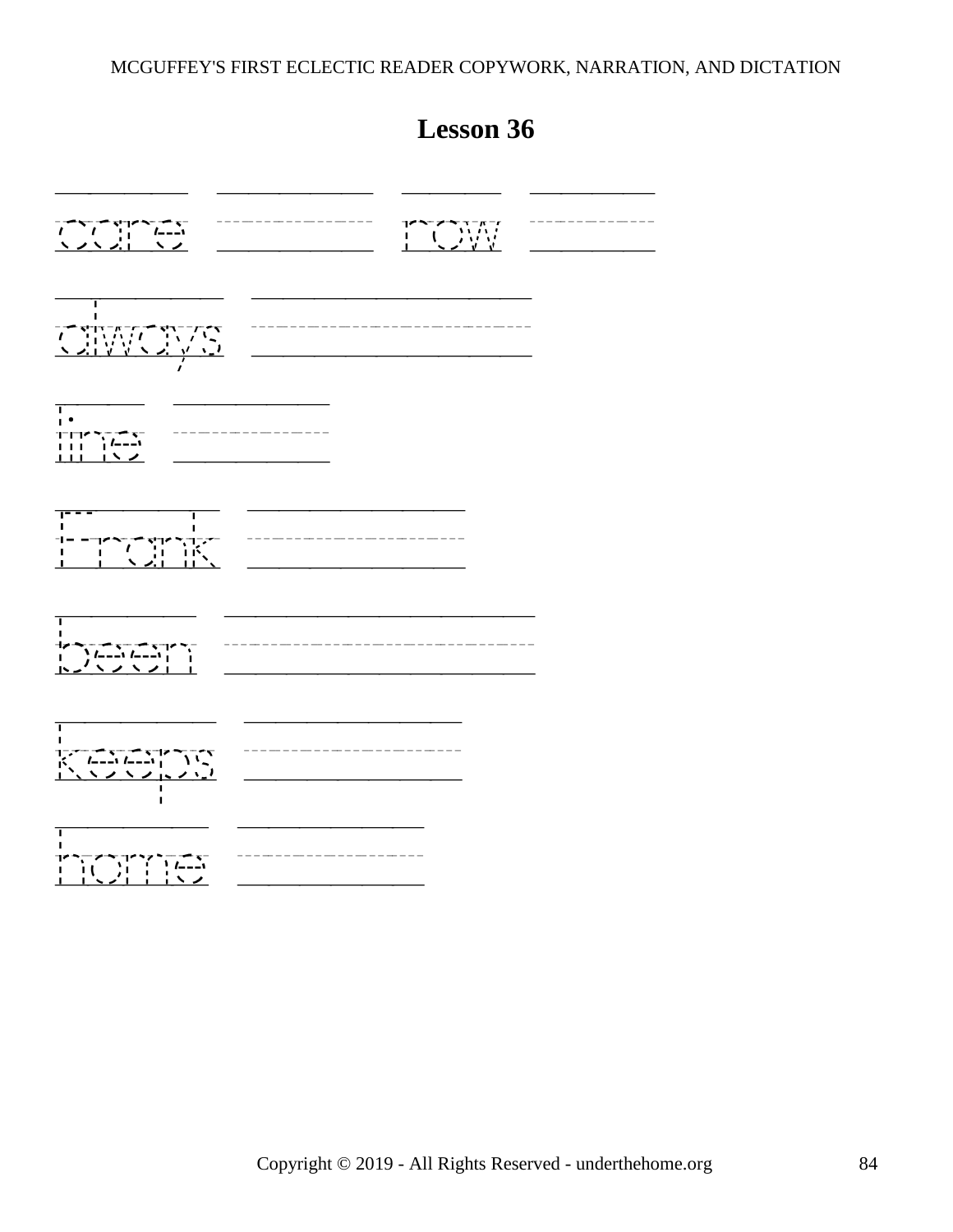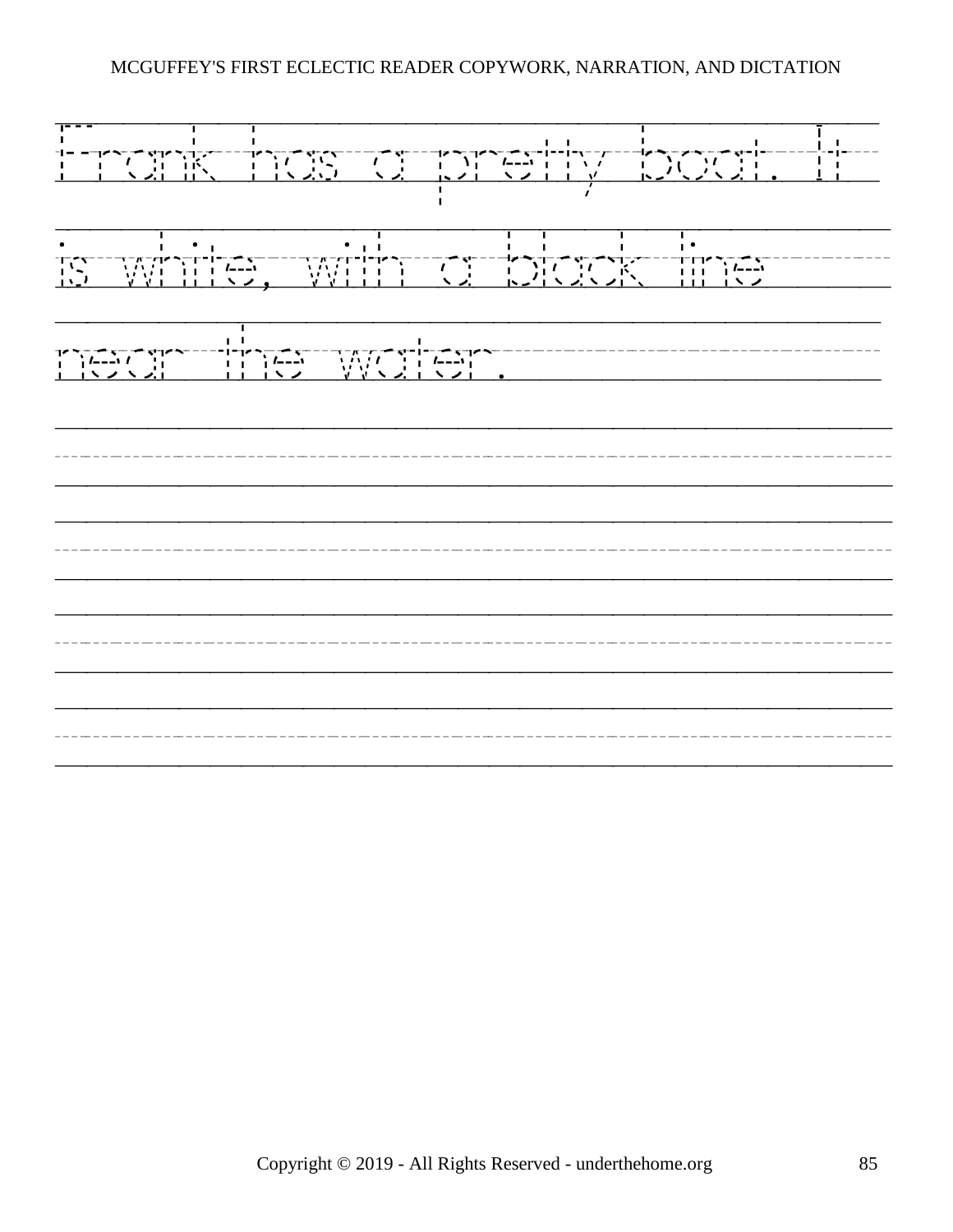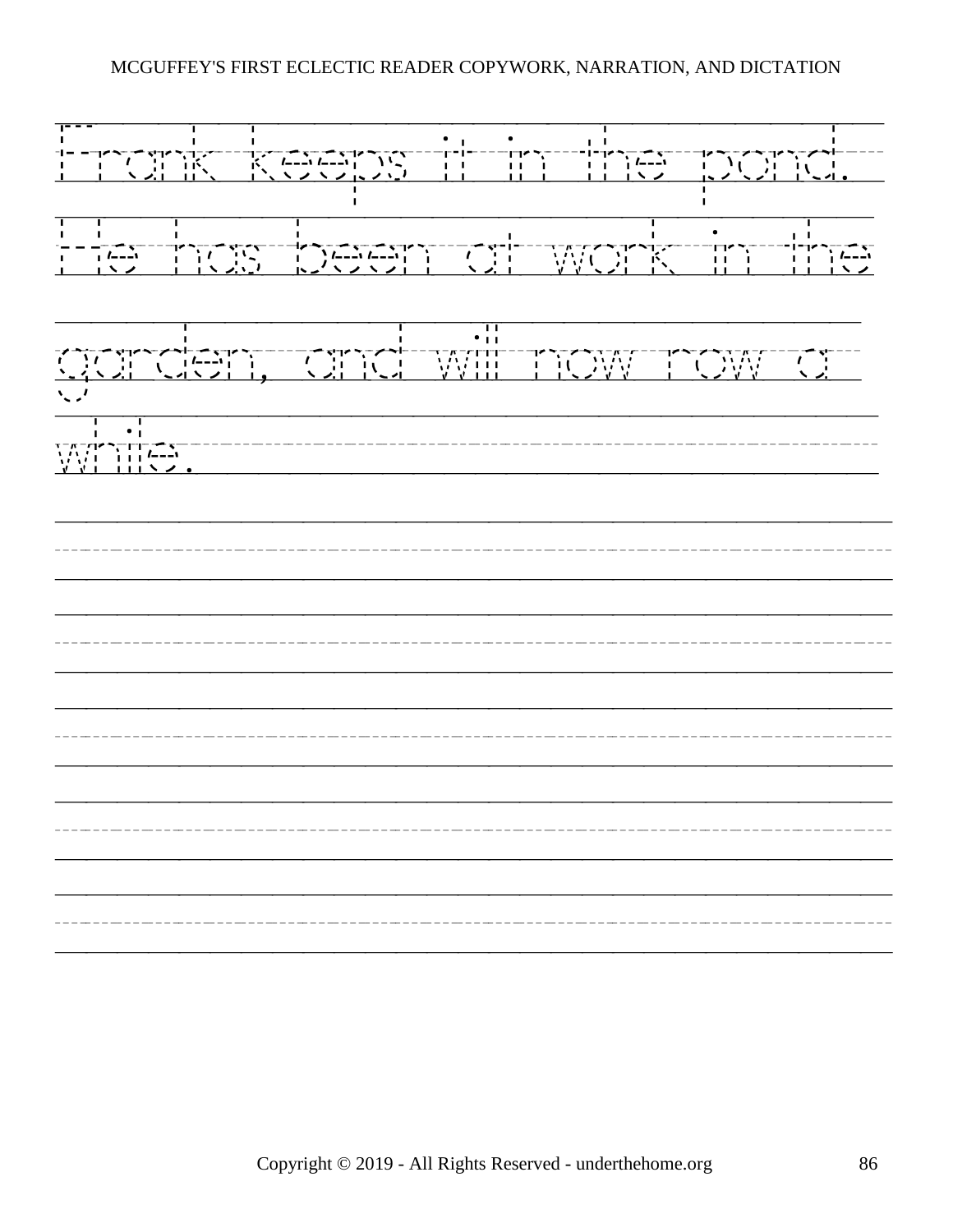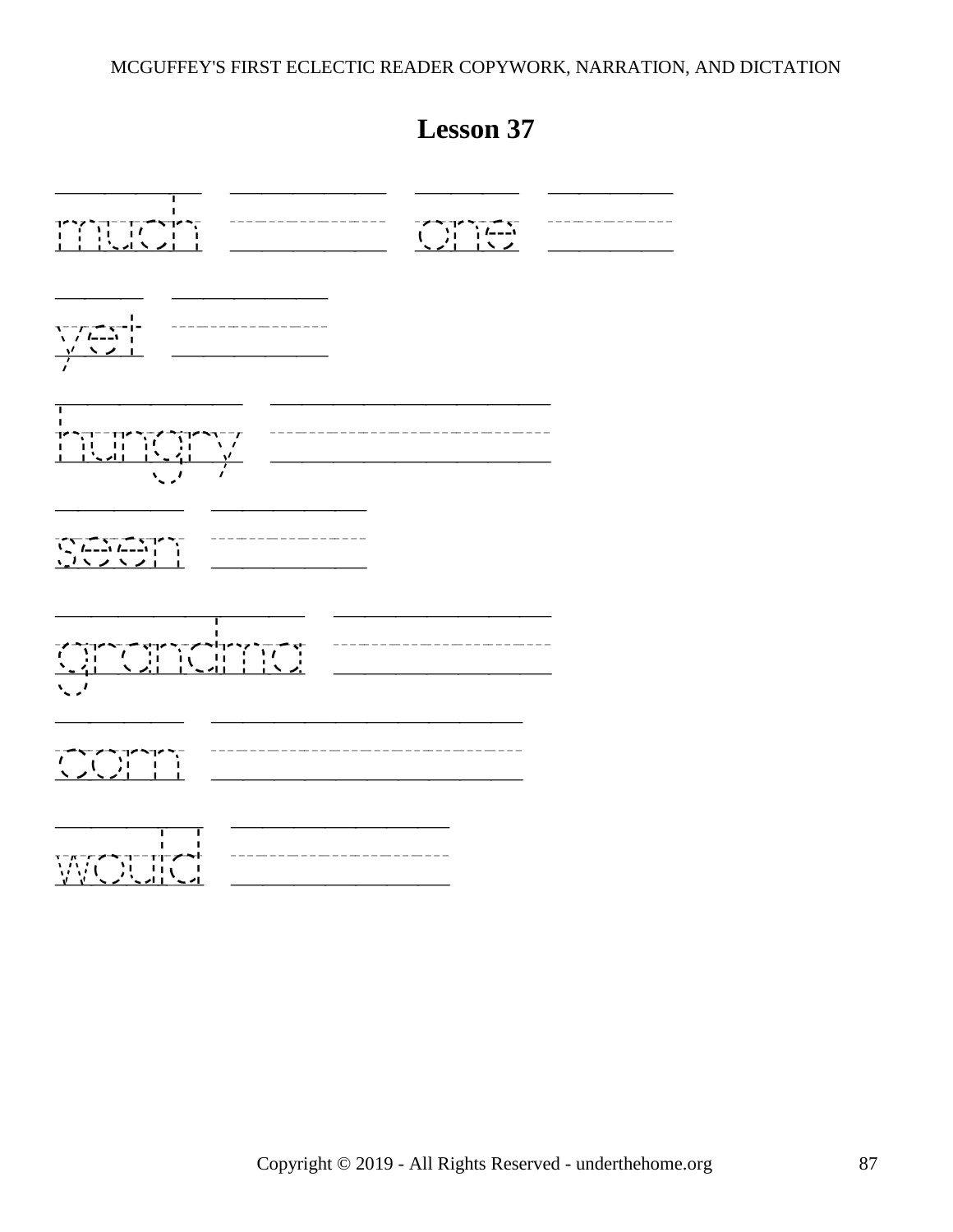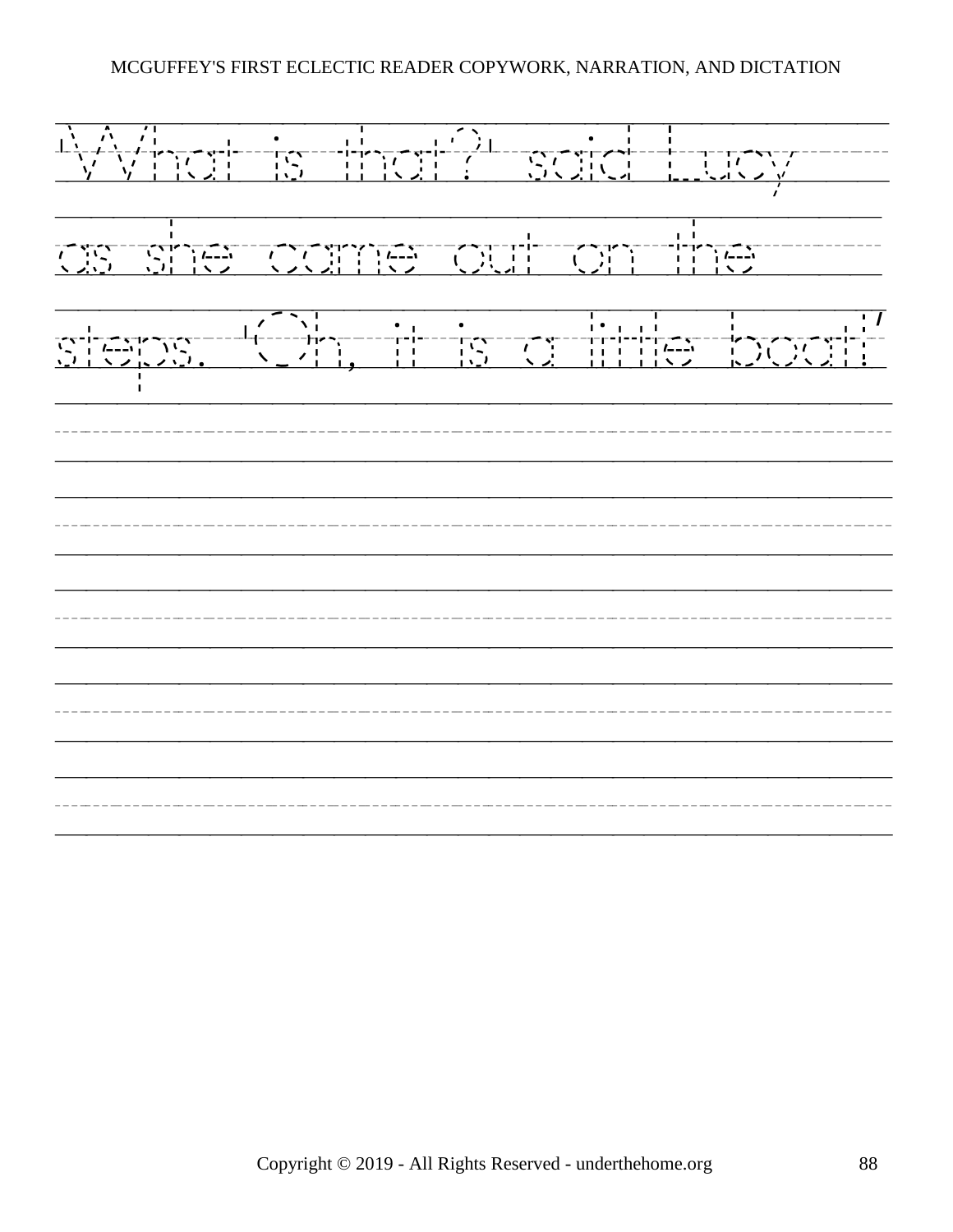'I/will/give/it/to/you/when/it// is/finished,'/said/John,/kindly. /'Would you/like/it?'/////// /////////////////////////// /////////////////////////// /////////////////////////// /////////////////////////// ///////////////////////////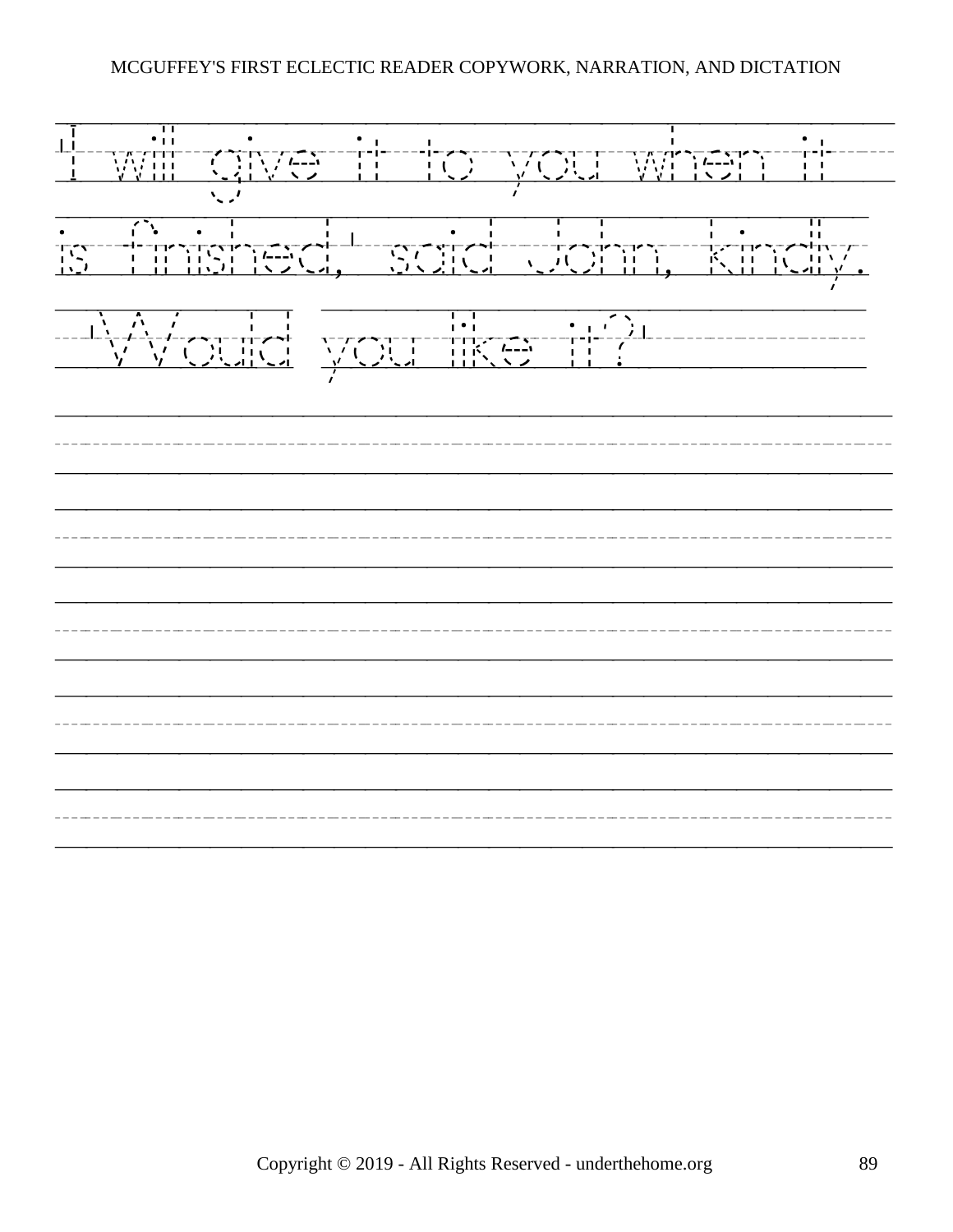

# **Lesson 38**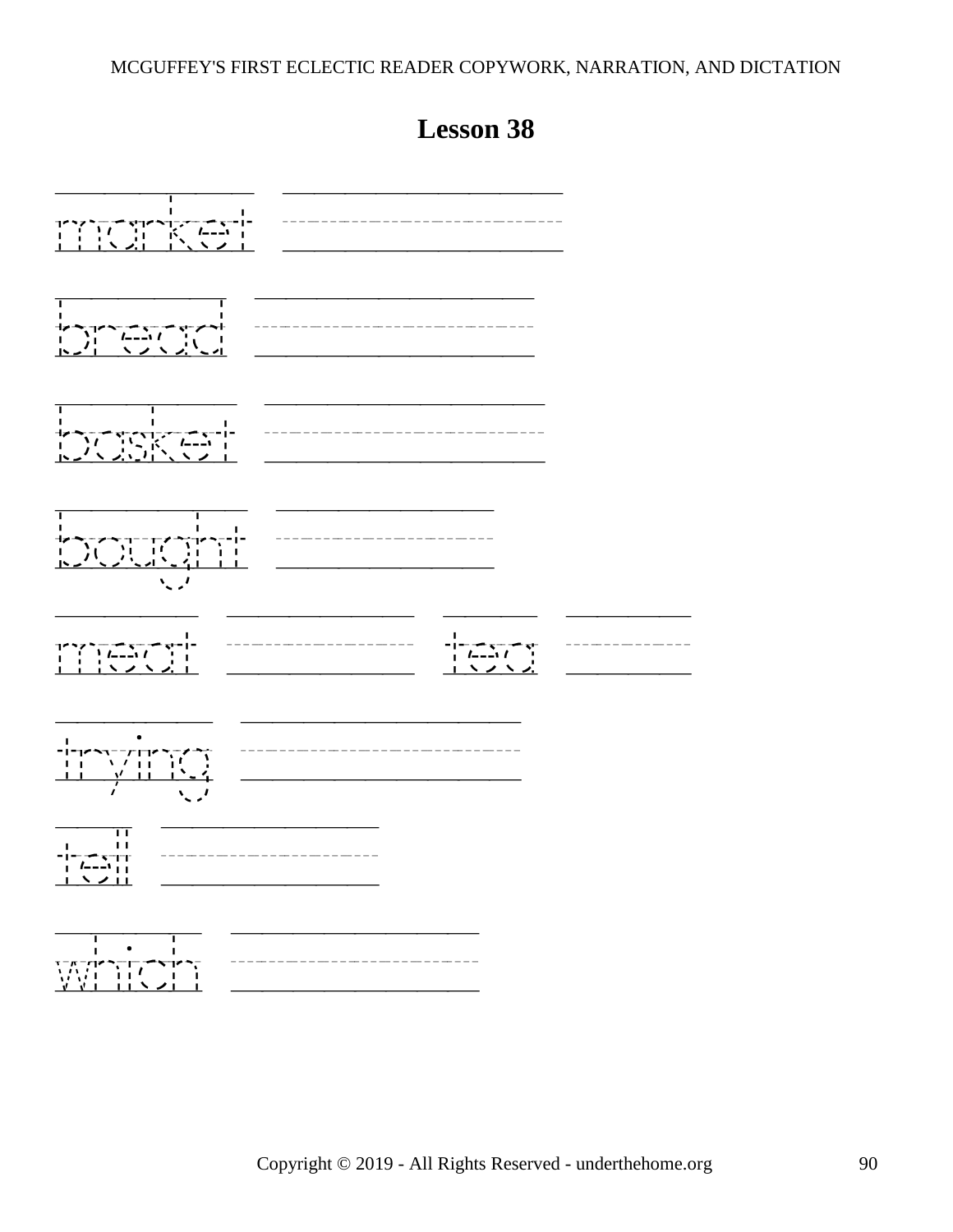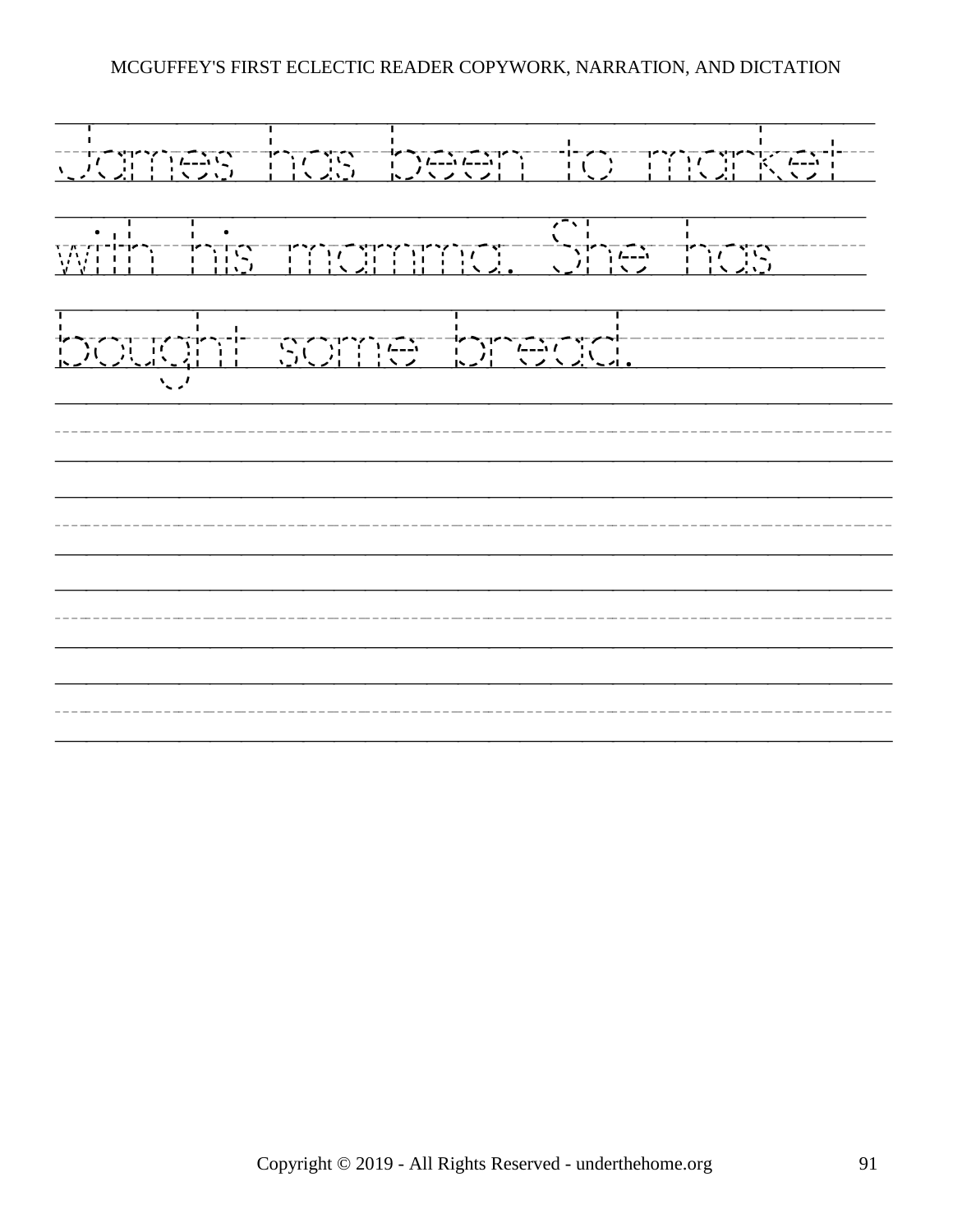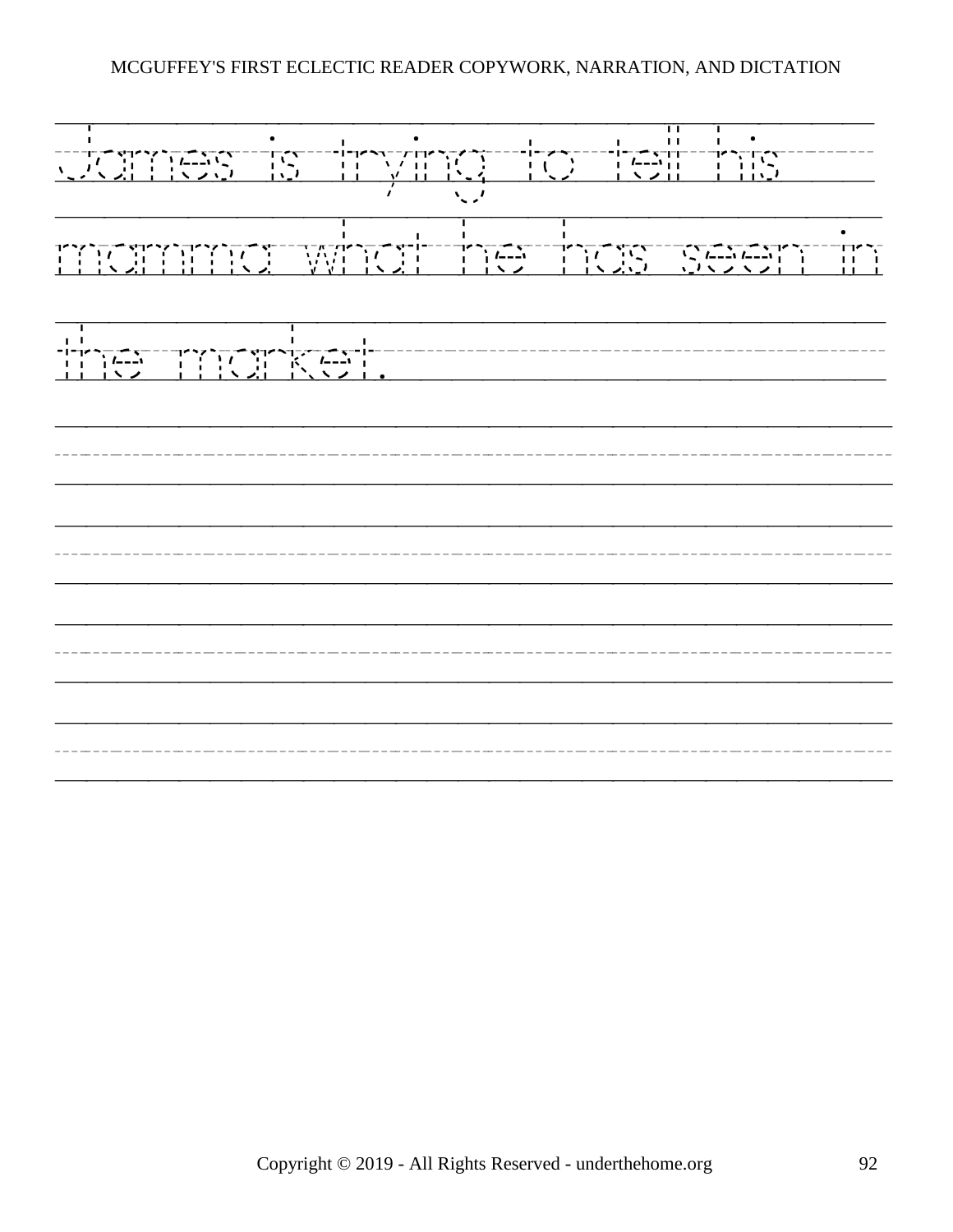| $\blacksquare$<br>J.<br>$\begin{array}{c} \begin{array}{c} \uparrow \\ \downarrow \\ \downarrow \end{array} \end{array} \begin{array}{c} \begin{array}{c} \uparrow \\ \downarrow \\ \downarrow \end{array} \end{array} \begin{array}{c} \begin{array}{c} \uparrow \\ \downarrow \\ \downarrow \end{array} \end{array} \begin{array}{c} \begin{array}{c} \uparrow \\ \downarrow \\ \downarrow \end{array} \end{array} \begin{array}{c} \begin{array}{c} \uparrow \\ \downarrow \\ \downarrow \end{array} \end{array} \end{array} \begin{array}{c} \begin{array}{c} \downarrow \\ \downarrow \\ \downarrow \end{array} \end{array} \begin{array}{$ |                                                |
|--------------------------------------------------------------------------------------------------------------------------------------------------------------------------------------------------------------------------------------------------------------------------------------------------------------------------------------------------------------------------------------------------------------------------------------------------------------------------------------------------------------------------------------------------------------------------------------------------------------------------------------------------|------------------------------------------------|
| п.<br>Т.<br>┆<br>╟┷┱┉╓╌╓┲┯┯┲<br>╟┈┦╟┈╫┈╿┈╿┈                                                                                                                                                                                                                                                                                                                                                                                                                                                                                                                                                                                                      |                                                |
| т<br>$\ddot{\bullet}$<br>╦╙╟┪╾╾<br>╎╎╿╿<br>$\sum_{i=1}^{n}$                                                                                                                                                                                                                                                                                                                                                                                                                                                                                                                                                                                      | $\sum_{i=1}^{n} \binom{n}{i}$                  |
| $\sqrt{2}$                                                                                                                                                                                                                                                                                                                                                                                                                                                                                                                                                                                                                                       |                                                |
| J.<br>L<br>$\begin{array}{c} \begin{array}{c} \text{ }\\ \text{ }\\ \text{ }\\ \text{ }\\ \end{array} \end{array} \begin{array}{c} \begin{array}{c} \text{ }\\ \text{ }\\ \text{ }\\ \text{ }\\ \text{ }\\ \end{array} \end{array} \begin{array}{c} \begin{array}{c} \text{ }\\ \text{ }\\ \text{ }\\ \text{ }\\ \text{ }\\ \end{array} \end{array}$<br>$\overline{\bullet}^-$<br>$\sqrt{2}$                                                                                                                                                                                                                                                     | ---------                                      |
|                                                                                                                                                                                                                                                                                                                                                                                                                                                                                                                                                                                                                                                  |                                                |
|                                                                                                                                                                                                                                                                                                                                                                                                                                                                                                                                                                                                                                                  | J.<br>ı<br>175717<br>MAJ 1<br>$\sum_{i=1}^{n}$ |

# **Lesson 39**

Copyright © 2019 - All Rights Reserved - underthehome.org 93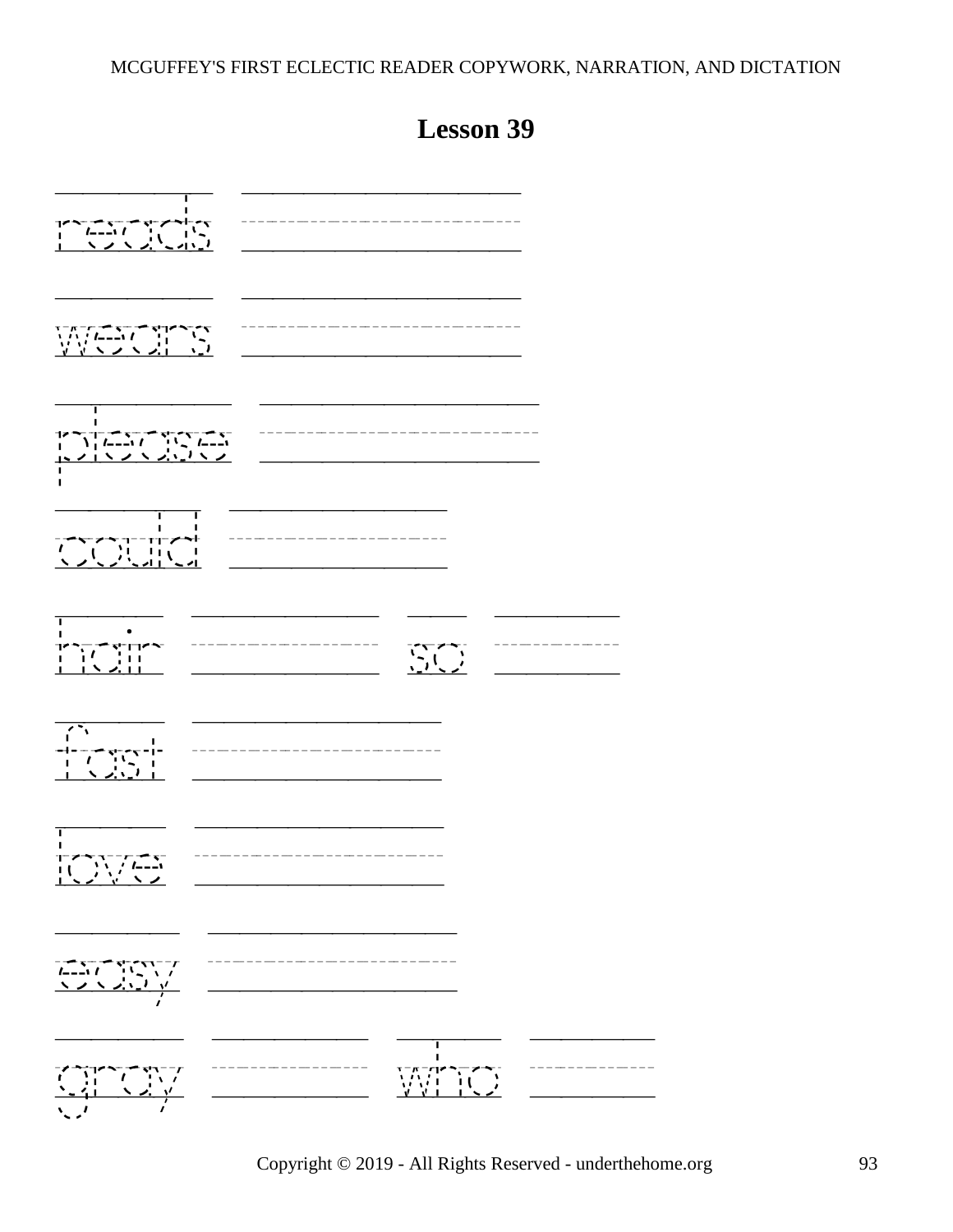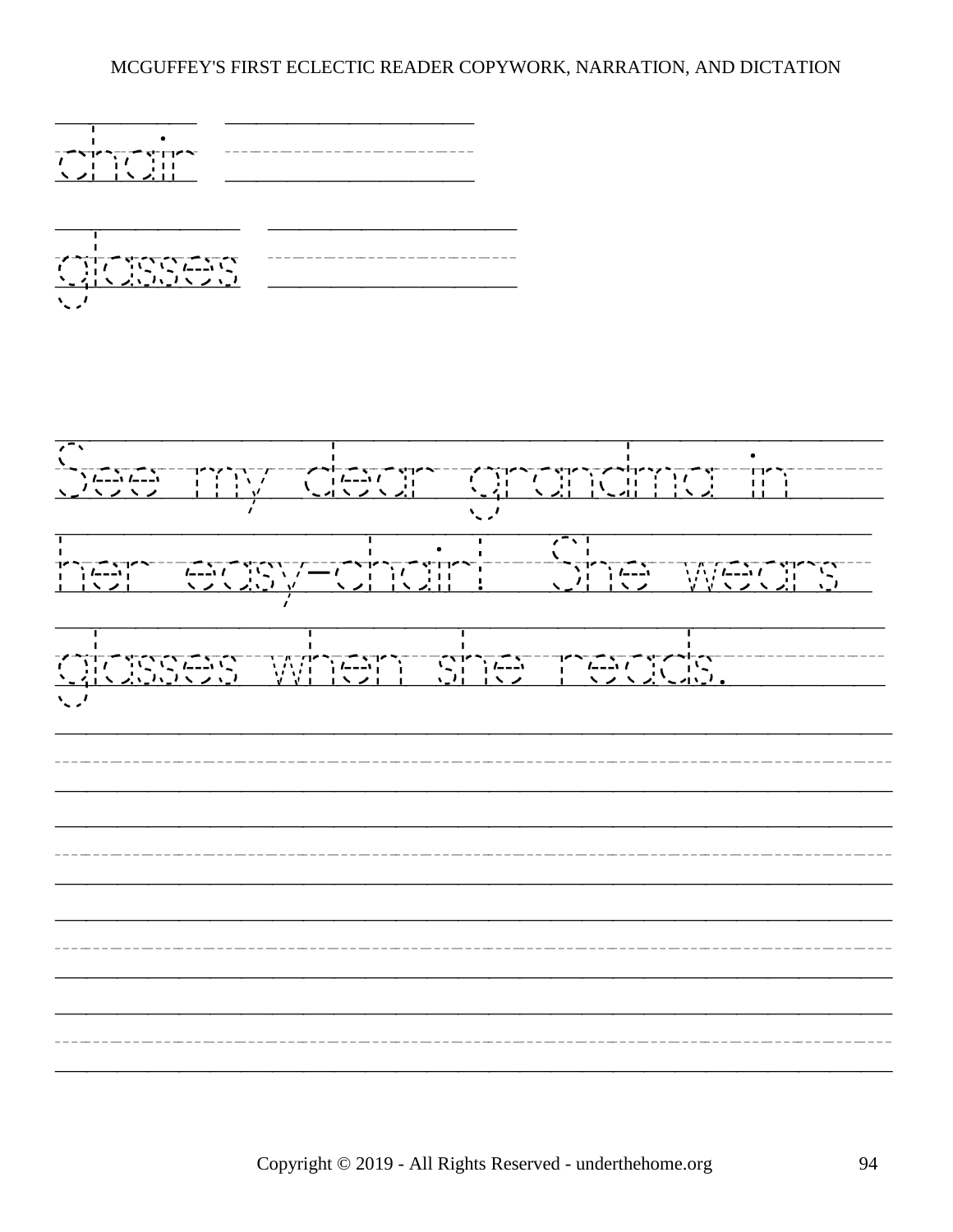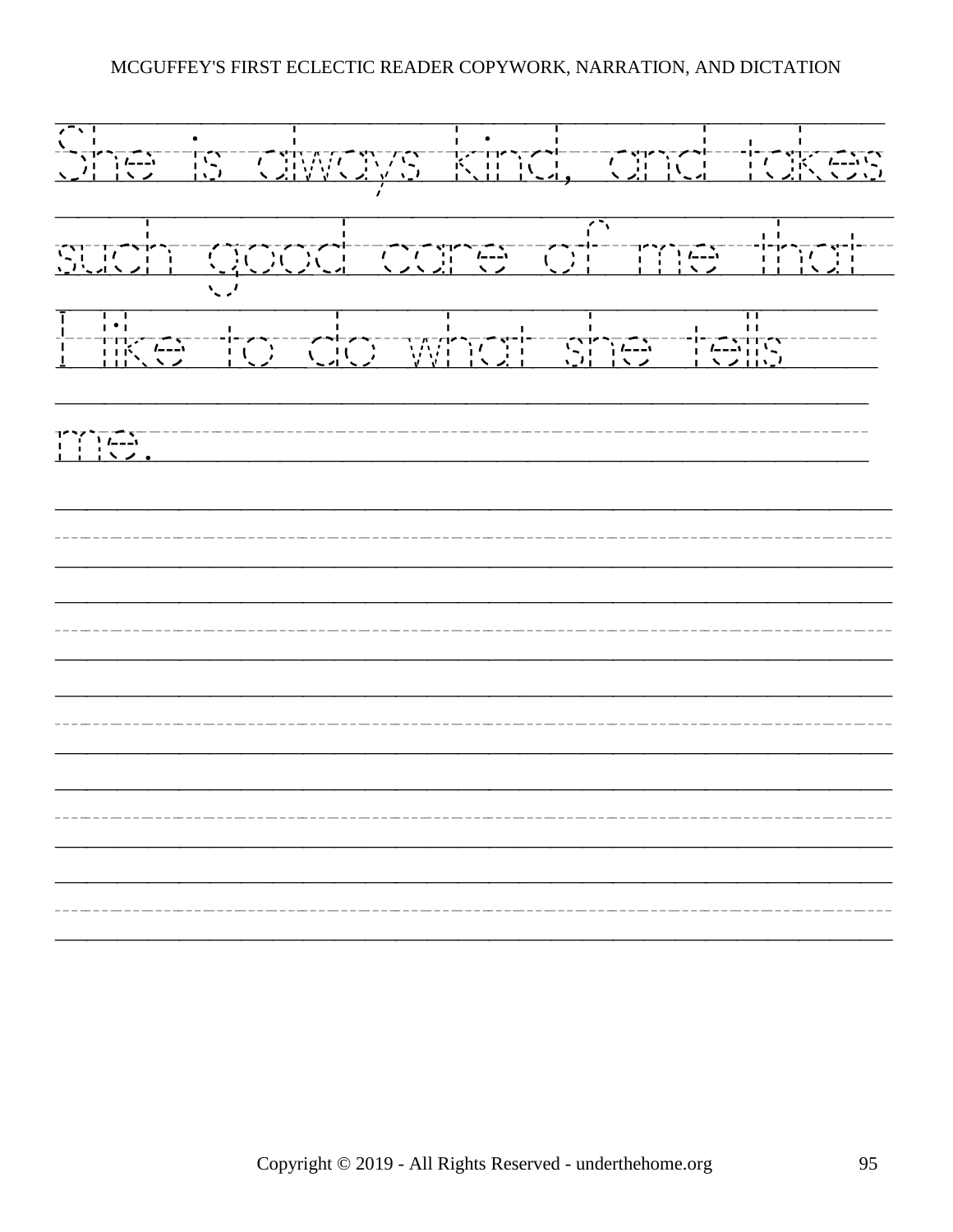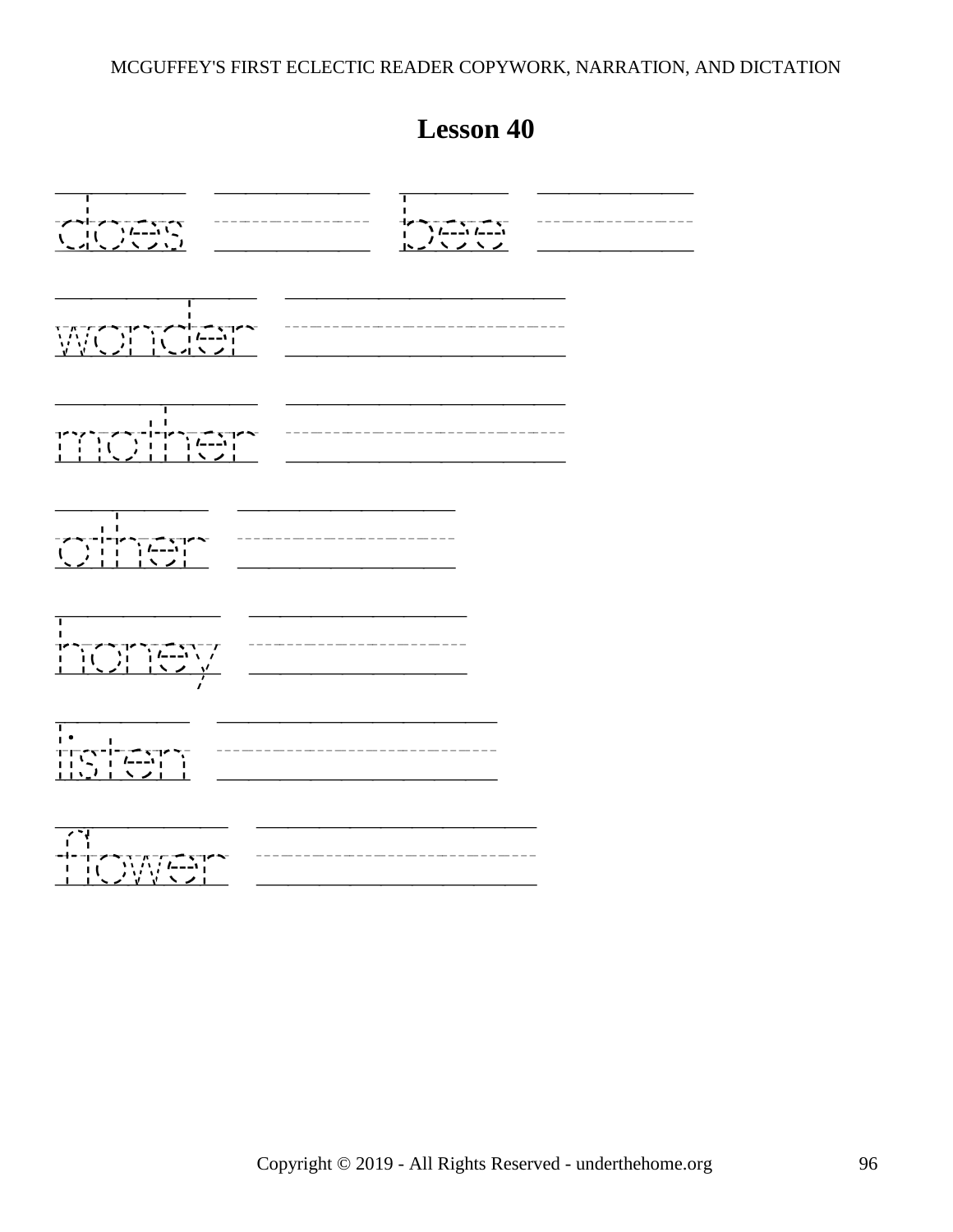'Come/here,/Lucy,/and///// listen!/What/is/in/this///////  $f(x)$ <br>  $f(x)$ <br>  $f(x)$ <br>  $f(x)$ <br>  $f(x)$ <br>  $f(x)$ <br>  $f(x)$ <br>  $f(x)$ <br>  $f(x)$ <br>  $f(x)$ <br>  $f(x)$ <br>  $f(x)$ <br>  $f(x)$ <br>  $f(x)$ <br>  $f(x)$ <br>  $f(x)$ <br>  $f(x)$ <br>  $f(x)$ <br>  $f(x)$ <br>  $f(x)$ <br>  $f(x)$ <br>  $f(x)$ <br>  $f(x)$ <br>  $f(x)$ <br>  $f(x)$ <br>  $f(x)$ <br>  $f(x)$ <br>  $f(x)$ <br>  $f(x)$ <br>  $f(x)$ <br>  $f(x)$ <br>  $f(x)$ /////////////////////////// /////////////////////////// /////////////////////////// /////////////////////////// 'O/mother!/it/is/a/bee.///// ///////////////////////////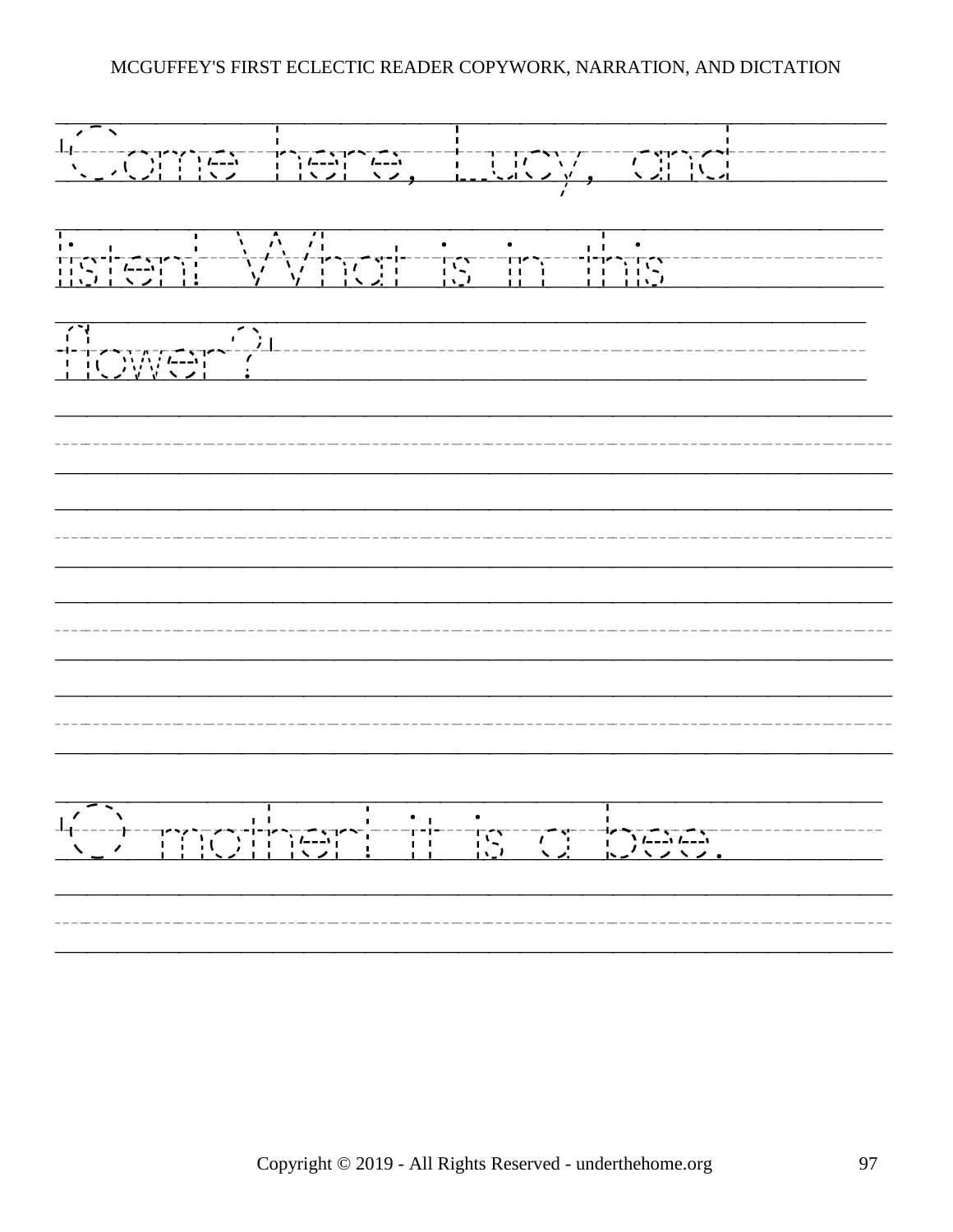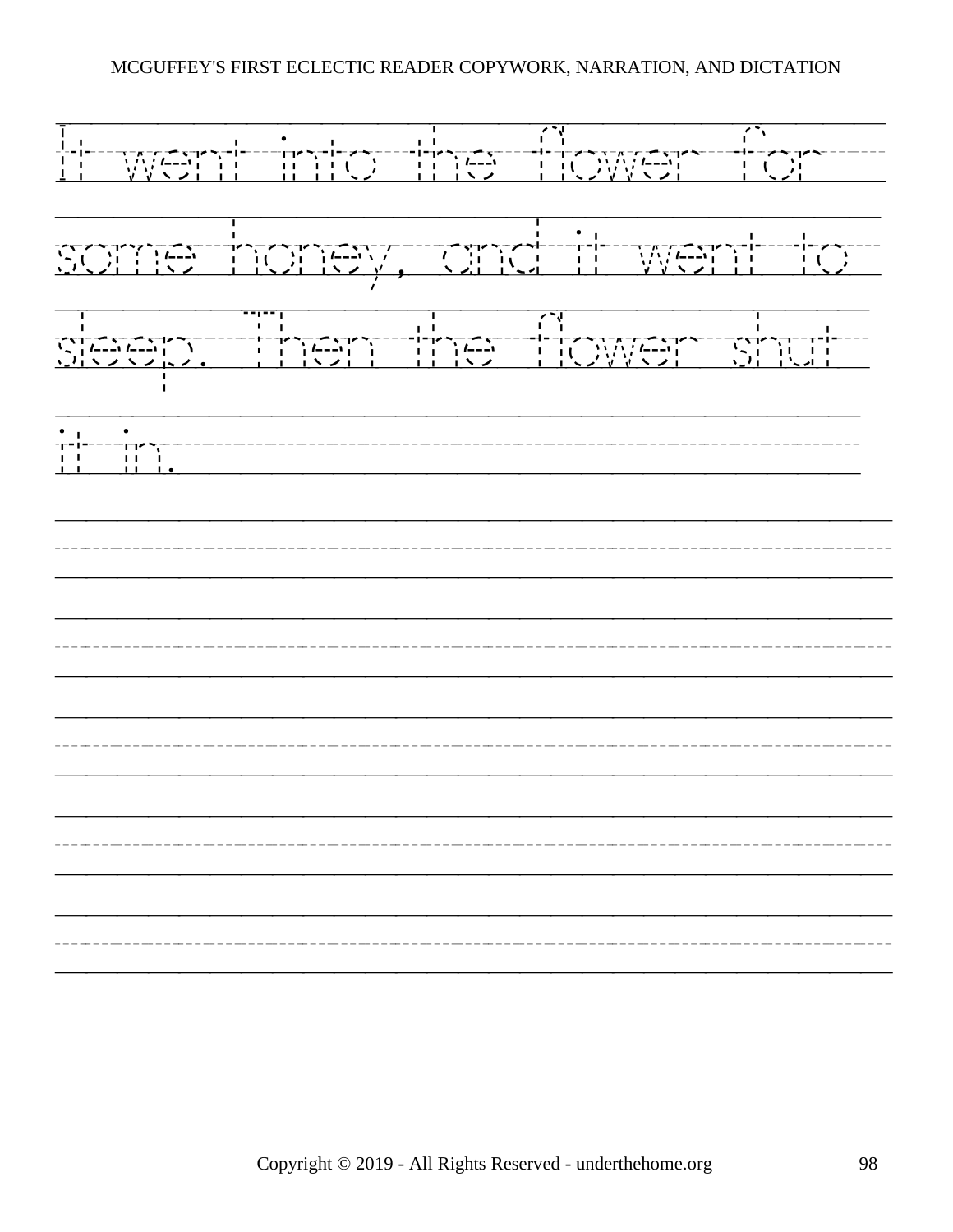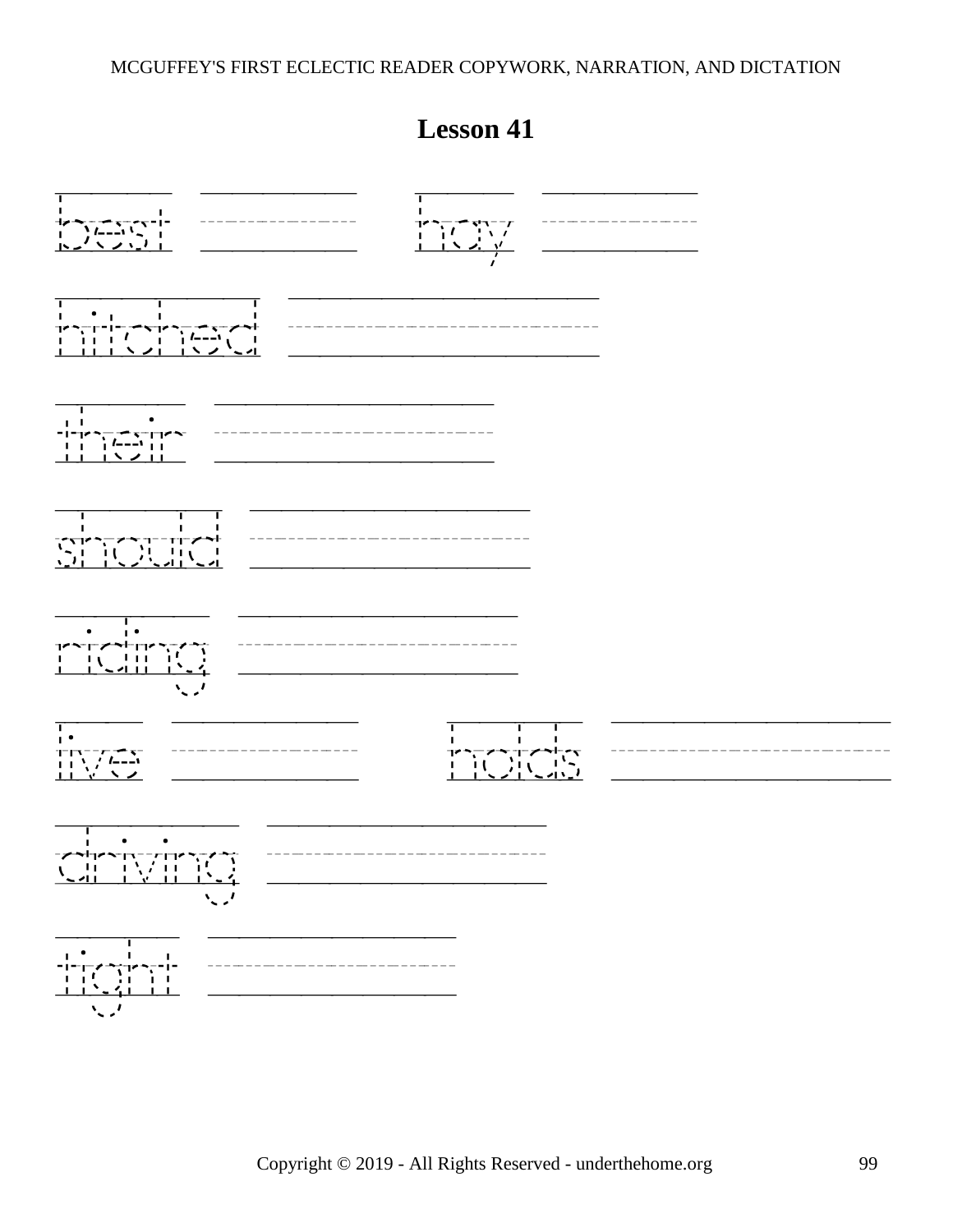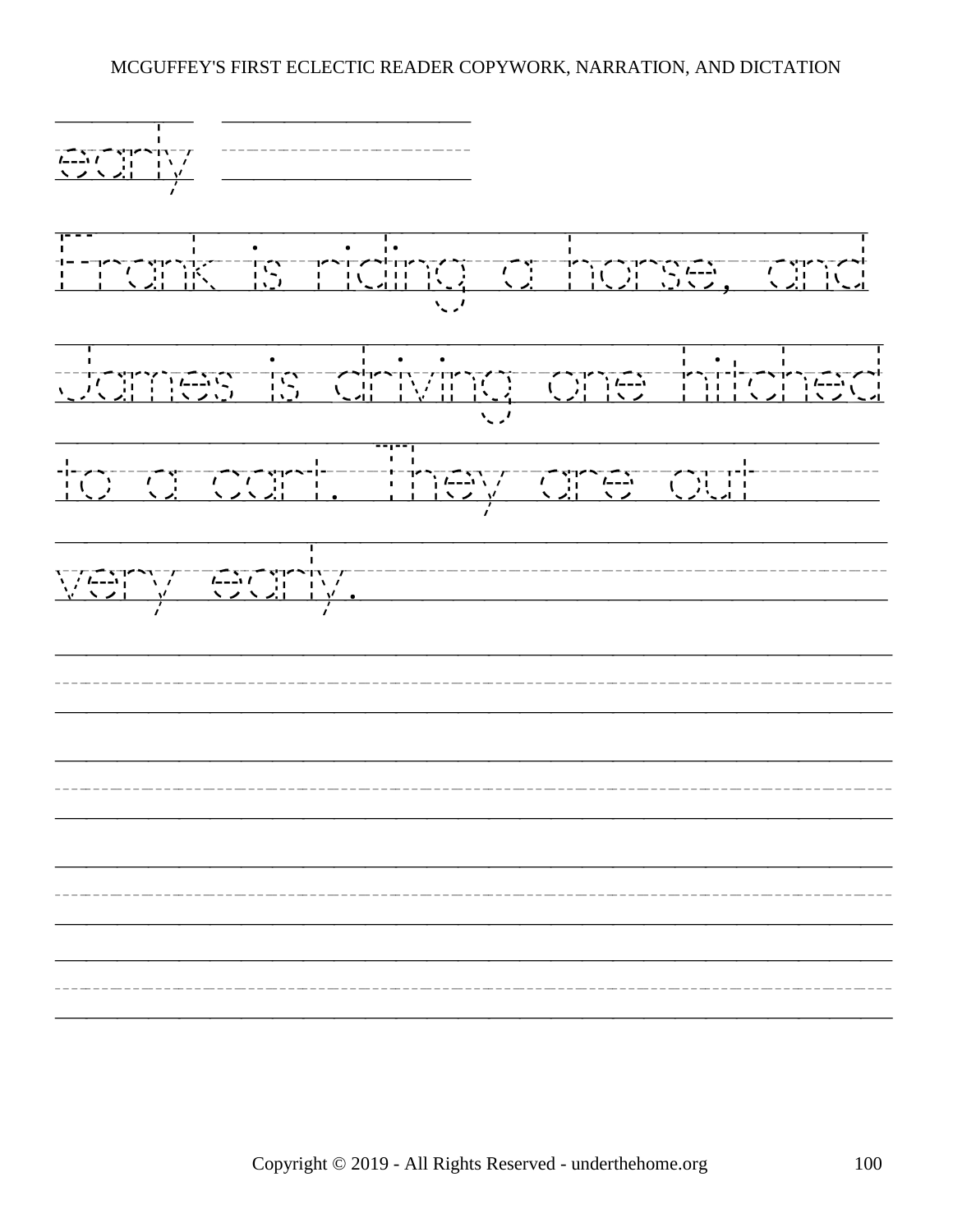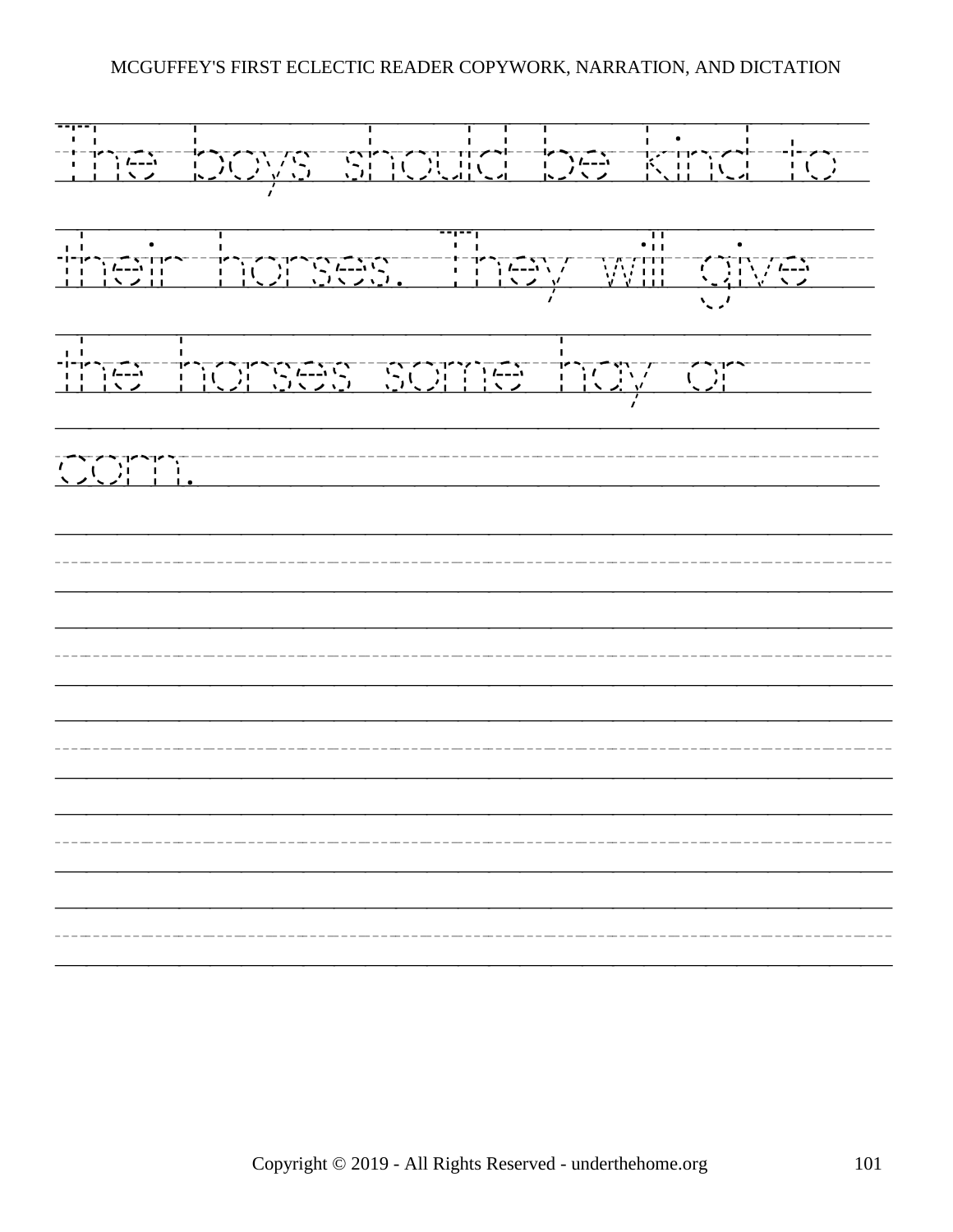

**Lesson 42**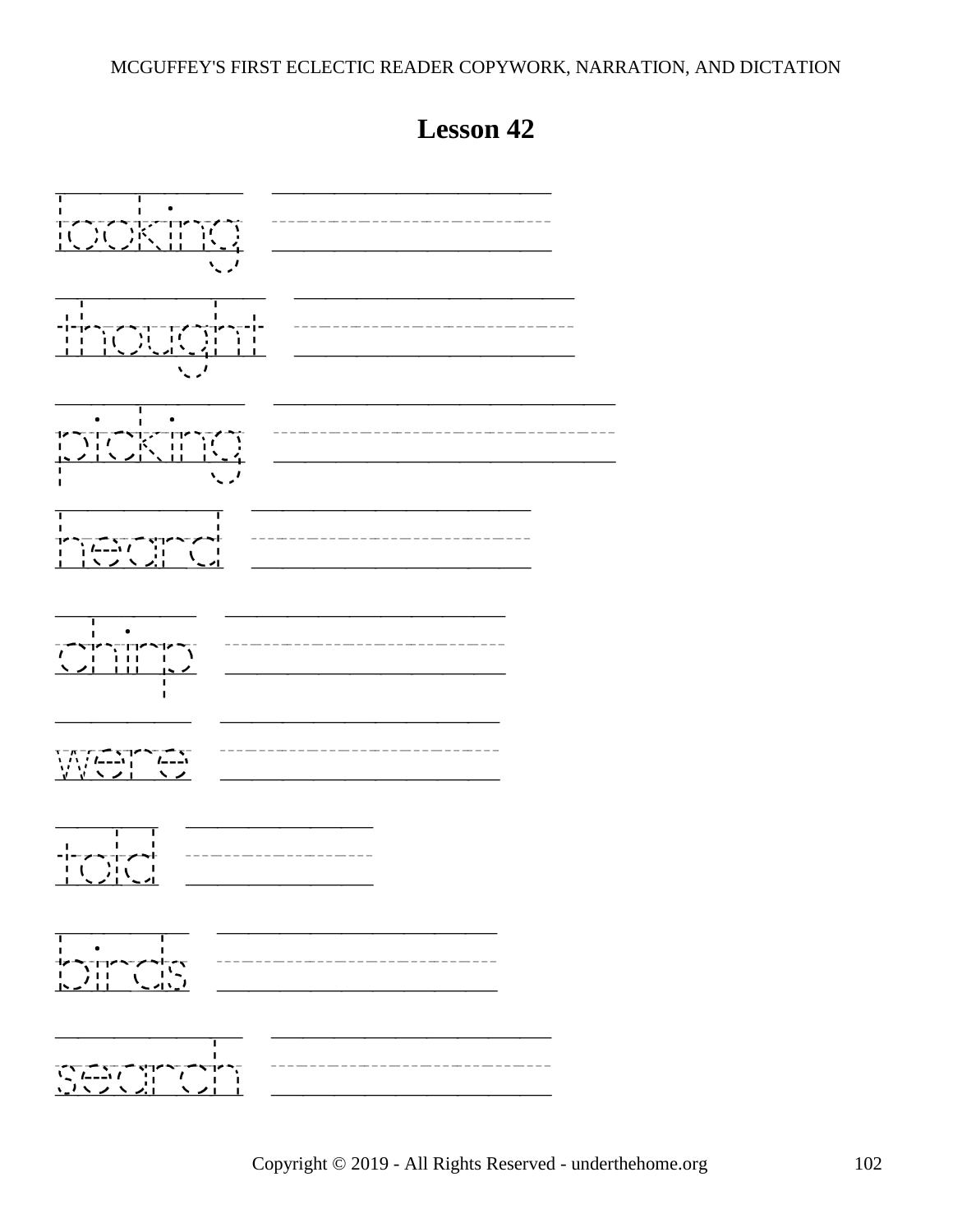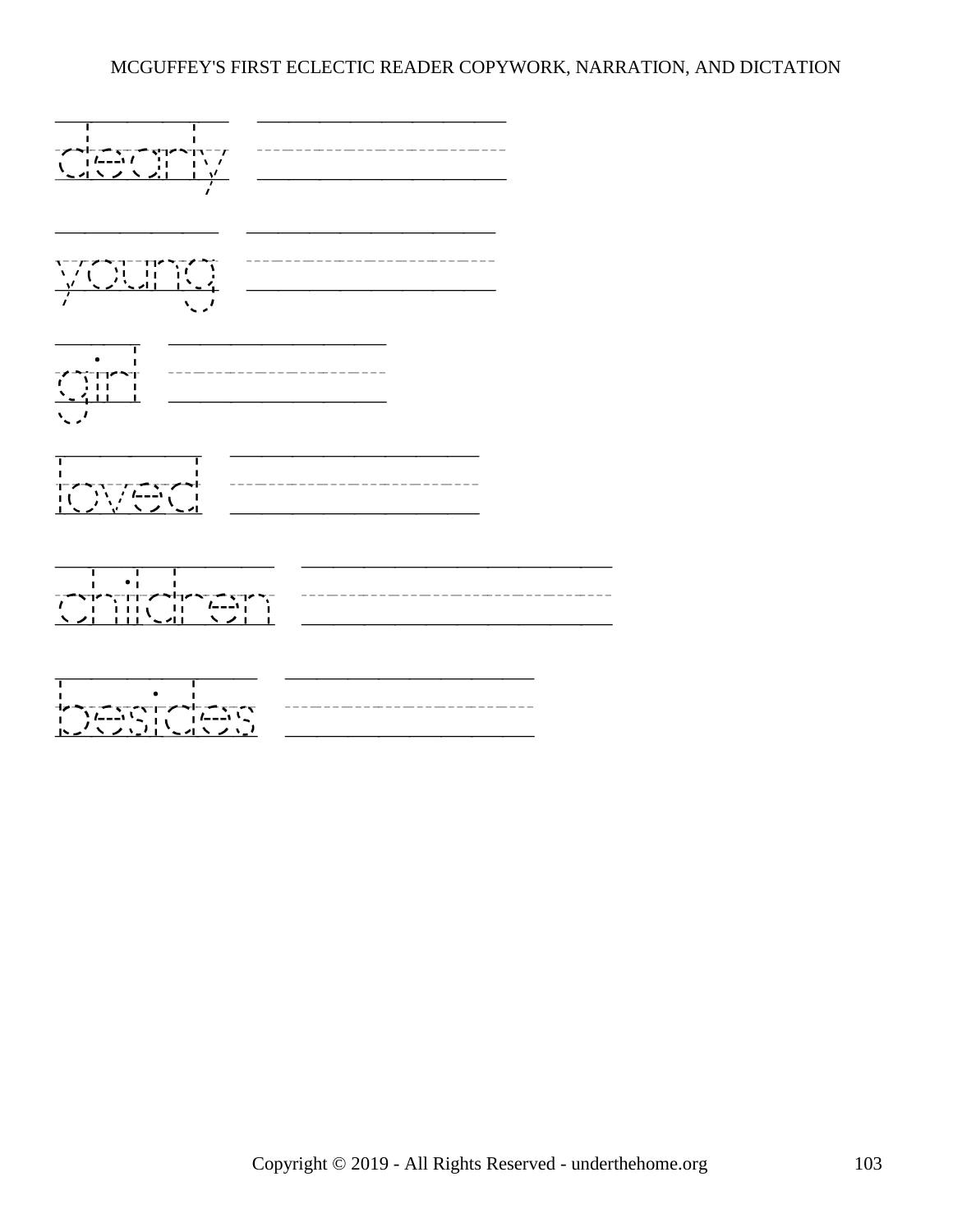A/little/girl/went/in/search// of/flowers/for/her/mother./ Little/birds/were/singing///// T around/her.//////////////// /////////////////////////// /////////////////////////// /////////////////////////// /////////////////////////// ///////////////////////////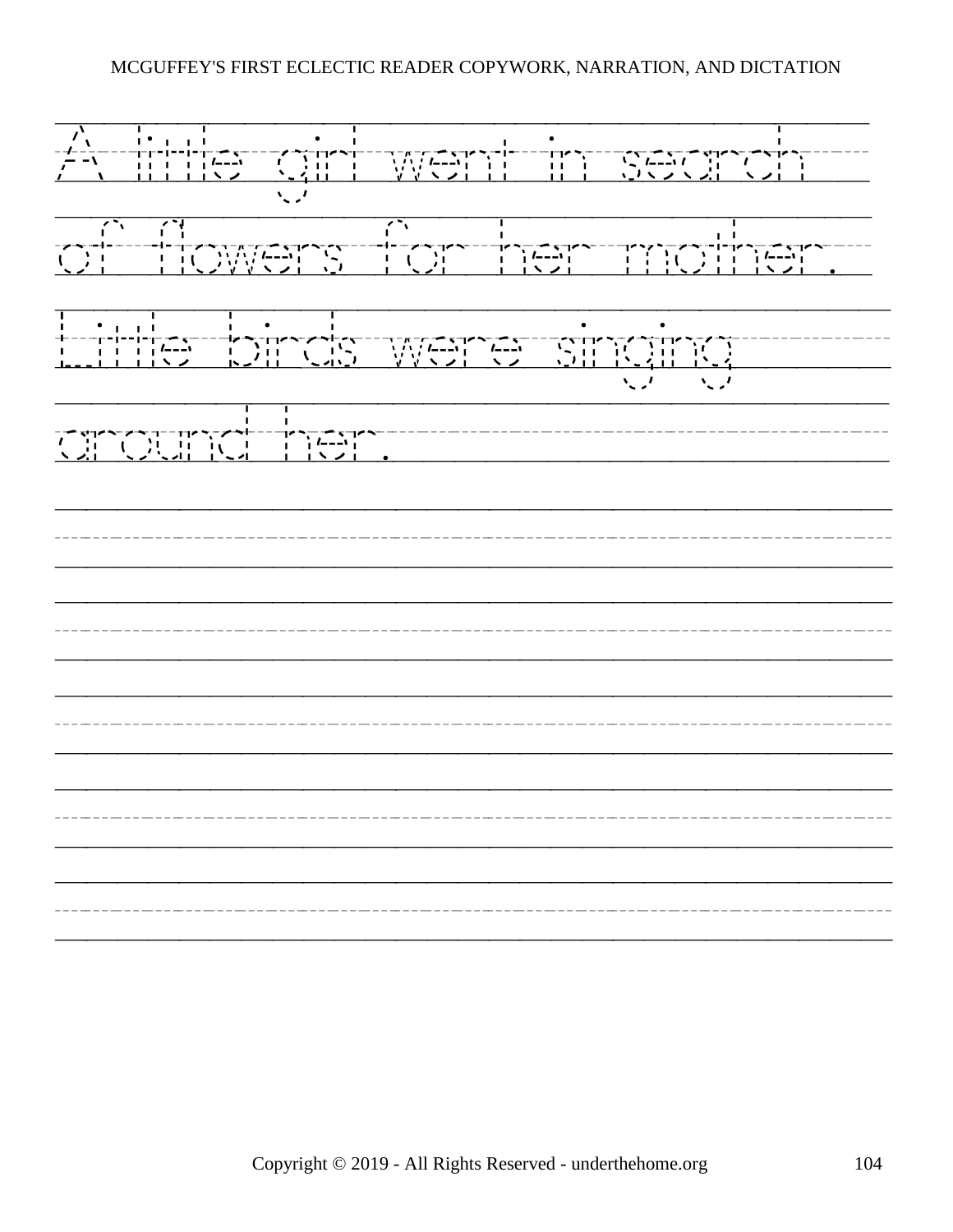Then/picking/some/flowers,// she/went/home,/and/told/her mother/what/she/had/seen// and/heard.//////////////// /////////////////////////// /////////////////////////// /////////////////////////// /////////////////////////// ///////////////////////////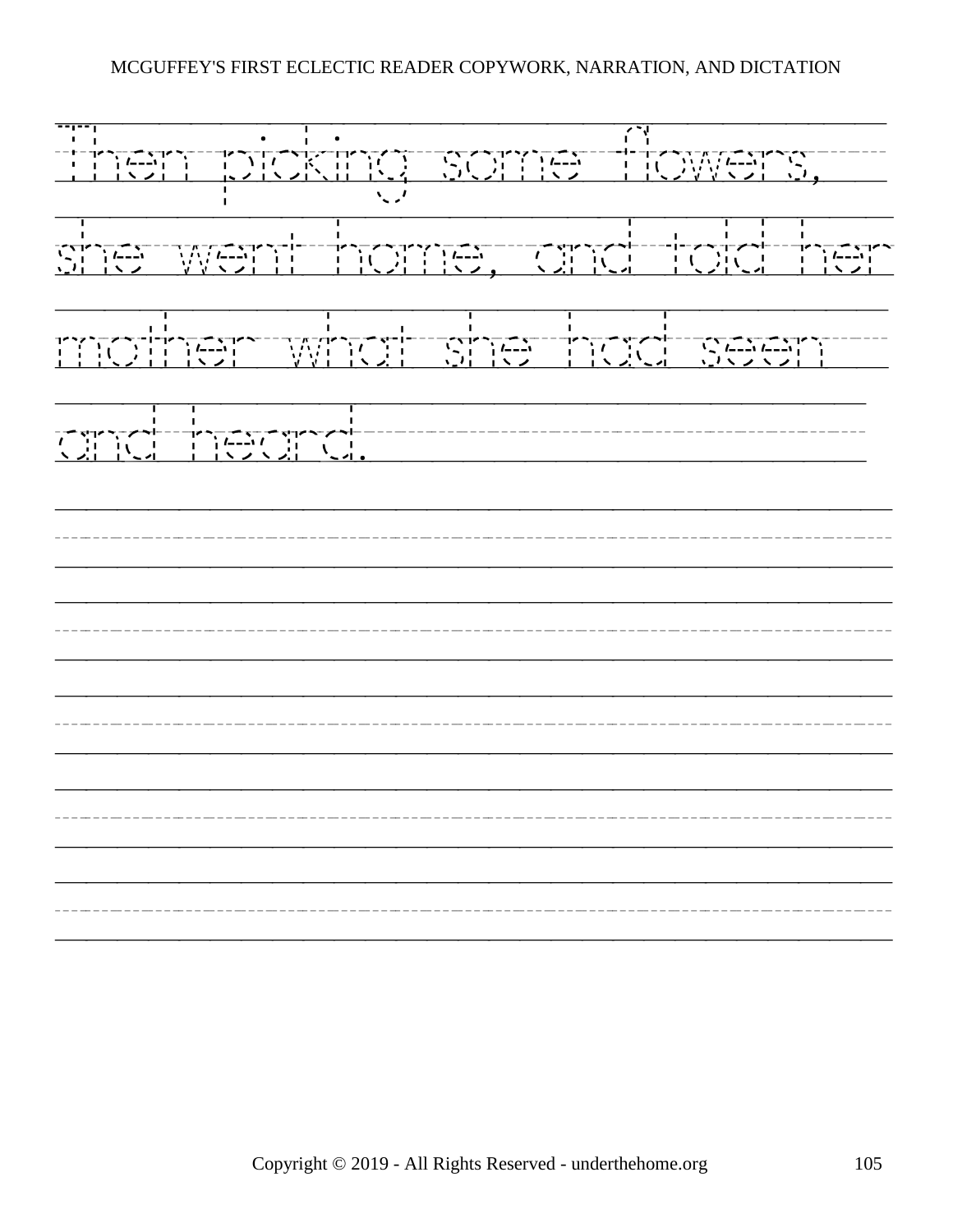

# **Lesson 43**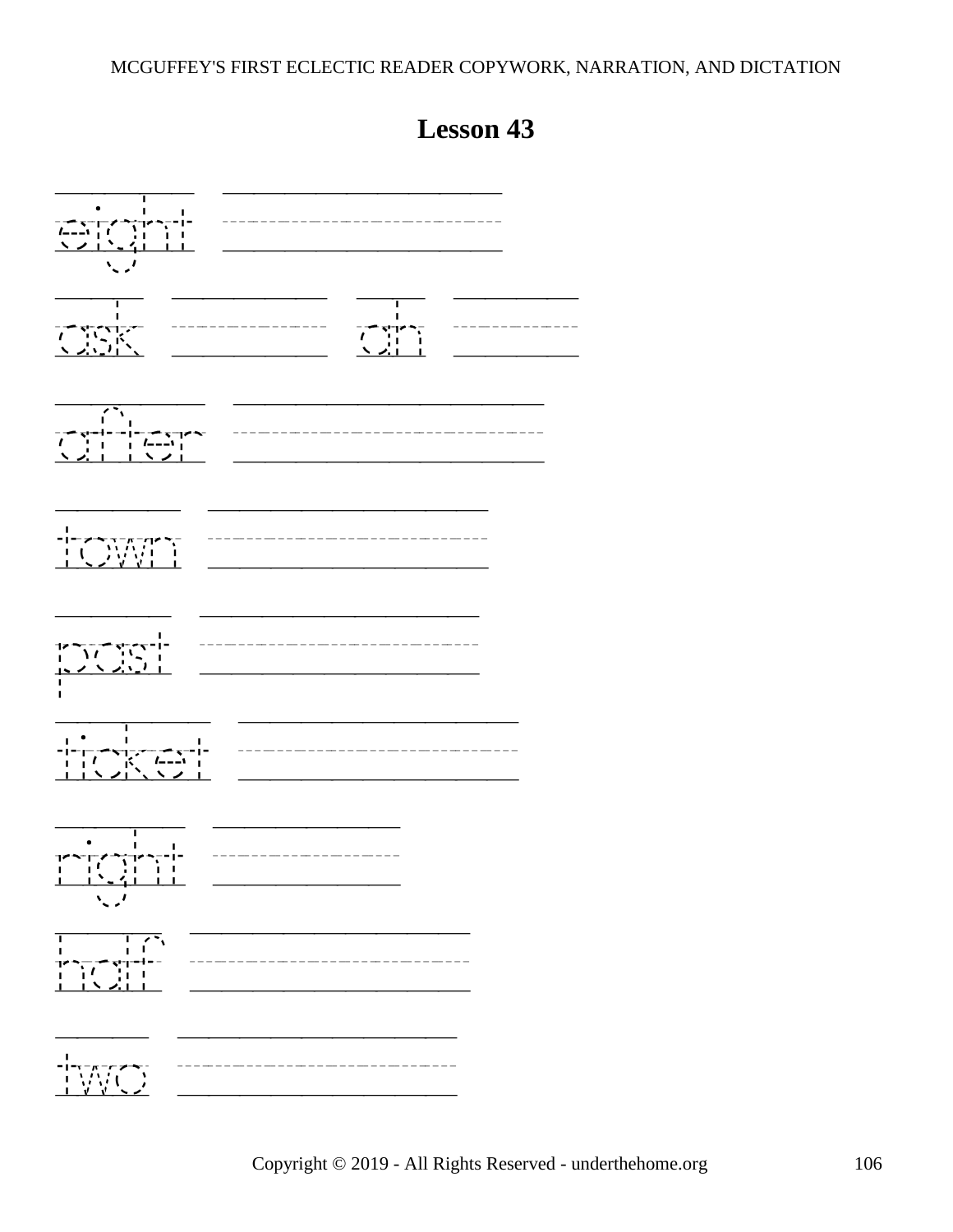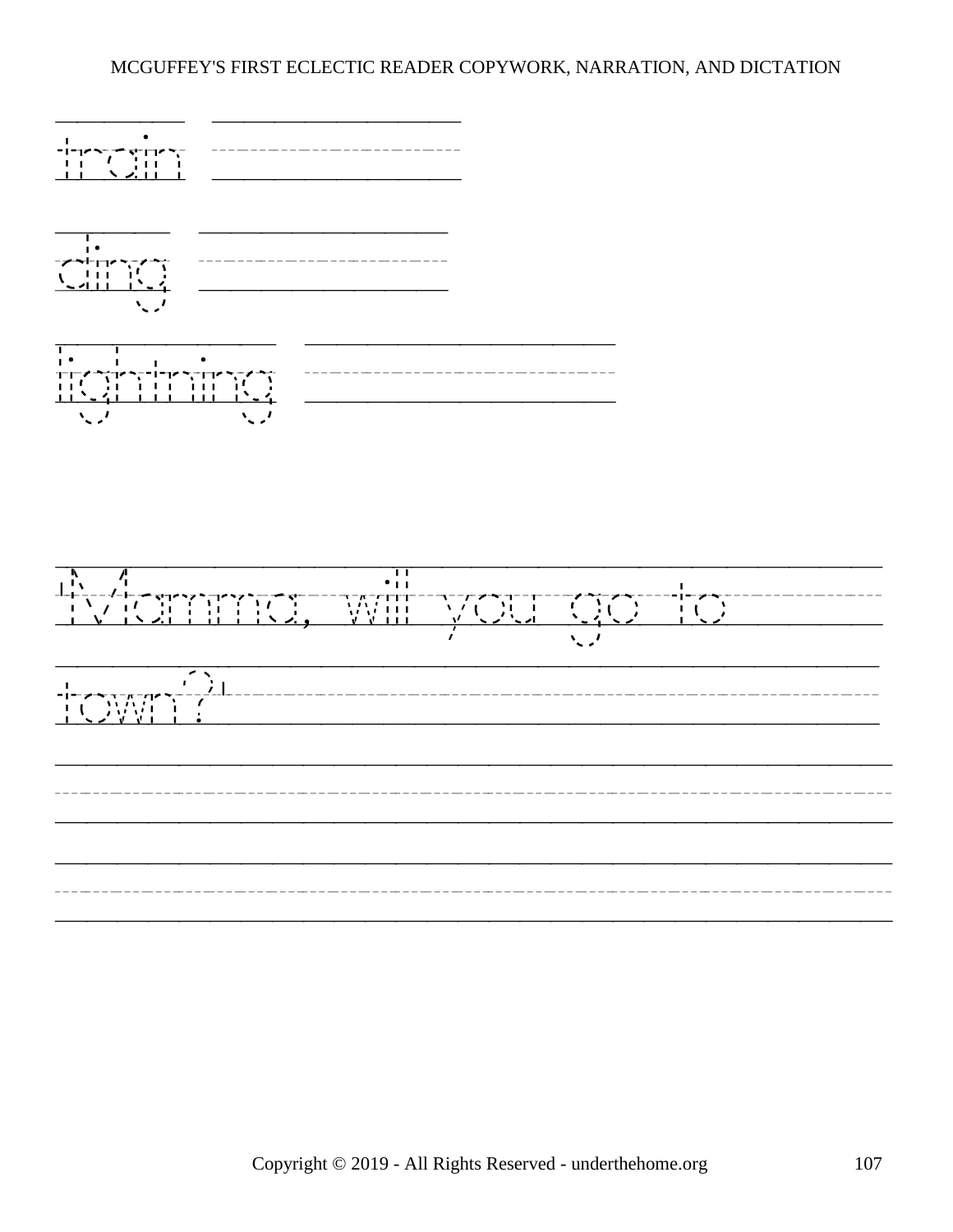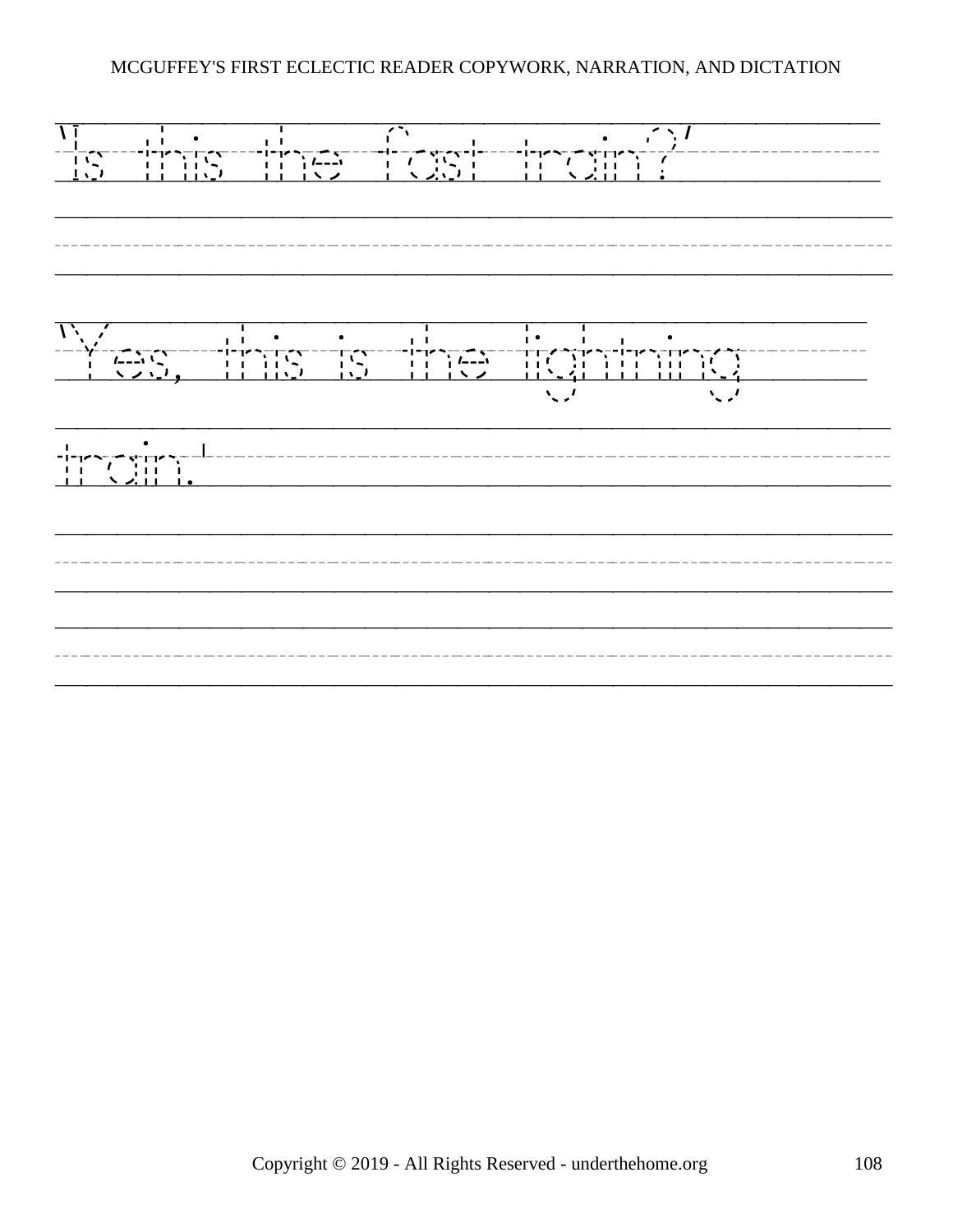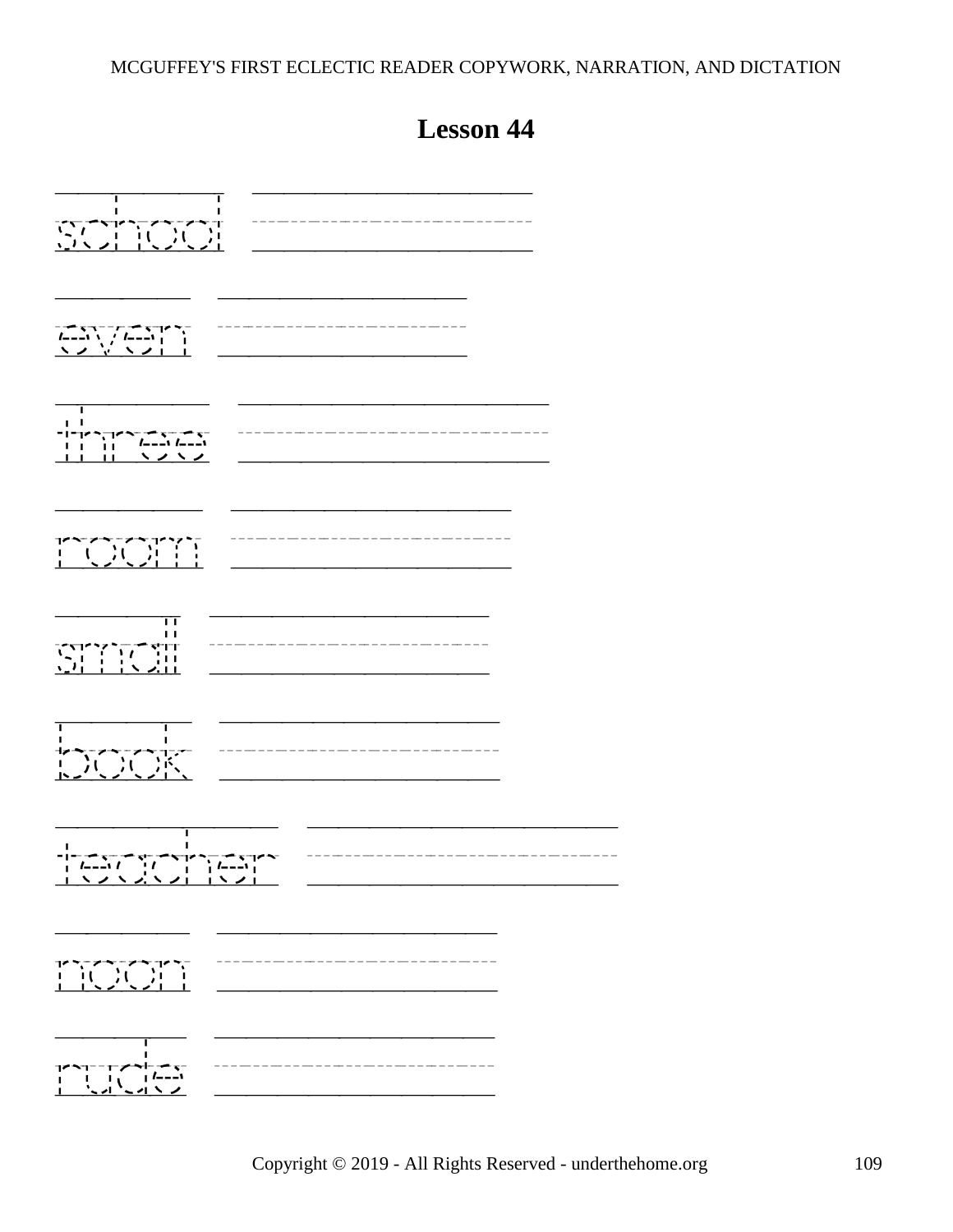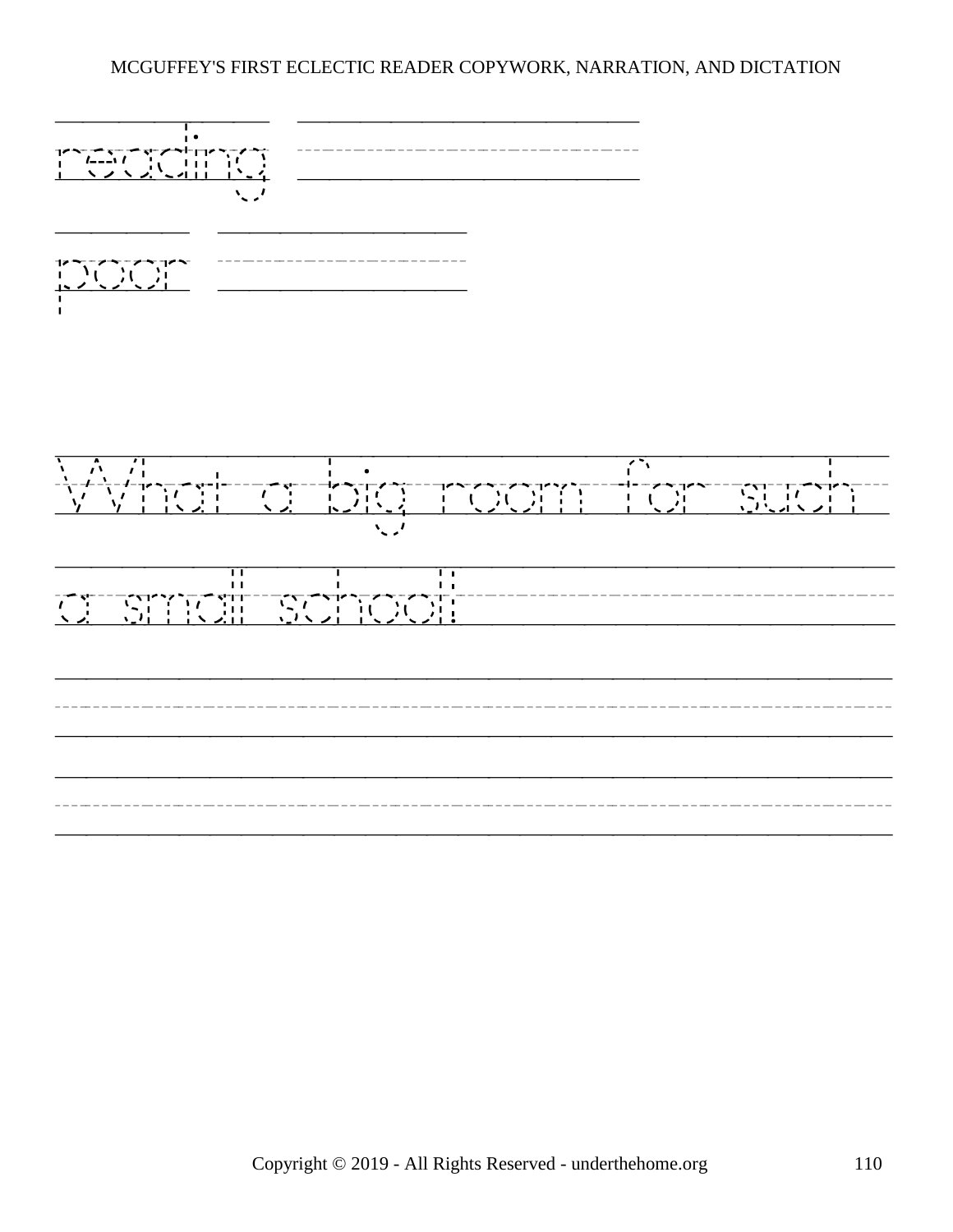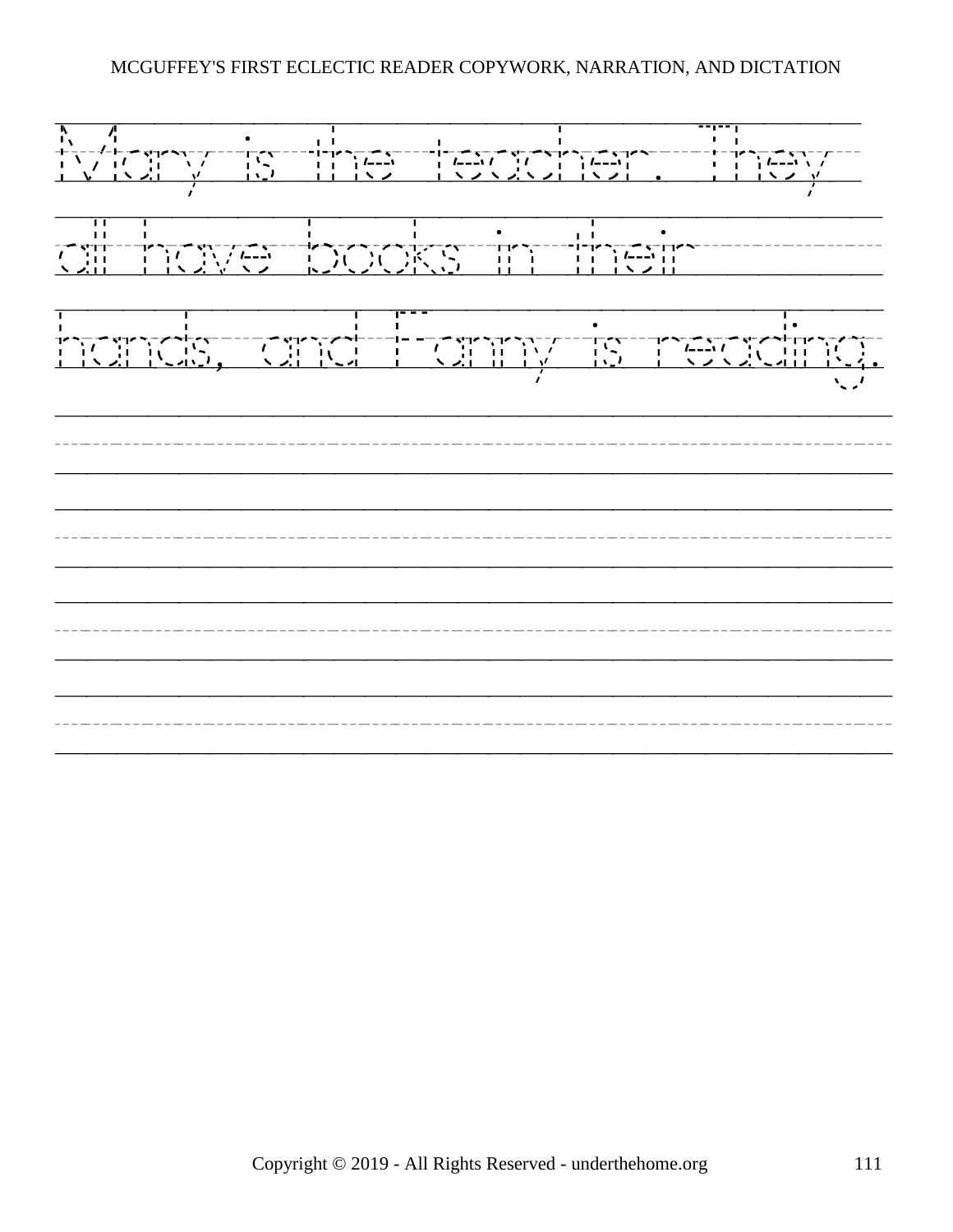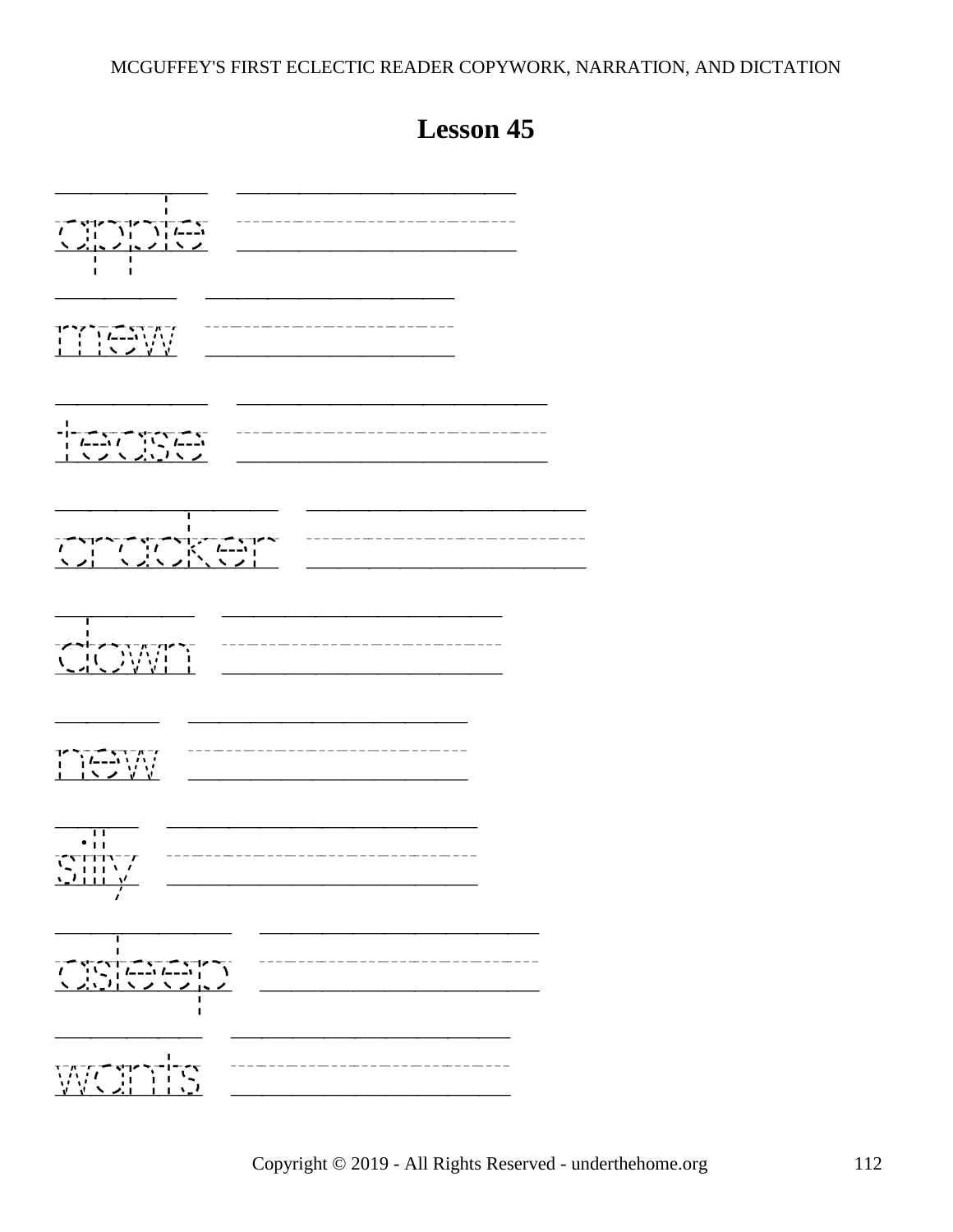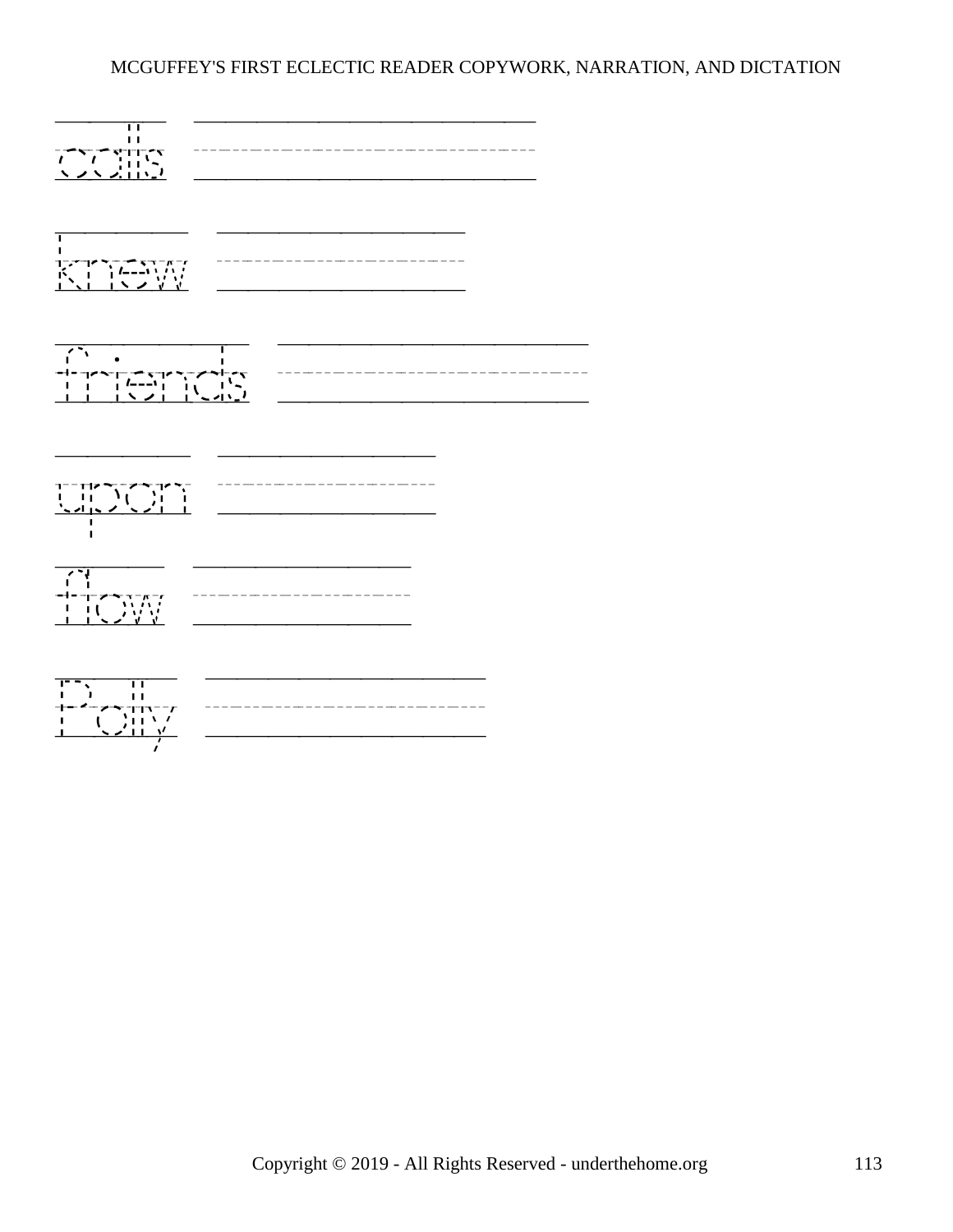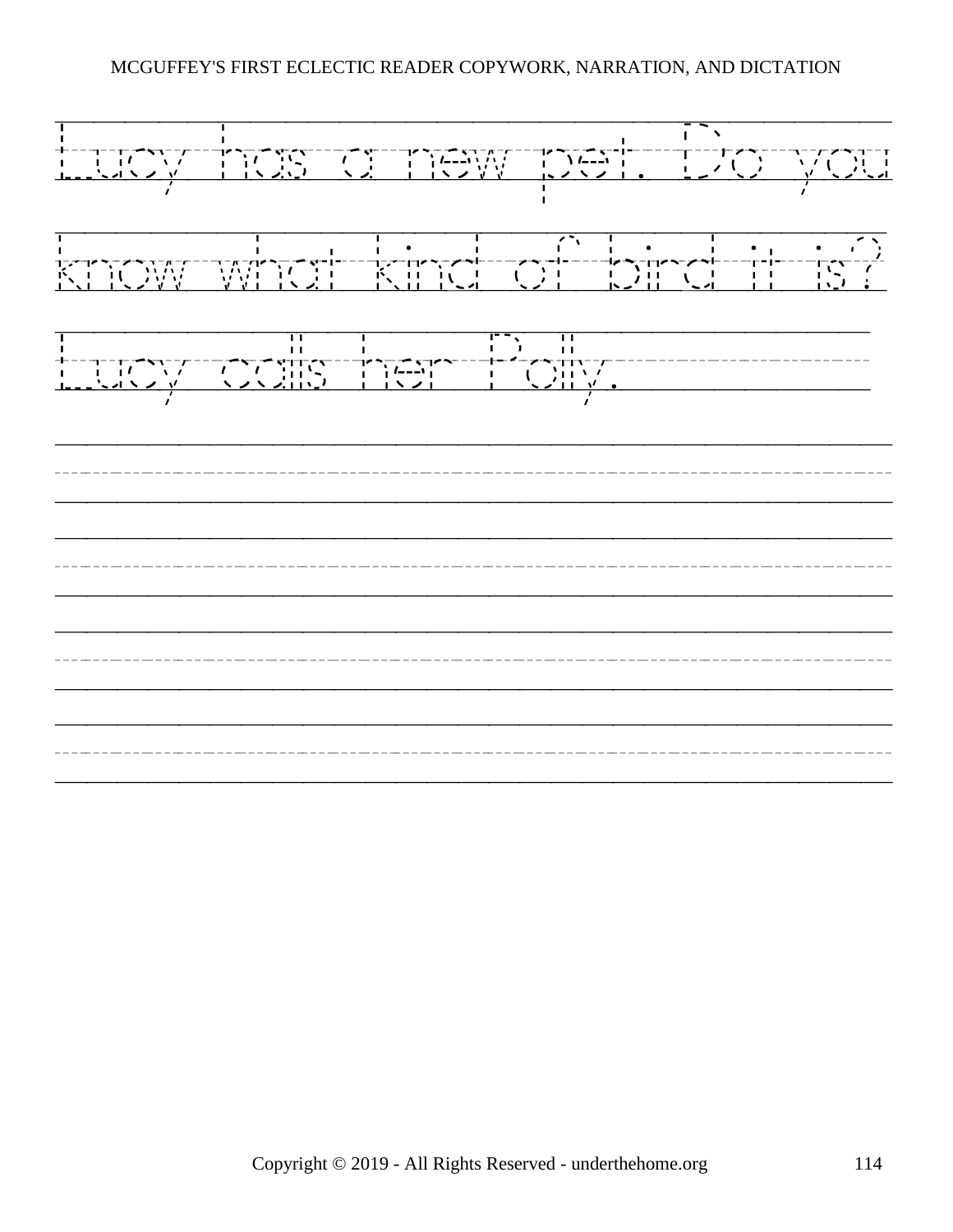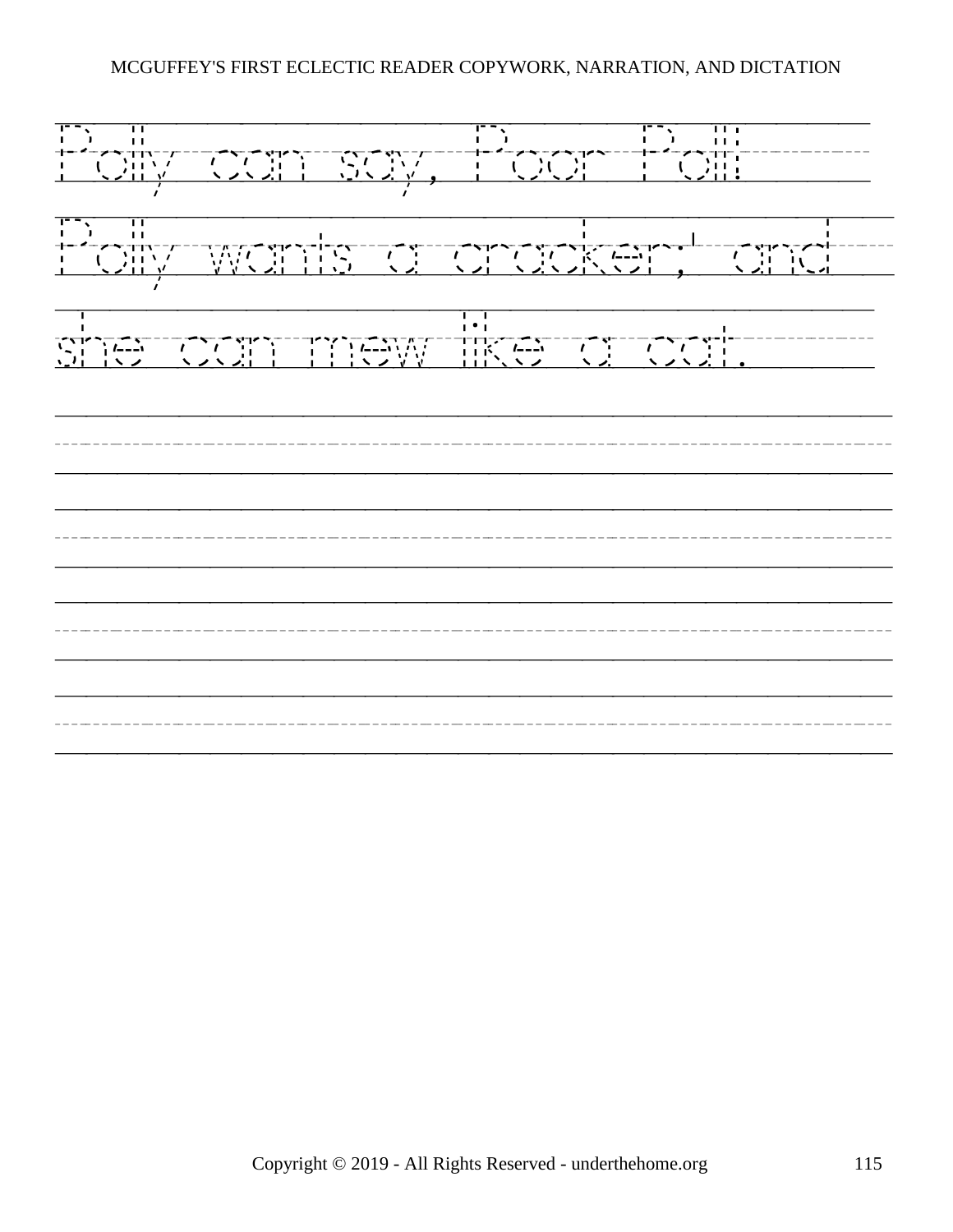# **Lesson 46 Review**

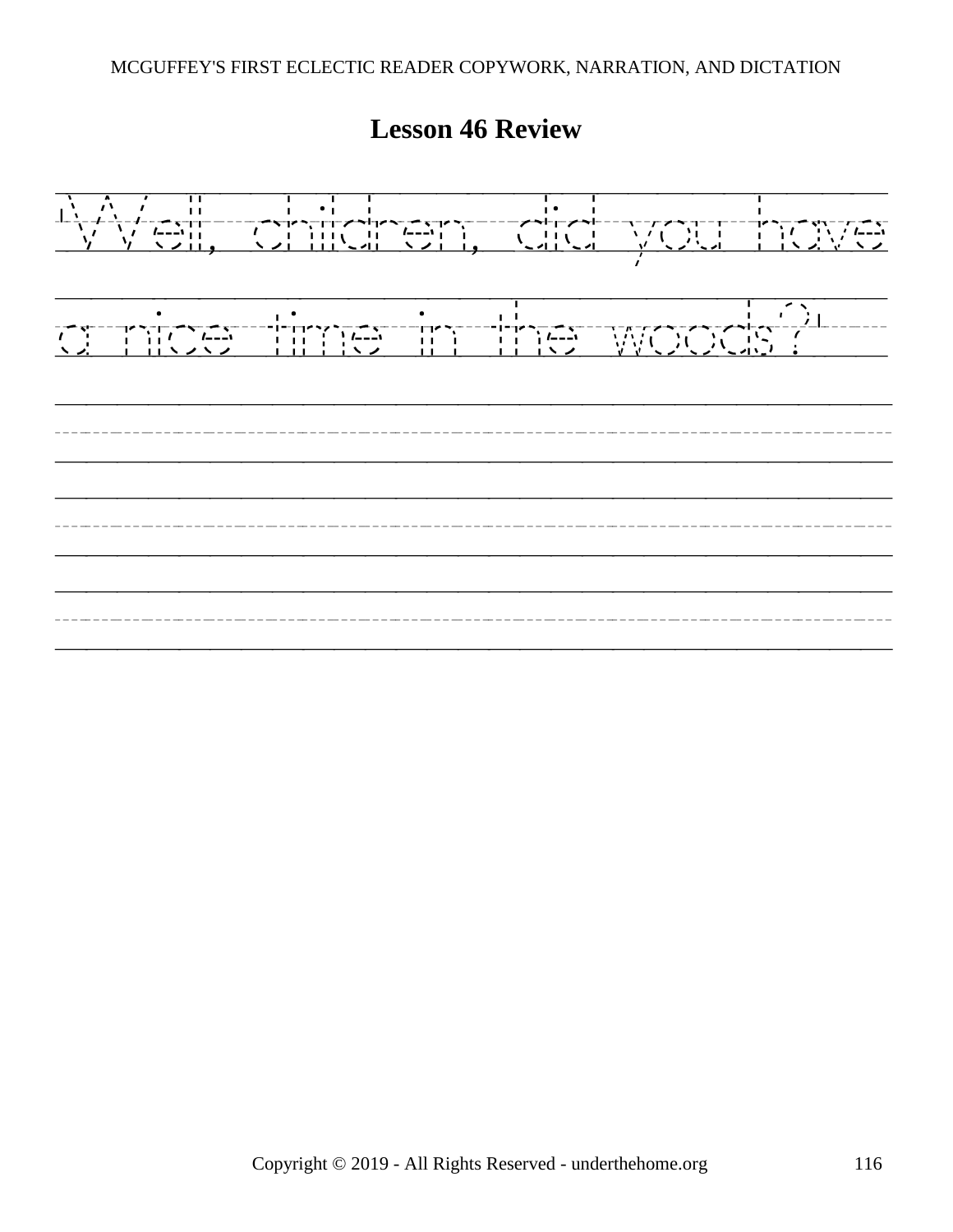'Oh/yes,/mother,/such/a//// good/time!/See/what/sweet/ flowers/we/found,/and/what/  $s^2$  ,  $s^2$  ,  $s^2$  ,  $s^2$  ,  $s^2$  ,  $s^2$  ,  $s^2$  ,  $s^2$  ,  $s^2$  ,  $s^2$  ,  $s^2$  ,  $s^2$  ,  $s^2$  ,  $s^2$  ,  $s^2$  ,  $s^2$  ,  $s^2$  ,  $s^2$  ,  $s^2$  ,  $s^2$  ,  $s^2$  ,  $s^2$  ,  $s^2$  ,  $s^2$  ,  $s^2$  ,  $s^2$  ,  $s^2$  ,  $s^2$ /////////////////////////// /////////////////////////// /////////////////////////// /////////////////////////// ///////////////////////////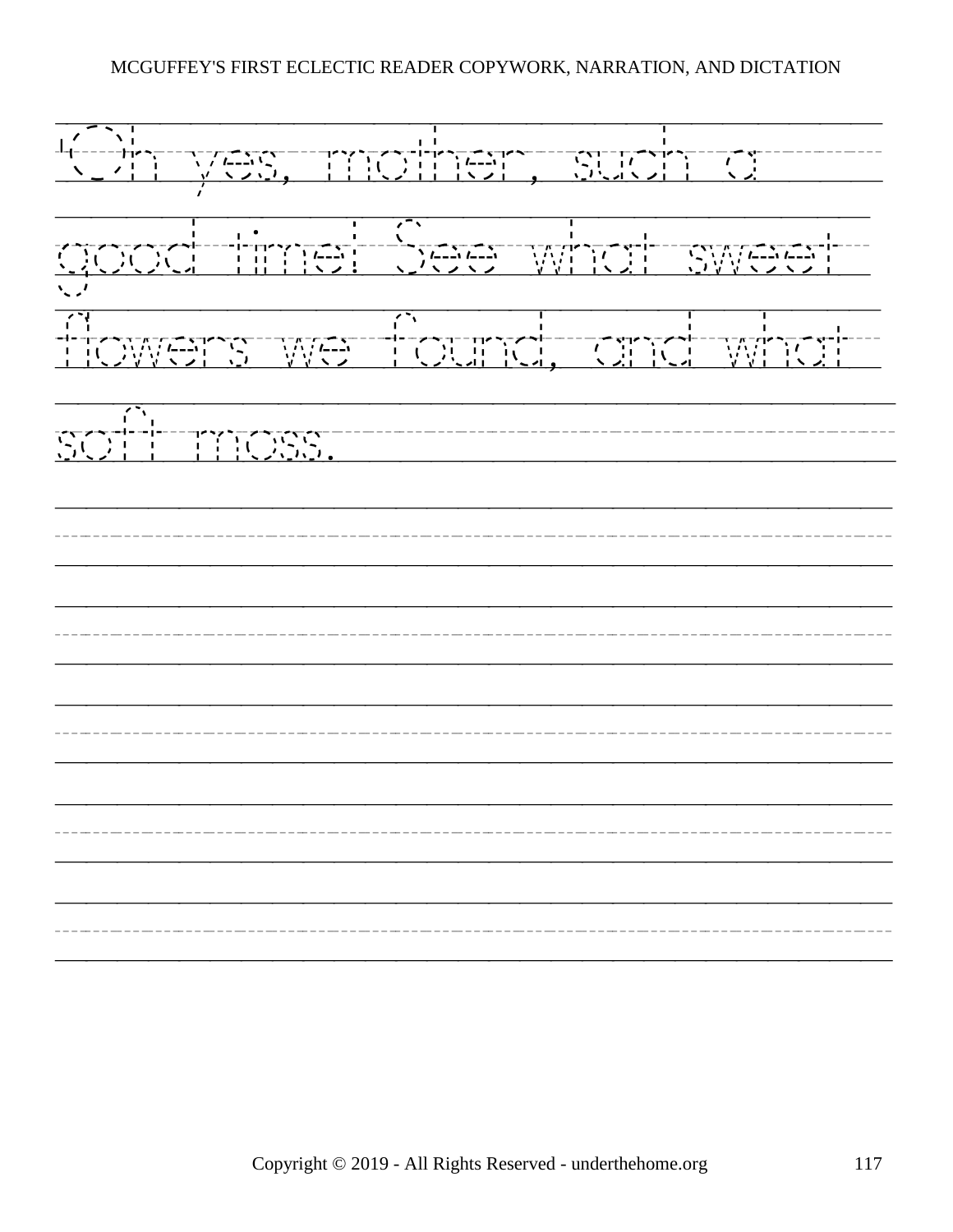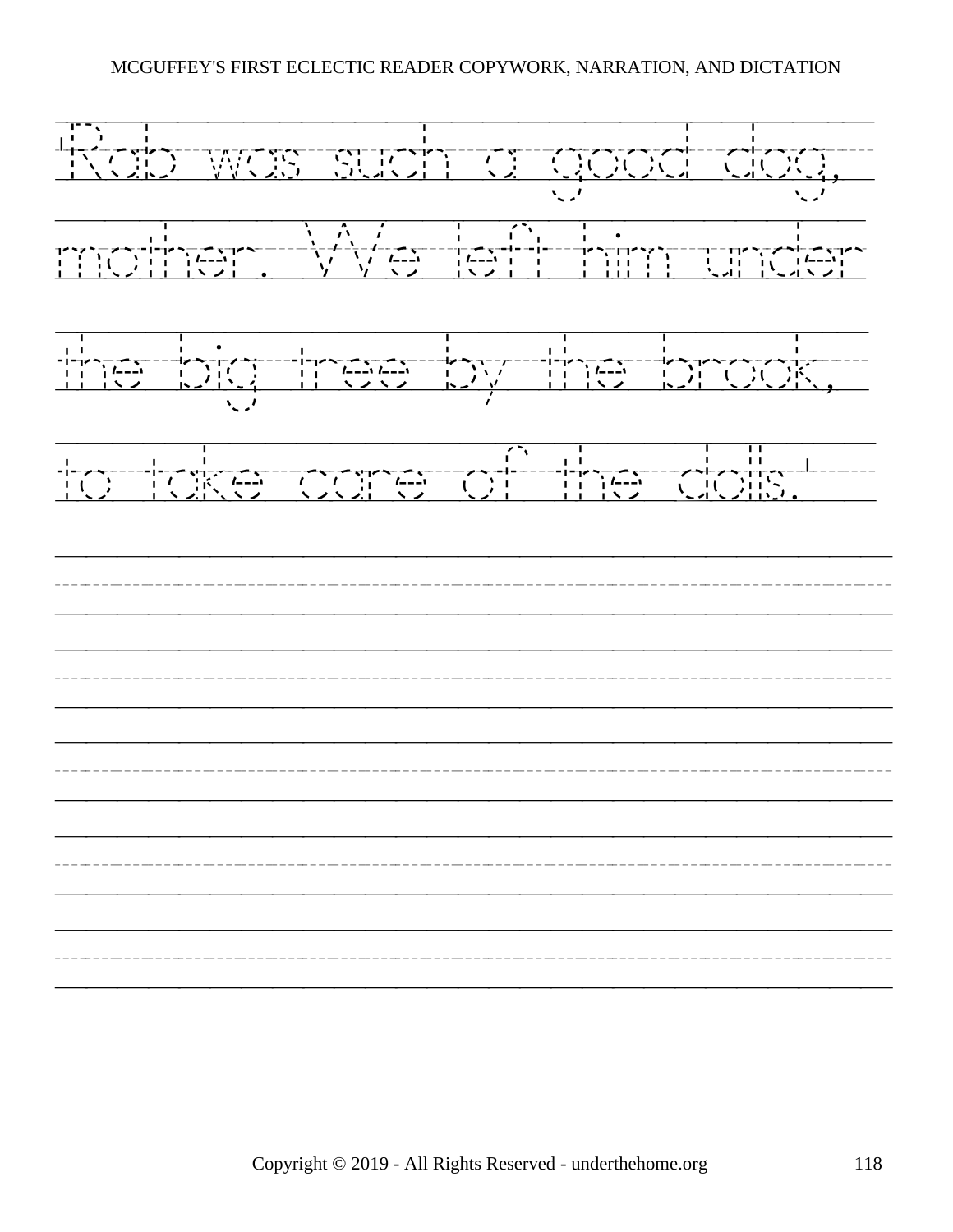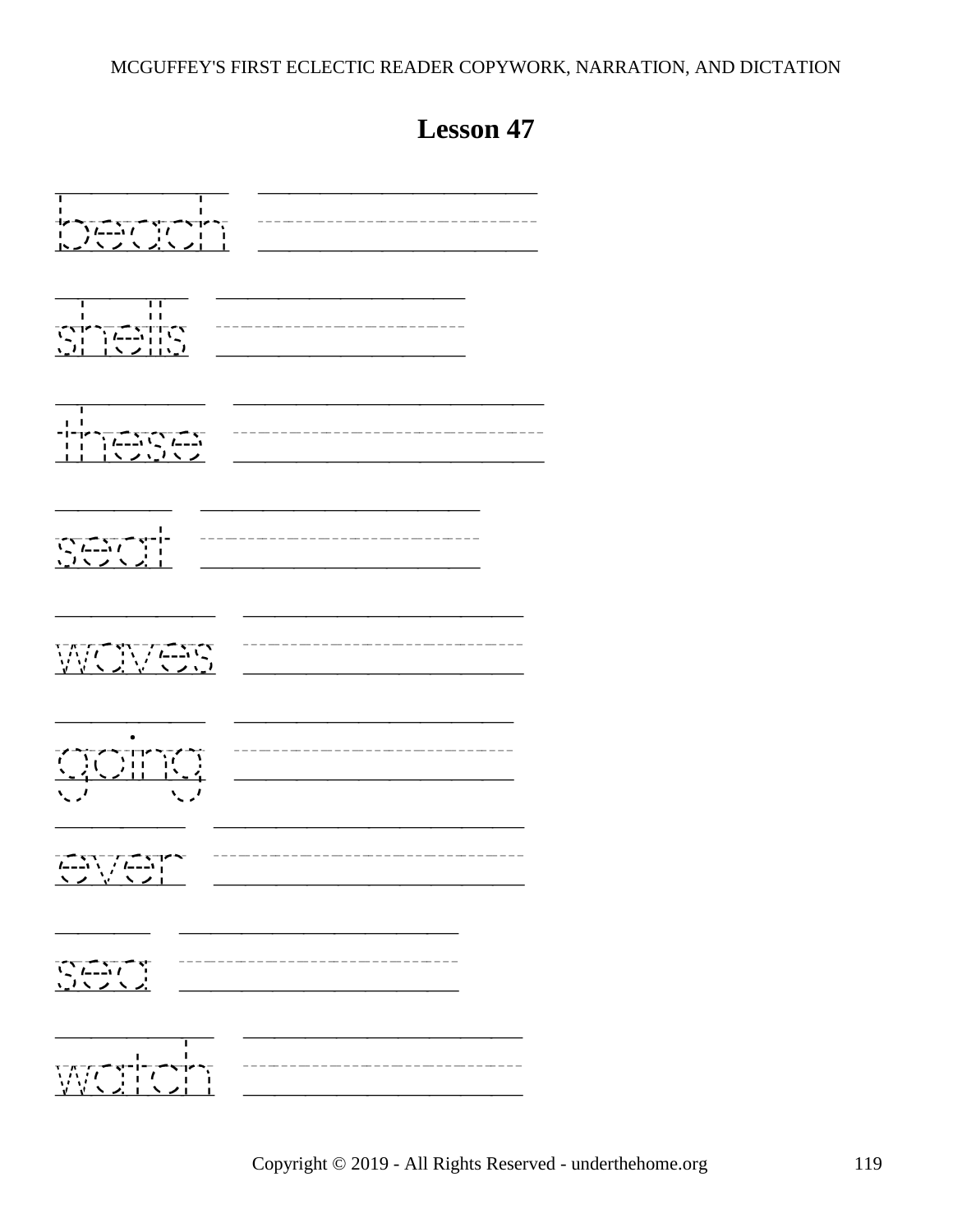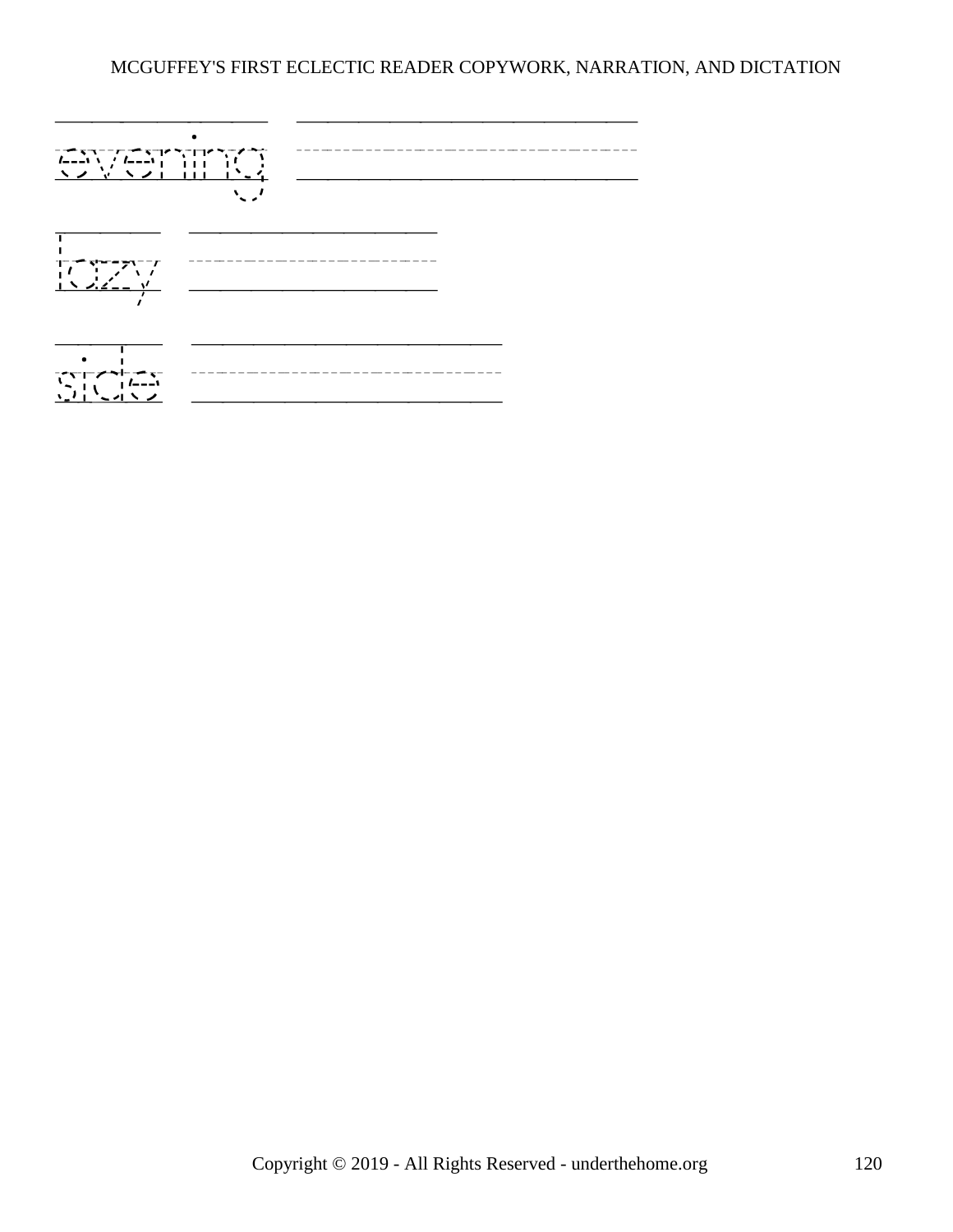These/boys/and/girls/live//// near/the/sea./They/have/// been/to/the/beach./They/// are/now/going/home./////// /////////////////////////// /////////////////////////// /////////////////////////// /////////////////////////// ///////////////////////////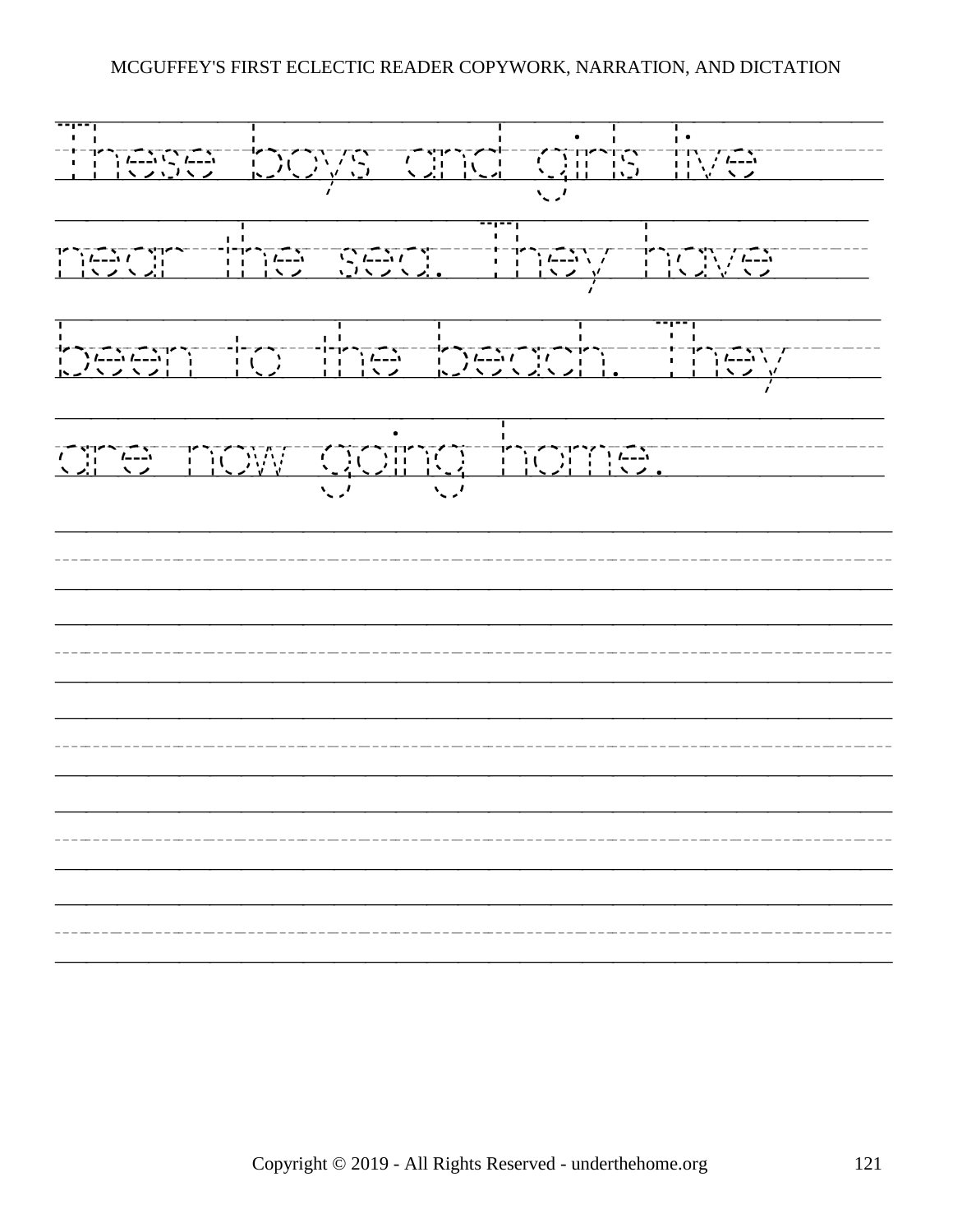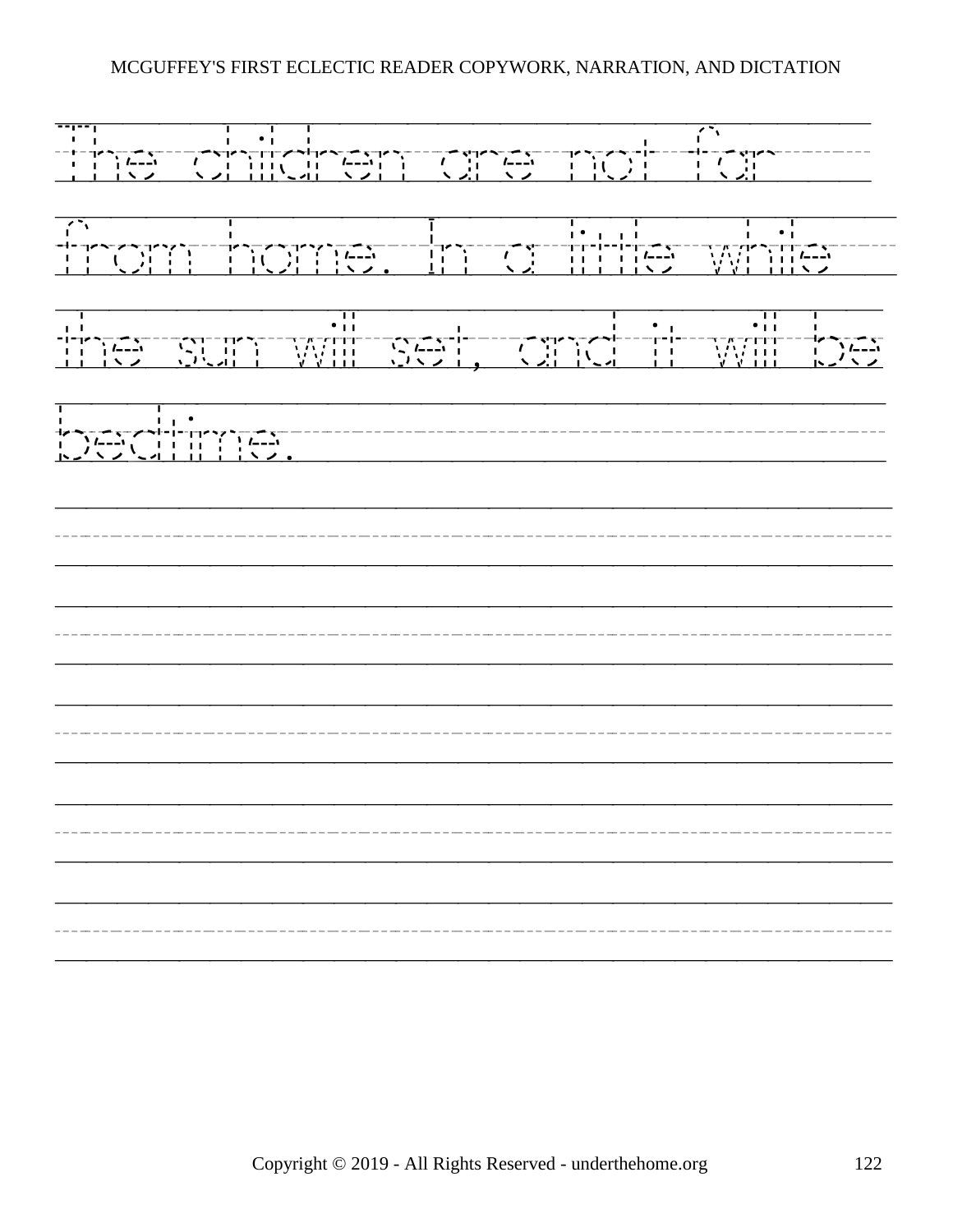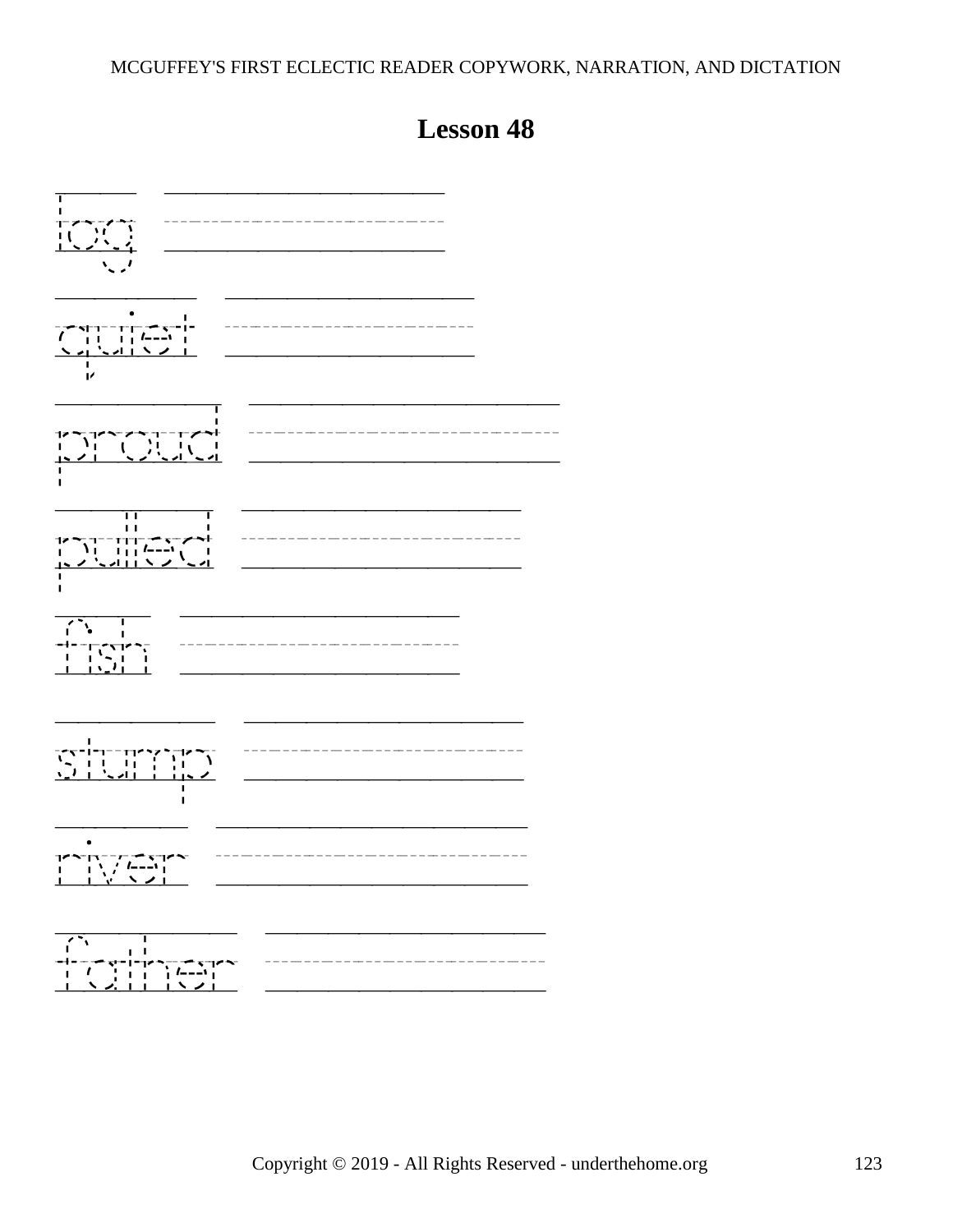One/evening/Frank's/father said/to/him,/'Frank,/would/// you/like/to/go/with/me/to/// catch/some/fish?'////////// /////////////////////////// /////////////////////////// /////////////////////////// /////////////////////////// ///////////////////////////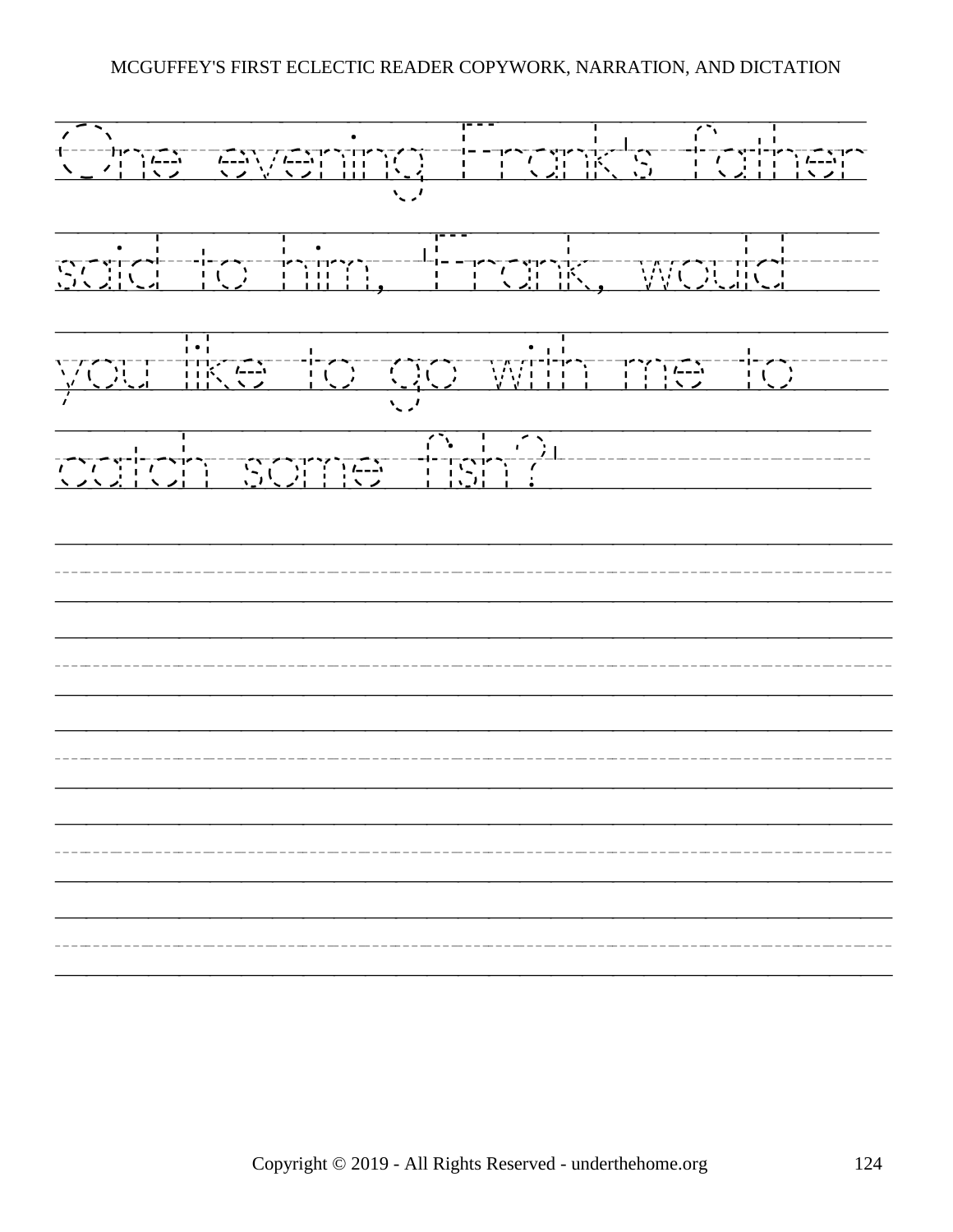They/are/on/the/bank/of/a/  $r^2$ <br>
respectively. The expective of the state of the state of the state of the state of the state of the state of the state of the state of the state of the state of the state of the state of the state of the state of t fish/out/of/the/water./How/ propriate the set of the set of the set of the set of the set of the set of the set of the set of the set of the set of the set of the set of the set of the set of the set of the set of the set of the set of the set of th /////////////////////////// /////////////////////////// /////////////////////////// /////////////////////////// ///////////////////////////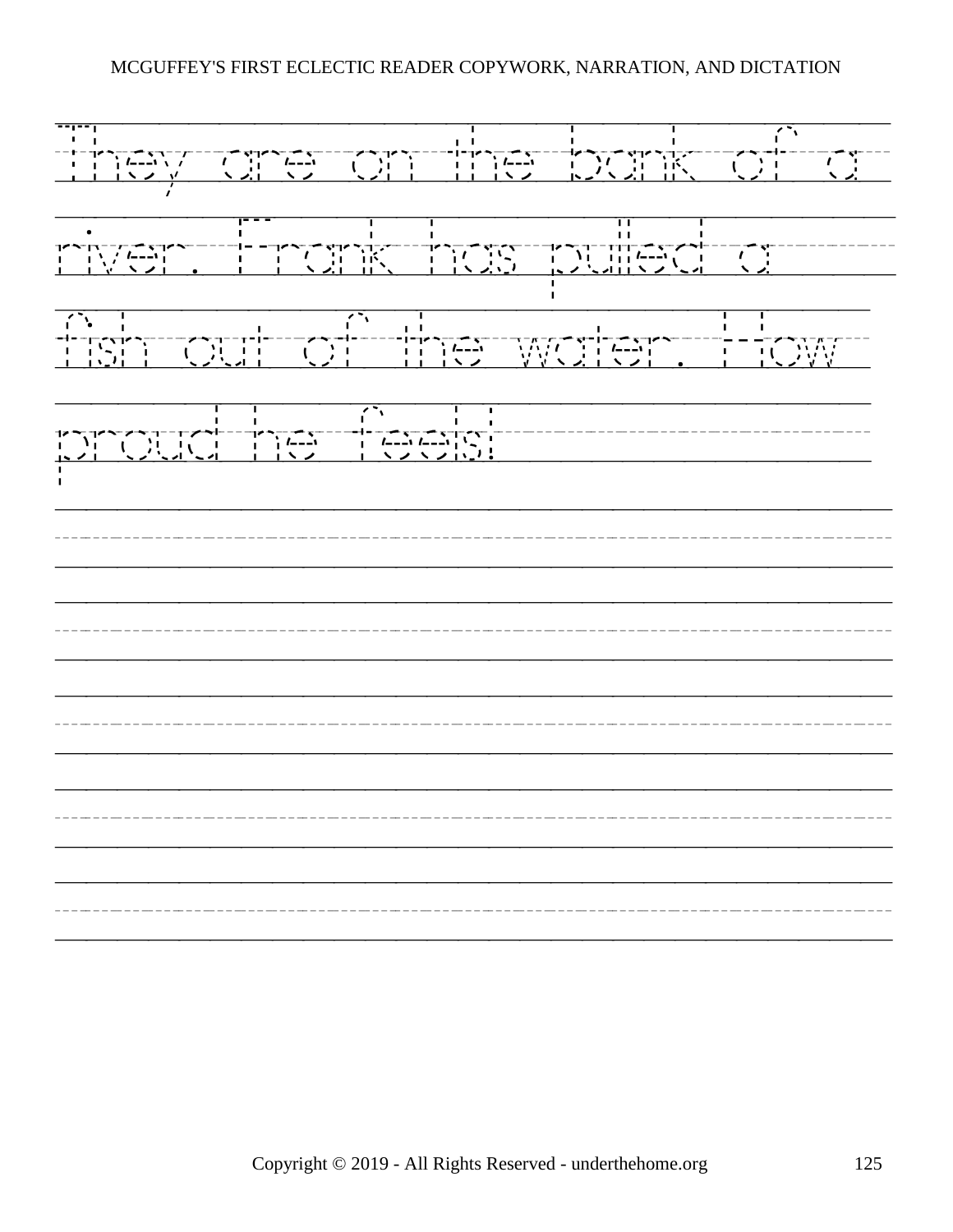

## **Lesson 49**

Copyright © 2019 - All Rights Reserved - underthehome.org 126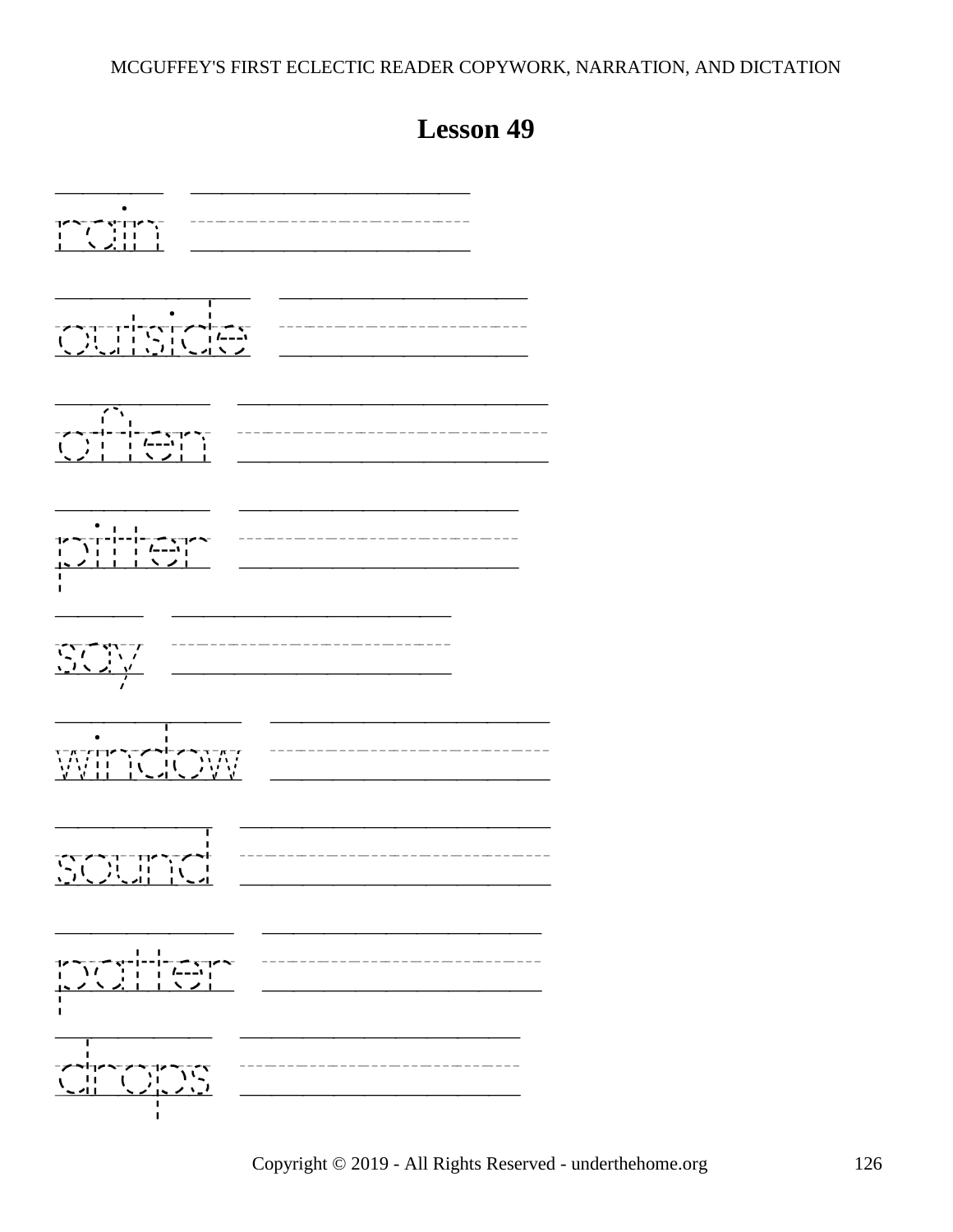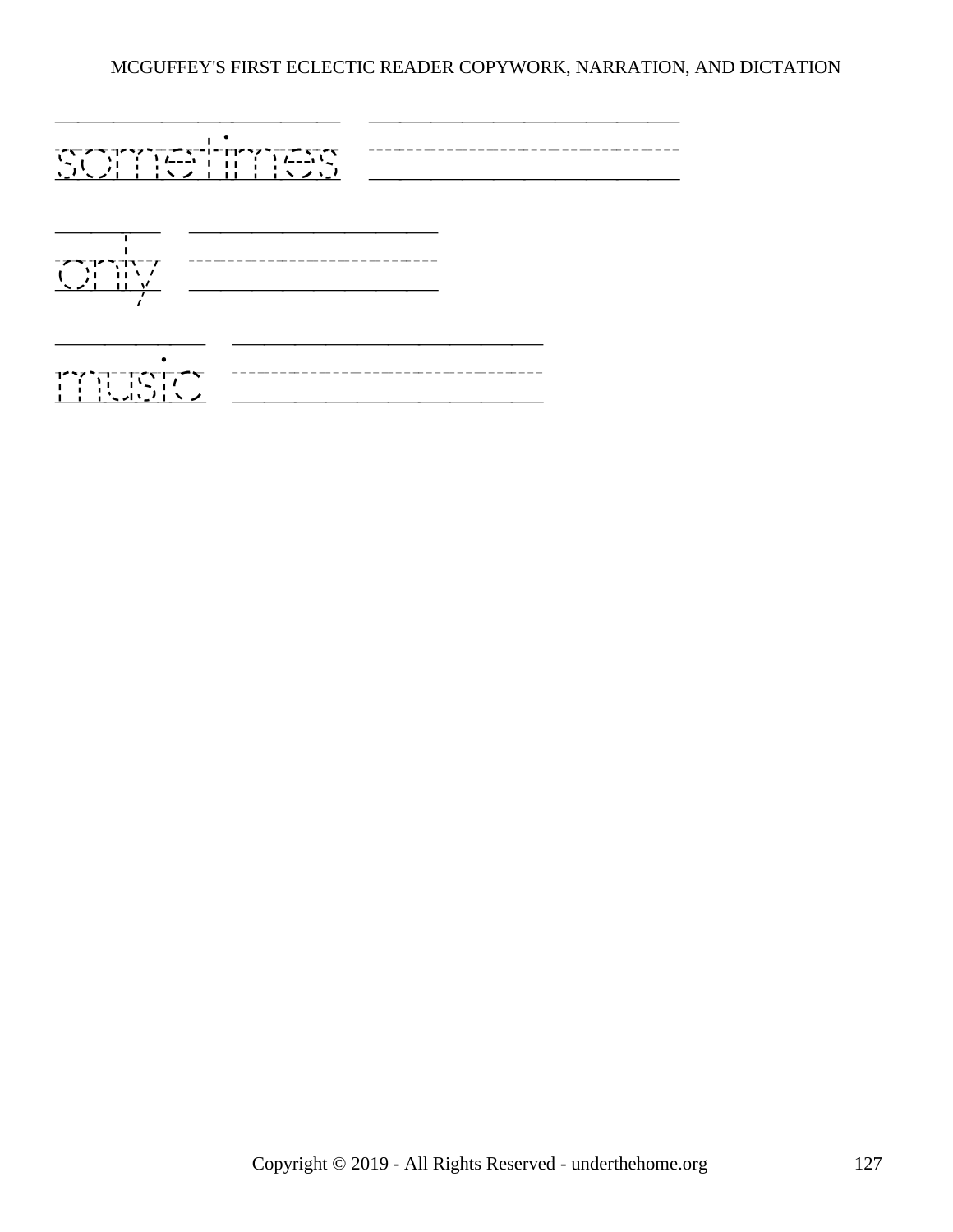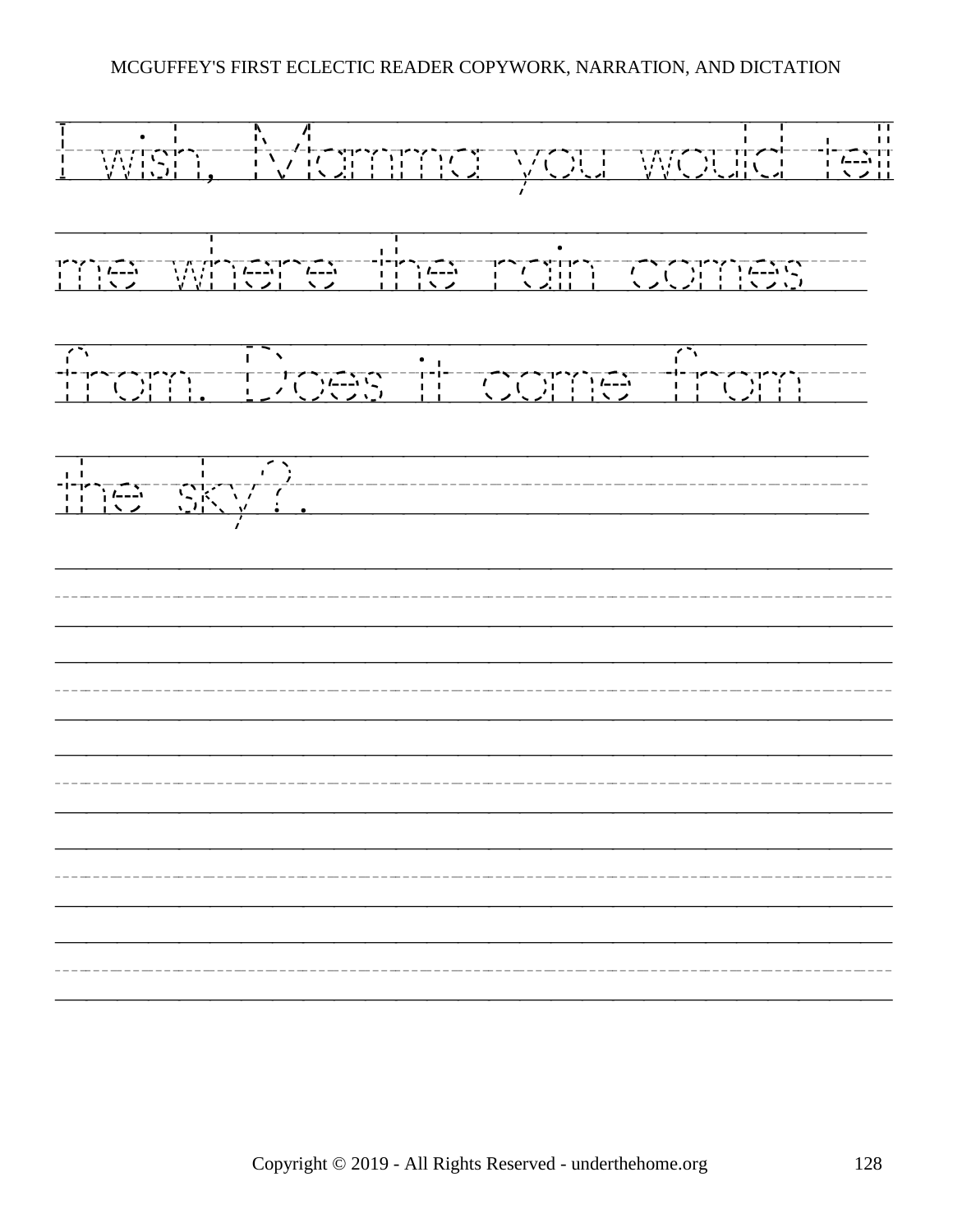And/when/the/little/drops/// pitter-patter/on/the/window/ do/you/think/they/are//////  $p \sim 1$ <br>
playing the contract of the contract of the contract of the contract of the contract of the contract of the contract of the contract of the contract of the contract of the contract of the contract of the contract /////////////////////////// /////////////////////////// /////////////////////////// /////////////////////////// ///////////////////////////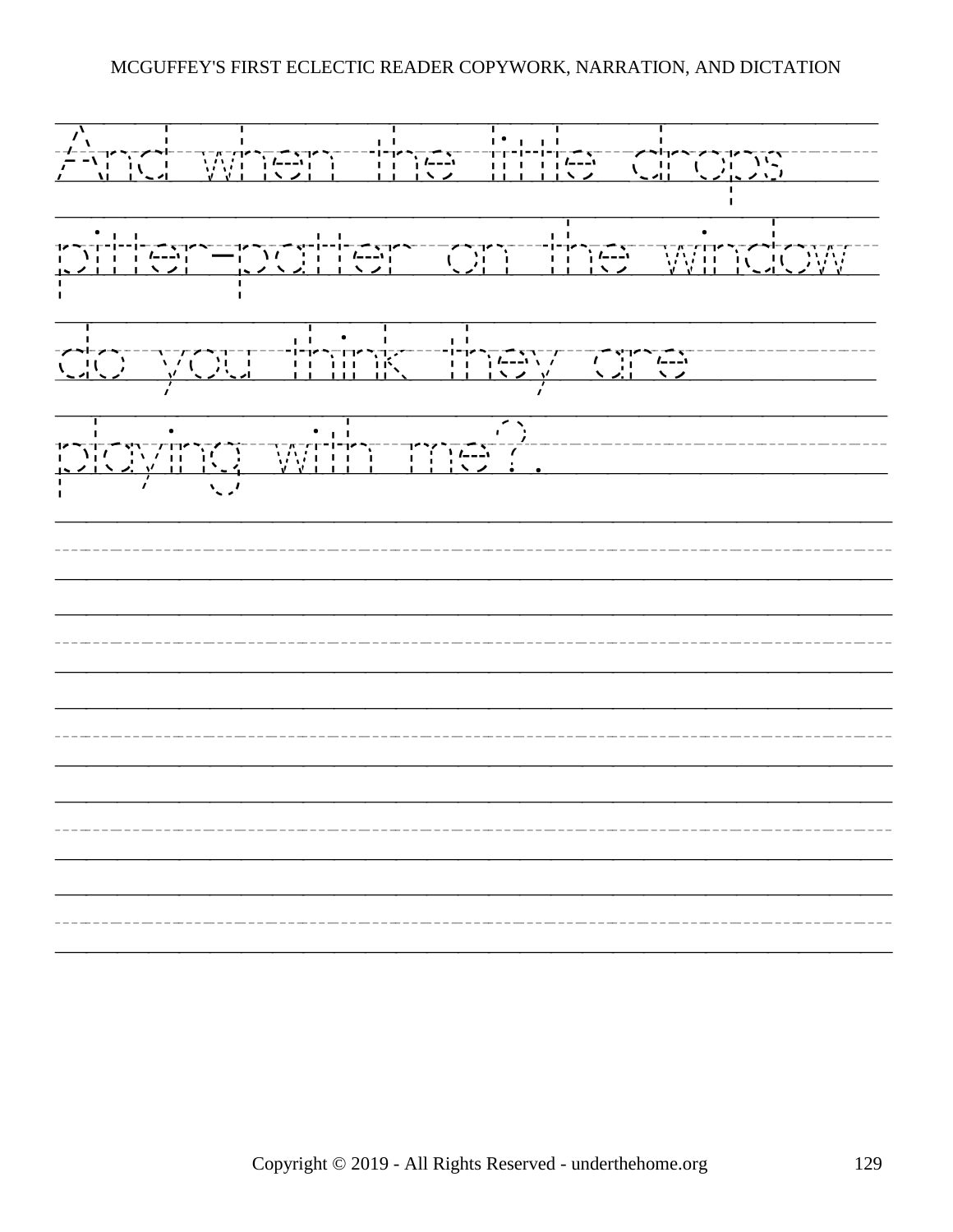I/can/not/work/or/read/for/ I/love/to/listen/to/them./I/// think/their/sound/is/pretty// music.///////////////////// /////////////////////////// /////////////////////////// /////////////////////////// /////////////////////////// ///////////////////////////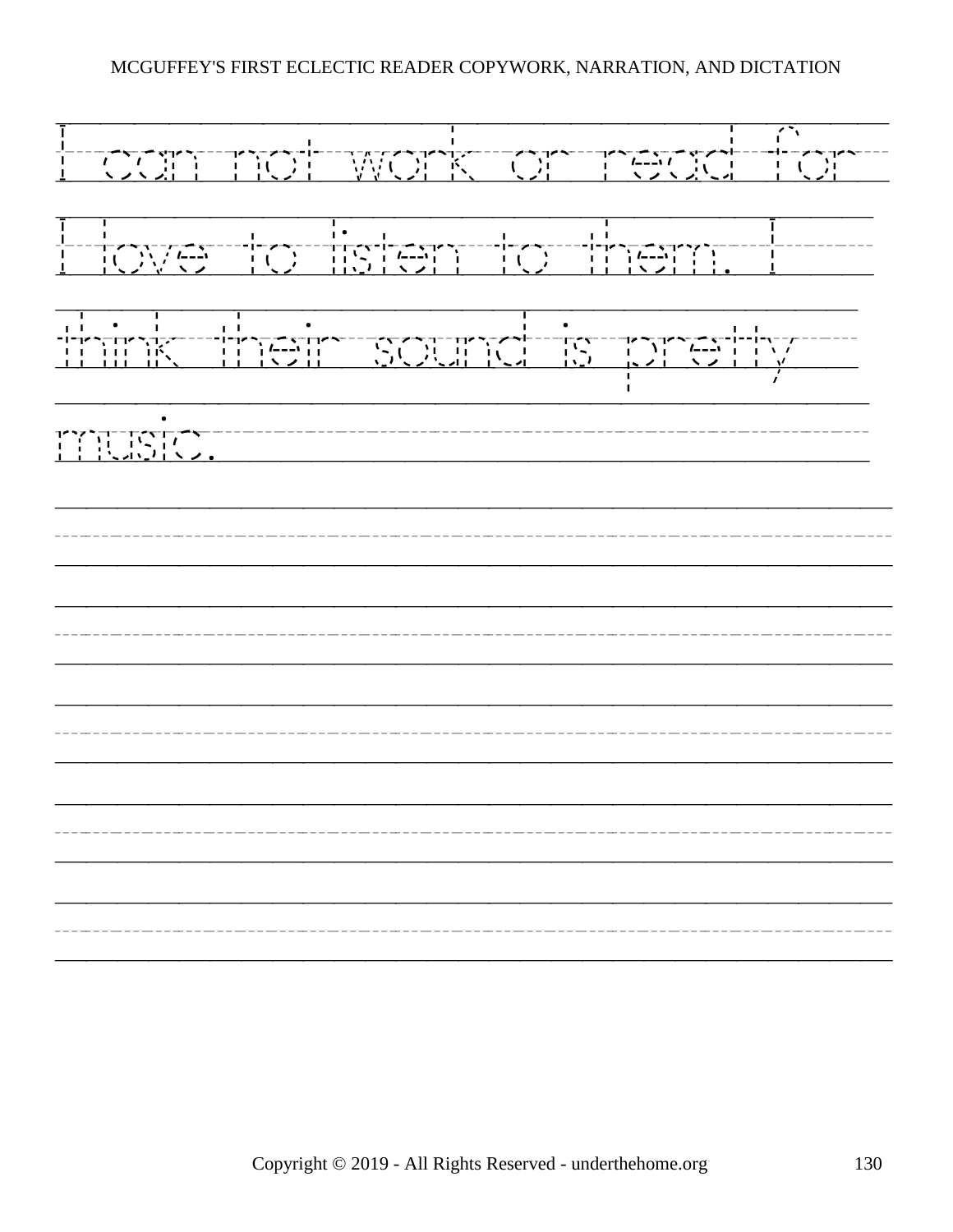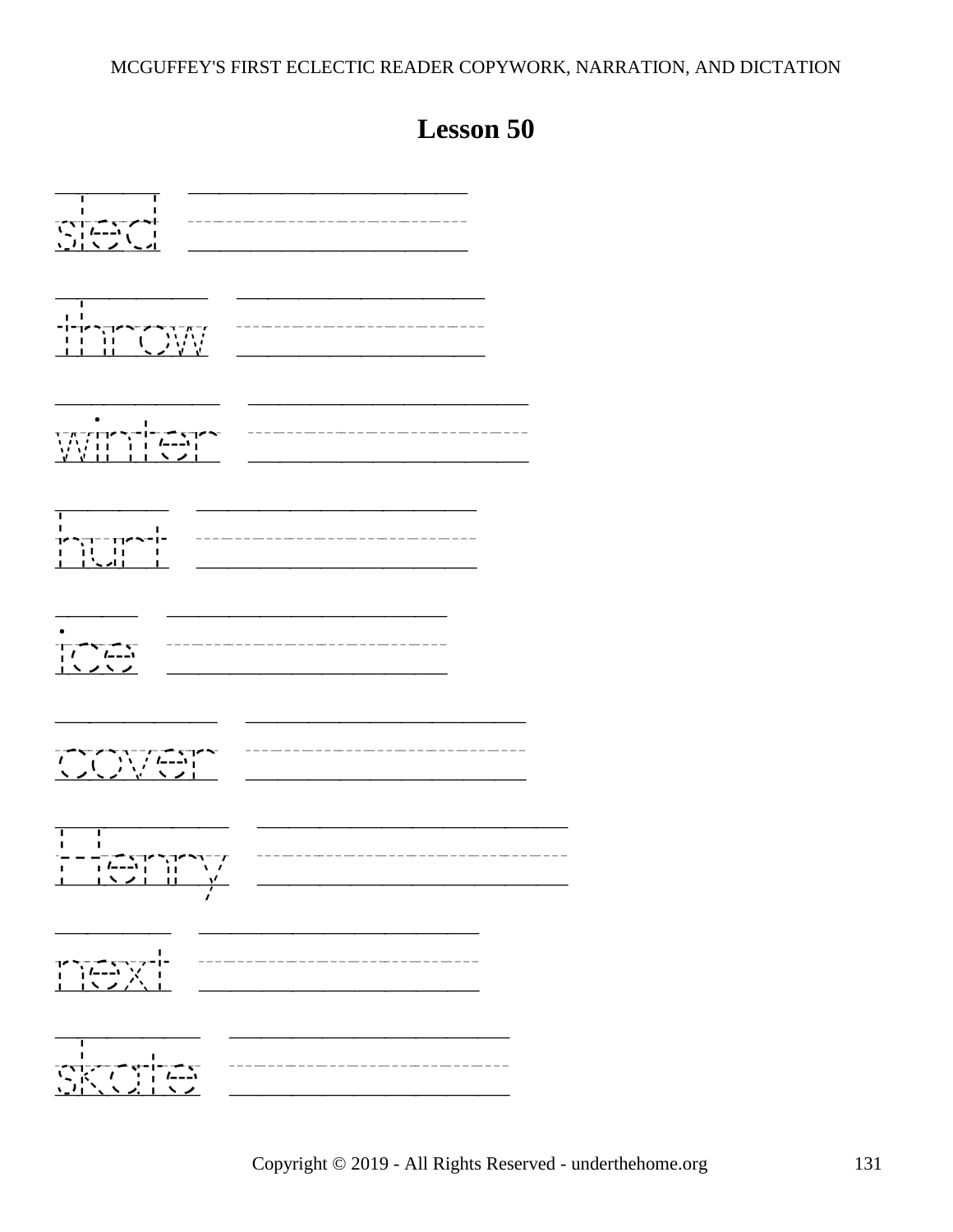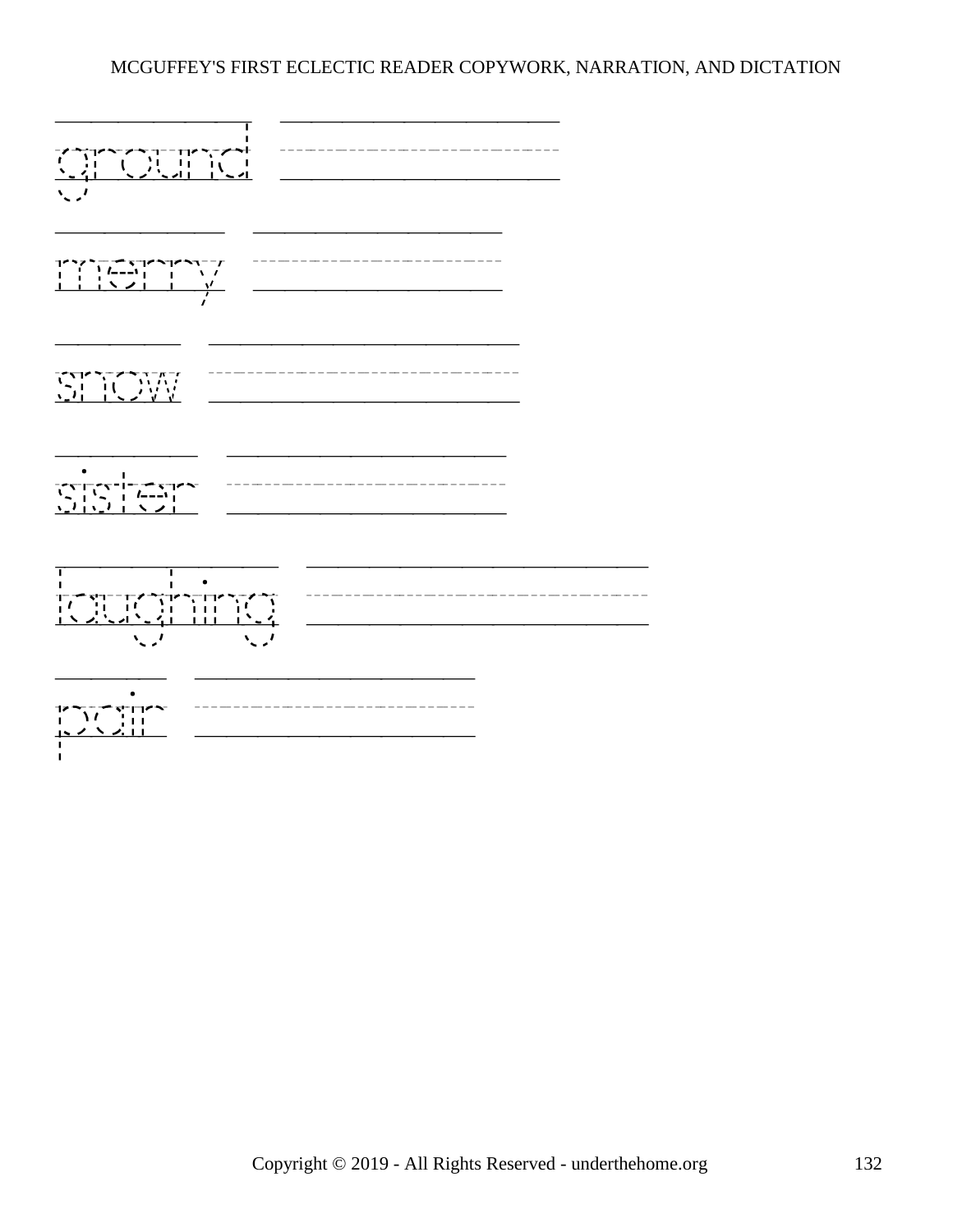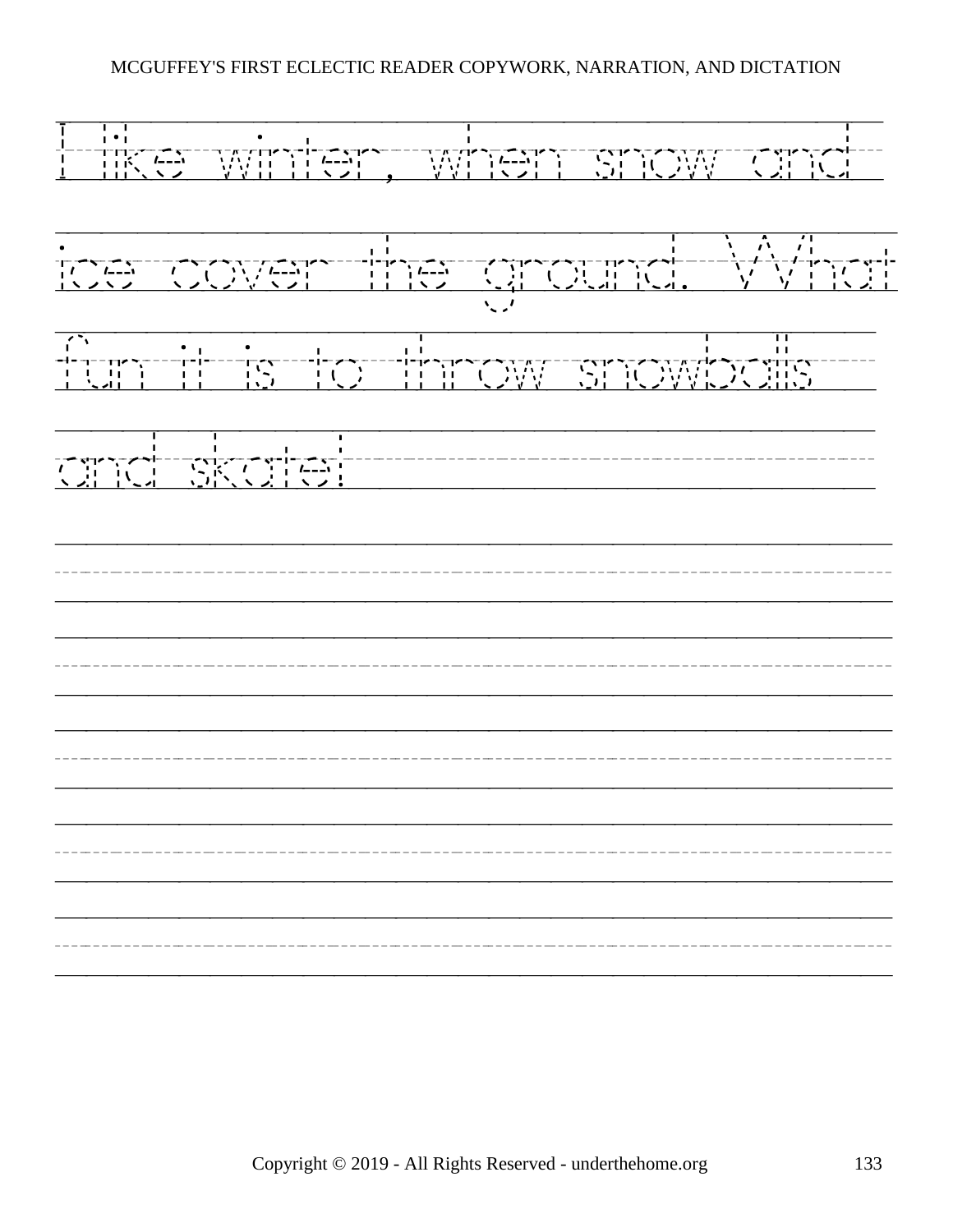See/the/boys/and/girls!/How merry/they/are!/Henry/has/ his/sled,/and/draws/his/little// sister.<br>
signal sins and the signal signal single structure in the signal signal signal signal signal signal signal si<br>
signal signal signal signal signal signal signal signal signal signal signal signal signal signal sig /////////////////////////// /////////////////////////// /////////////////////////// /////////////////////////// ///////////////////////////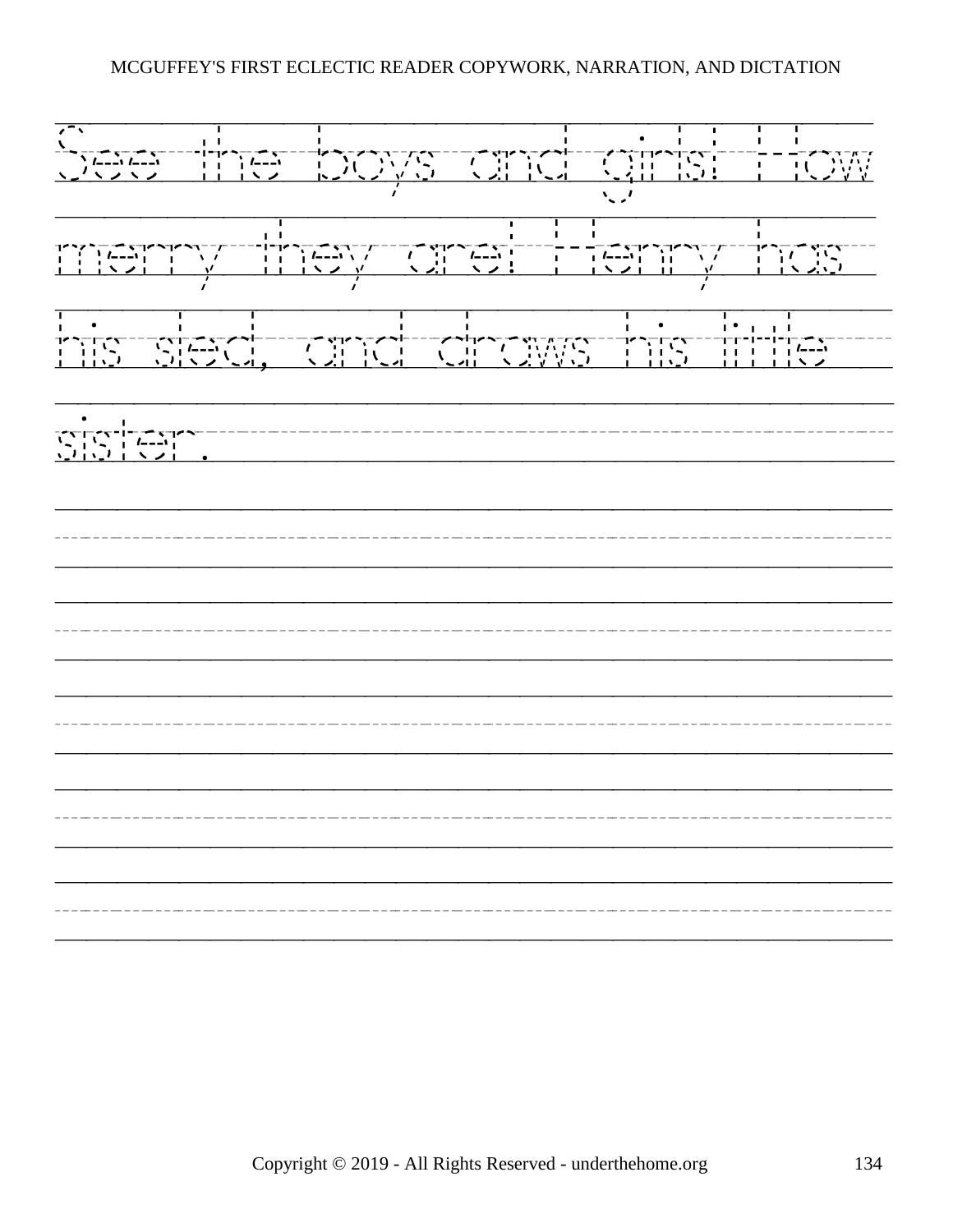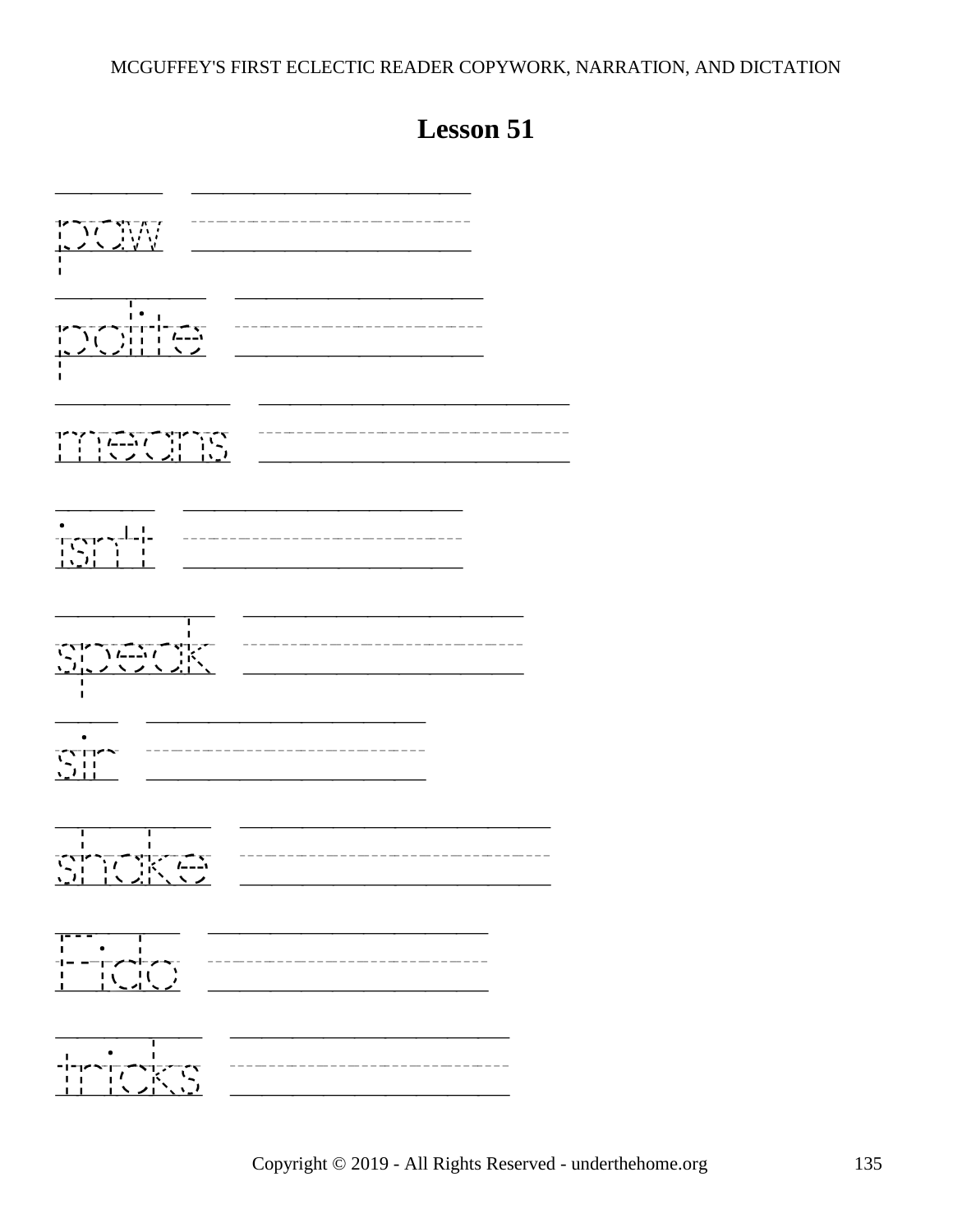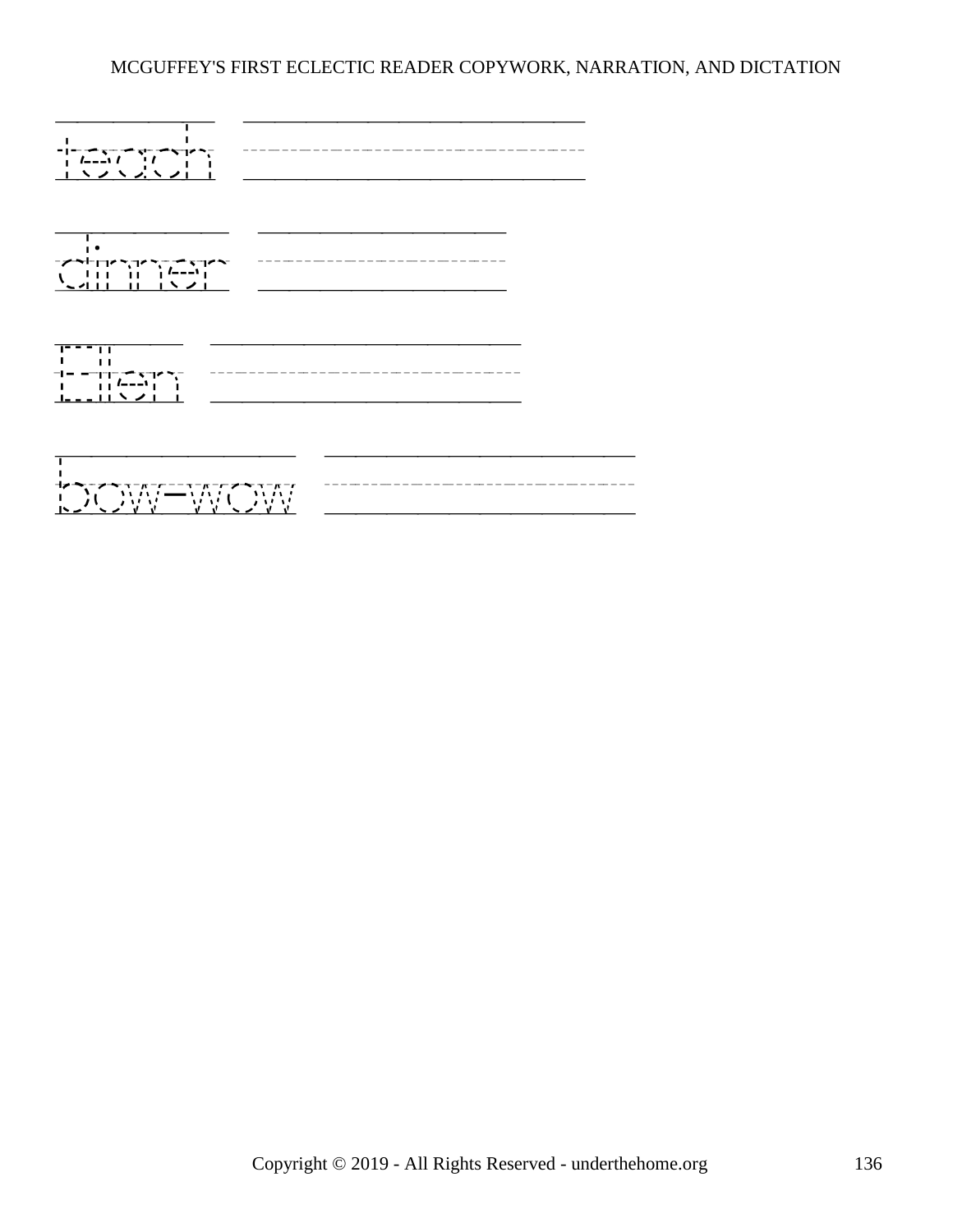Ellen,/do/look/at/Fido!/He//  $s = 1$ <br>sits  $s = 1$ <br>sits  $s = 1$  and  $s = 1$  and  $s = 1$  and  $s = 1$  and  $s = 1$  and  $s = 1$  and  $s = 1$  and  $s = 1$  and  $s = 1$  and  $s = 1$  and  $s = 1$  and  $s = 1$  and  $s = 1$  and  $s = 1$  and  $s = 1$  and  $s = 1$  and  $s = 1$  and  $s = 1$  and hat/on./He/looks/like/a/little/  $\begin{array}{c} \n\begin{array}{c} \n\frac{1}{2} \\
\frac{1}{2} \\
\frac{1}{2} \\
\frac{1}{2} \\
\frac{1}{2} \\
\frac{1}{2} \\
\frac{1}{2} \\
\frac{1}{2} \\
\frac{1}{2} \\
\frac{1}{2} \\
\frac{1}{2} \\
\frac{1}{2} \\
\frac{1}{2} \\
\frac{1}{2} \\
\frac{1}{2} \\
\frac{1}{2} \\
\frac{1}{2} \\
\frac{1}{2} \\
\frac{1}{2} \\
\frac{1}{2} \\
\frac{1}{2} \\
\frac{1}{2} \\
\frac{1}{2} \\
\frac{1}{2} \\
\frac{1}{2} \\
\frac$ /////////////////////////// /////////////////////////// /////////////////////////// /////////////////////////// ///////////////////////////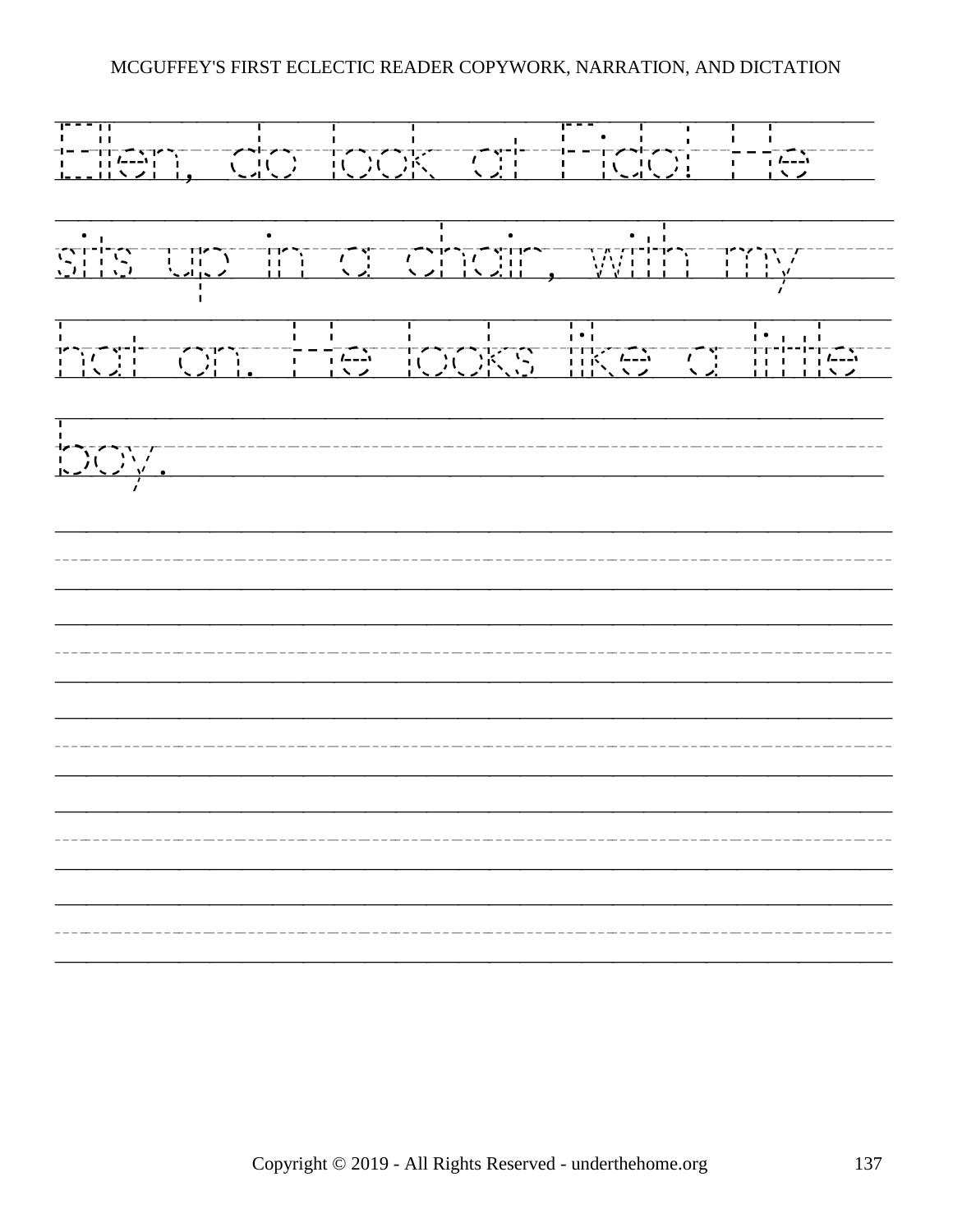See/him/shake/hands./Give/ me/your/paw,/Fido./How/do you/do,/sir?/Speak!/Fido////  $\sum_{i=1}^{n}$  says,  $\sum_{j=1}^{n}$  ,  $\sum_{i=1}^{n}$  ,  $\sum_{i=1}^{n}$  ,  $\sum_{j=1}^{n}$  ,  $\sum_{i=1}^{n}$  ,  $\sum_{i=1}^{n}$  ,  $\sum_{i=1}^{n}$  ,  $\sum_{i=1}^{n}$  ,  $\sum_{i=1}^{n}$  ,  $\sum_{i=1}^{n}$  ,  $\sum_{i=1}^{n}$  ,  $\sum_{i=1}^{n}$  ,  $\sum_{i=1}^{n}$  ,  $\sum_{i=1$ /////////////////////////// /////////////////////////// /////////////////////////// /////////////////////////// ///////////////////////////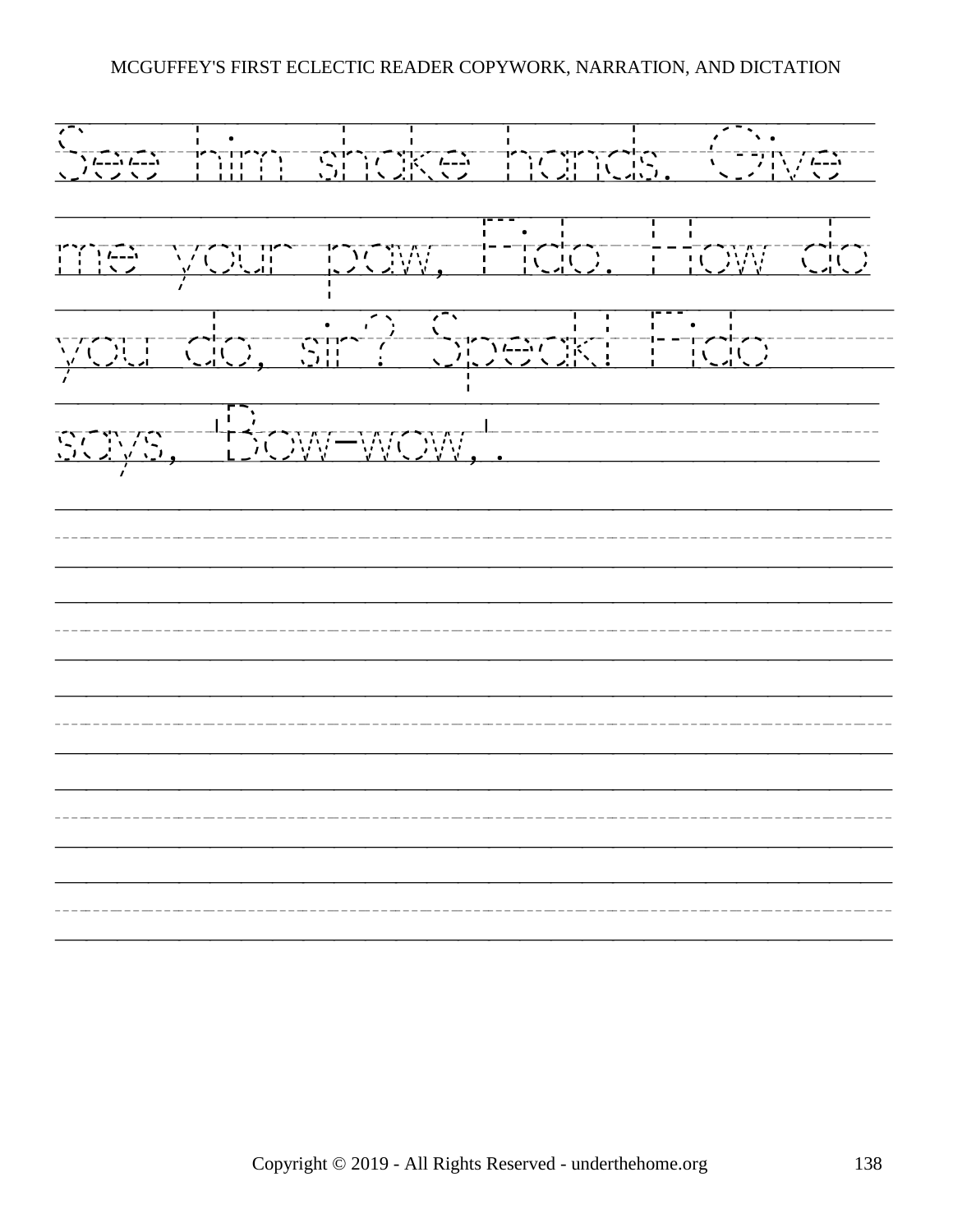| т<br>п                                                                                                                                                                                                                                                                                                              |  |
|---------------------------------------------------------------------------------------------------------------------------------------------------------------------------------------------------------------------------------------------------------------------------------------------------------------------|--|
|                                                                                                                                                                                                                                                                                                                     |  |
| $\begin{array}{c}\n\frac{1}{2} & -1 \\ \frac{1}{2} & \frac{1}{2} \\ \frac{1}{2} & \frac{1}{2} \\ \frac{1}{2} & \frac{1}{2}\n\end{array}$<br>A, Fr                                                                                                                                                                   |  |
| T                                                                                                                                                                                                                                                                                                                   |  |
| SCAN                                                                                                                                                                                                                                                                                                                |  |
| ı<br>$\overline{\phantom{a}}$<br>ŢΓ<br>LL                                                                                                                                                                                                                                                                           |  |
| $\frac{1}{2}$ $\frac{1}{2}$ $\frac{1}{2}$ $\frac{1}{2}$ $\frac{1}{2}$ $\frac{1}{2}$ $\frac{1}{2}$ $\frac{1}{2}$ $\frac{1}{2}$ $\frac{1}{2}$ $\frac{1}{2}$ $\frac{1}{2}$ $\frac{1}{2}$ $\frac{1}{2}$ $\frac{1}{2}$ $\frac{1}{2}$ $\frac{1}{2}$ $\frac{1}{2}$ $\frac{1}{2}$ $\frac{1}{2}$ $\frac{1}{2}$ $\frac{1}{2}$ |  |
| ı<br>╵╶╶╵╼╦╍╟╍╟╹<br>╷╴╷╿╵╎╷╷╷╷╟╍╜<br><u>╵┈╷╿╺┆╷╷╷┆╲╱</u>                                                                                                                                                                                                                                                            |  |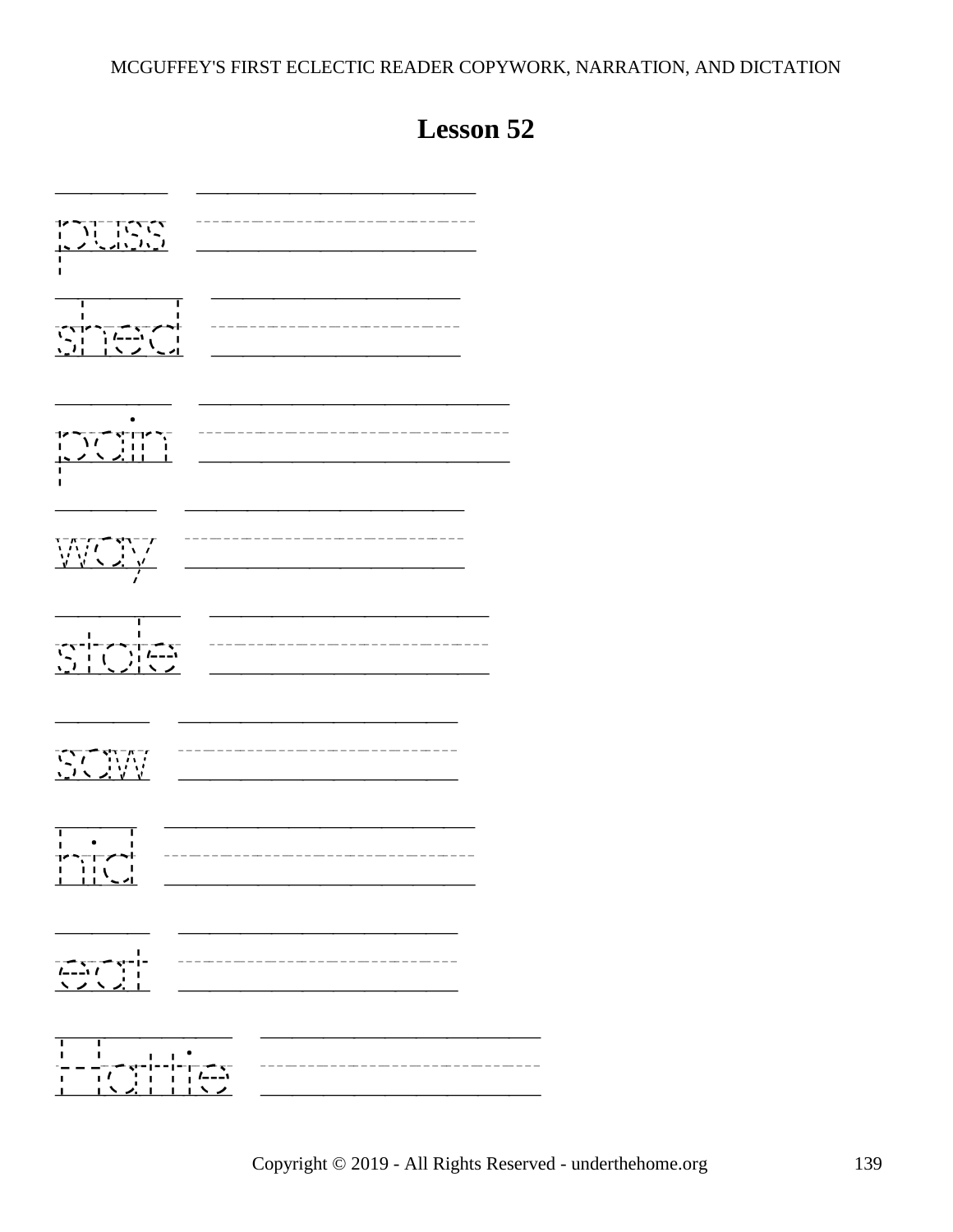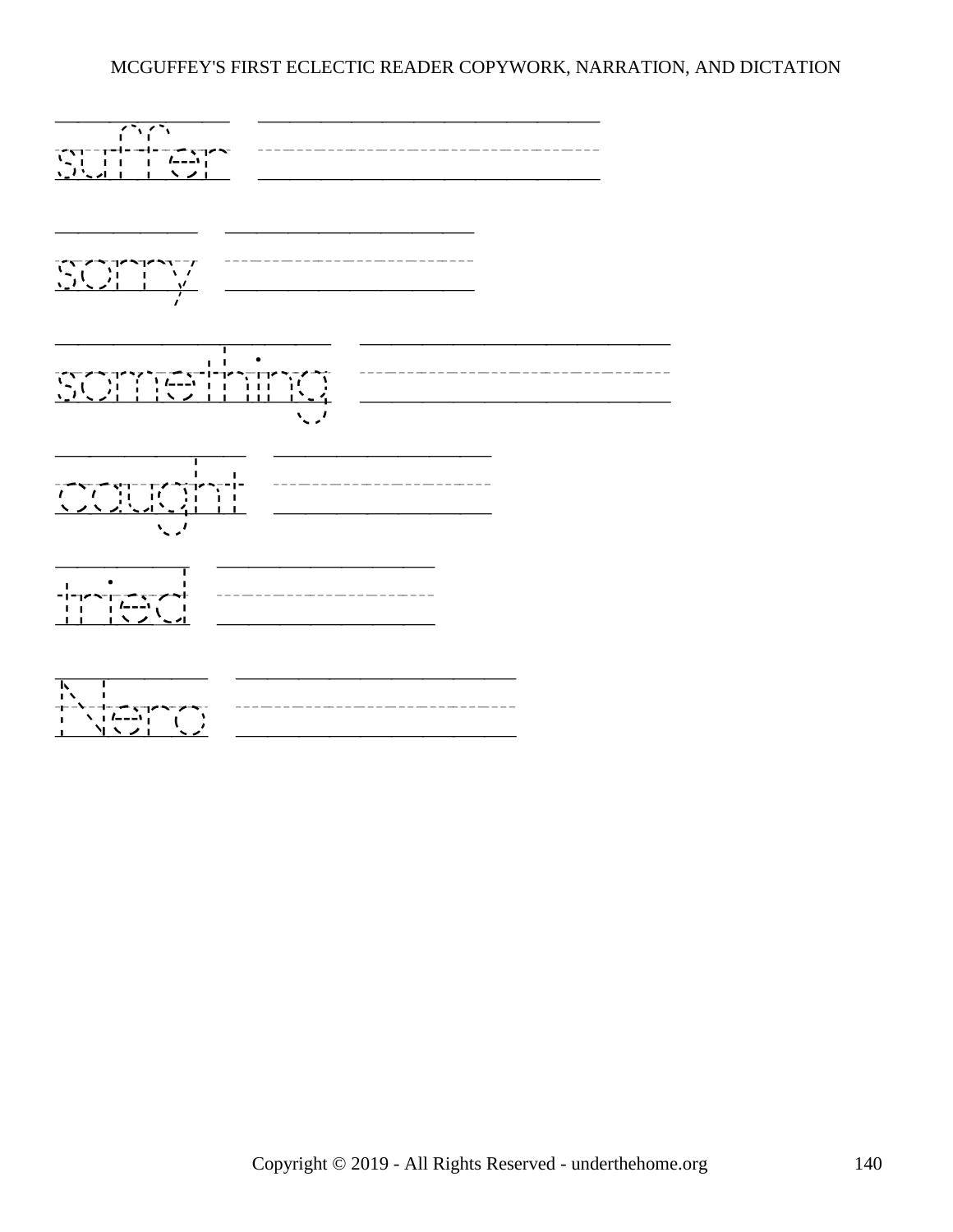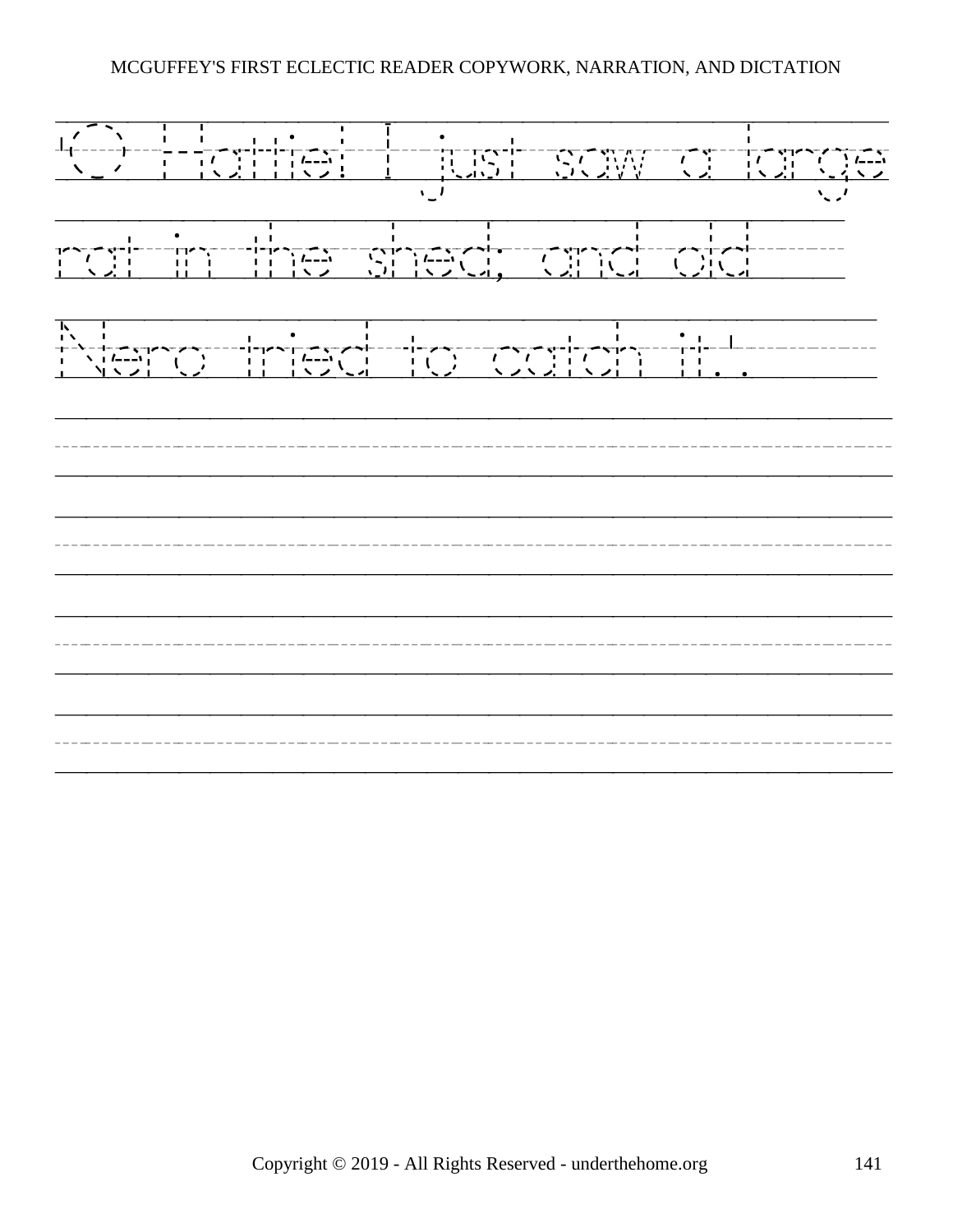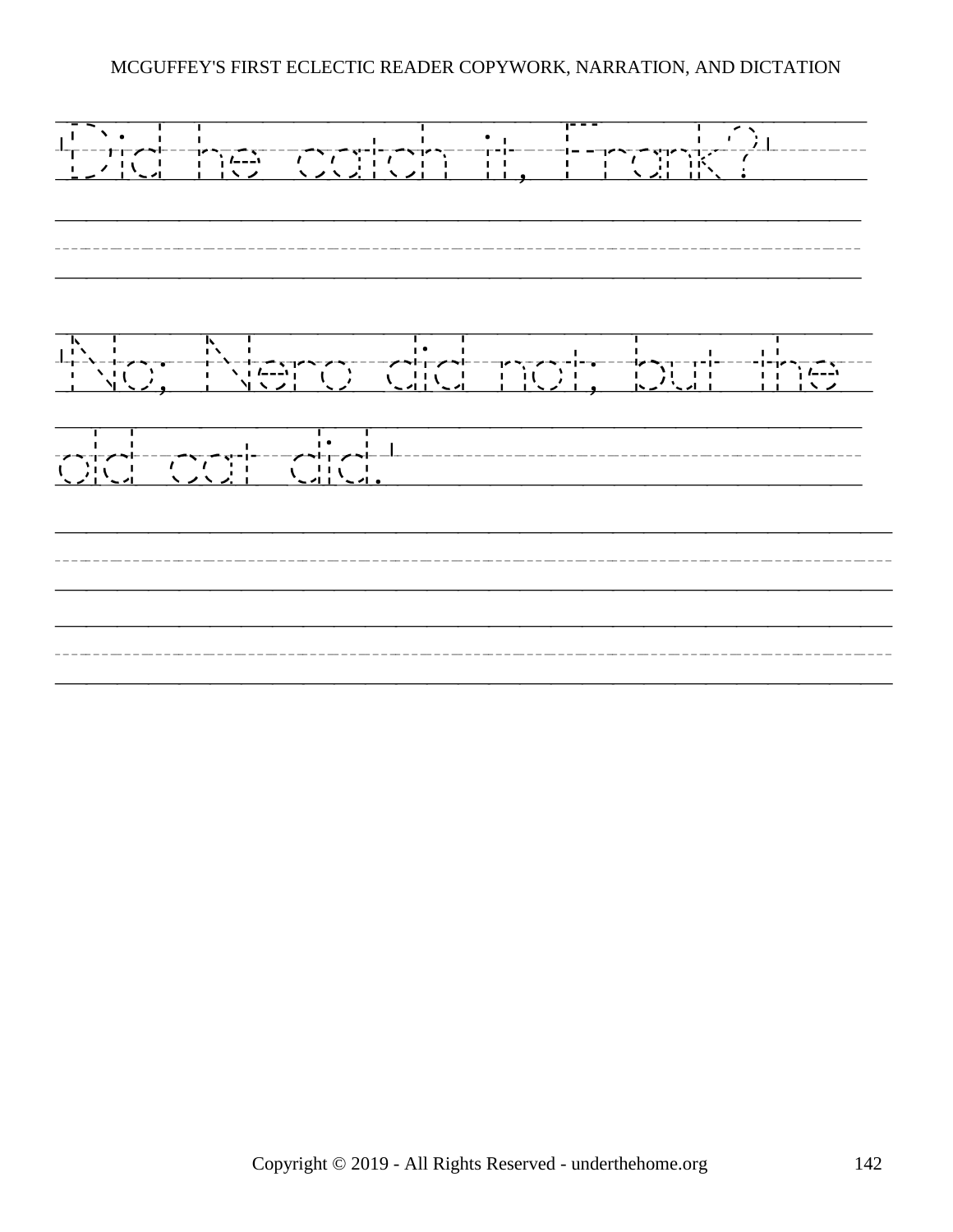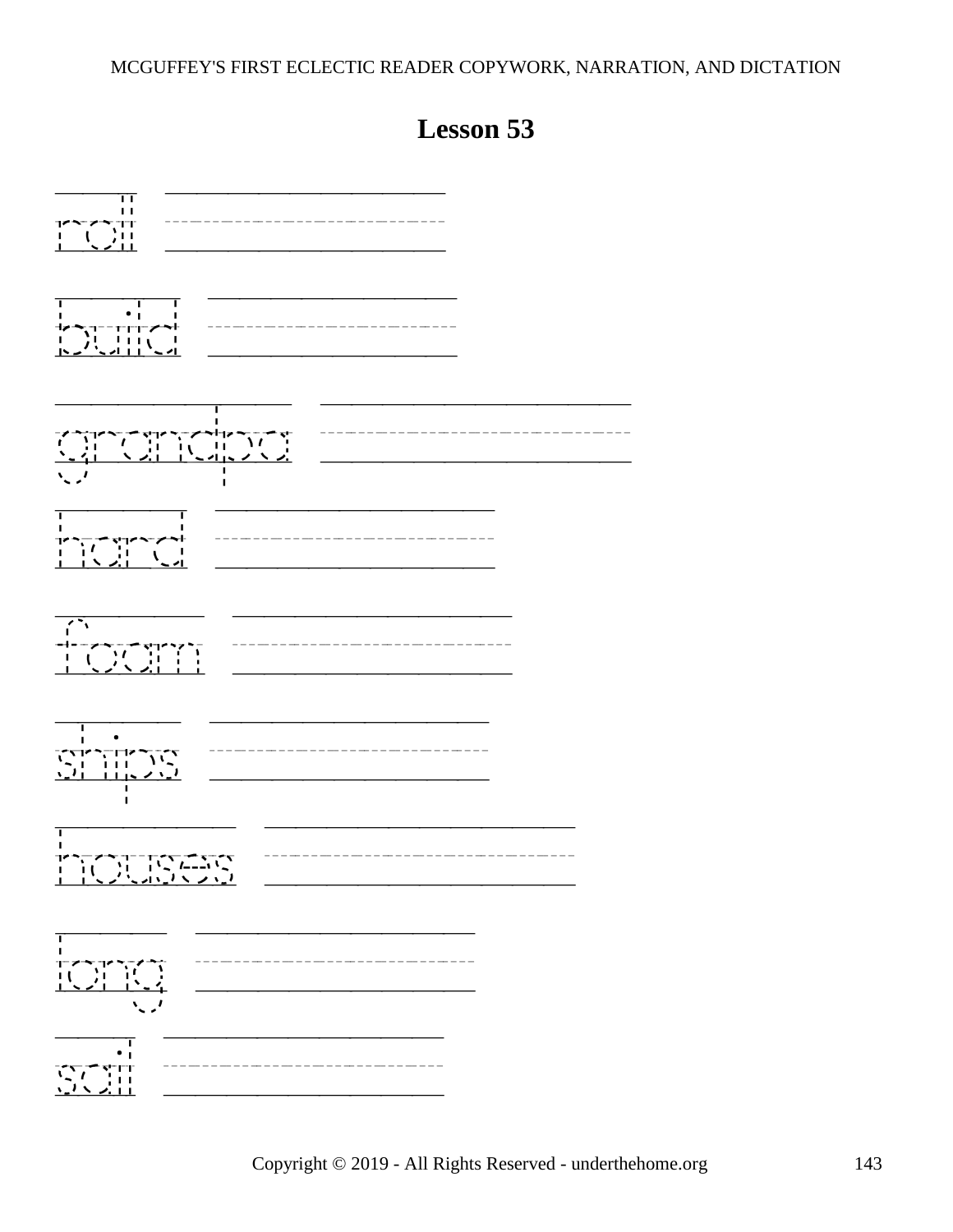





Copyright © 2019 - All Rights Reserved - underthehome.org 144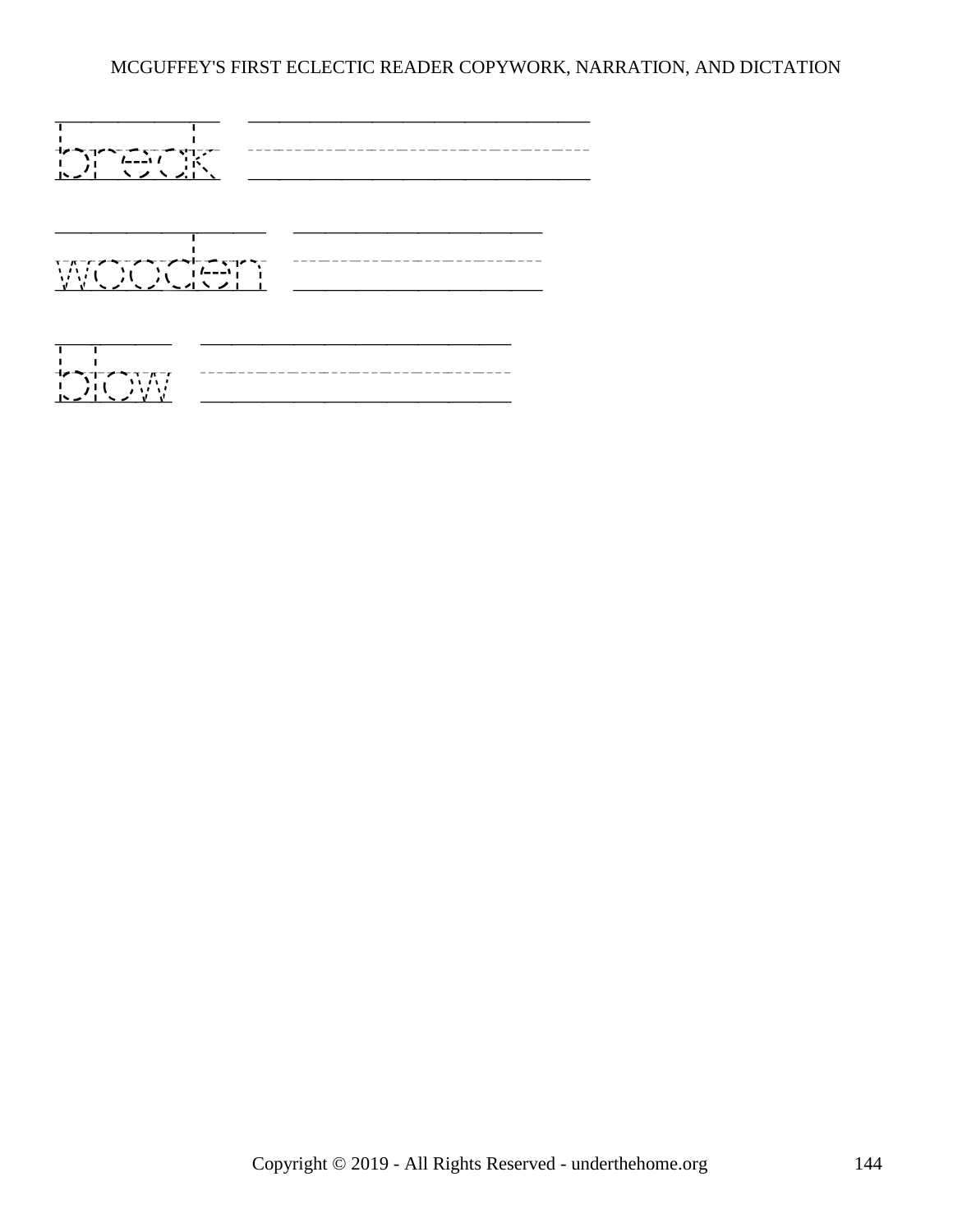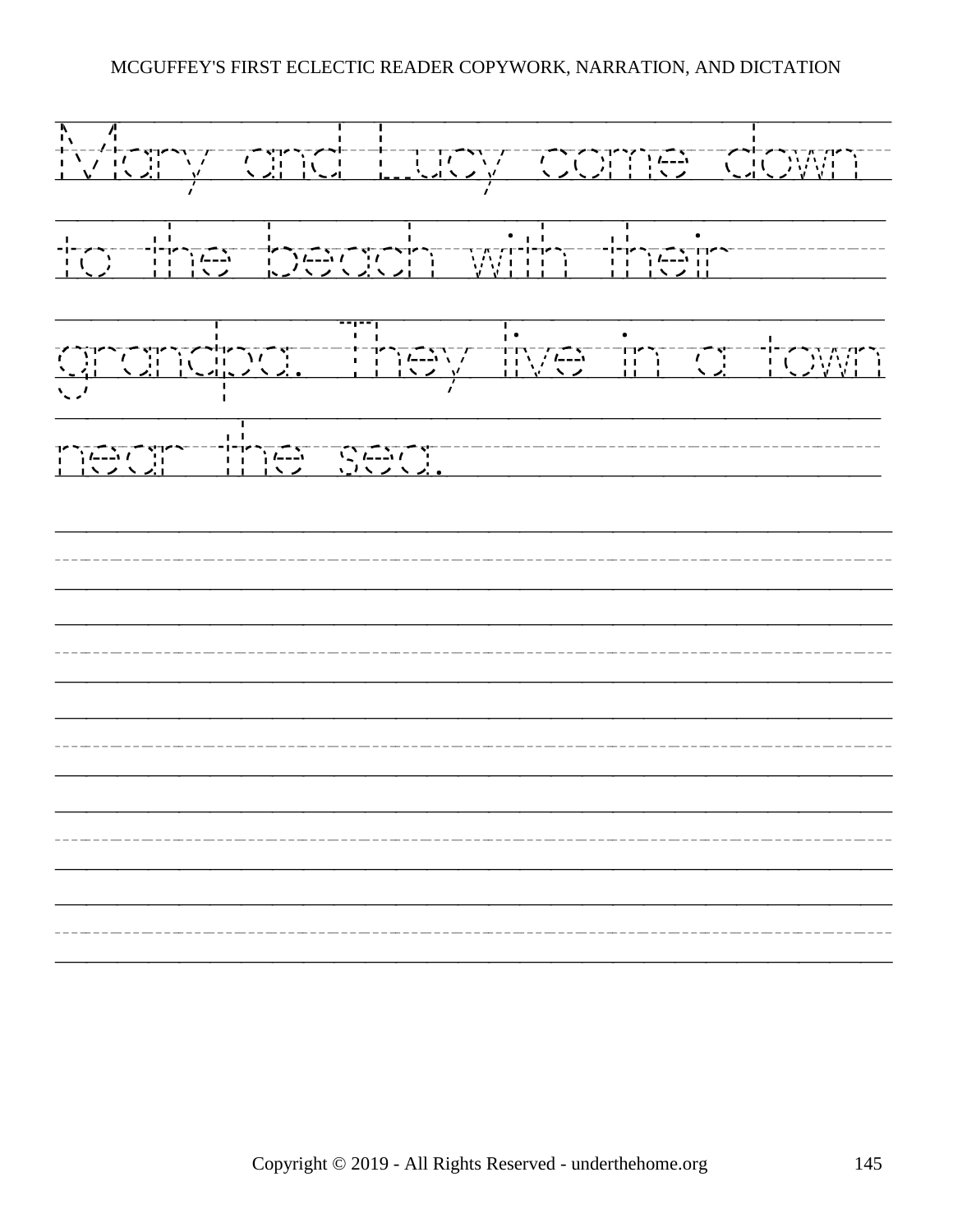Their/grandpa/likes/to/sit/on the/large/rock,/and/watch// the/big/ships/as/they/sail/on/ the search of the search of the search of the search of the search of the search of the search of the search of<br> $\frac{1}{2}$  is the search of the search of the search of the search of the search of the search of the search o /////////////////////////// /////////////////////////// /////////////////////////// /////////////////////////// ///////////////////////////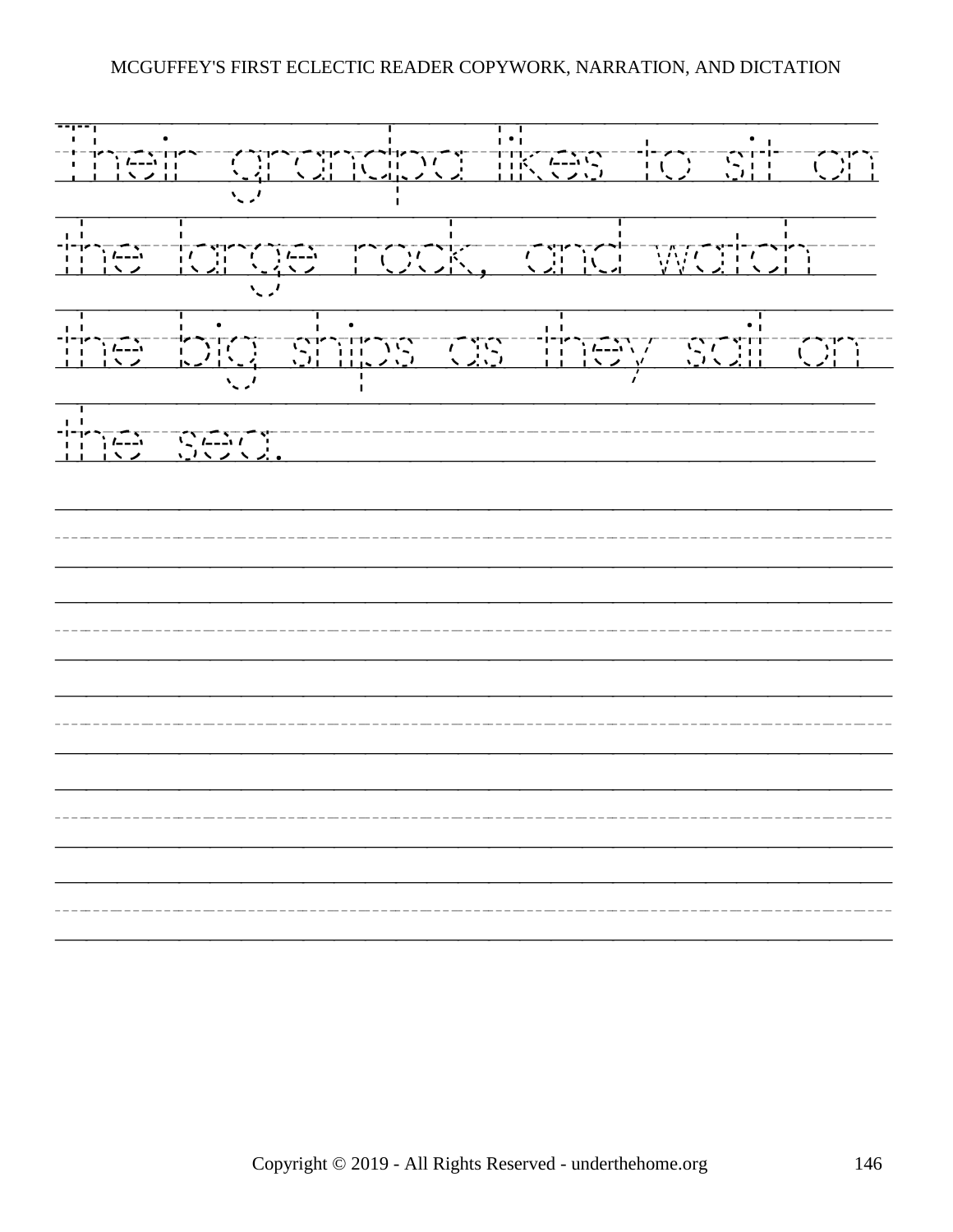## **Lesson 54**

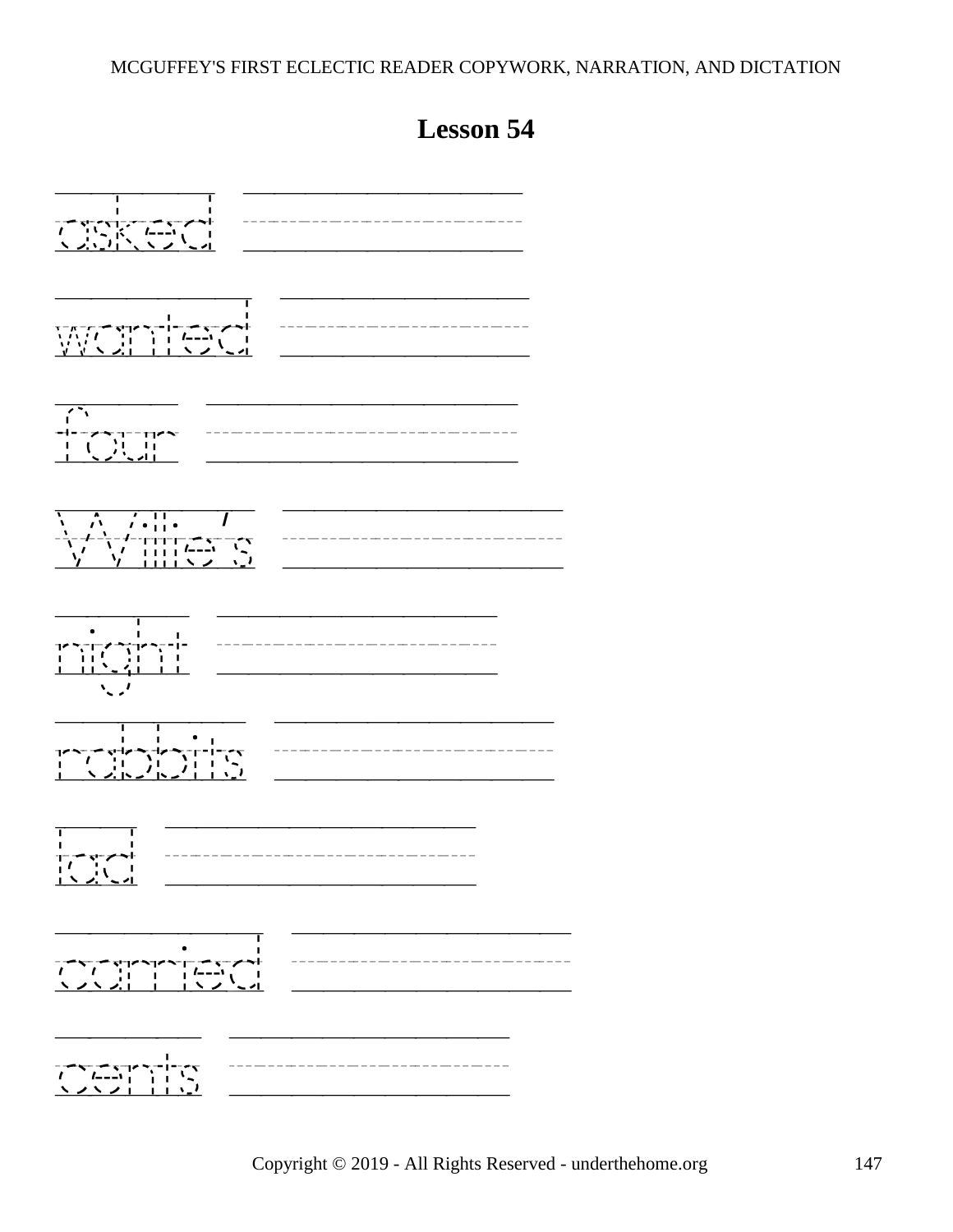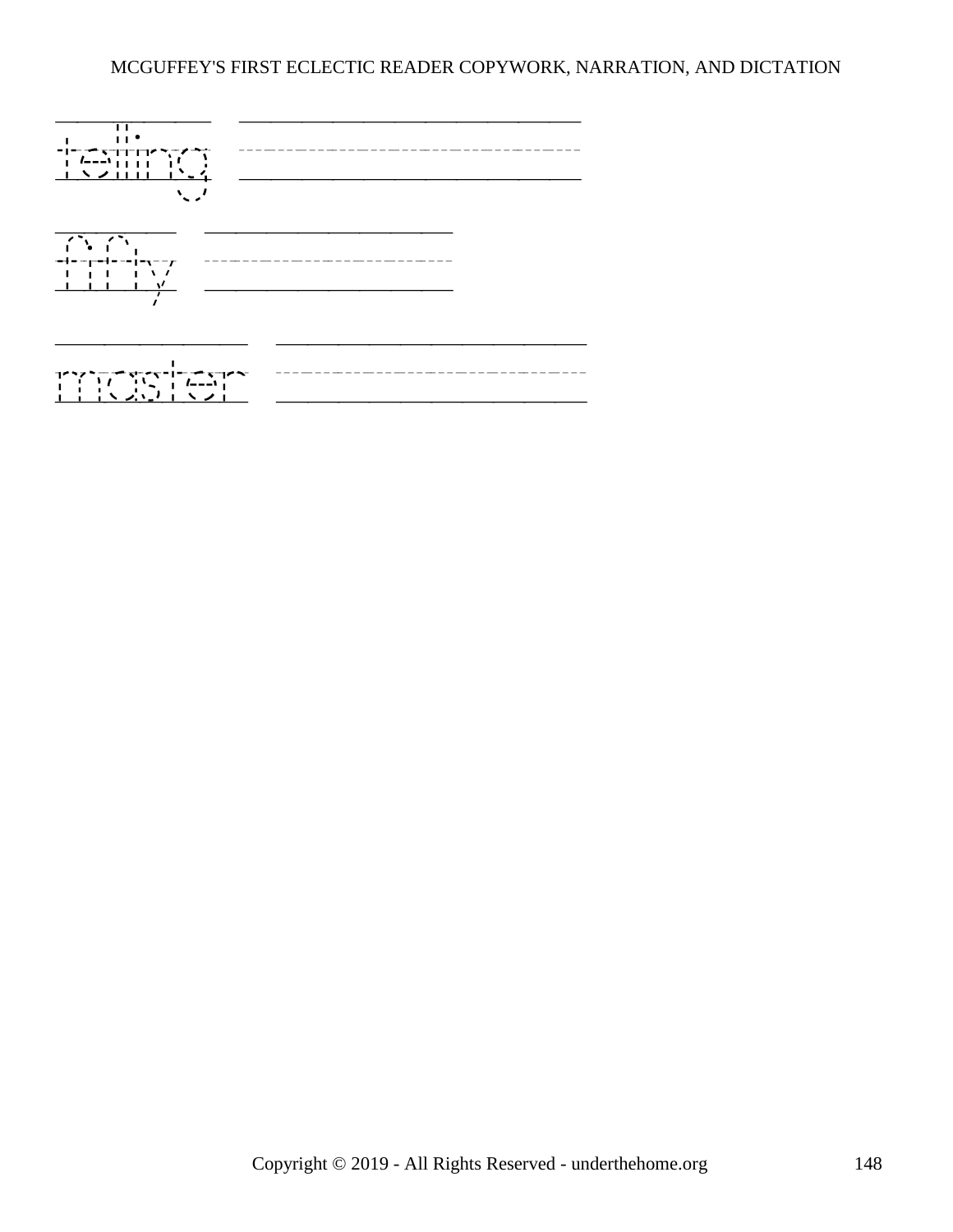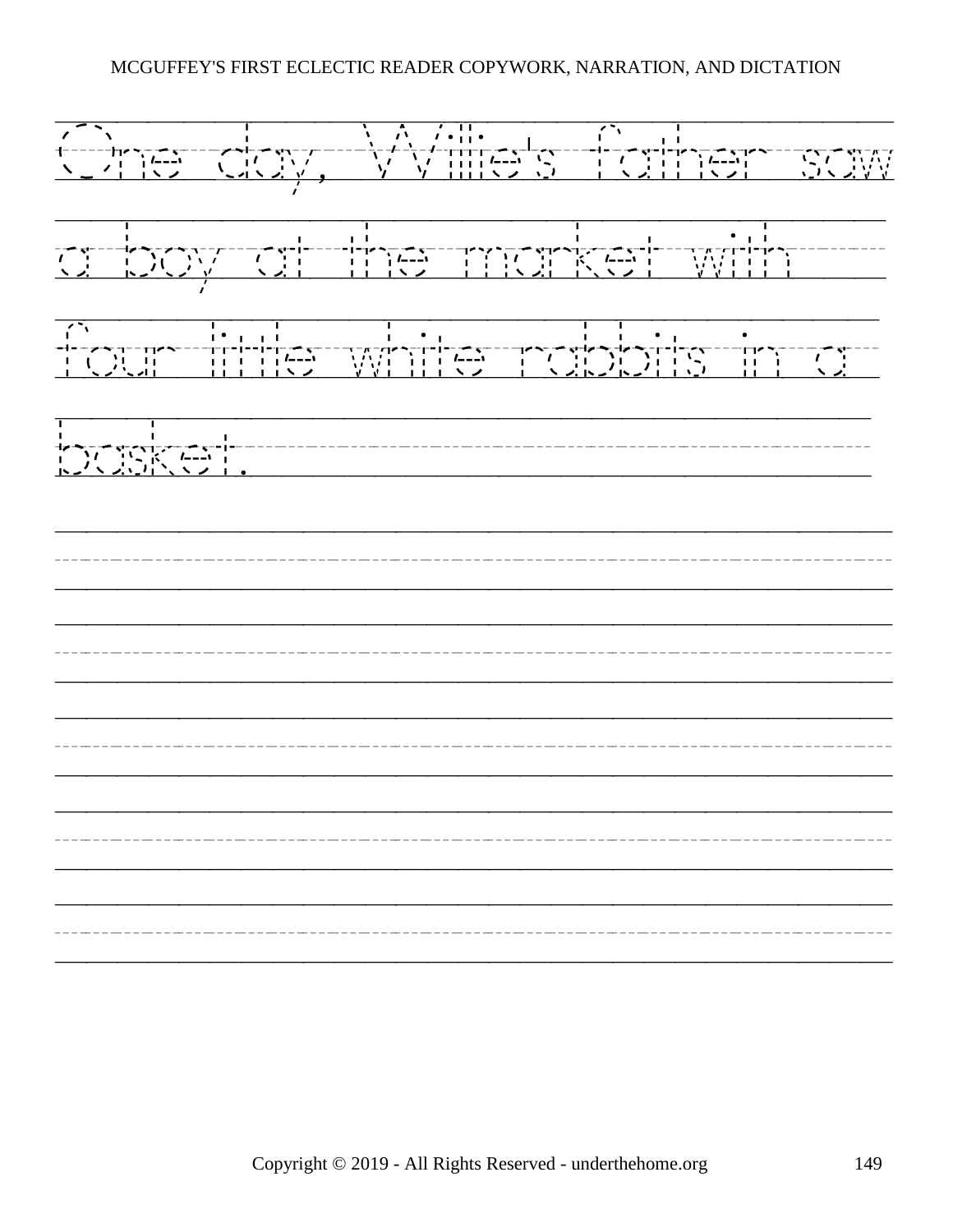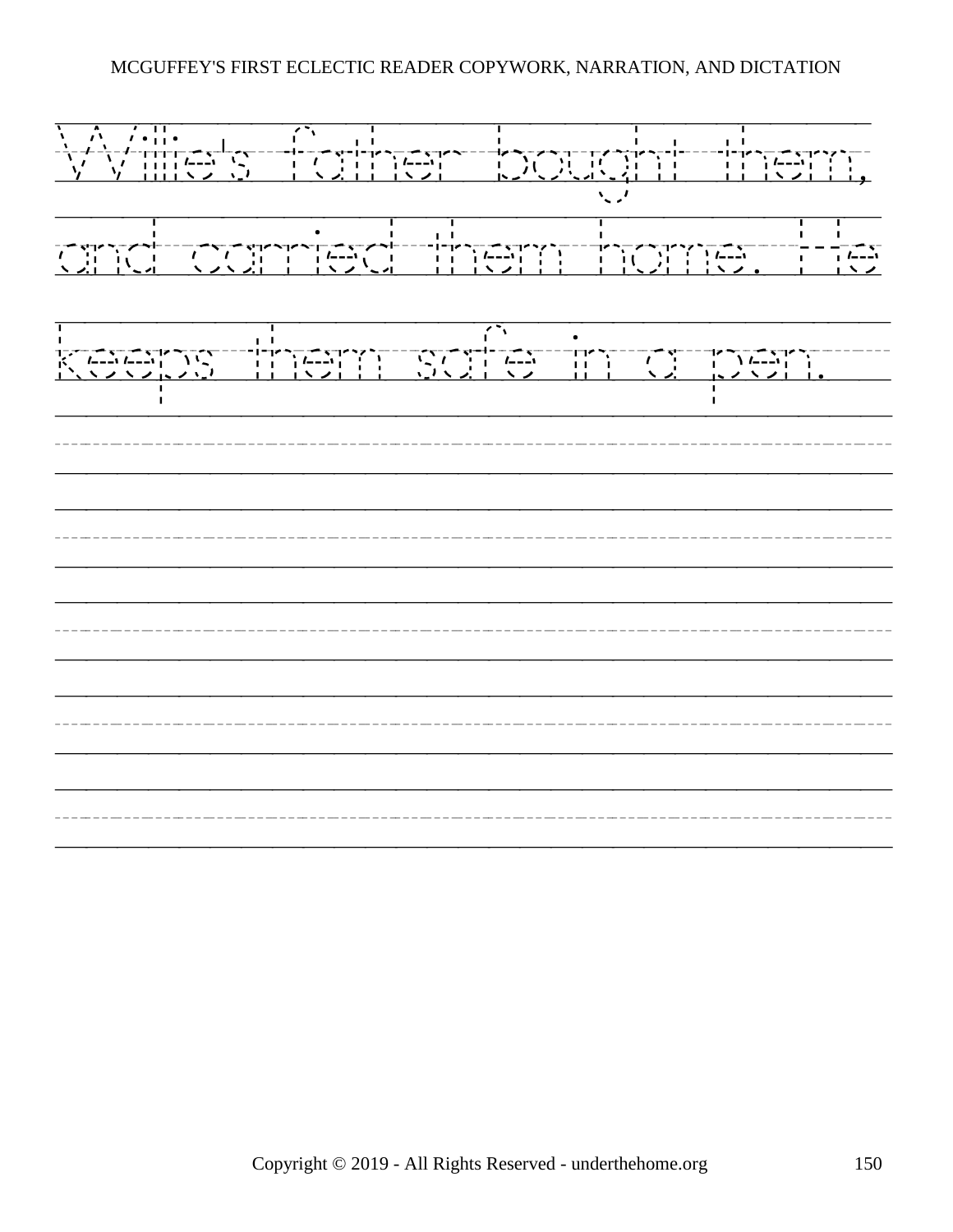

**Lesson 55**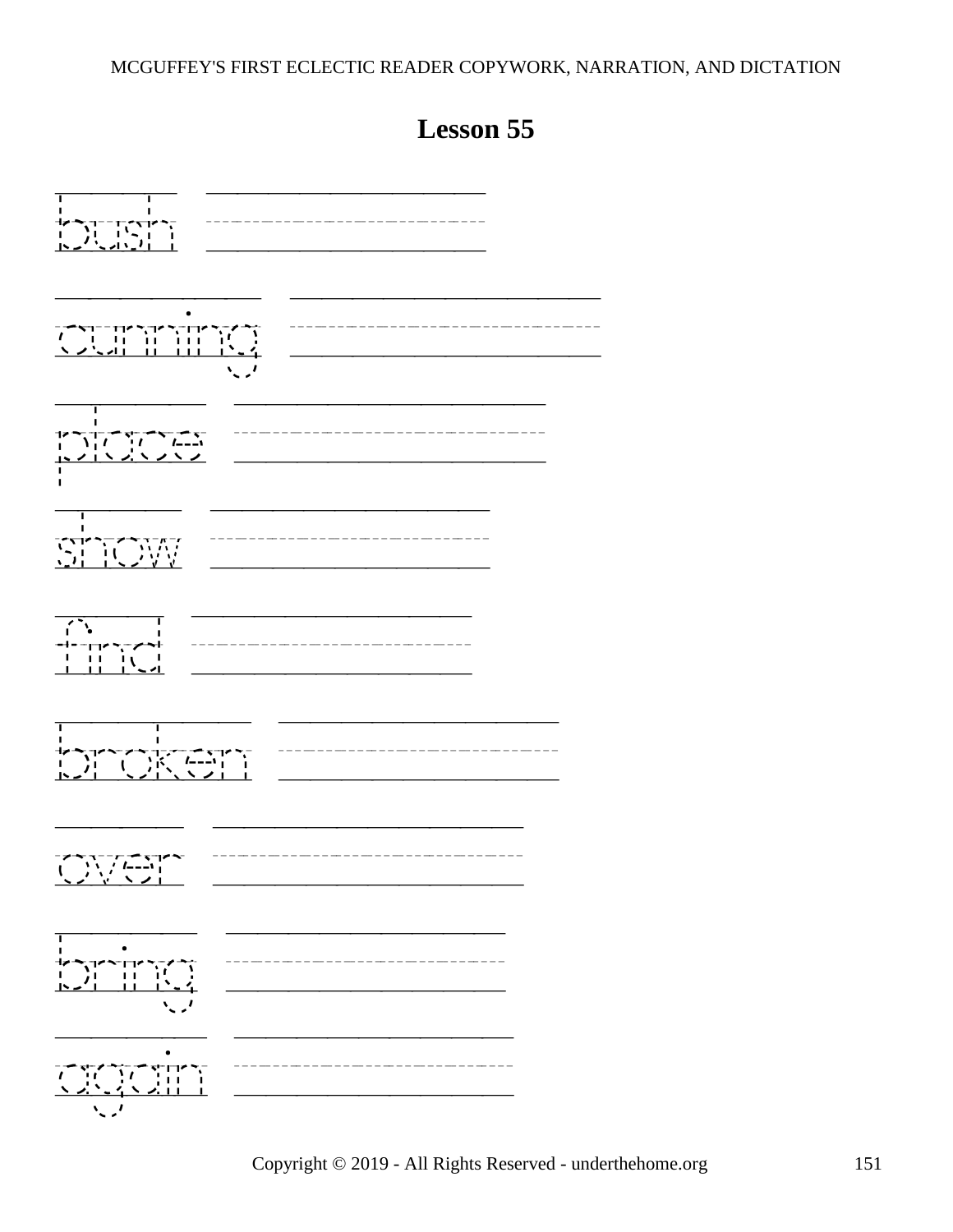

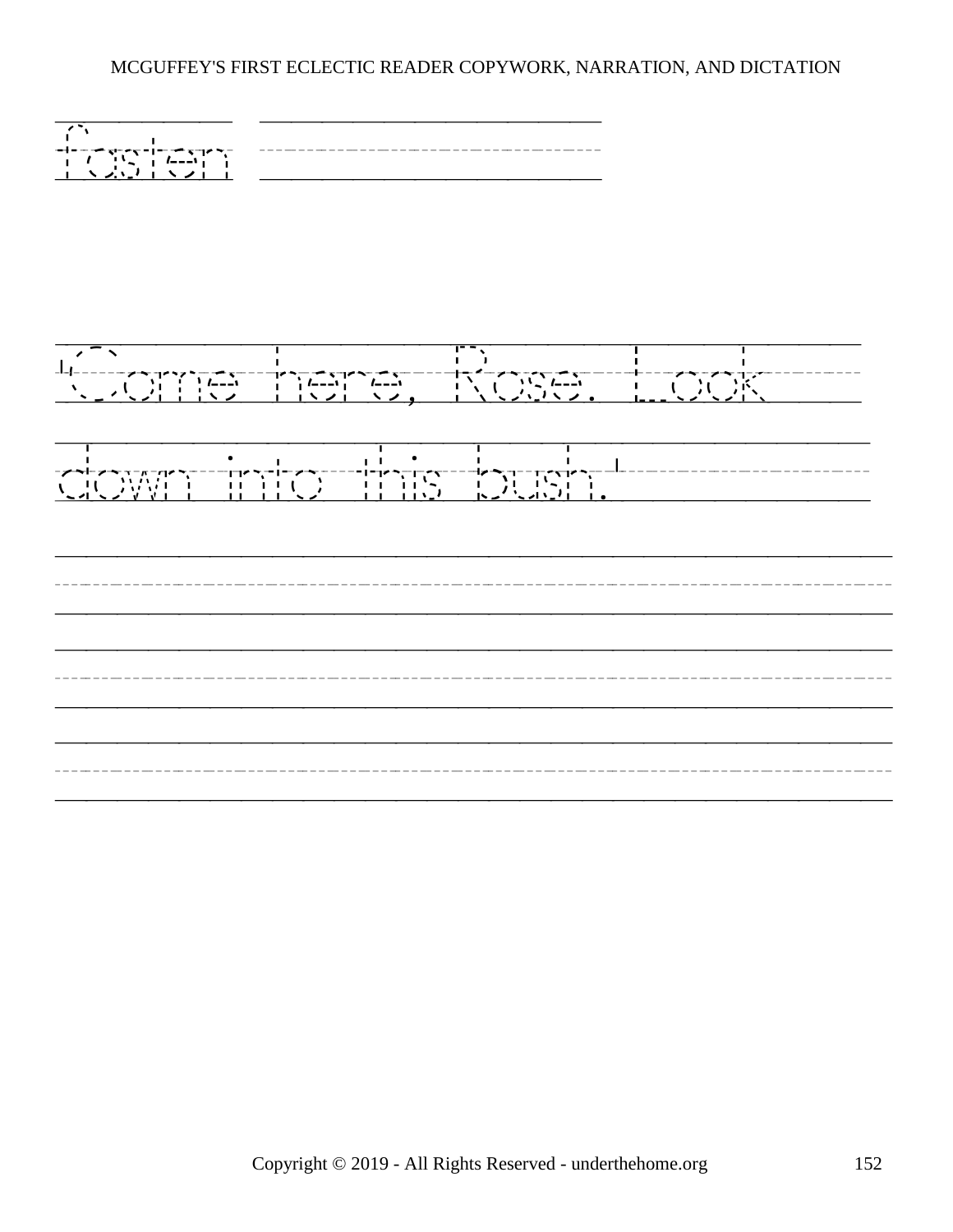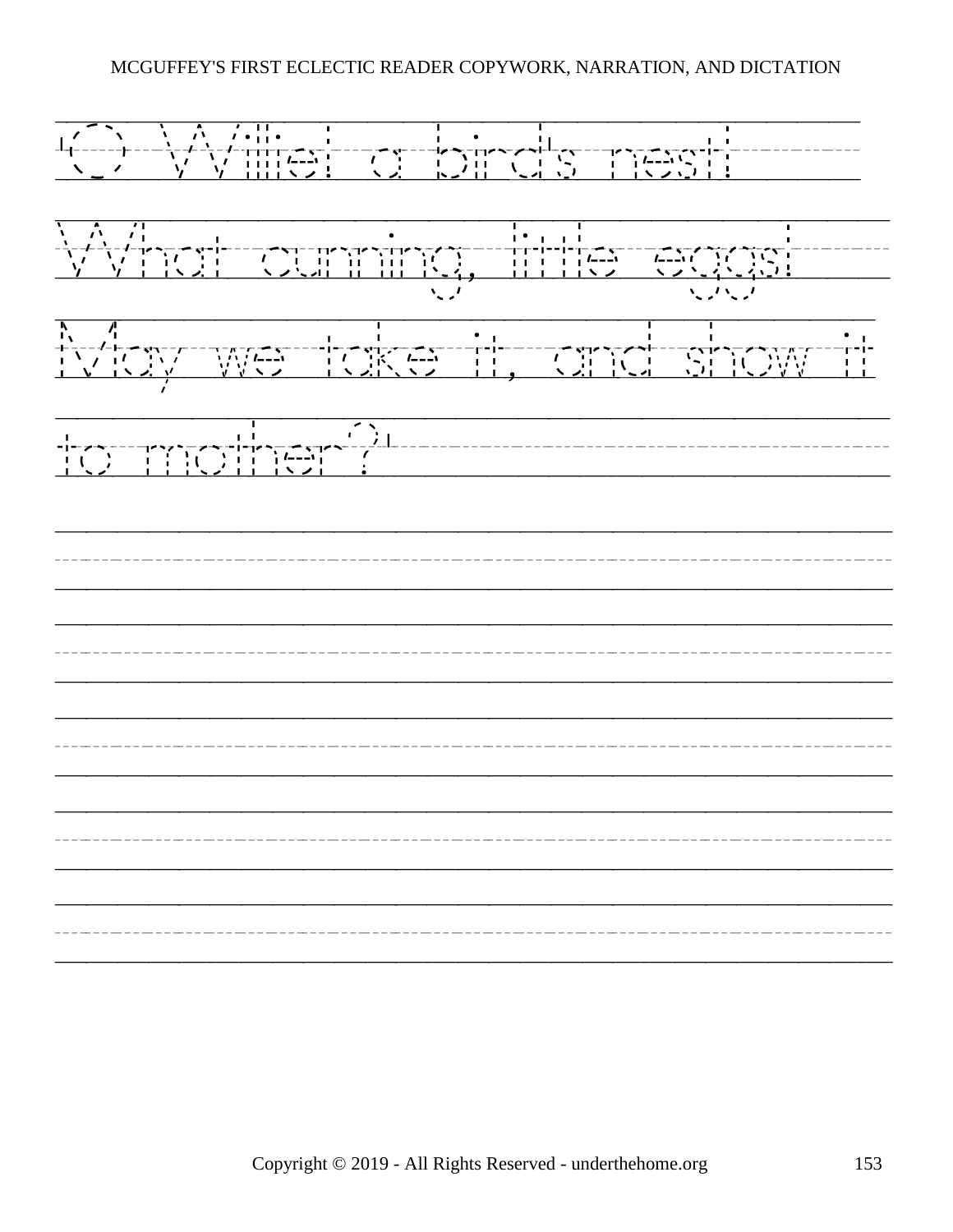'What/would/the/old/bird/// do,/Rose,/if/she/should///// come/back/and/not/find/her nest?'///////////////////// /////////////////////////// /////////////////////////// /////////////////////////// /////////////////////////// ///////////////////////////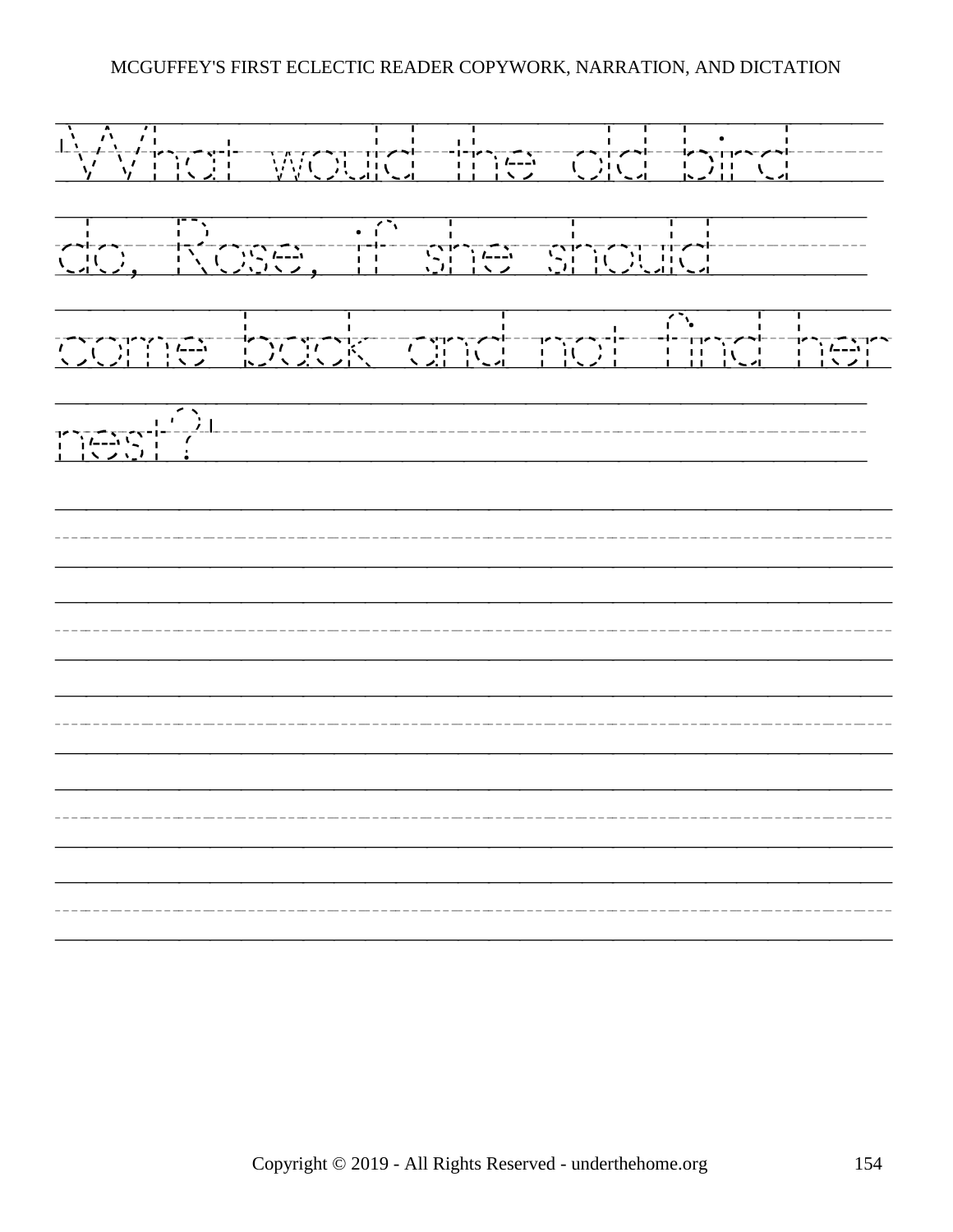

**Lesson 56**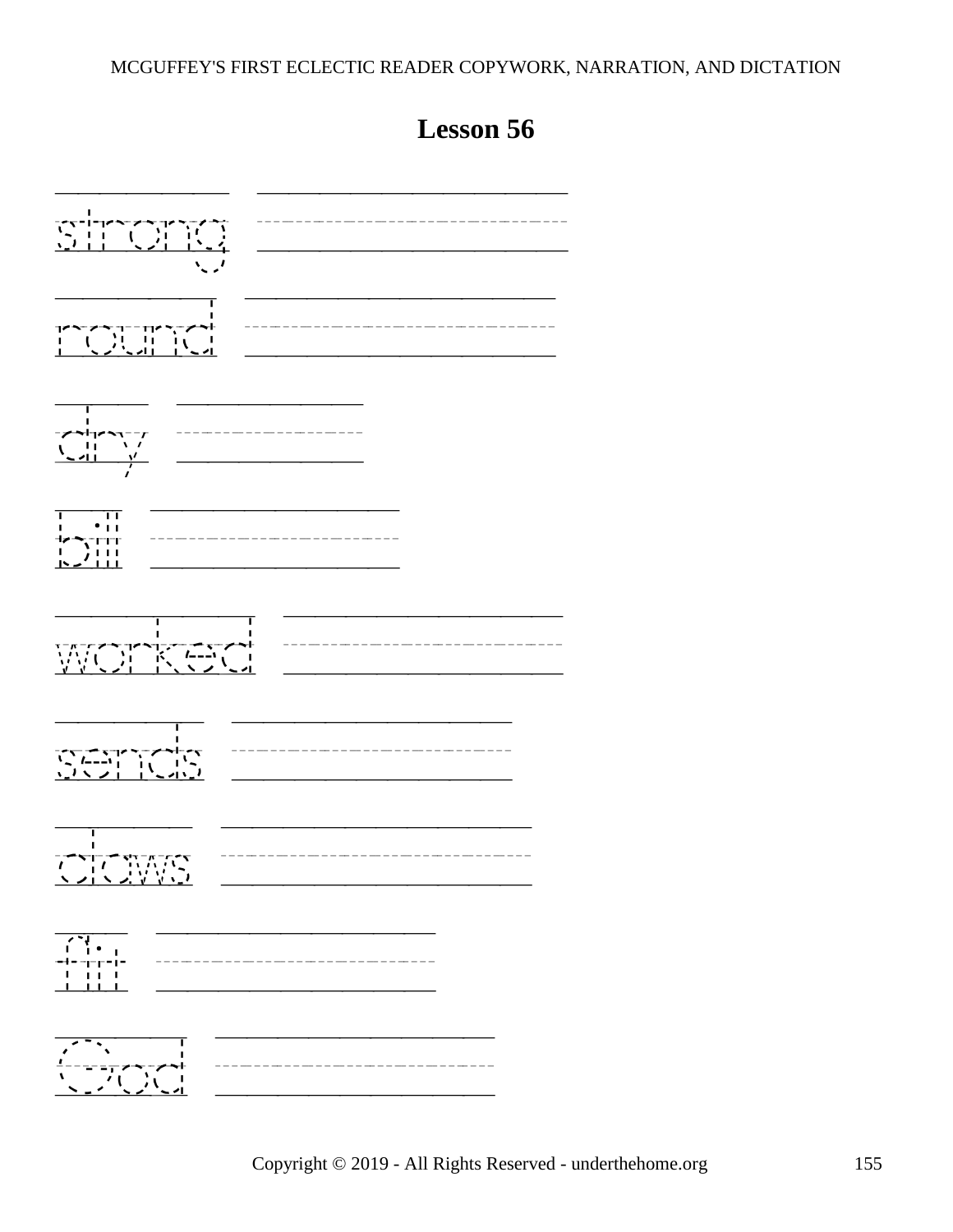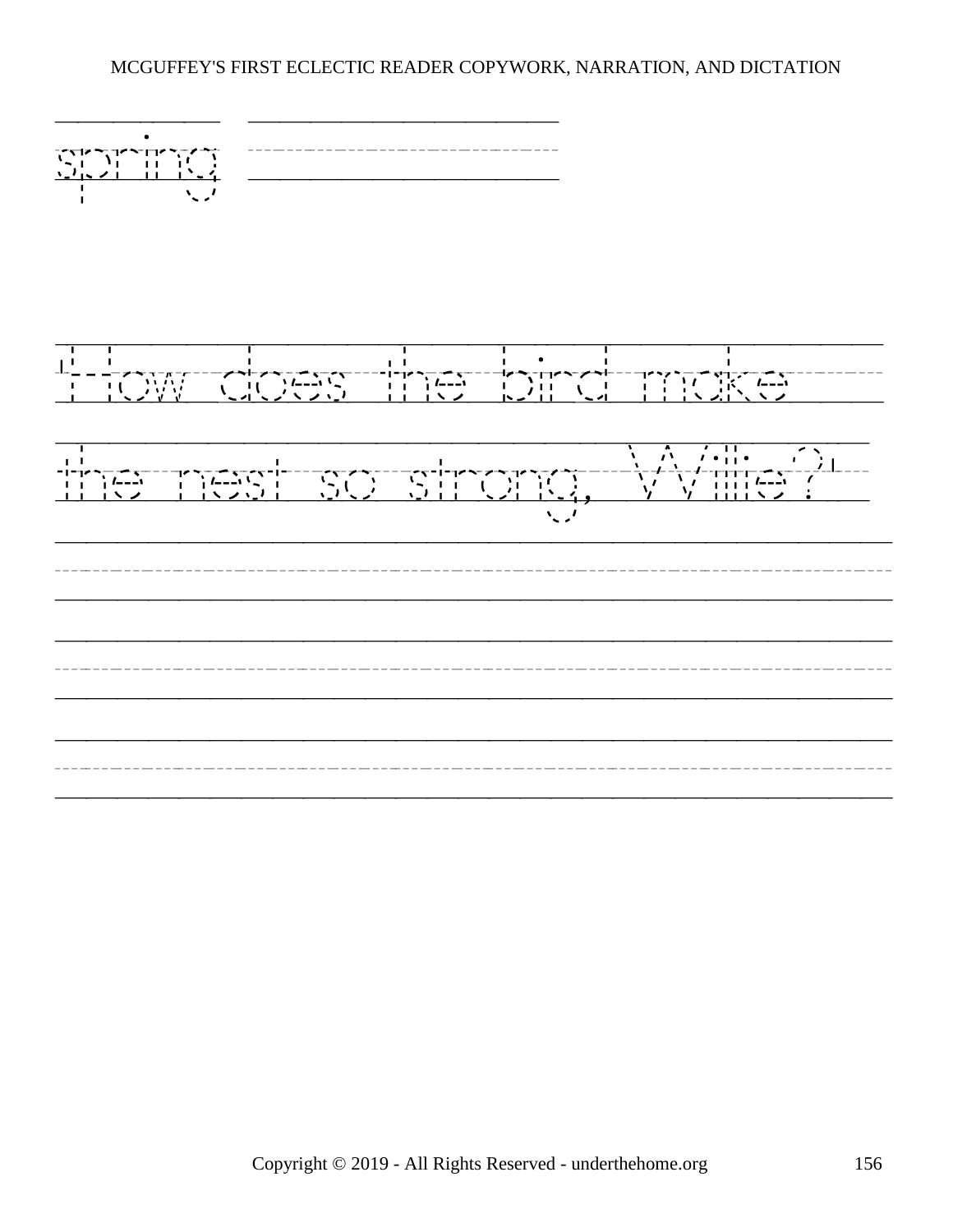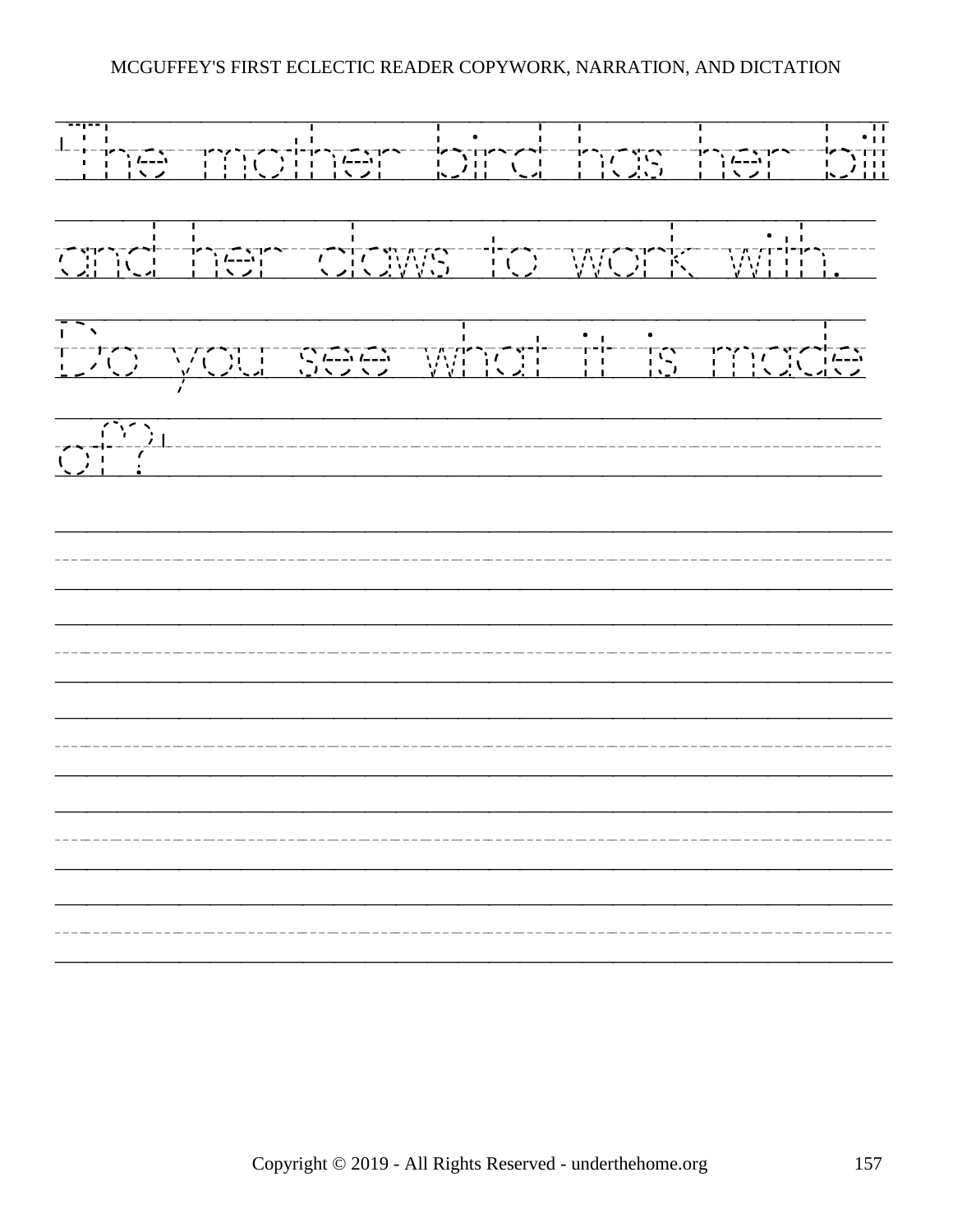'Yes,/Willie,/I/see/horse-/// hairs/and/dry/grass./The//// bird/worked/hard/to/make// a/nice,/round/nest.'///////// /////////////////////////// /////////////////////////// /////////////////////////// /////////////////////////// ///////////////////////////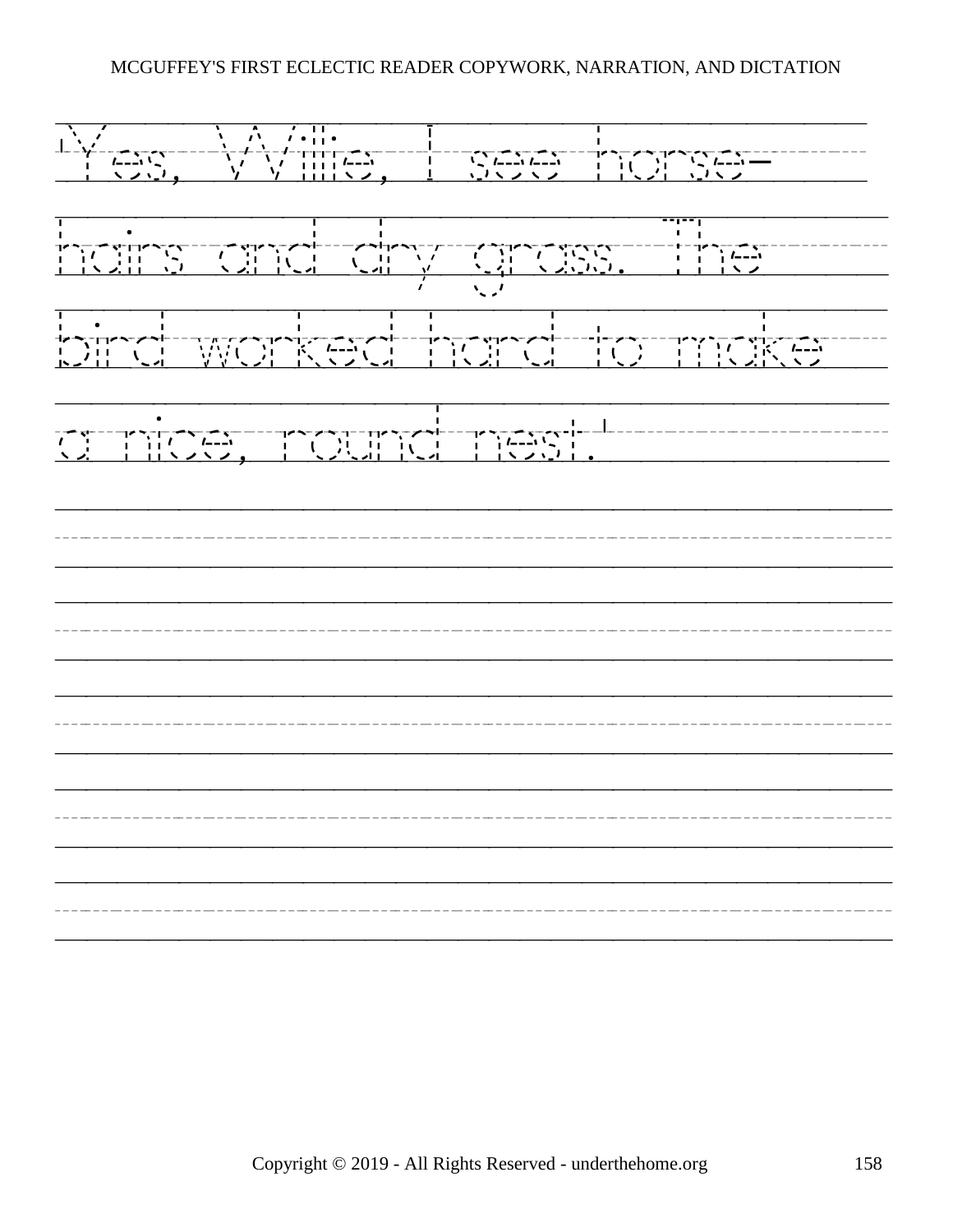**Lesson 57**

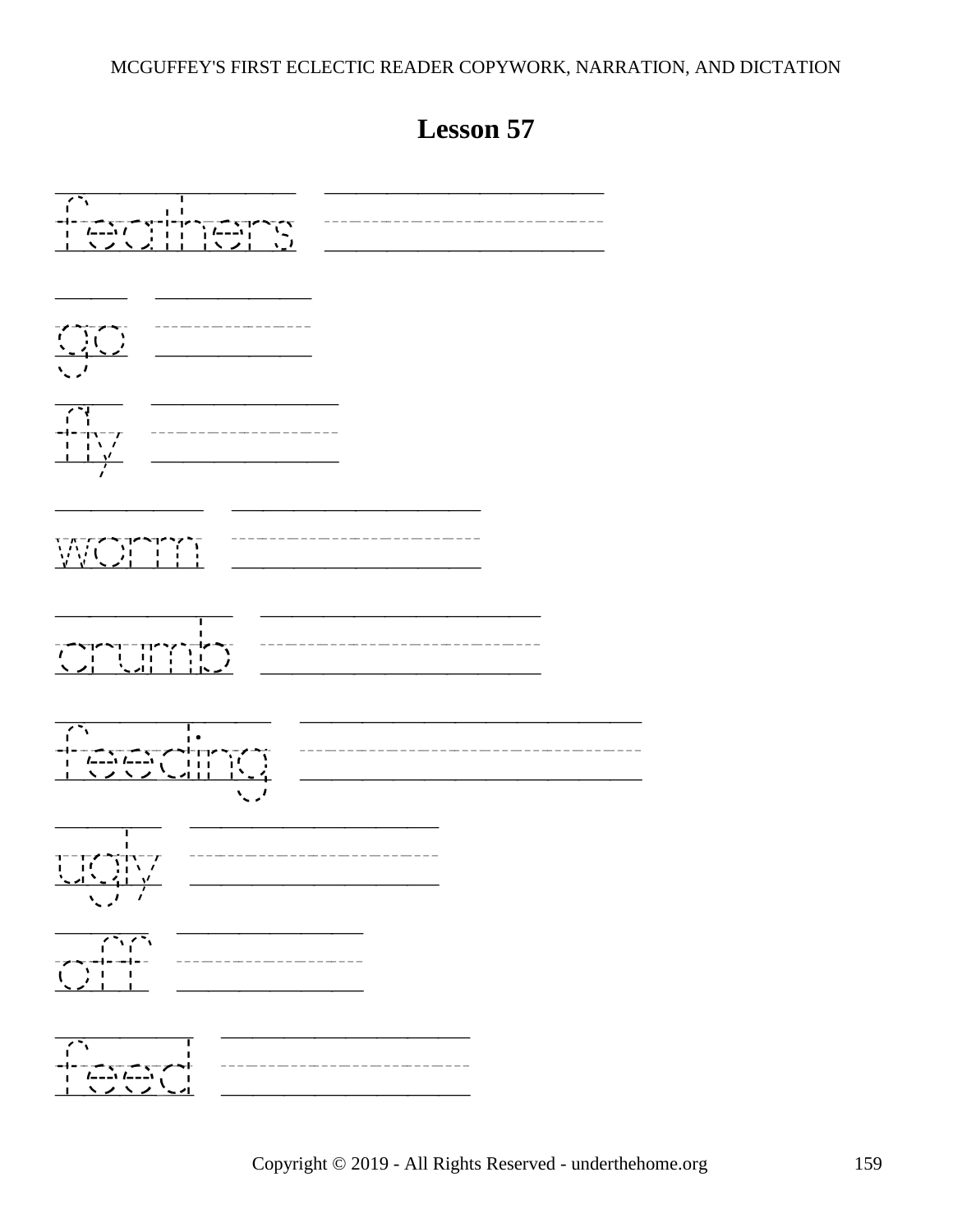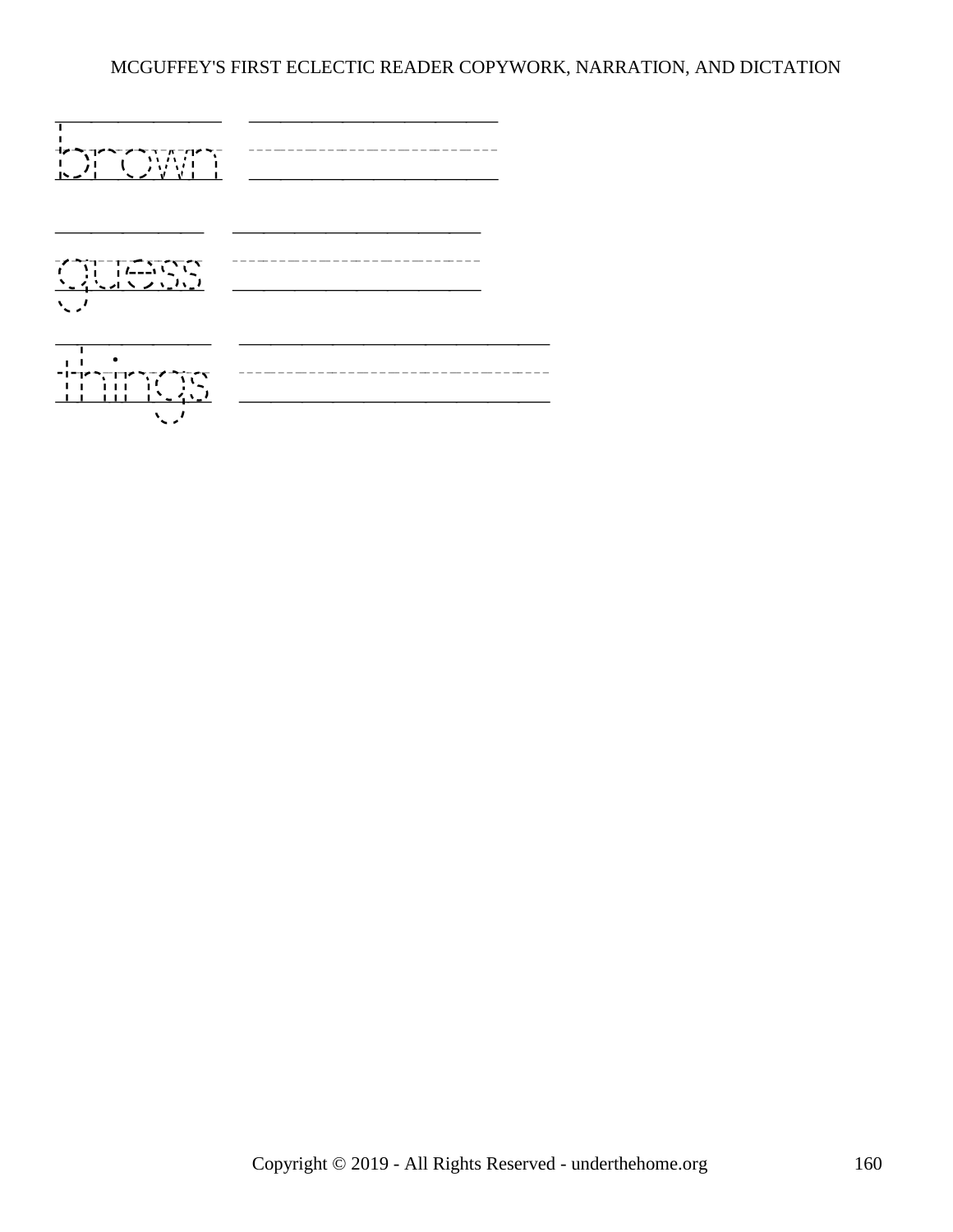Willie,/when/I/was/feeding// the/birds/just/now,/a/little// bird/flew/away/with/a/crumb in/its/bill./////////////////// /////////////////////////// /////////////////////////// /////////////////////////// /////////////////////////// ///////////////////////////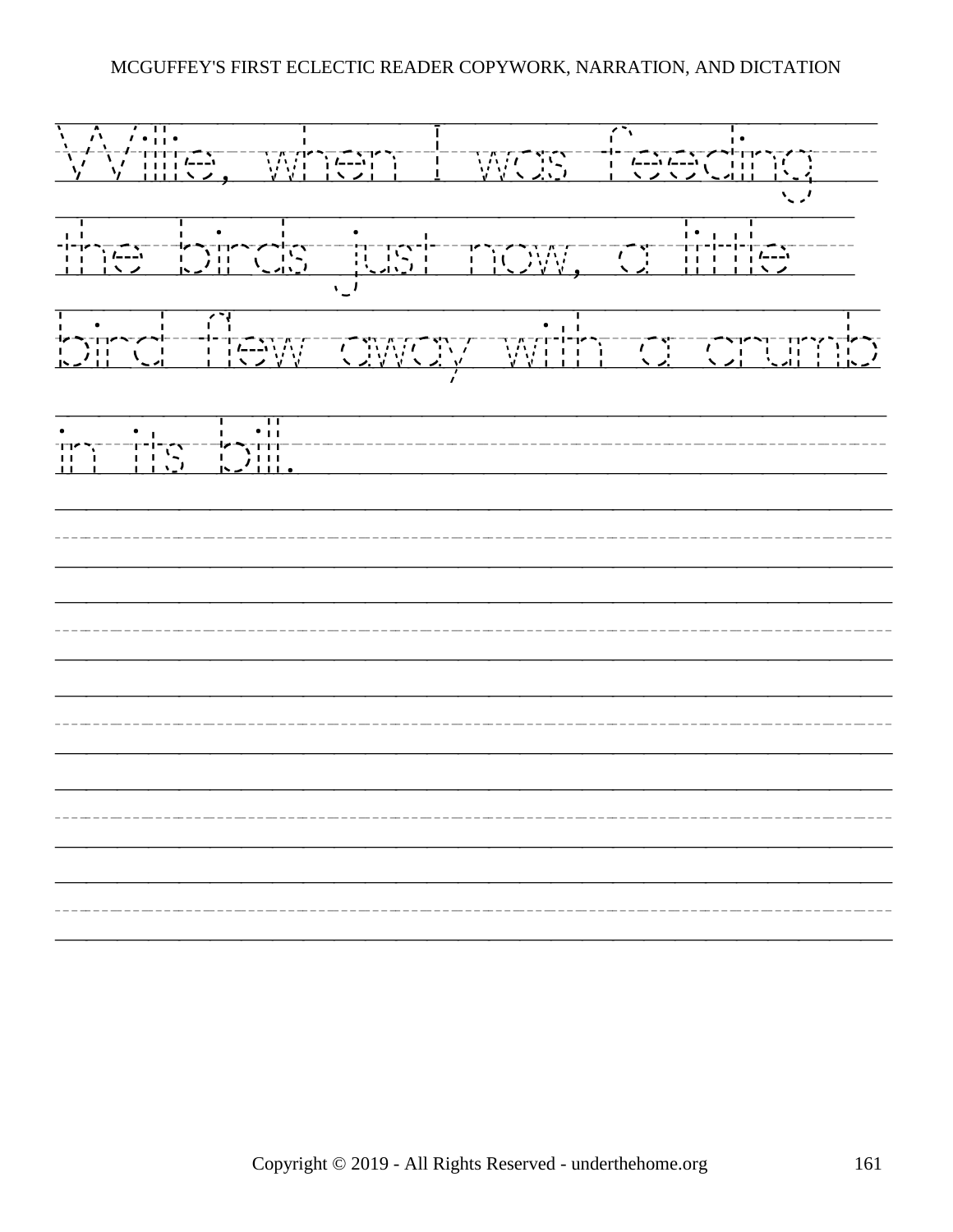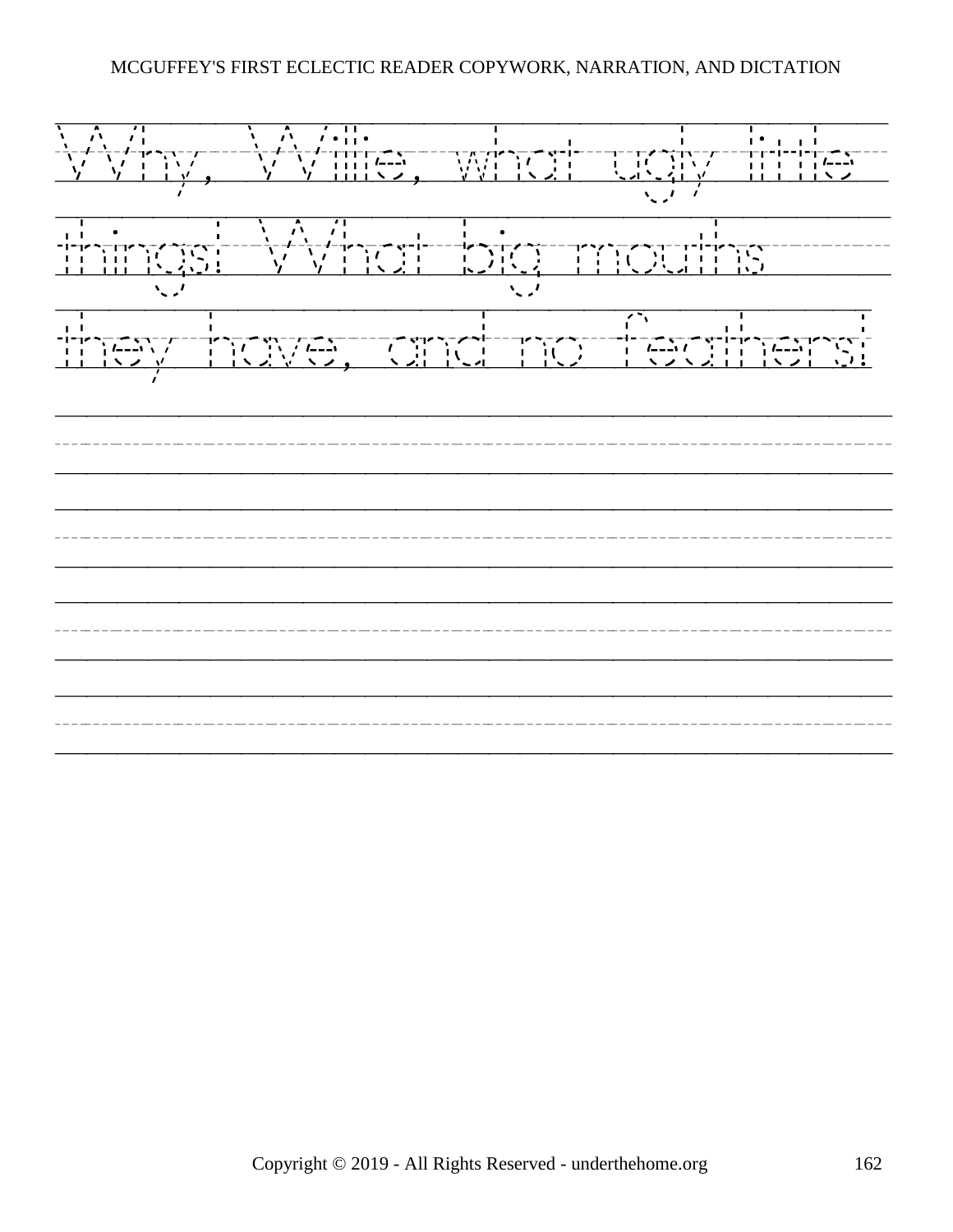

## **Lesson 58**

Copyright © 2019 - All Rights Reserved - underthehome.org 163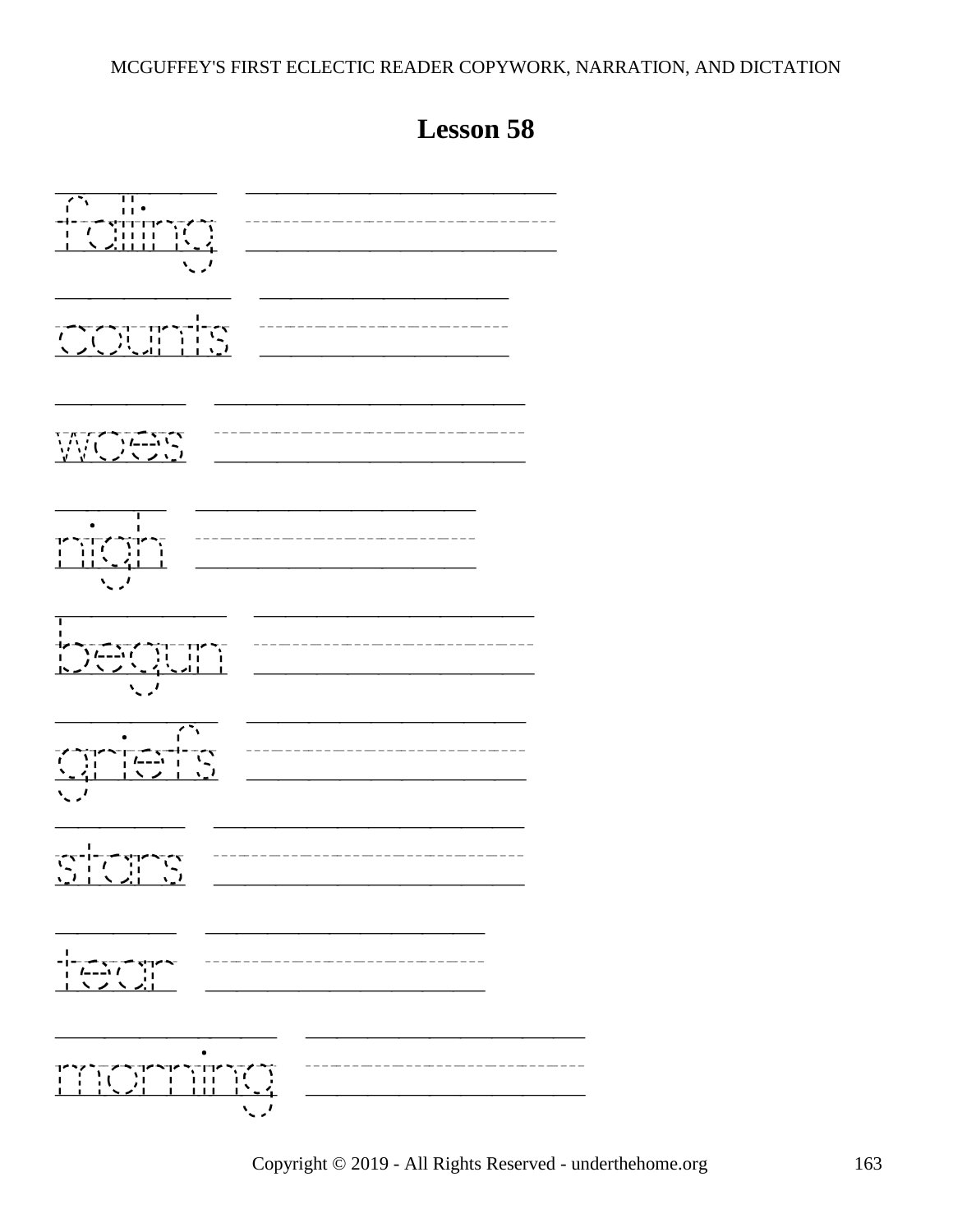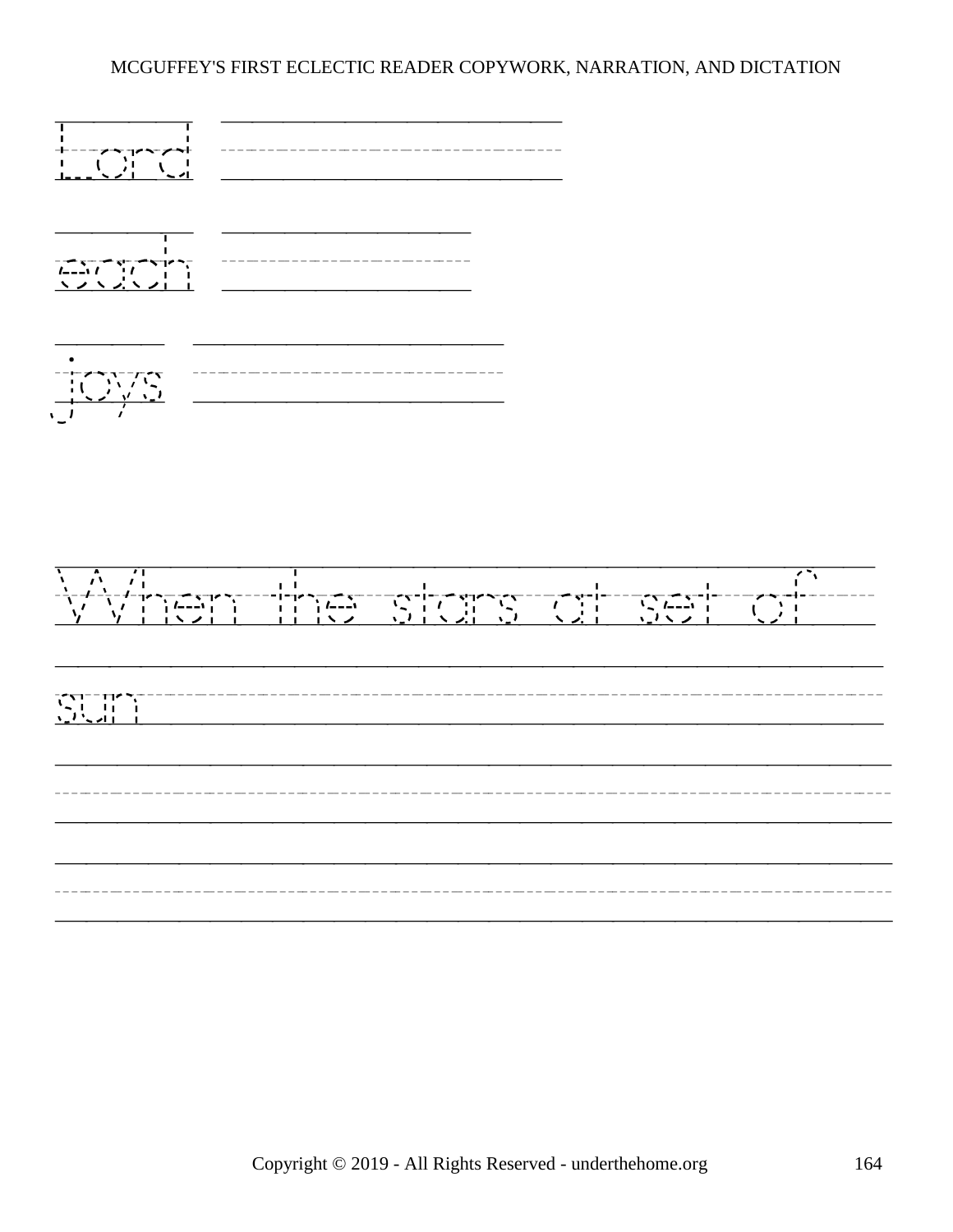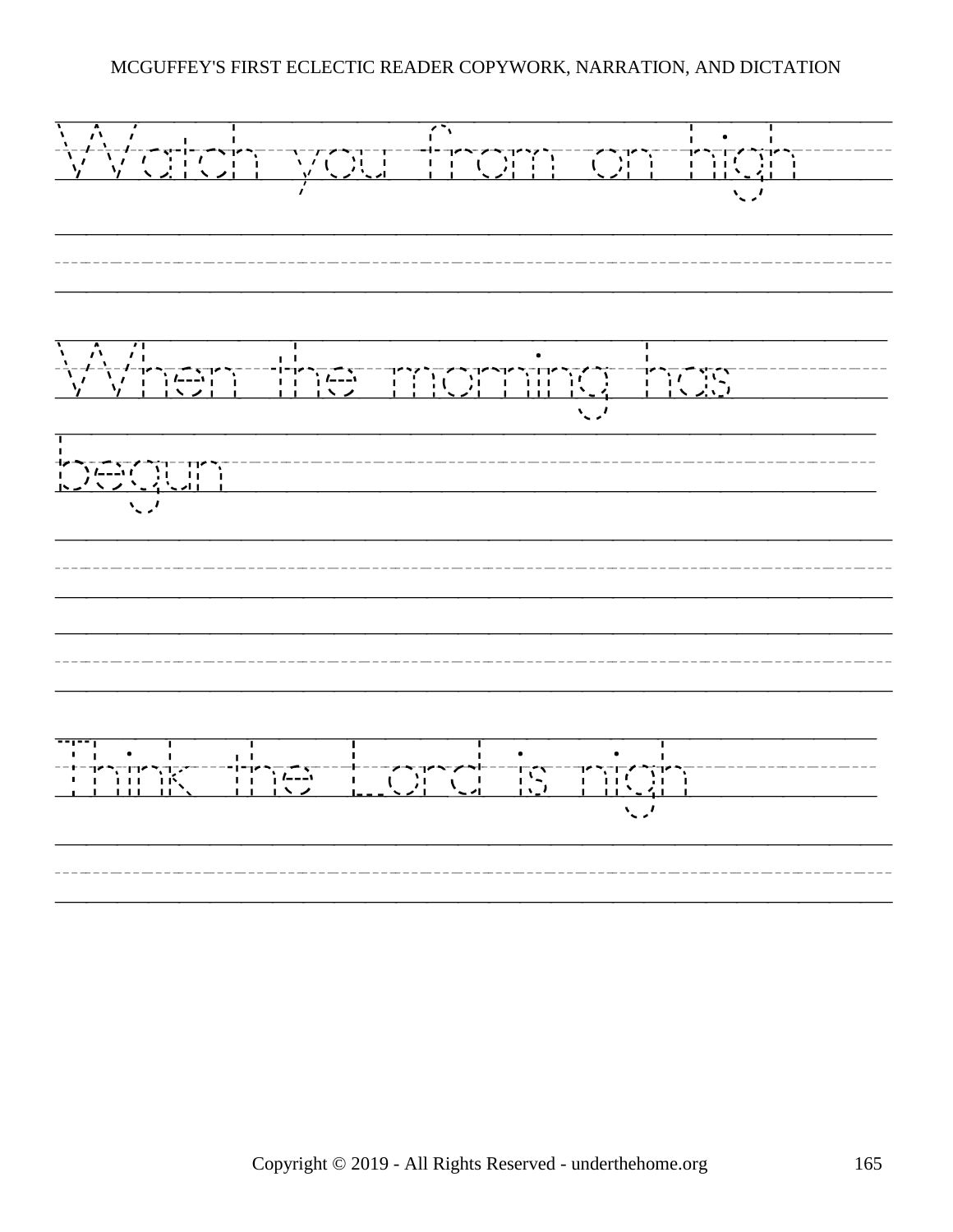**Lesson 59**

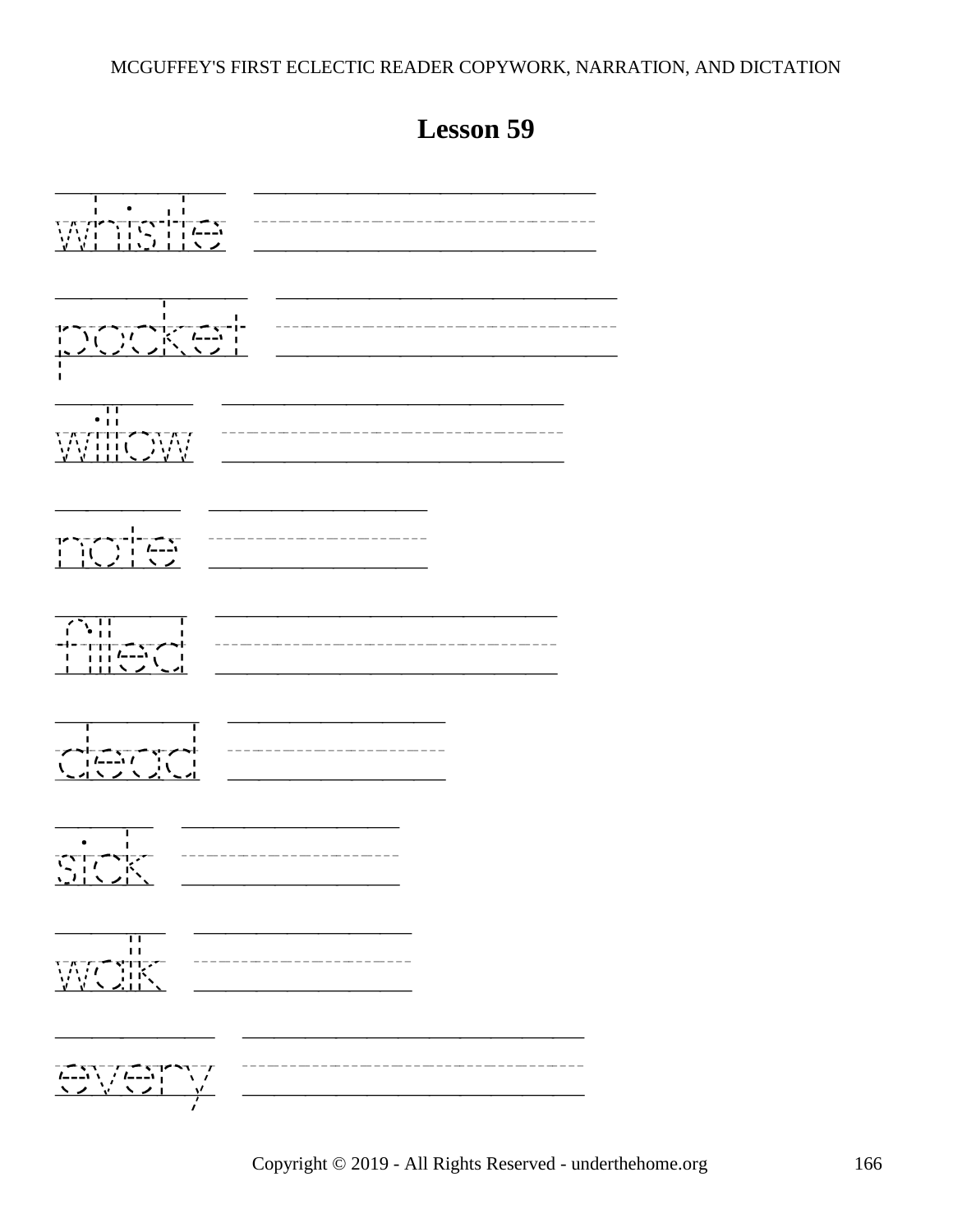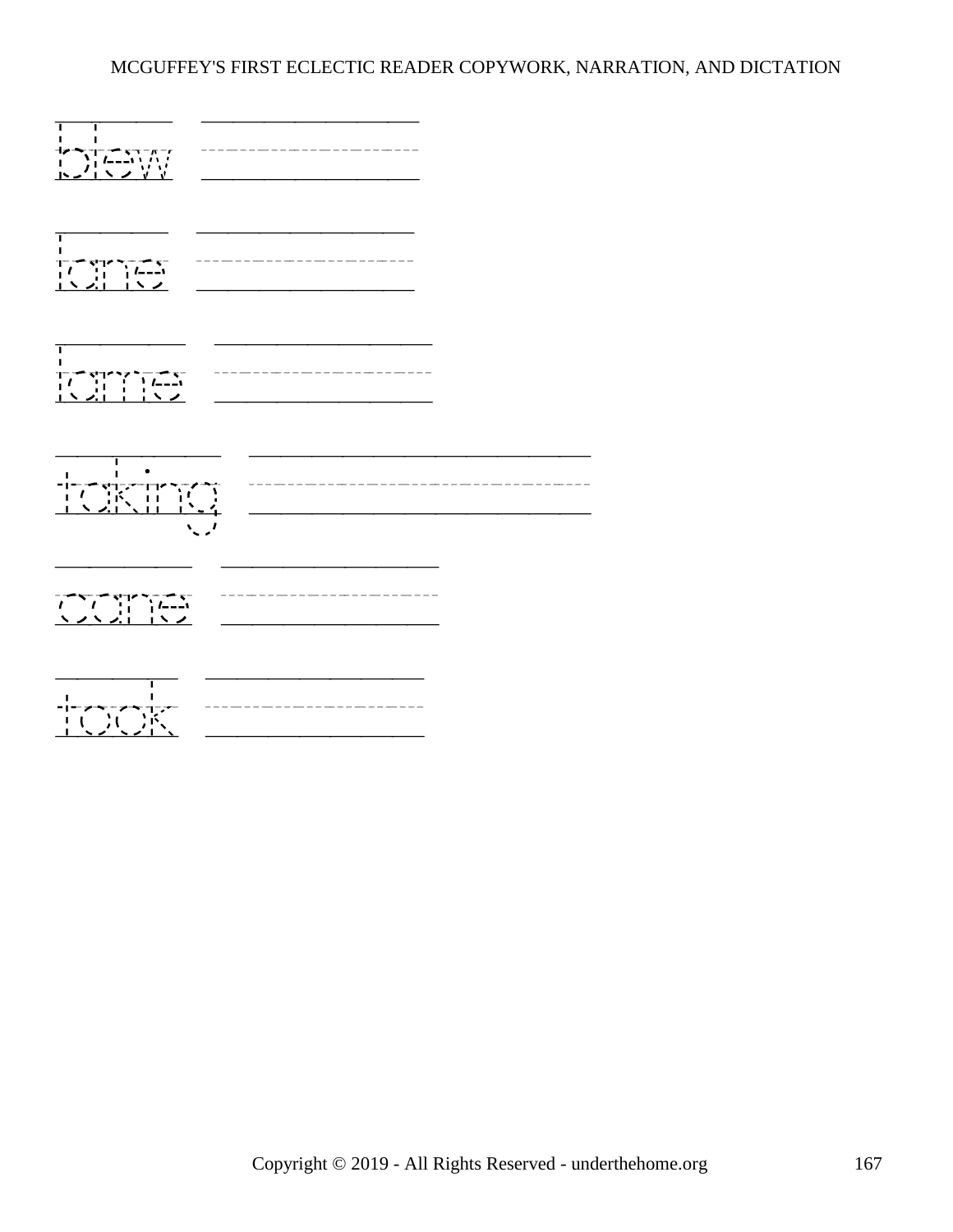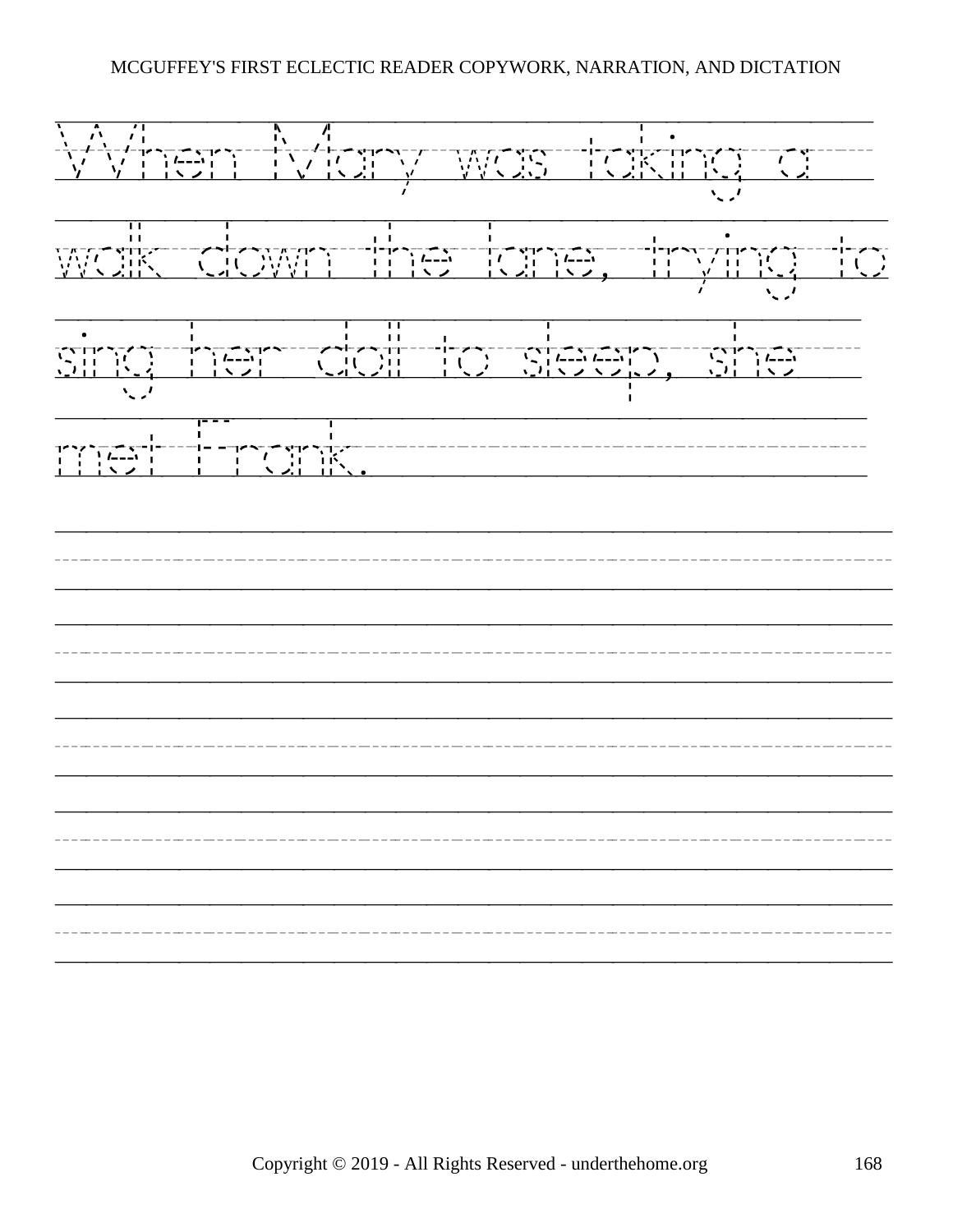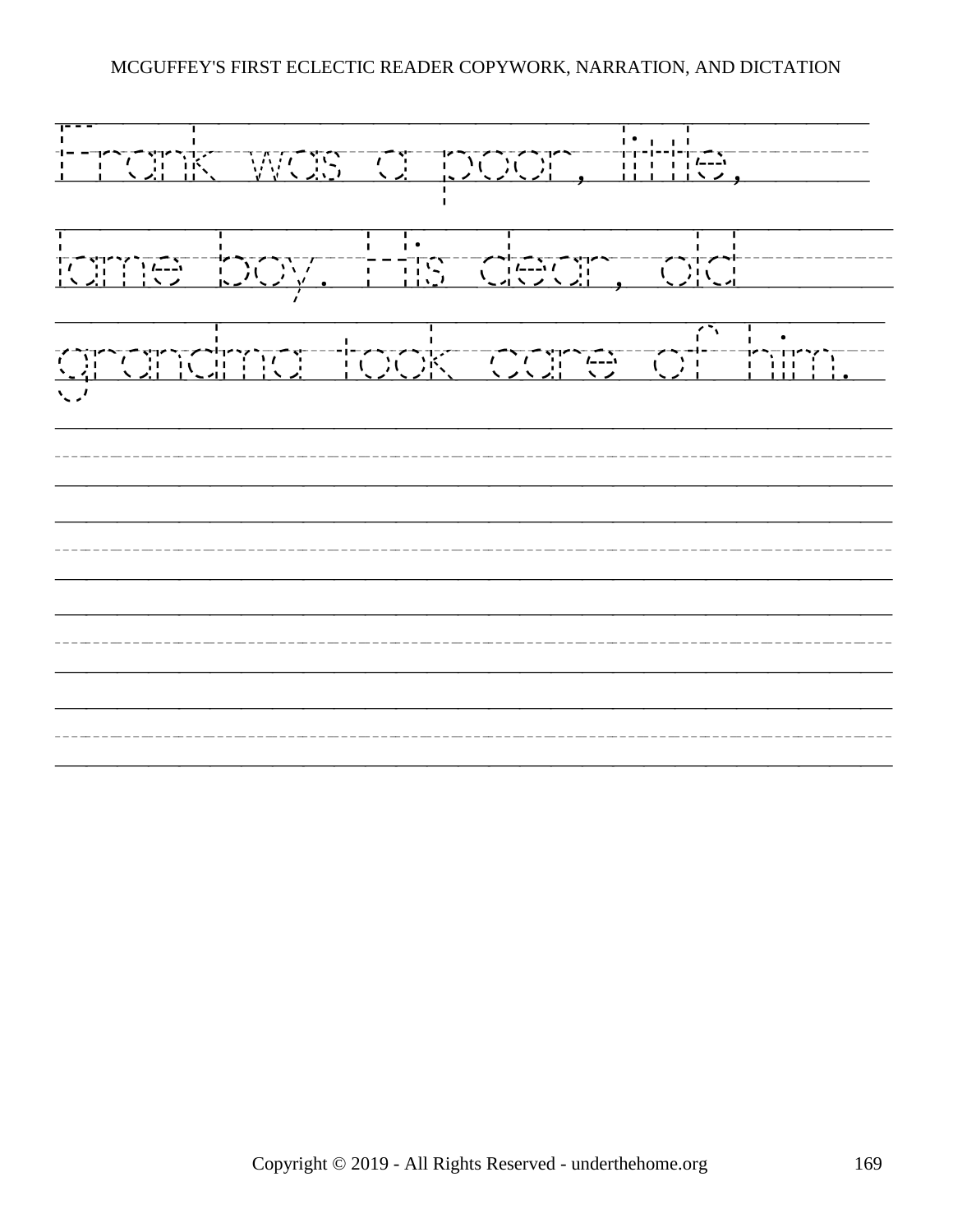# **Lesson 60**

| ╎<br>╺╿╾╕╌╺╒┢╩╤┢╘╤╌╼╸┱┈╆╧╫<br>╎╏╎╹╴╿╎╷╷╎╿╿╍╍╹╿╷╷╿<br><u>╎╏╵</u> ╧╒┦┊╷┈╿┈╷╎╲┈╱╵┖ <u>╺┦</u>                                                                                                                                                                                                                    |
|--------------------------------------------------------------------------------------------------------------------------------------------------------------------------------------------------------------------------------------------------------------------------------------------------------------|
| $\overline{\mathcal{L}^{\bullet}}$                                                                                                                                                                                                                                                                           |
| _________                                                                                                                                                                                                                                                                                                    |
| $\sqrt{2}$                                                                                                                                                                                                                                                                                                   |
| п                                                                                                                                                                                                                                                                                                            |
| .<br>$\mathbb{C}$ , $\mathbb{C}$ , $\mathbb{C}$ , $\mathbb{C}$                                                                                                                                                                                                                                               |
| $\begin{array}{c c c c c} \hline \text{ } & \text{ } & \text{ } & \text{ } & \text{ } & \text{ } \\ \hline \text{ } & \text{ } & \text{ } & \text{ } & \text{ } & \text{ } & \text{ } \\ \hline \text{ } & \text{ } & \text{ } & \text{ } & \text{ } & \text{ } & \text{ } & \text{ } \\ \hline \end{array}$ |
| ┇╾ <del>╱╺</del> ╶┼╌╱╼┼<br>╵╴╿┈╷┆╿ <b>╷</b>                                                                                                                                                                                                                                                                  |
| $\frac{\sqrt{2}}{2}$<br>╯」                                                                                                                                                                                                                                                                                   |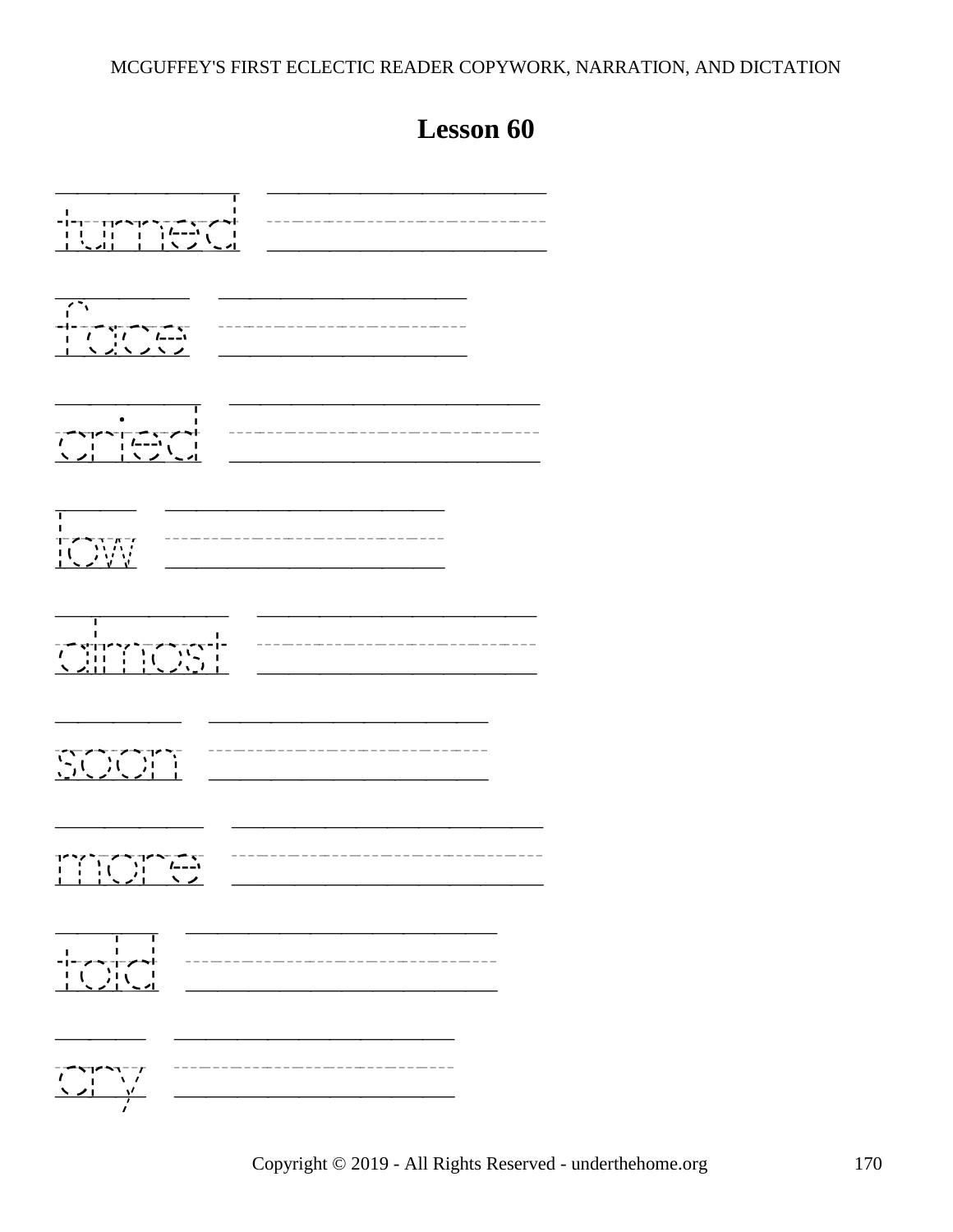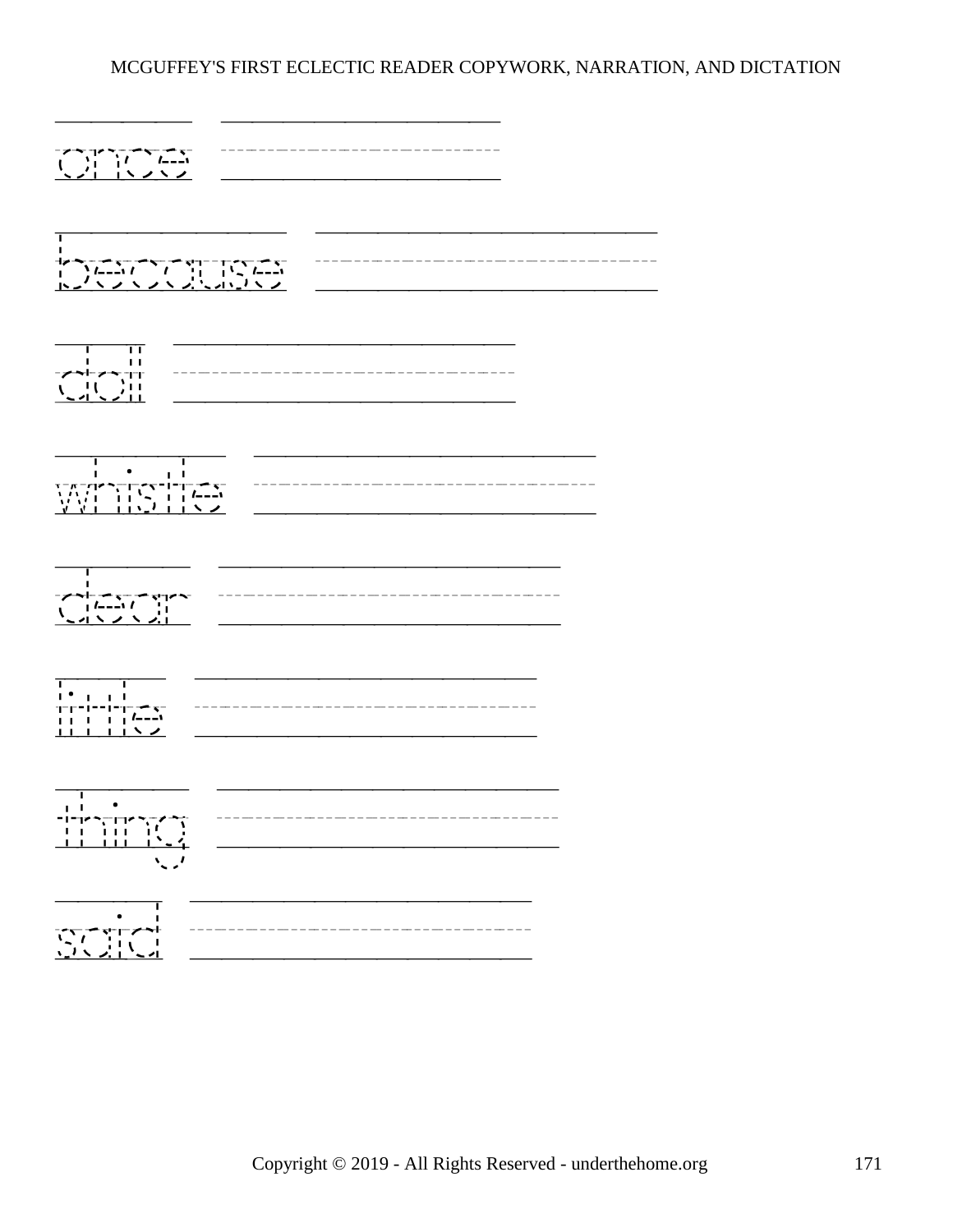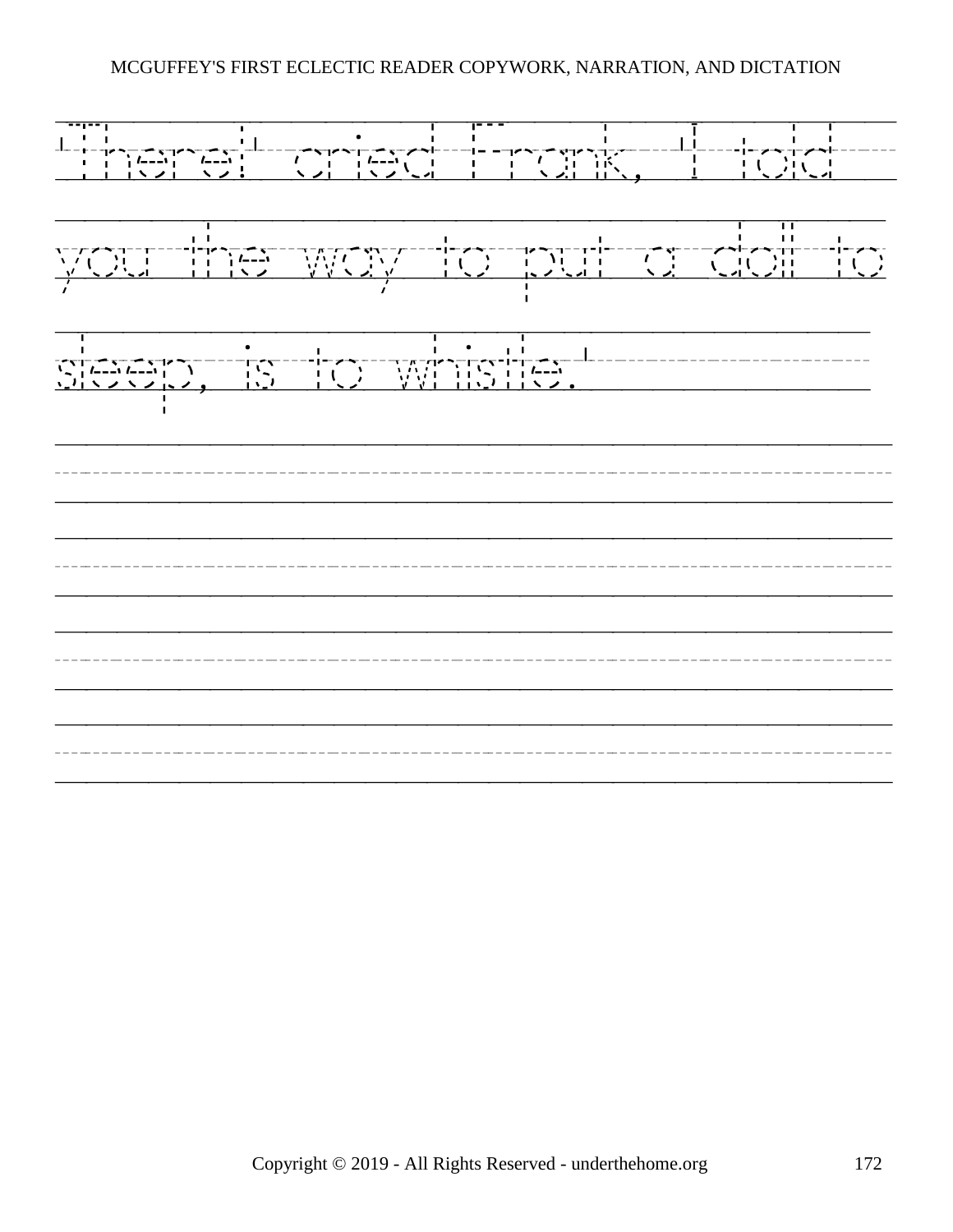'So/it/is,'/said/Mary./'Dear,/ little/thing;//it/mustake/second and the second and the second and the second and the second and the second and<br>little/thing;//it/mustake/second and the second and the second and the second and the second and the second an its/bed/now.'/////////////// /////////////////////////// /////////////////////////// /////////////////////////// ///////////////////////////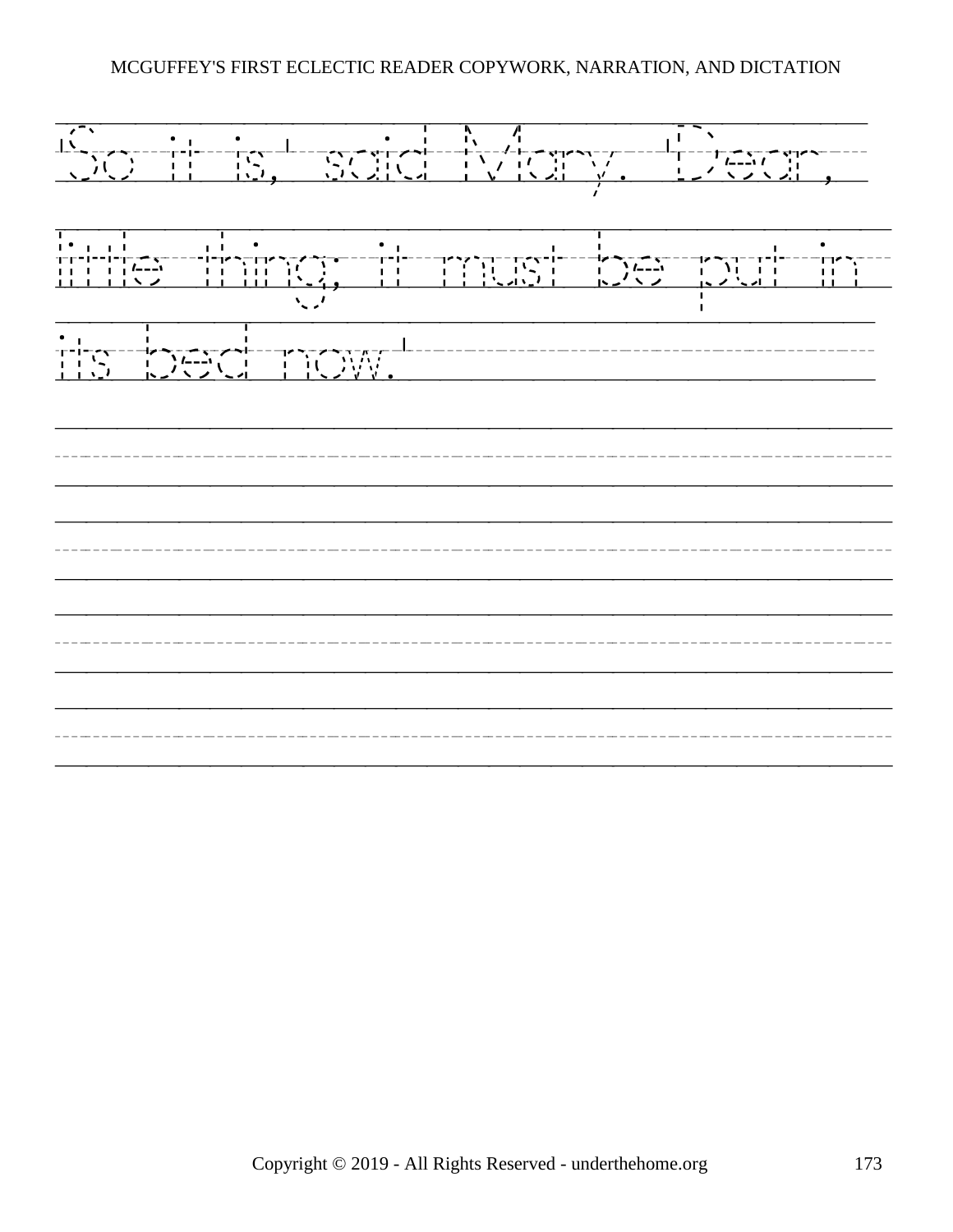# **Lesson 61**



Copyright © 2019 - All Rights Reserved - underthehome.org 174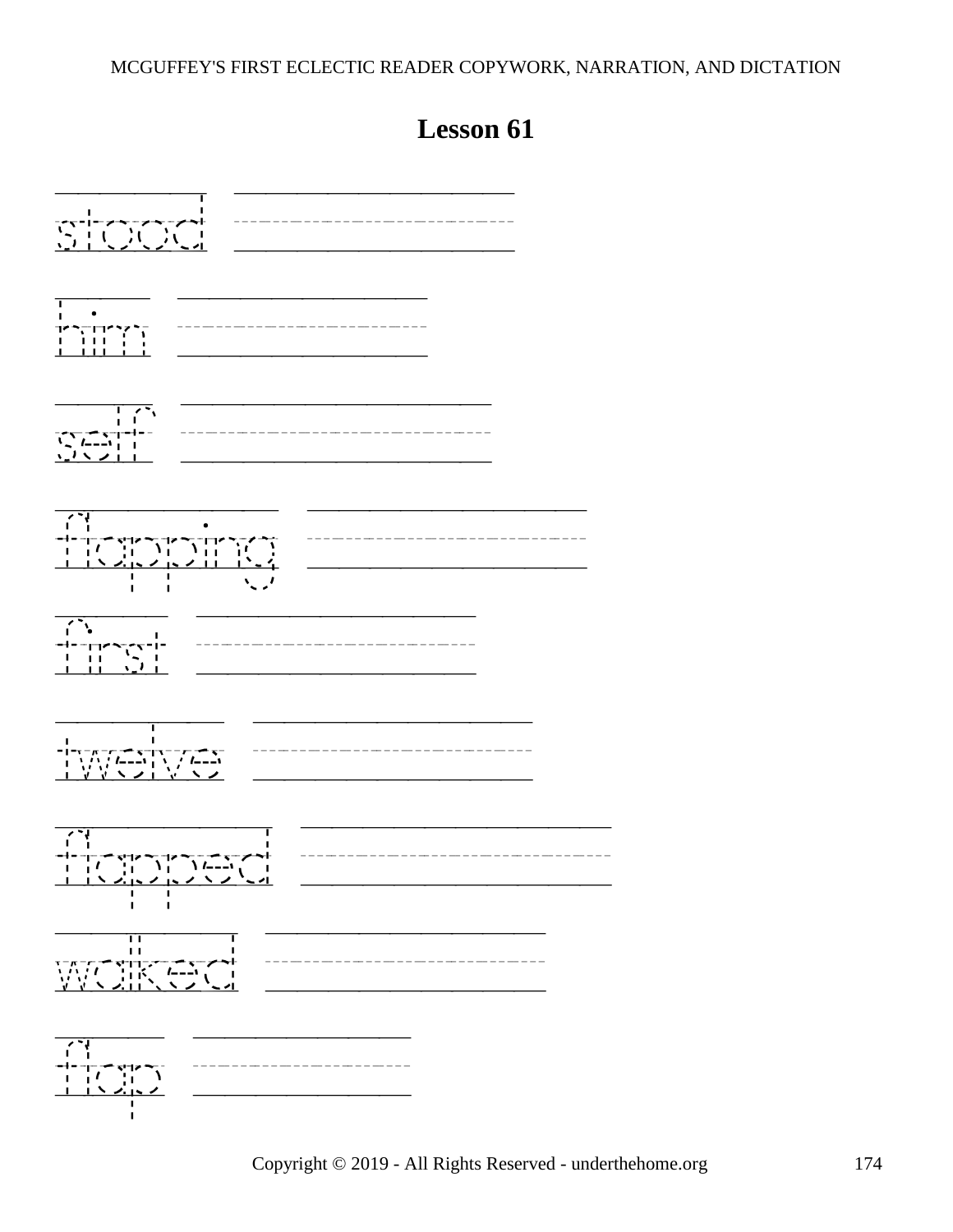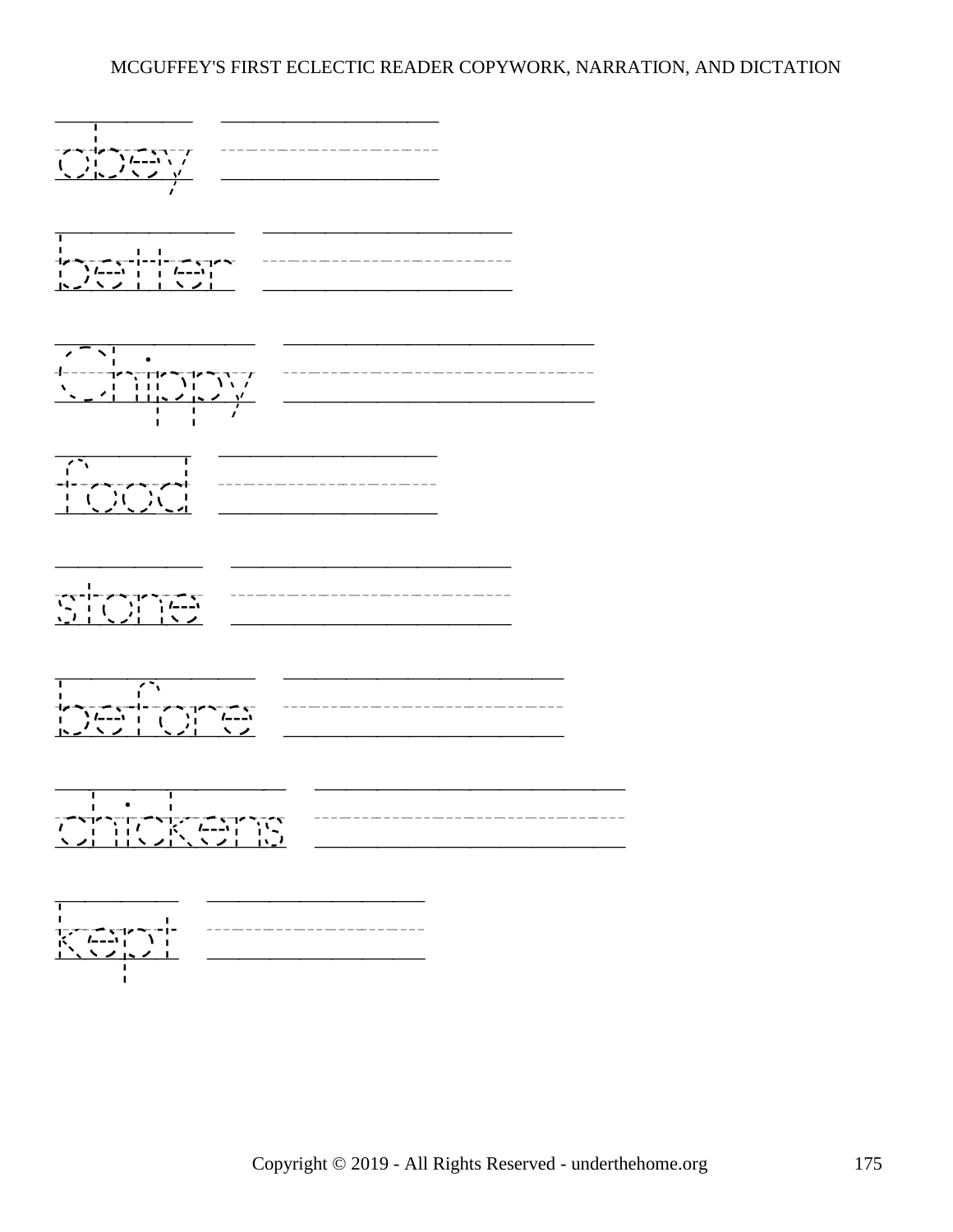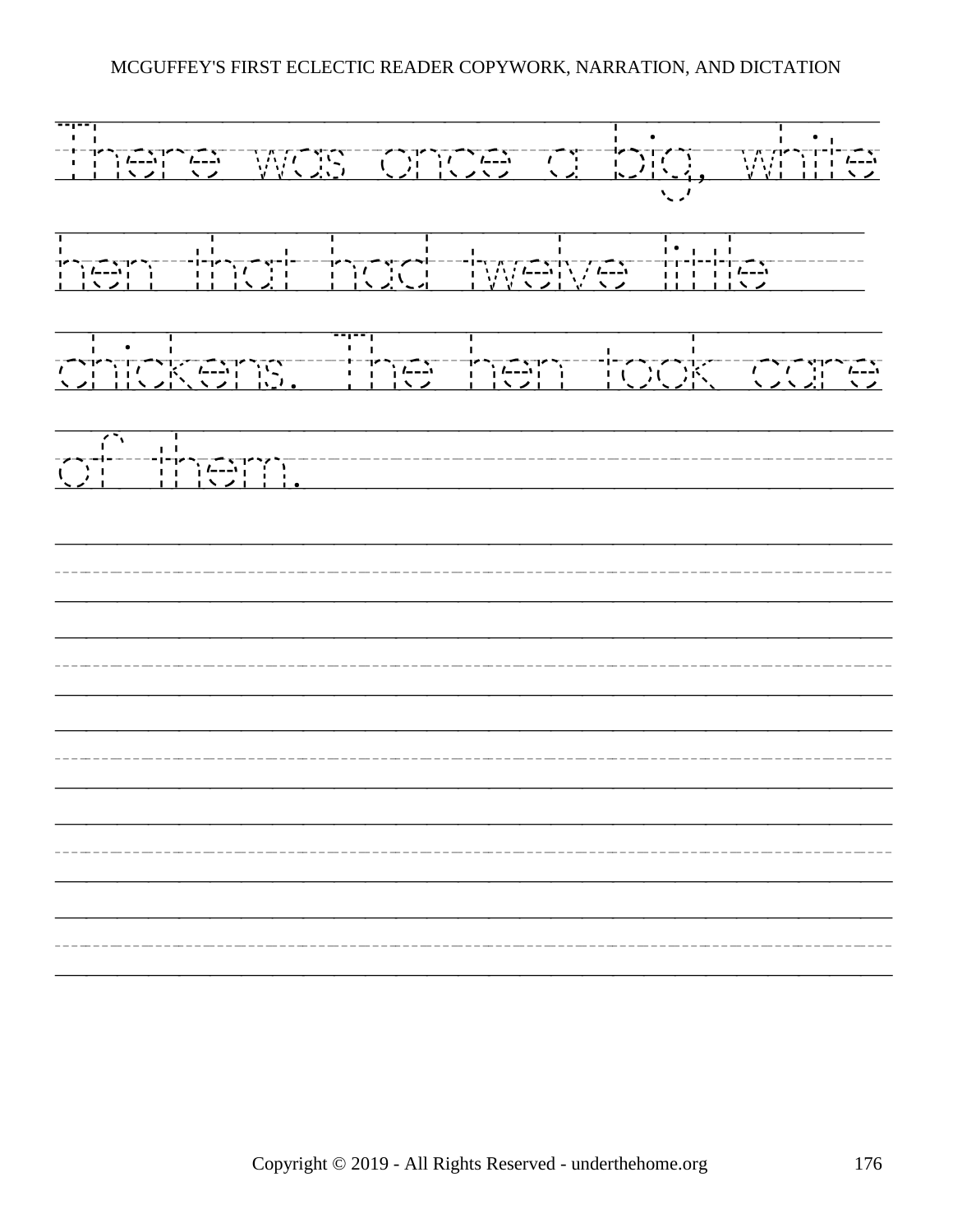This/hen/took/her/chickens// to/a/small/brook./She/////// thought/the/air/would/do//// them/good.//////////////// /////////////////////////// /////////////////////////// /////////////////////////// /////////////////////////// ///////////////////////////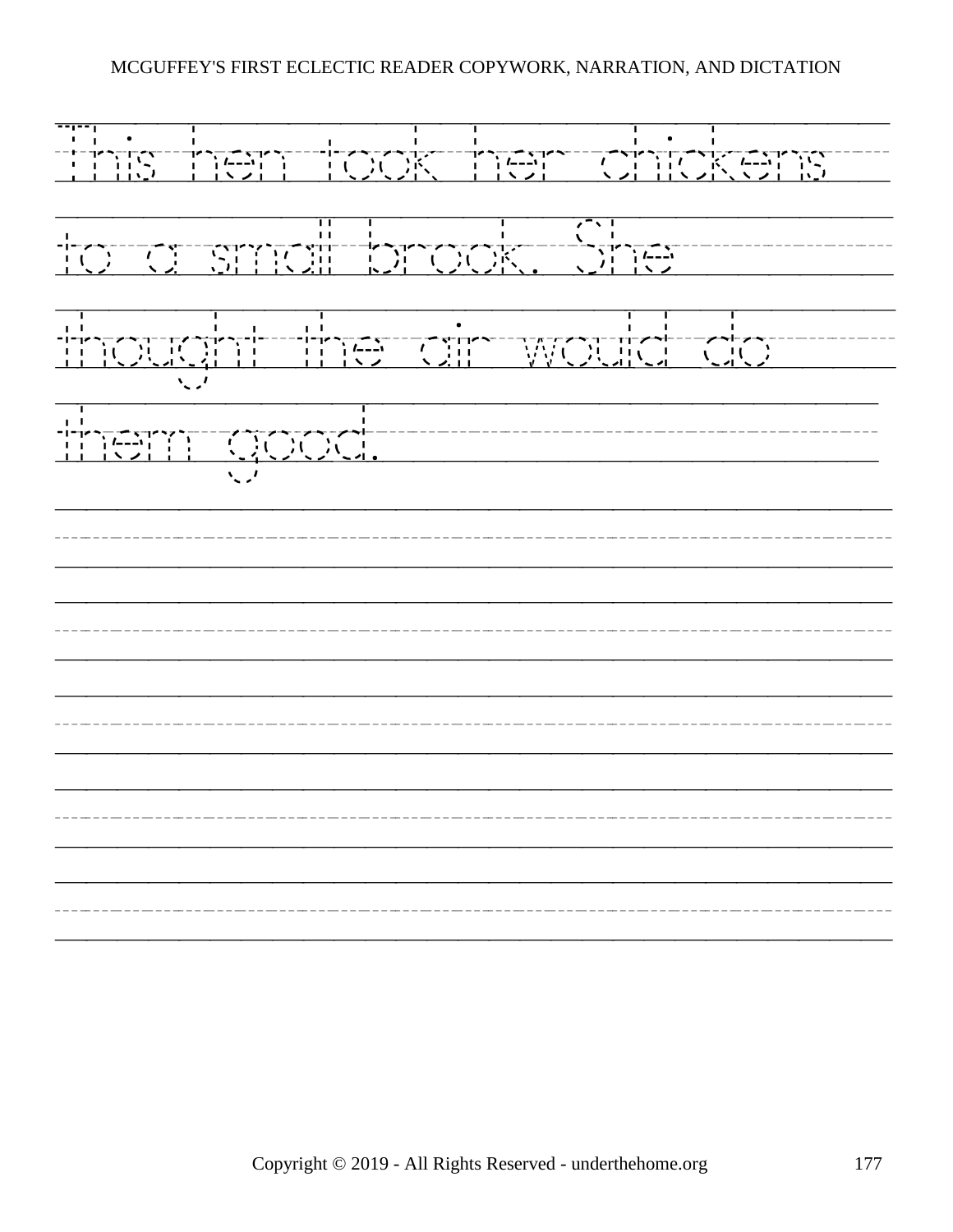There/was/a/stone/in/the/// brook:/she/thought/it/would/ be/easy/for/them/to/jump// to/that/stone.////////////// /////////////////////////// /////////////////////////// /////////////////////////// /////////////////////////// ///////////////////////////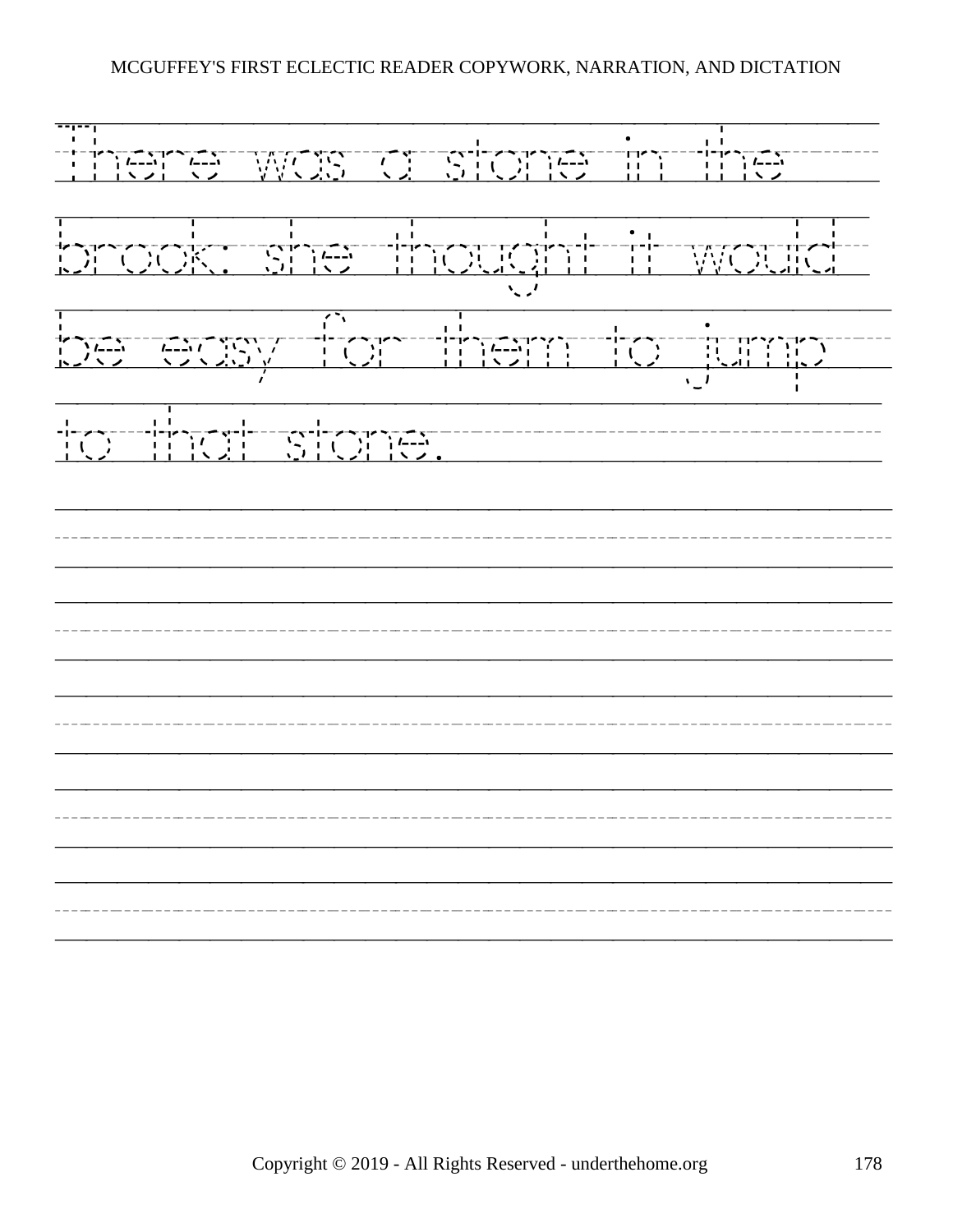chirped ////////// never ////////// indeed ////////// slowly //////////  $r^2$ <br>  $r^2$   $r^2$   $r^2$   $r^2$   $r^2$   $r^2$   $r^2$   $r^2$   $r^2$   $r^2$   $r^2$   $r^2$   $r^2$   $r^2$   $r^2$   $r^2$   $r^2$   $r^2$   $r^2$   $r^2$   $r^2$   $r^2$   $r^2$   $r^2$   $r^2$   $r^2$   $r^2$   $r^2$   $r^2$   $r^2$   $r^2$   $r^2$   $r^2$   $r^2$   $r^2$   $r^2$ brood ////////// began ////////// didn't ////////// use //////

**Lesson 62**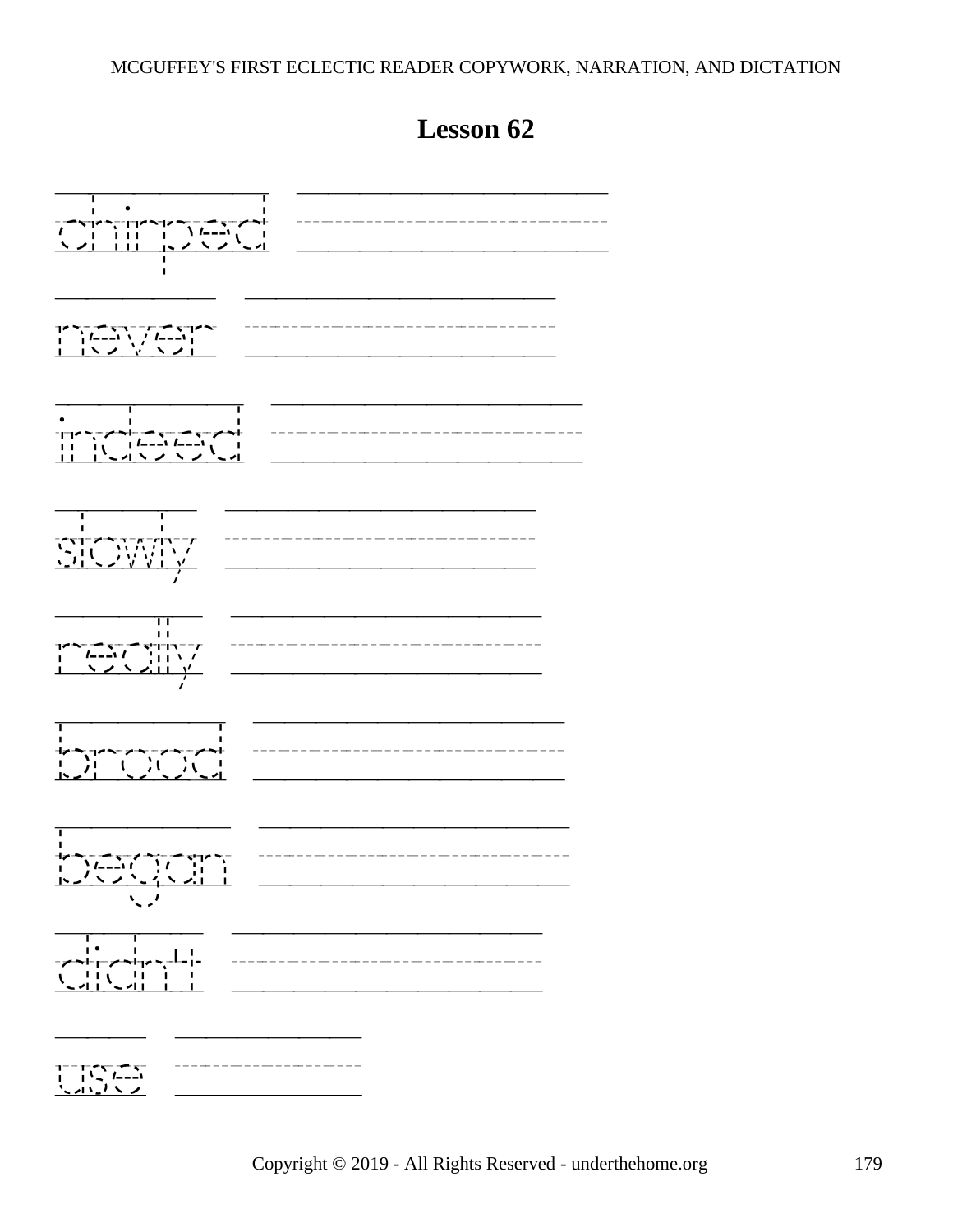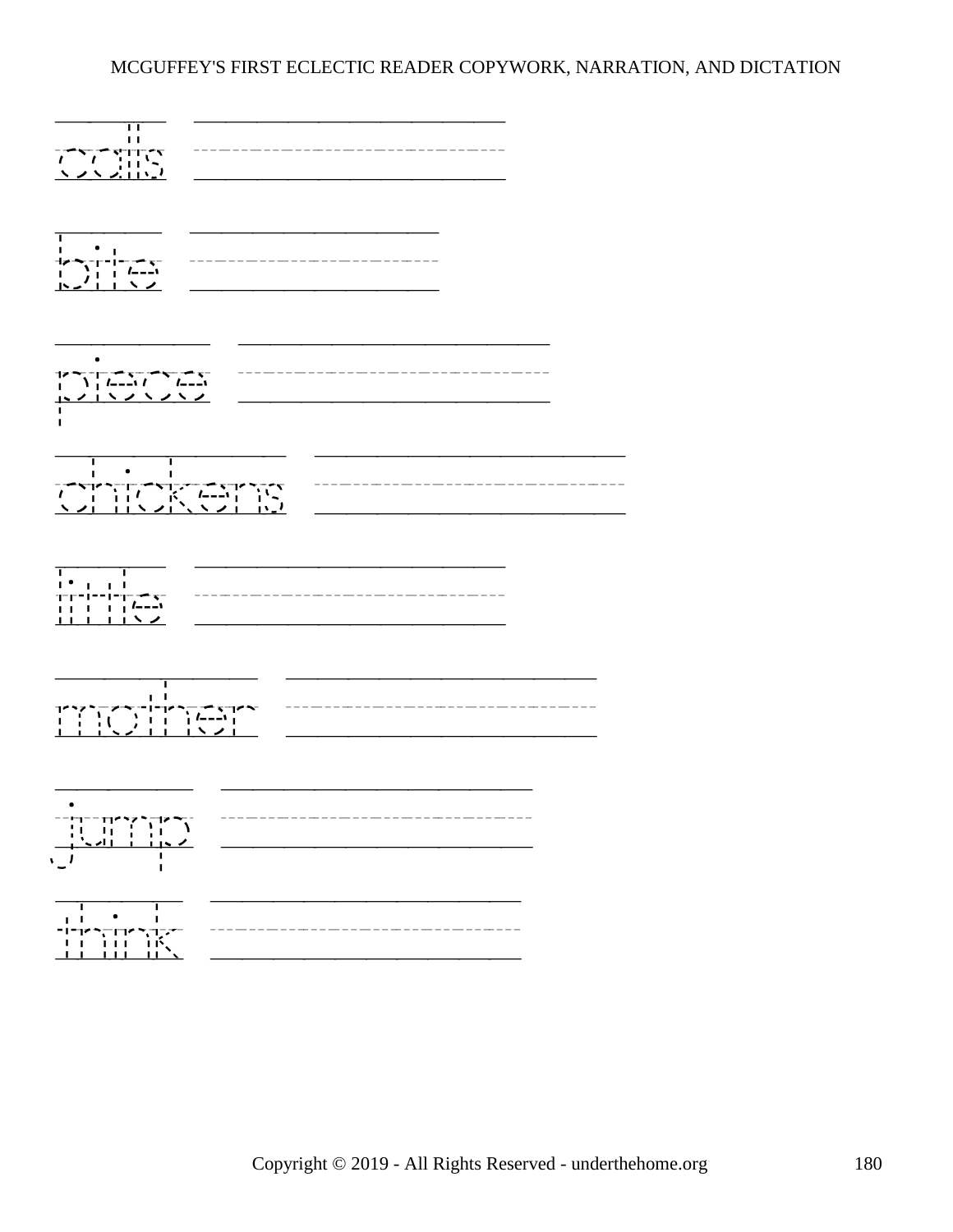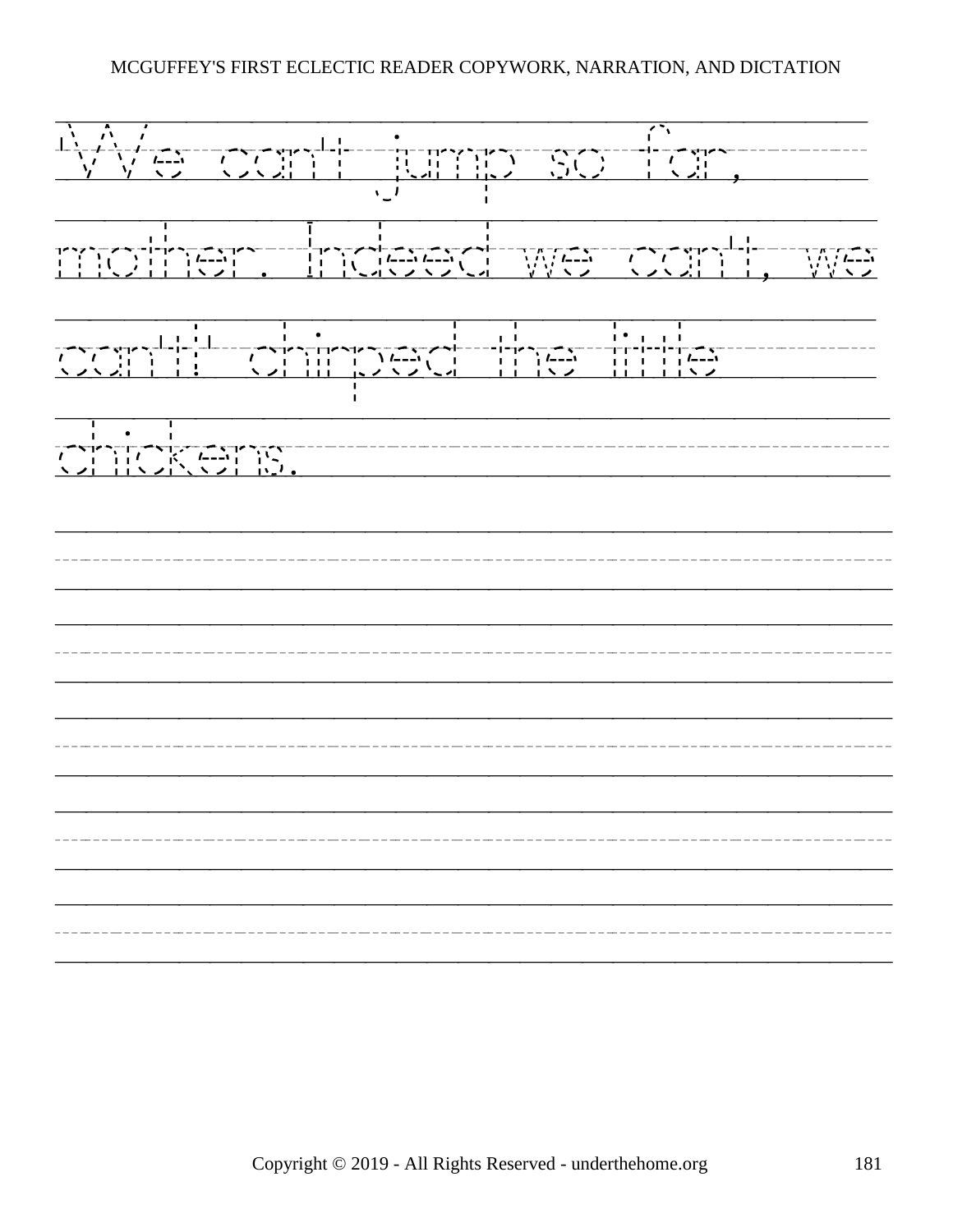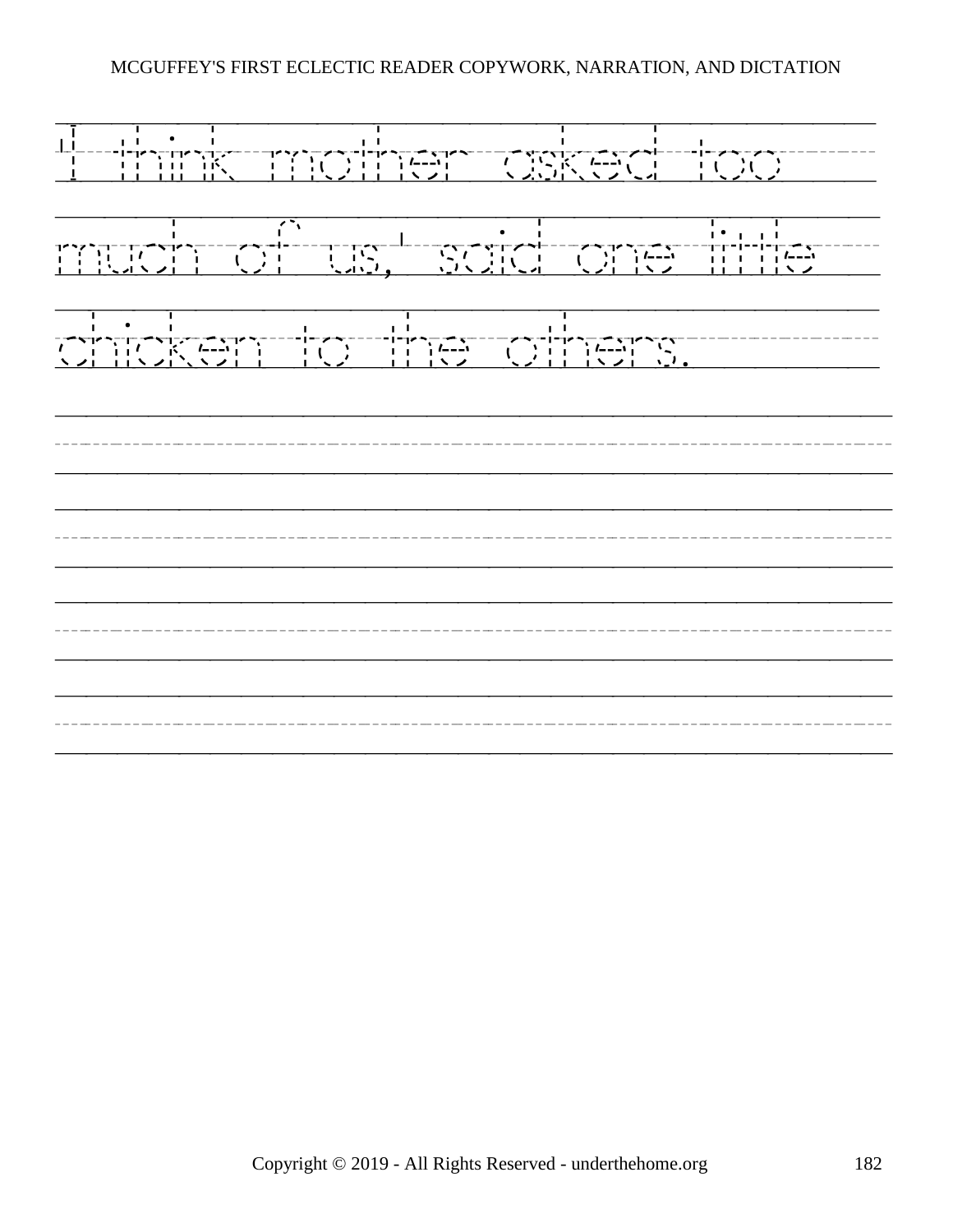# **Lesson 63**

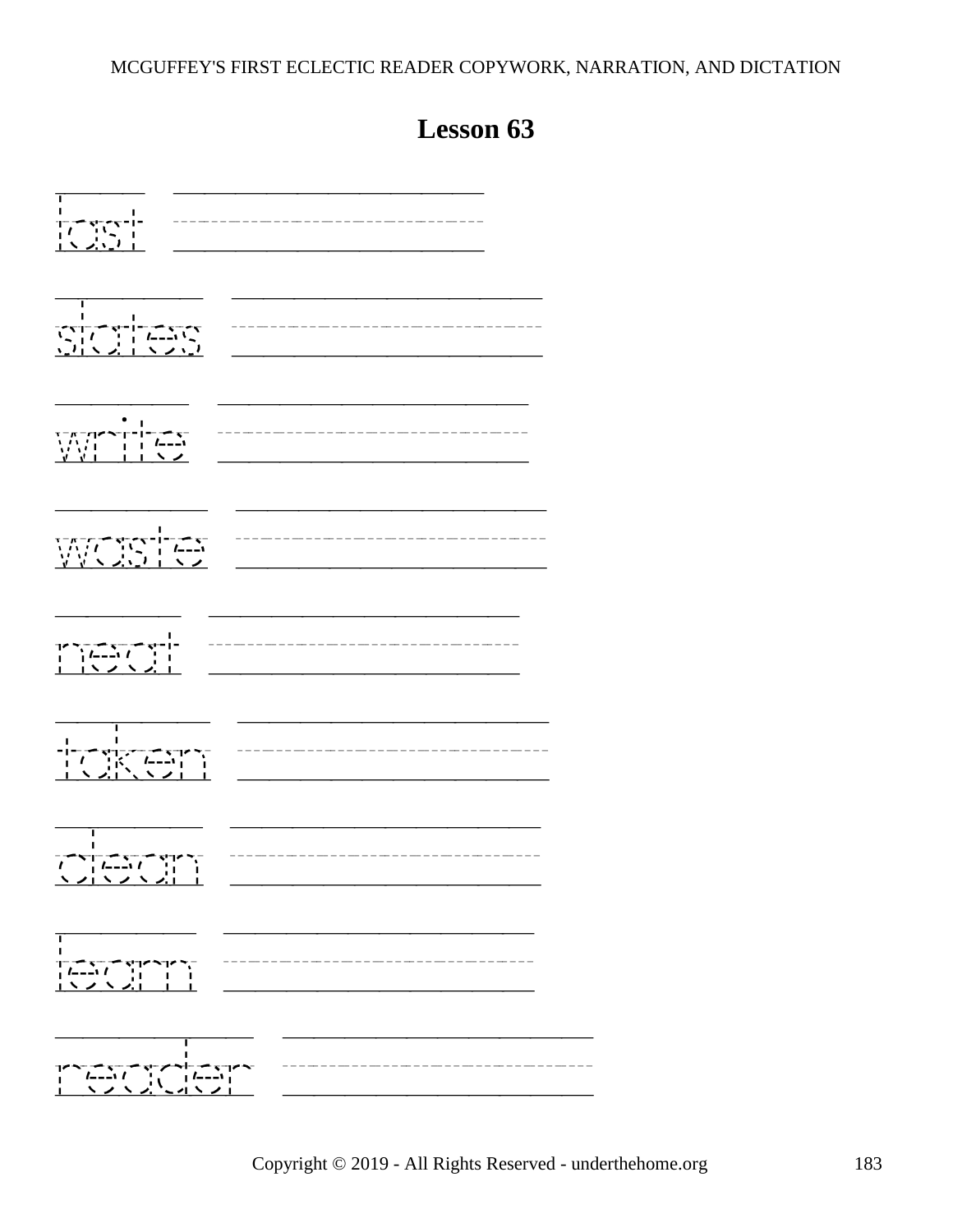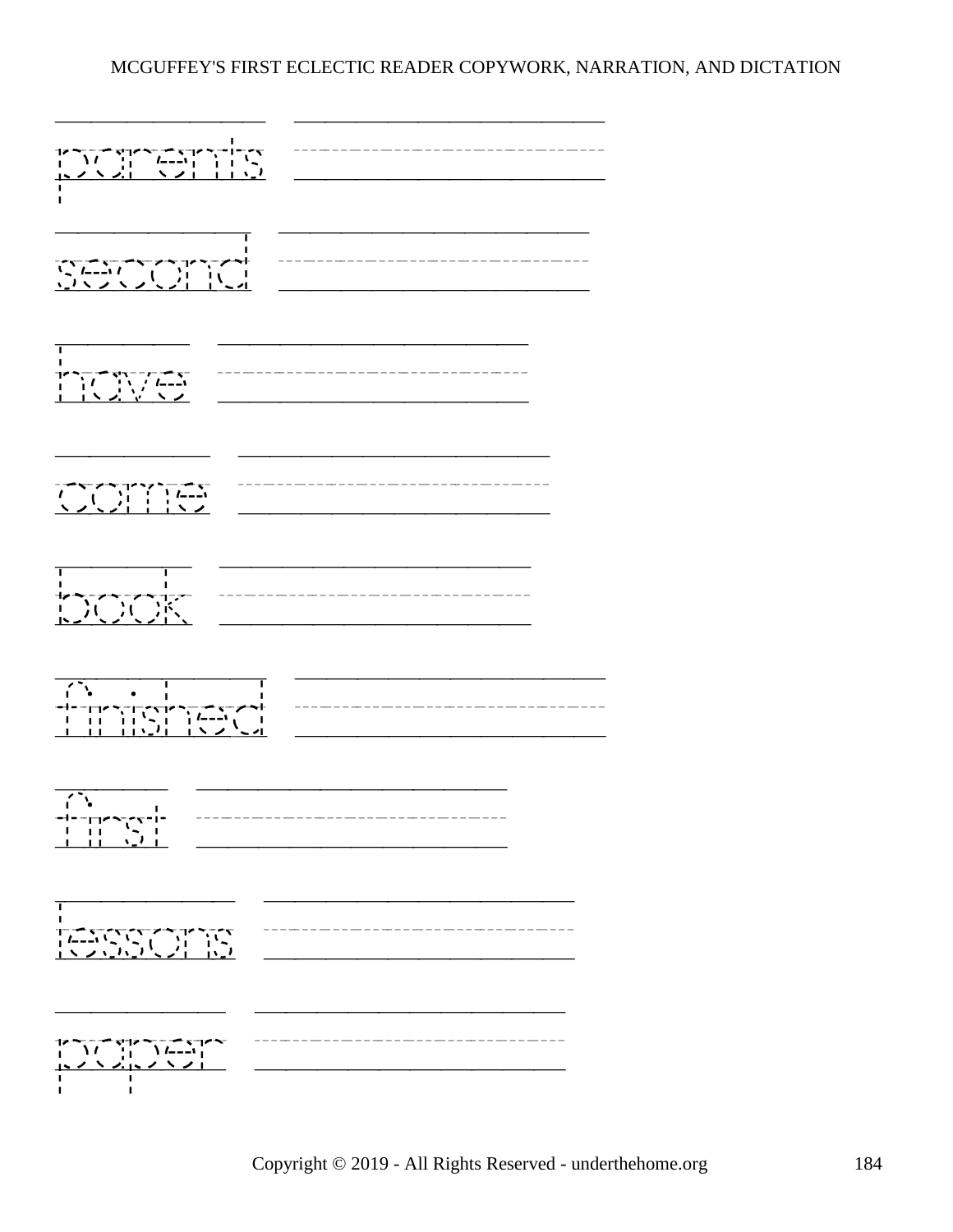